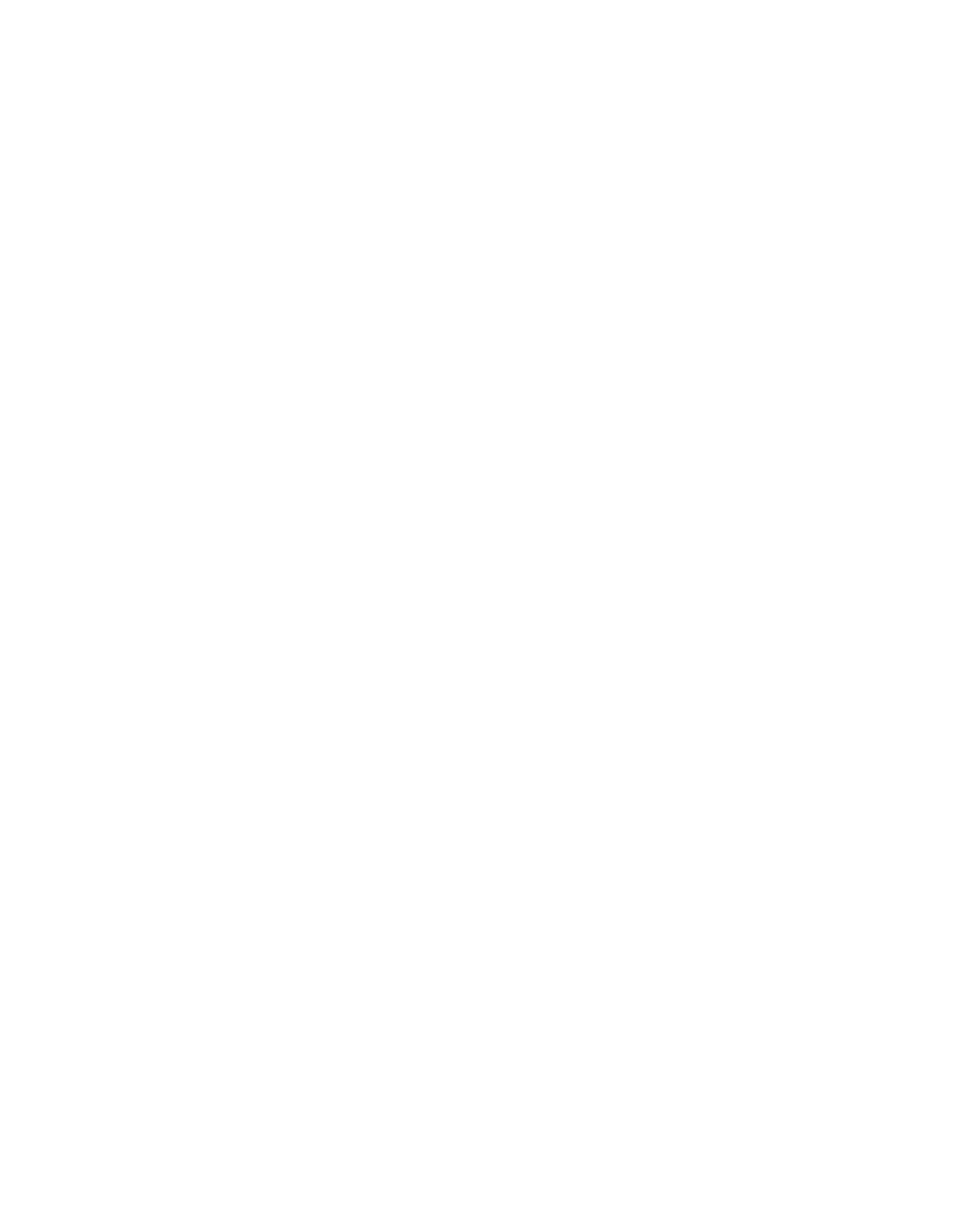

## **PORTLAND PUBLIC SCHOOLS**

501 North Dixon Street / Portland, OR 97227

Email: [rctracy@pps.k12.or.us](mailto:rctracy@pps.k12.or.us) **Richard C. Tracy**  Telephone: (503) 916-3258 District Performance Auditor

## Memorandum

- **To:** Board of Education
- **From:** Richard C. Tracy, District Performance Auditor
- **Date:** March 18, 2009
- **Re:** Performance Audit Report *Portland Public Charter Schools: An Assessment of Performance and Impacts*

Attached is my audit report on the performance and impact of the seven Public Charter Schools sponsored by the Portland Public School District. This audit was performed in response to the 2008 Performance Audit Plan approved by the School Board.

I would like to thank the District management and staff for their assistance and cooperation in conducting this audit. Their suggestions and comments helped improve the quality and clarity of the final product.

I look forward to meeting with you at upcoming Board and committee meetings to more fully discuss the findings and recommendations. Thanks for your ongoing support of performance auditing.

cc:

Carole Smith Zeke Smith Jollee Patterson Jenni Villano Kristen Miles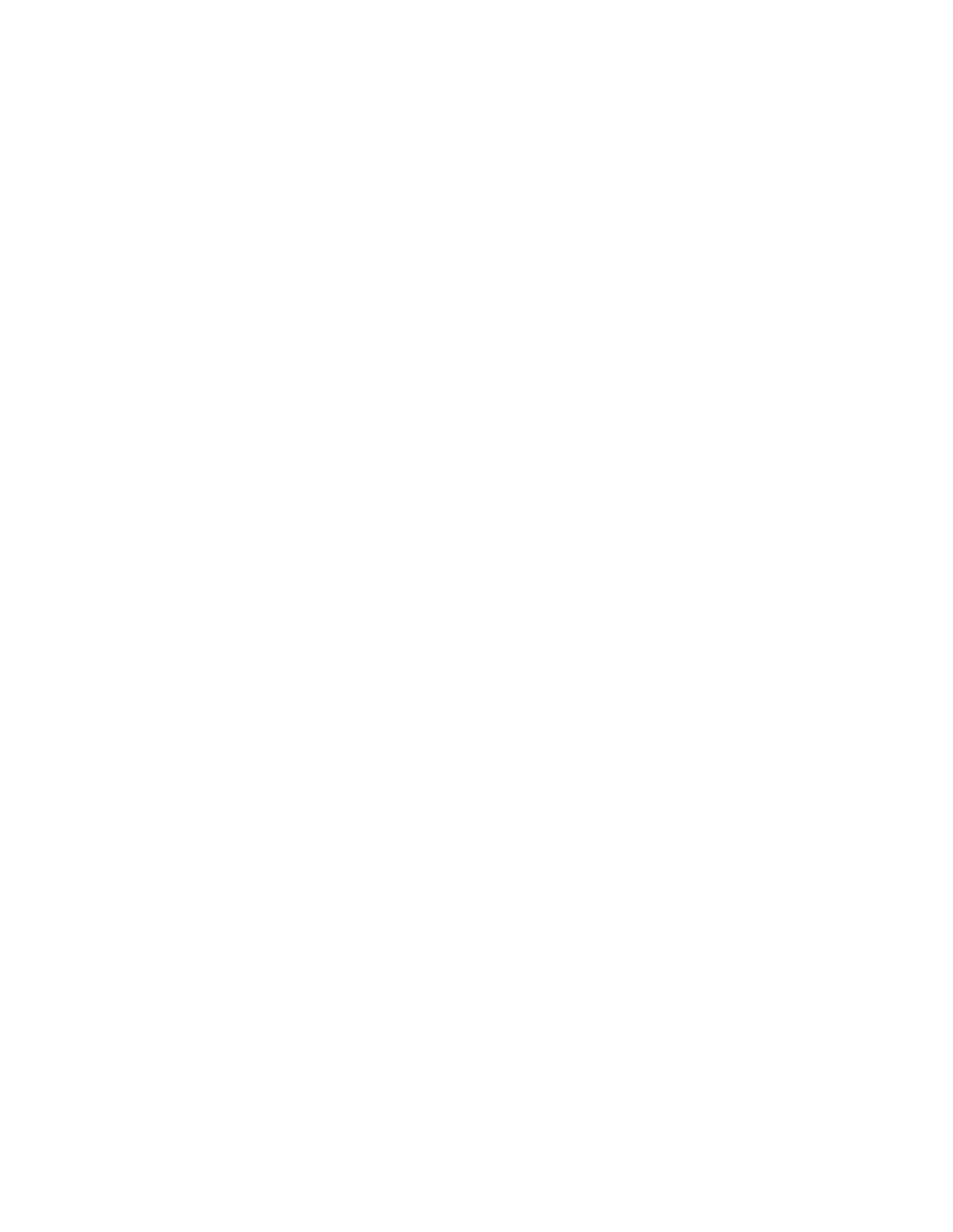## **Contents**

| Major provisions of Oregon charter school legislation                                                               |
|---------------------------------------------------------------------------------------------------------------------|
| Portland Public School charter school administration                                                                |
| History of charter schools in the Portland Public School district                                                   |
| Charter schools in other states                                                                                     |
| Audit objectives, scope, and methodology                                                                            |
|                                                                                                                     |
| PPS charter schools: Enrollment trends, demographic comparisons, and<br>instructional approaches                    |
| Enrollment in PPS charters mirrors statewide growth                                                                 |
| Demographics at PPS charter schools generally differ from national and<br>statewide charters and PPS public schools |
| Instructional approaches at PPS charters vary significantly                                                         |
| PPS charter school performance                                                                                      |
| SCHOOL OPERATIONS AND INSTRUCTION                                                                                   |
| Most charters meet goals for enrollment, grade levels, and<br>teacher/student ratios                                |
| Most charters have stable attendance and enrollment                                                                 |
| Charter teachers are less experienced, educated, and qualified than district<br>teachers                            |
| State instructional hour requirements are achieved                                                                  |
| Lack of timely financial reporting inhibits assessment of financial stability                                       |
| <b>STUDENT ACHIEVEMENT</b>                                                                                          |
| Performance on state achievement tests is mixed                                                                     |
| Most charter school students have smaller average annual gains in<br>Reading and Math achievement than PPS students |
| Most charters meet federal Annual Yearly Progress standards                                                         |
| Student achievement is difficult to fully assess due to unclear<br>contracts and insufficient reporting             |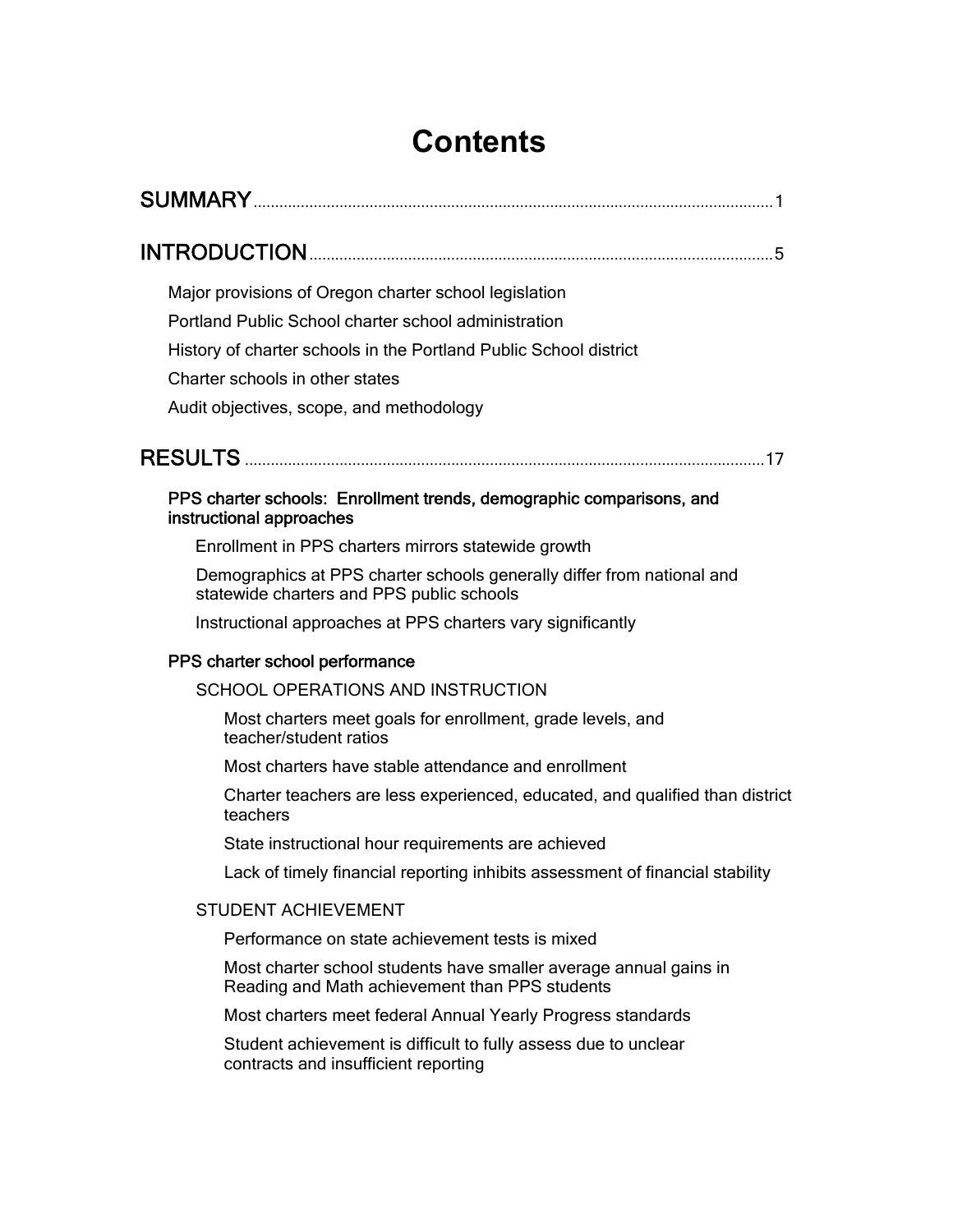#### PPS charter school performance, continued

## INNOVATION TRANSFER Little evidence of innovation transfer or innovative measurement tools SATISFACTION SURVEYS Charter parents, students, and teachers report high levels of satisfaction Impact of PPS charter schools Direct administrative costs are low Special education impact is significant PPS retained revenue sufficient to cover direct and indirect costs

Charter school enrollment may impact some neighborhood schools

#### Opportunities for improved oversight, management, and accountability

| IMPROVED PPS OVERSIGHT AND ADMINISTRATION            |
|------------------------------------------------------|
| More defined and measurable performance expectations |
| More standardized performance reporting              |
| More rigorous accountability for performance         |
| POLICY AND LEGISLATIVE REFINEMENTS                   |
| 69                                                   |
|                                                      |

| <b>APPENDICES</b> |  |
|-------------------|--|
|                   |  |

- A. PPS charter school profiles
- B. Summary of literature review
- C. Gains in charter student achievement scores
- D. Charter school surveys: staff, parents, and students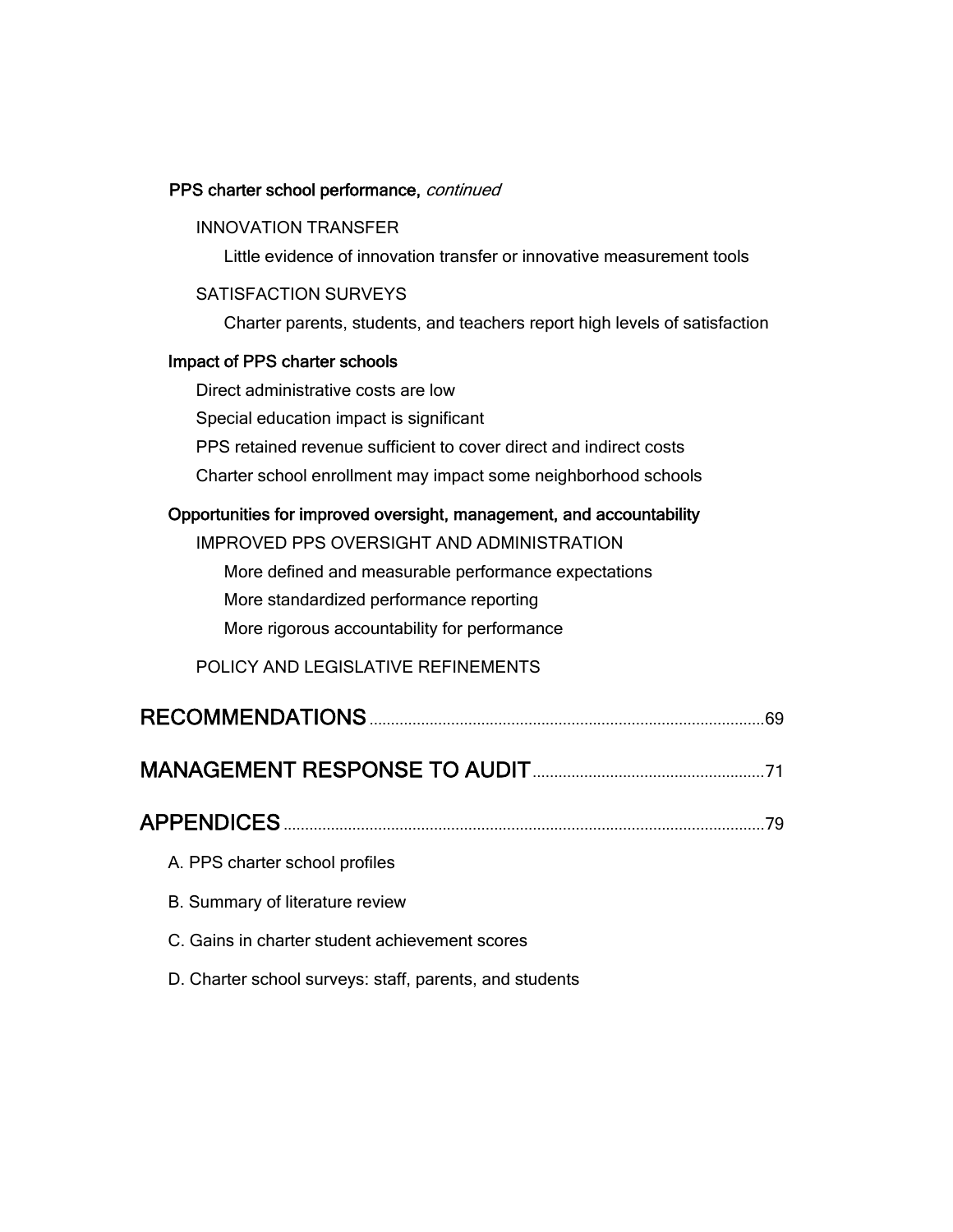## **SUMMARY**

n 1999, State legislation authorized the creation and operation of public charter schools in Oregon. Charter schools are separate legal entities that receive public funding but are free from many of the requirements of traditional public schools and are managed by separate governing boards. This is the first comprehensive and are managed by separate governing boards. This is the first comprehensive assessment of the seven public charter schools that currently operate under contract with the Portland Public School district.

The objectives of this audit are to provide the Superintendent and the School Board with objective information on the performance of public charter schools in Portland and their financial and operational impact on the district. The following sections briefly describe the most significant observations and findings of my assessment.

Charter school enrollment has grown significantly over the past eight years. Student enrollment in public charter schools has increased steadily both statewide and in Portland since 2000-01. PPS charter school enrollment increased from 66 students in 2000-01 to 1,080 students in 2007-08. Statewide charter school enrollment experienced similar increases growing from 622 students to 11,592 students. As of 2007-08, charter school enrollment represents about 2.0 percent of total statewide enrollment and 2.3 percent of total enrollment in Portland.

Portland charter school students on average are less likely to be low-income, minority, or English language learners. Compared to Portland schools district-wide, Portland charter schools have fewer minority students (35% vs. 44%), fewer students that qualify for free or reduced lunch (35% vs. 45%), and fewer students that are classified as Englishlanguage learners (1% vs. 10%). Students with disabilities receiving special education are enrolled in Portland charters at about the same rate as district-wide schools (14%). Charter schools nationally have enrollments that are predominately low-income (52%) and minority (60%), and other charter schools in Oregon have more low income students but fewer minorities.

Success in improving student achievement is mixed. Four of the six Portland public charter schools rated met federal Annual Yearly Progress (AYP) standards. However, overall student academic achievement is mixed. Charter schools with only elementary grades generally perform as well or better than comparable schools on reading and math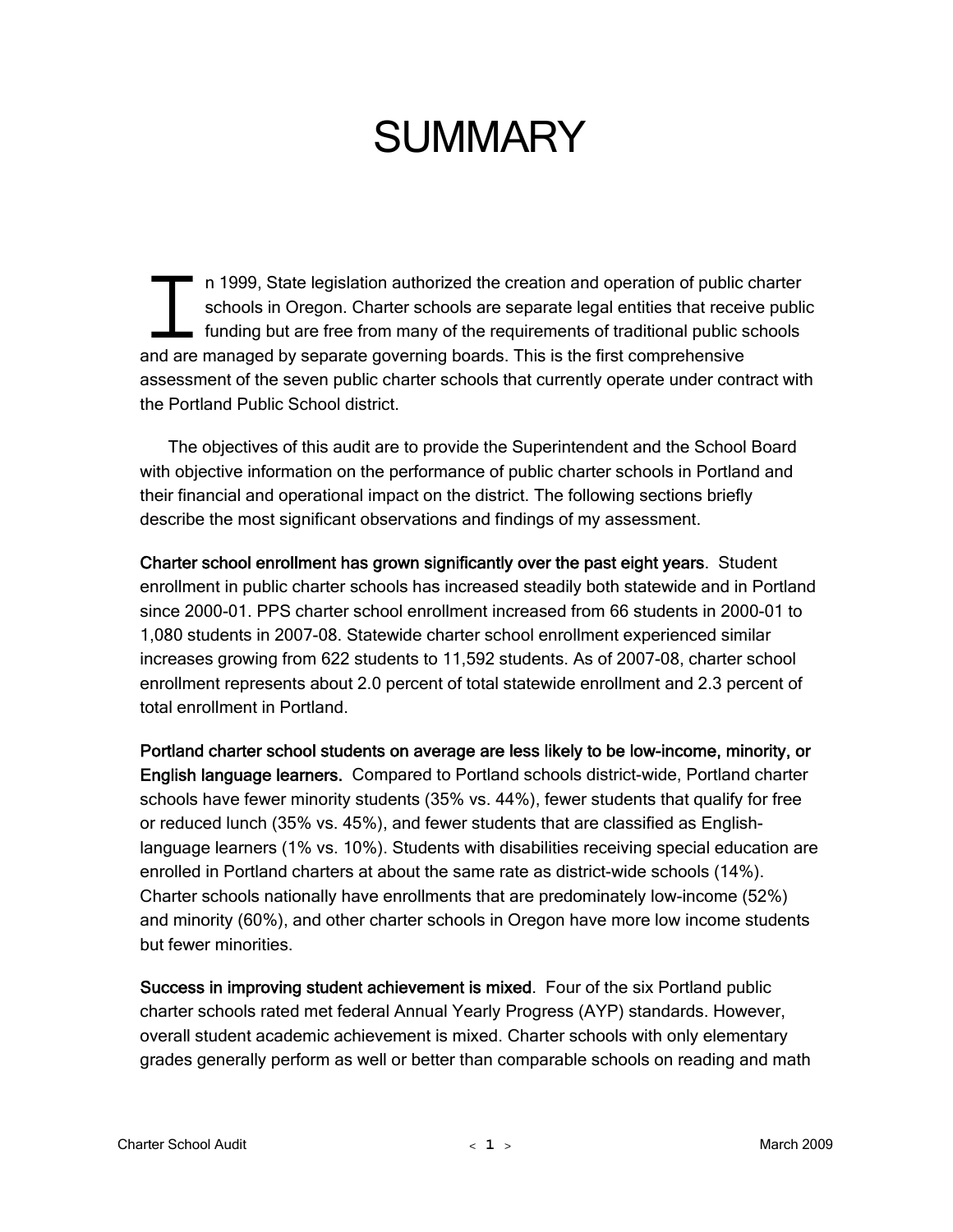achievement tests. However, reading and math scores for charter students at the middle and high school levels are generally below the average scores of comparable schools. Only three of seven charters meet or exceed statewide and district averages in writing and only one charter has achieved an increase in writing scores over time. In addition, most charter school students have smaller average annual gains in reading and math achievement than PPS students.

#### Portland charters have comparable attendance rates, teacher/student ratios, and class

sizes. PPS charter schools have generally achieved goals related to enrollment, teacher/student ratio, and class sizes. Most charter schools have stable student populations as evidenced by attendance rates and late enrollee indexes that are comparable to district averages. Charter schools are also achieving the minimum amounts of annual hours of instruction required by state regulations.

#### Lack of timely financial reports inhibits assessment of charter school financial stability.

Three of seven charter schools failed to submit annual audited financial reports as required by charter contracts. Consequently, it is not possible to fully assess the budget performance and financial position of all charter schools for the year ending June 30, 2008. Of the four schools submitting audited financial statements, three had positive ending fund balances and reasonably healthy balance sheets.

Little evidence of innovation transfer from charters to public schools. There is little evidence that PPS charter schools have developed innovative educational practices that have been transferred to other public schools in Portland. While some charter schools have implemented instructional practices and developed student achievement measurement tools that are often different than PPS schools, it is unclear that all the methods used by the charters are either innovative or can be transferred to other public schools.

Charter school parents, staff, and students highly satisfied. Parents, staff, and students that responded to the annual Oregon Department of Education surveys feel very positive about their charter school experience and are generally satisfied with the operations of their charter school. Ninety-six percent of parents feel the charter school met their initial expectations and 84% of teachers believe their charter has a bright future. Both charter parents and staff expressed dissatisfaction with facilities and limited financial resources.

Student academic achievement is difficult to fully assess due to lack of specific, measurable charter contract goals and insufficient annual reporting. PPS charter schools have a myriad of academic goals and expectations that are often not clearly defined, measurable, nor always reflected in charter contracts. Annual reports often provide too little information to assess student achievement. Neither the district nor charter schools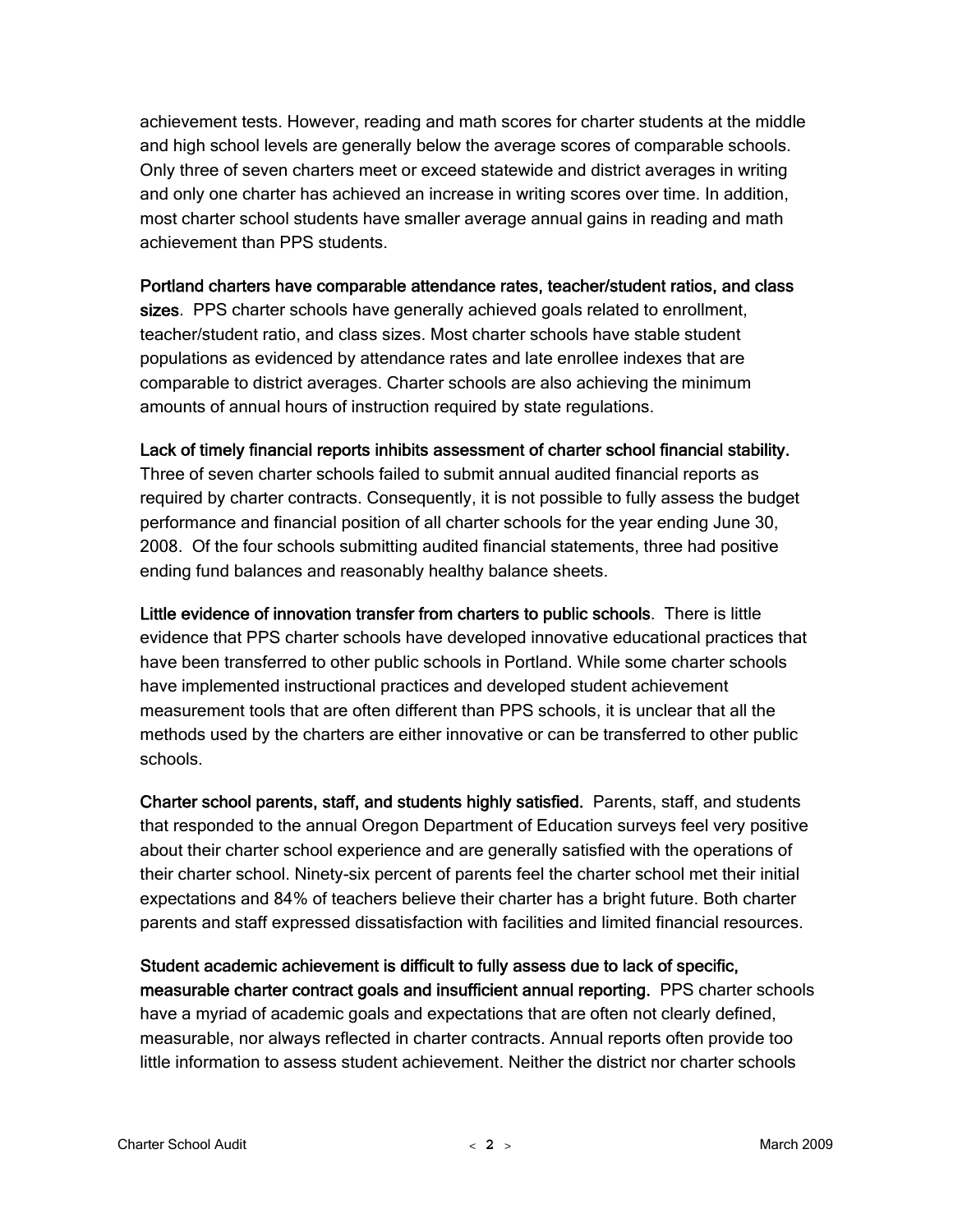seem entirely sure of the academic goals they are accountable for nor the annual reporting requirements related to these goals. As a result, the accountability process for charter schools in Portland is less than optimal.

Possible adverse enrollment impact for some neighborhood schools. The enrollment of students in public charter schools has the potential to adversely impact neighborhood schools by reducing enrollment, staffing levels, and other resources. If charter school students attended their neighborhood school at the same rate as other children living in their neighborhood, an estimated 31 additional teachers could be assigned to PPS schools. While it is difficult to determine with certainty whether charter school students would attend their neighborhood school if the charter option was not available, it is likely that some schools with a high percentage of students residing in the attendance area but choosing to attend charter schools experience reduced academic support.

Opportunities for change. There are opportunities to improve PPS oversight of charter schools that could help improve charter school performance and increase accountability for student achievement. In brief, the district and charter schools should develop more defined and measurable student achievement goals, develop more uniform and standard annual performance reporting, and implement a more rigorous system of accountability.

In addition, in light of the mixed results in addressing various legislative intents and the growing impact of PPS charter schools, it may be appropriate to revisit elements of state charter school legislation to assess the continuing public policy goals of public charter schools and to identify opportunities to improve performance and reduce unintended affects.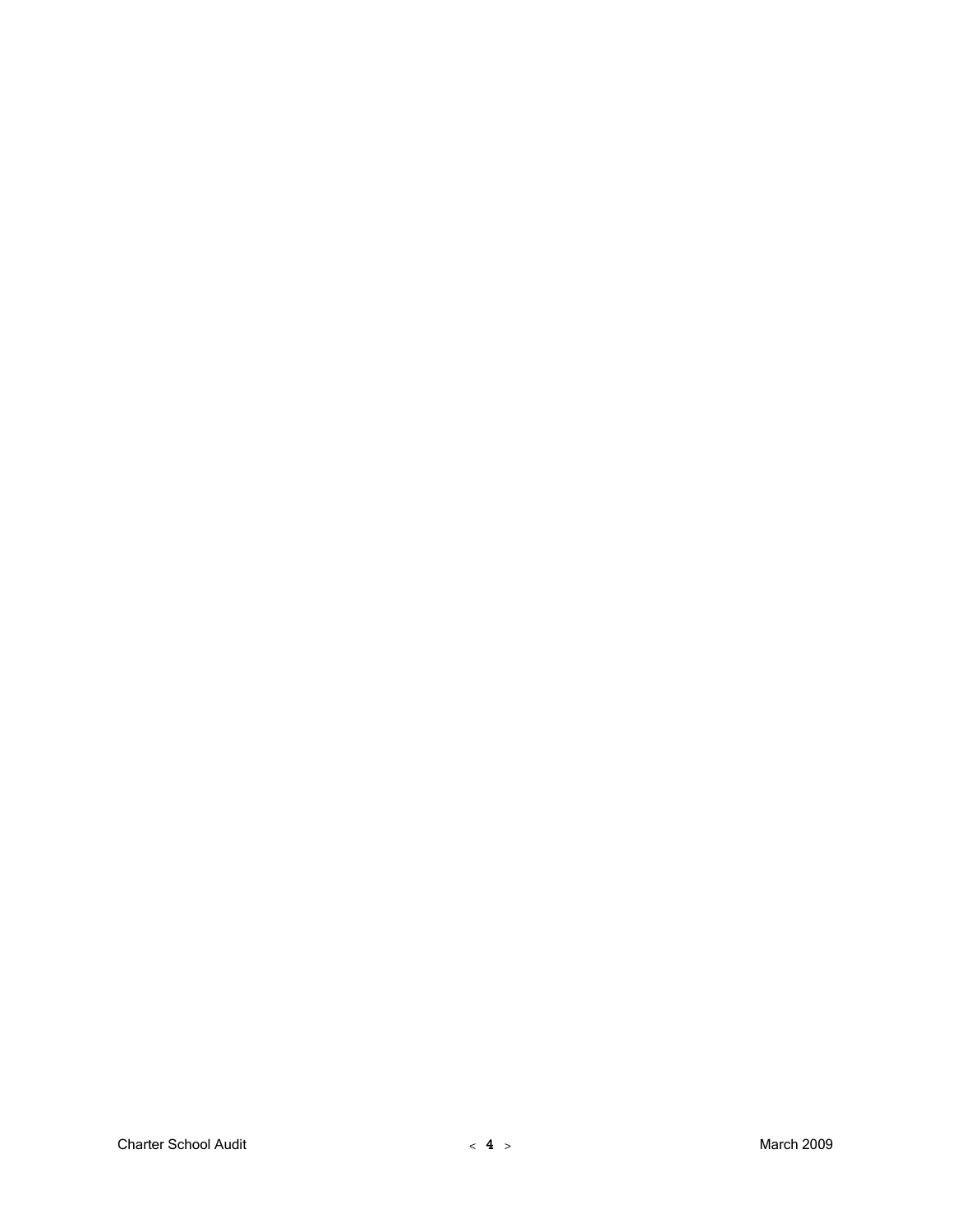## INTRODUCTION

ver the past nine years, the number of public charter schools operating in Oregon has increased significantly, growing from 12 in 2000 to 88 in 2008. Authorized by state legislation in 1999, charter schools are separate legal entities that receive public funding but are free from many of the requirements of traditional public schools. This report is an assessment of the performance and impact of the seven charter schools currently operating under contract with the Portland Public School (PPS) district.  $\bigcirc$ 

## Major provisions of Oregon charter school legislation

regon Revised Statutes (Chapter 338) established provisions for the creation and operation of public charter schools in the state of Oregon. Passed in 1999, the intent of the legislation is to establish new types of schools offering innovative The pregnon Revised Statutes (Chapter 338) established provisions for the creation and proposed in 1999, the intent of the legislation is to establish new types of schools offering innovative and flexible ways of educating states that "it is the intent that public charter schools may serve as models and catalysts for the improvement of other public schools and the public school system". Specifically, the goals of public charter schools are to:

- 1. Increase student learning and achievement
- 2. Increase choices for learning opportunities
- 3. Better meet individual student academic needs and interests
- 4. Build stronger working relationships among educators, parents, and other community members
- 5. Encourage the use of different and innovative learning methods
- 6. Provide opportunities in small learning environments for flexibility and innovation, which may be applied, if proven effective, to other public schools
- 7. Create professional opportunities for teachers
- 8. Establish different forms of accountability for schools
- 9. Create innovative measurement tools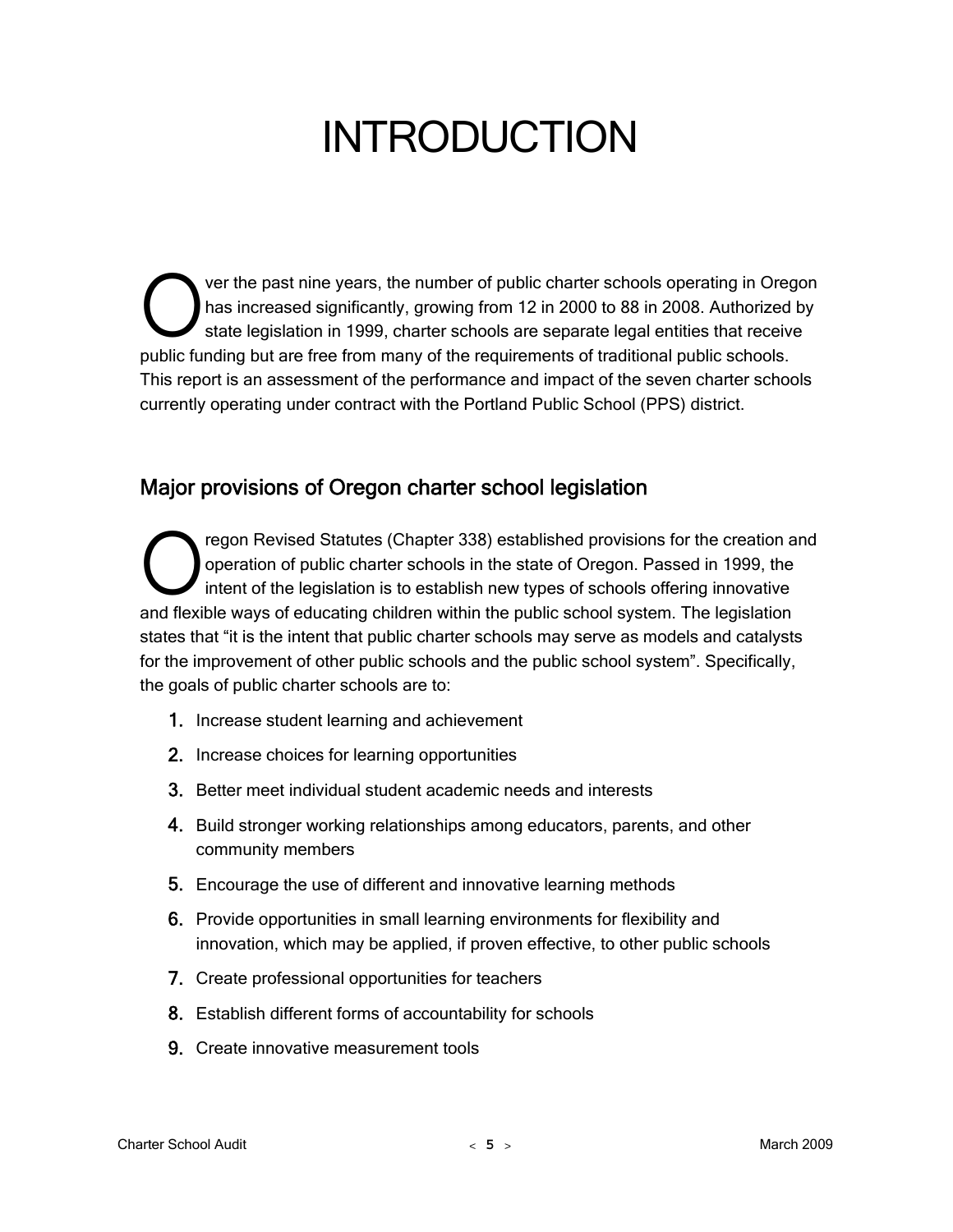To address these goals, the legislation establishes a number of provisions for the creation and operation of charter schools. Some of the most important provisions are as follows:

Creation and approval – A charter school must be approved by a sponsor, normally a local school district, and be established as a non-profit organization consistent with state and federal laws and regulations. A proposal from a charter school applicant should include the mission of the school, curriculum, teaching and measurement approaches, governance structure, enrollment expectations and target student population, and proposed budget and financial plan. The sponsoring district must review, approve, or deny a charter school application within a specified time frame. The legislation provides for appeals if the application is denied, including review and mediation by the State Board of Education and eventual sponsorship by the State Board of Education instead of the sponsoring district.

Terms and form of the charter agreement – Upon approval of a charter school proposal, the sponsoring district and the charter school develop a written legal contract (the charter) that contains the provisions of the proposal. The Charter is approved by the sponsor and the governing board of the charter school. The term of initial public school charters can be up to 5 years and may be renewed for additional terms upon review and approval by the sponsor. Renewals are based on whether the charter school has complied with state and federal laws and the provisions of the charter agreement, is meeting student performance goals agreements, and is fiscally stable. The sponsor may terminate the charter during the term of a charter based on several grounds including failure to meet charter terms, failure to correct violations of state or federal laws, and failure to maintain financial viability.

Oversight and administration – Charter schools must report annually to the sponsor and the State Board of Education on the performance of the school and its students. Charters are required to disclose in annual reports the information necessary to make a determination of compliance with charter provisions and state legislation. The sponsor must visit the charter school at least annually. Charters are also required to have an annual financial audit in accordance with state municipal audit laws and forward the audit report to the sponsor and the State Board.

Student admissions – All students who reside within a school district where a public charter school is located, and are of the age and grade level served by the charter, are eligible for enrollment in the charter. If capacity allows, students from outside the PPS district may enroll. Student enrollment is voluntary. If the number of student applications exceeds the capacity of the class, program, grade level, or building, the charter shall select students by lottery. However, preference may be given to students enrolled in the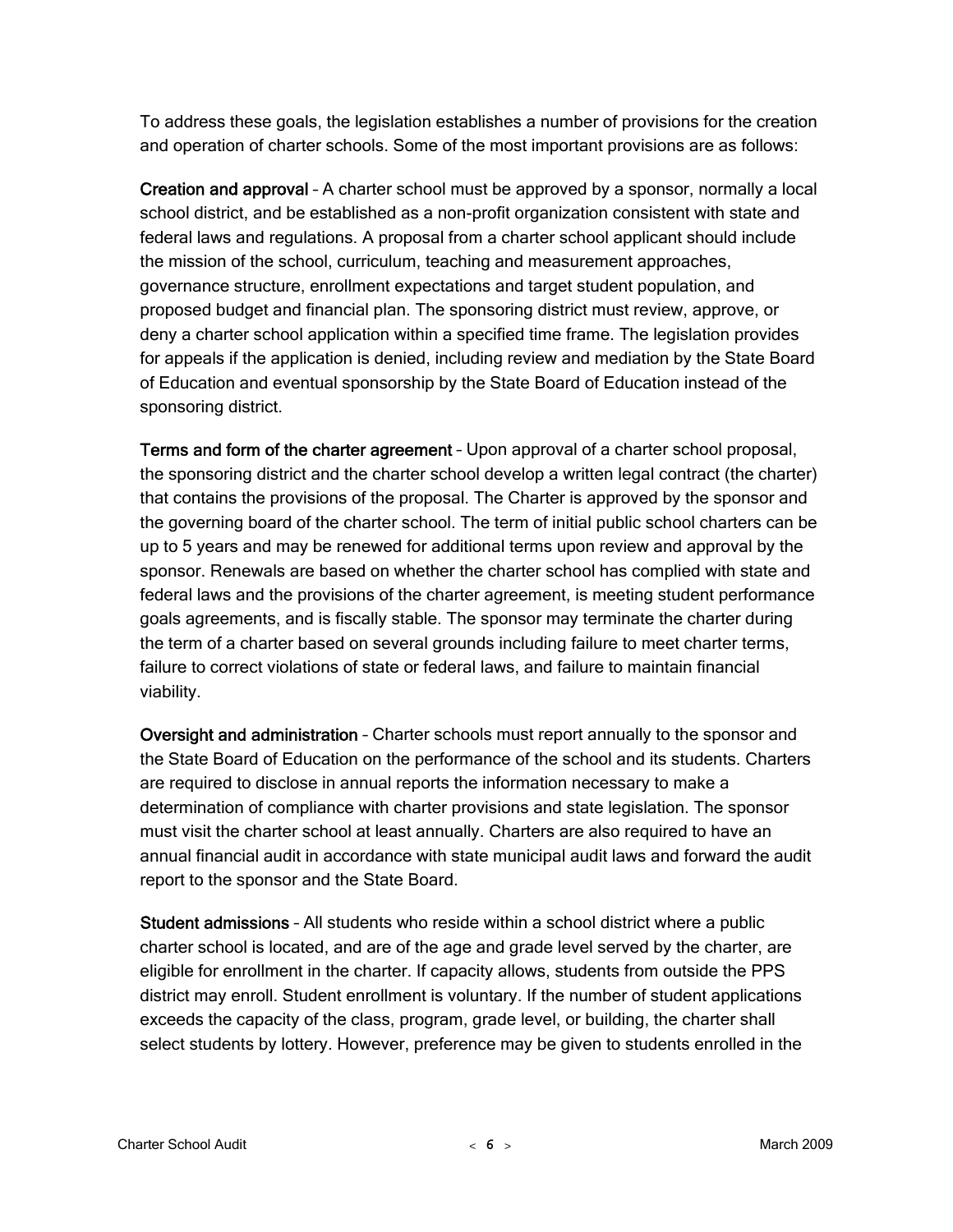prior year and to applicants who have siblings presently enrolled in the school. In accordance with state and federal laws, charters may not limit student admission based on ethnicity, national origin, race, religion, disability, gender, income level, or language proficiency. Charters also may not require students to participate in fund raising as a condition of admission.

Teacher qualifications – Charter school teachers must be licensed or registered to teach by the Oregon Teacher Standards and Practice Commission. Charter school administrators also must be licensed or registered administrators. At least one-half of the total full time equivalent teachers and administrative staff at a charter school must be licensed by the Commission. Employees at charters must also participate in the Public Employees Retirement System. The charter school governing body controls the hiring and employment of charter school staff. Charter school employees may be members of a labor organization.

Funding – Students at a charter school are considered residents of the school district in which the charter school is located and are included in the determination of state school funding received by the district. The sponsoring school district and the charter school negotiate the amount of state school funding paid to the charter but it must be at least 80 percent of the district's general purpose grant per average daily membership (ADMw) for students enrolled in K – 8 and at least 95 percent of district's general purpose grant per average daily membership for students enrolled in grades 9 – 12. School districts are provided additional state resources to provide special education to students in the district, including students who attend charter school. In addition to raising private donations and grants, public charter schools may also apply to the State Department of Education for several grants and loans to help them establish and expand charter schools.

The legislation allows charter schools to run independently of the traditional public school system. Charter schools are able to design curricula, pursue teaching approaches, and hire teachers in a variety of ways. Charter schools are governed by a charter school board of directors and the daily operations of the school are not under the supervision or authority of the sponsoring district. However, while a number of state statutes and rules that apply to other public schools do not apply to charter schools, many rules and laws remain in force. Specifically, laws related to federal No Child Left Behind legislation, nondiscrimination, special education services, public records and meetings, and health and safety continue to apply to charter schools. In addition, charter schools are required to participate in Oregon State Assessment Tests and have their results reported in a similar fashion to all other public schools. State laws related to minimum instructional hours, corporal punishment and discipline, and diploma requirements also continue to apply to charter schools.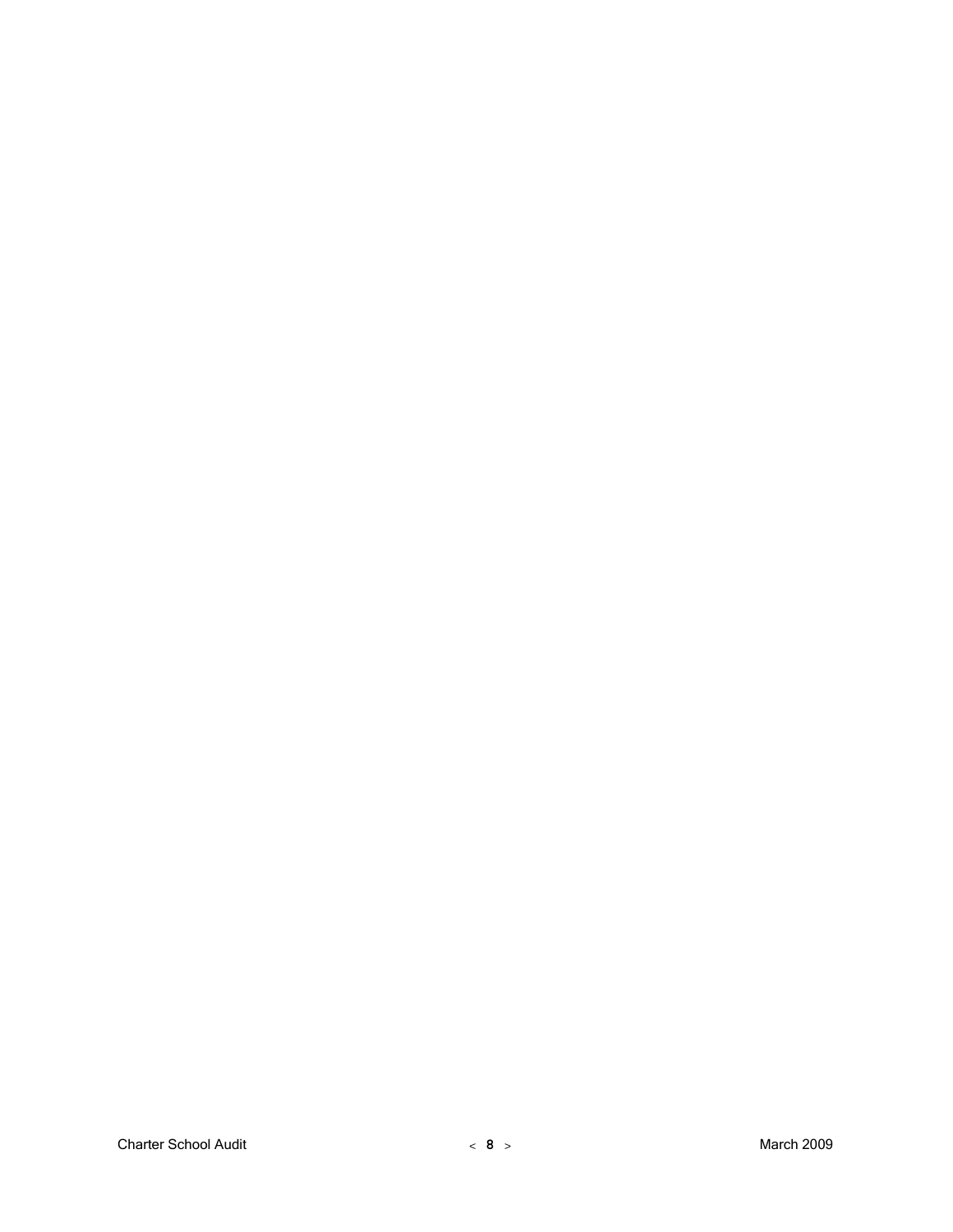## Portland Public School charter school administration

he Portland Public School (PPS) Board of Directors has established policy to govern the implementation of state charter school legislation. Board Policy 6.70.010 contains a number of provisions including the goals for establishing The Portland Public School (PPS) Board of Directors has established policy to govern the implementation of state charter school legislation. Board Policy 6.70.010 contains a number of provisions including the goals for est audit requirements. In addition to reinforcing various requirements of the state law, the PPS Board Policy on Charter Schools provides additional detail regarding the negotiation of the charter contract, use of Portland school space and transportation services, and the status of charter school employees.

To administer the provisions of the charter school legislation and policy, the district has established the position of Charter Schools Manager reporting to the Director of Alternative Education Options. The Charter Schools Manager is the central point of contact in the district for parties wishing to establish a charter school. The Manager coordinates the processes for review, approval, and denial of charter applications; development of charter contracts and performance goals; payment of monthly state school funds to charters; periodic renewals of existing charters; and general monitoring and review of charter school compliance with state laws and charter provisions. The Manager also responds to inquiries from parents, students, other districts, and the media. The Charter School Manager also works closely with the School Board Sub-Committee on Charter schools to help the Board review, approve, or deny charter applications, provide oversight of charter school performance, and to assist with charter renewal decisions.

Charter schools also receive district support and assistance from other PPS central administrative units. For example, PPS Research and Evaluation provides charters with information on statewide assessment requirements, the PPS Information Technology helps charter schools learn how to submit enrollment and other student information into the district central data system, and PPS Finance and Accounting provides charter schools with feedback on their accounting and business practices.

In addition to frequent contact with the Charter School Manager, charter schools receive direct services from PPS Special Education for those students with disabilities enrolled in charters needing special education services such as speech, physical therapy, or counseling. Under state law, the district retains the authority and responsibility for providing special education to all students residing in the district boundaries, including students enrolled at charter schools. Generally, PPS special education employees travel from school to school to provide these services but some special education teachers can be assigned to an individual school.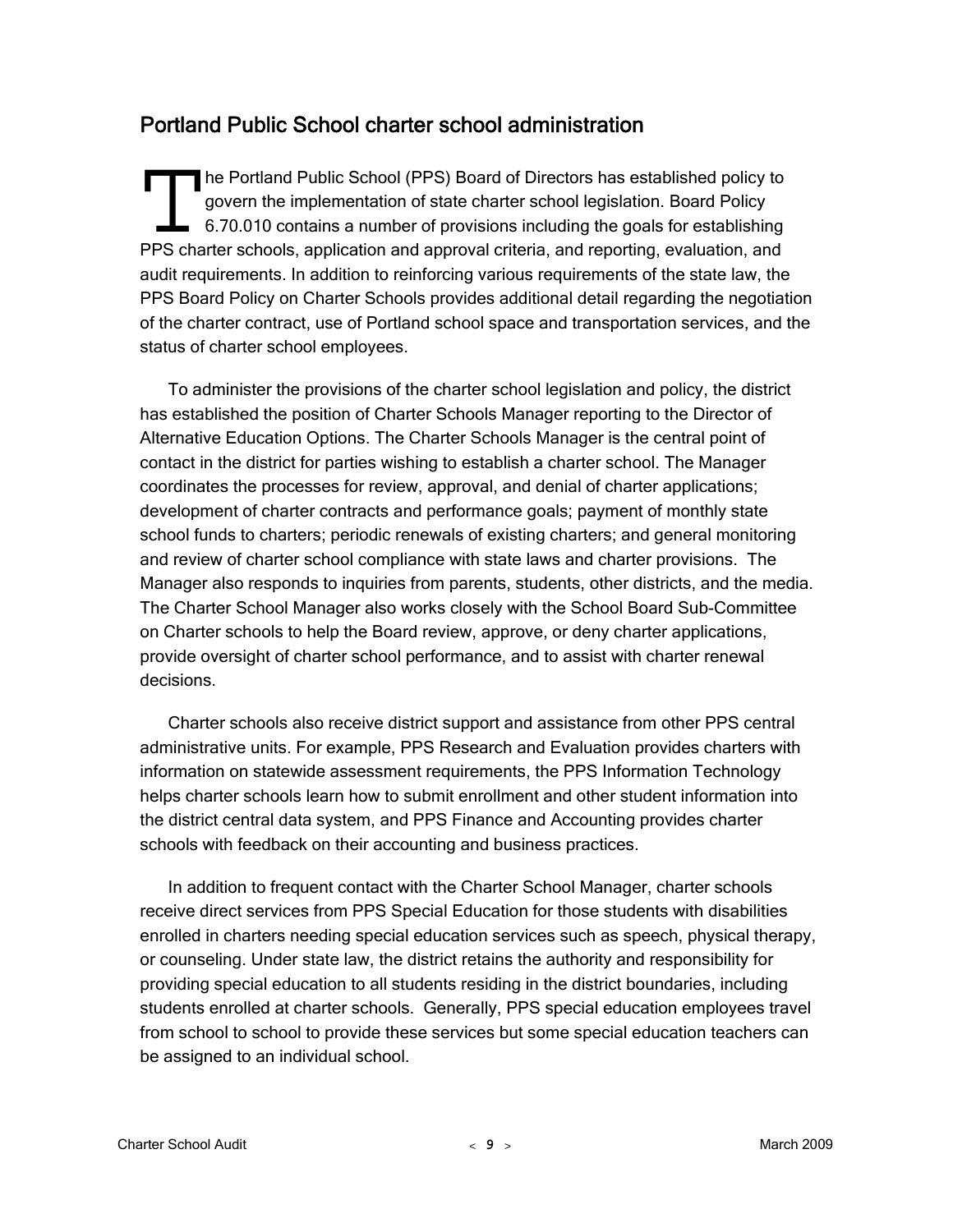## History of charter schools in the Portland Public School district

ince1999, the Portland Public School district has approved nine charter schools to operate in the district. Of those nine, seven are currently in operation and two have closed. As shown in Figure 1 below, the Opal School located at the Ince 1999, the Portland Public School district has approved nine charter schools<br>to operate in the district. Of those nine, seven are currently in operation and two<br>have closed. As shown in Figure 1 below, the Opal School and the Portland Village School in Northeast Portland is the newest charter beginning its second year this school year. Two charters closed after one year of operation, McCoy Academy in 2002 and Garden Laboratory in 2005. Five charter schools have been renewed for another term of operation – Opal, Emerson, Portland Arthur Academy, Self Enhancement Inc. (SEI) Academy, and Trillium. Emerson, Leadership and Entrepreneurship Charter High School (LEP), and Portland Village are scheduled for renewal review this year. There is also one charter school operating in the PPS district that is sponsored by the Oregon Department of Education — the Southwest Charter School. Another State Board of Education sponsored school was approved this year and will begin operations in the 2009-10 school year. Appendix A provides a description and contact information for each of PPS's seven charter schools.

The map on page 11 shows the location of PPS sponsored charter schools. As shown, three schools are located in the North and Northeast area, two are in the Southeast neighborhood, one is downtown, and one is in the Southwest.



#### Figure 1 History of charter schools sponsored by PPS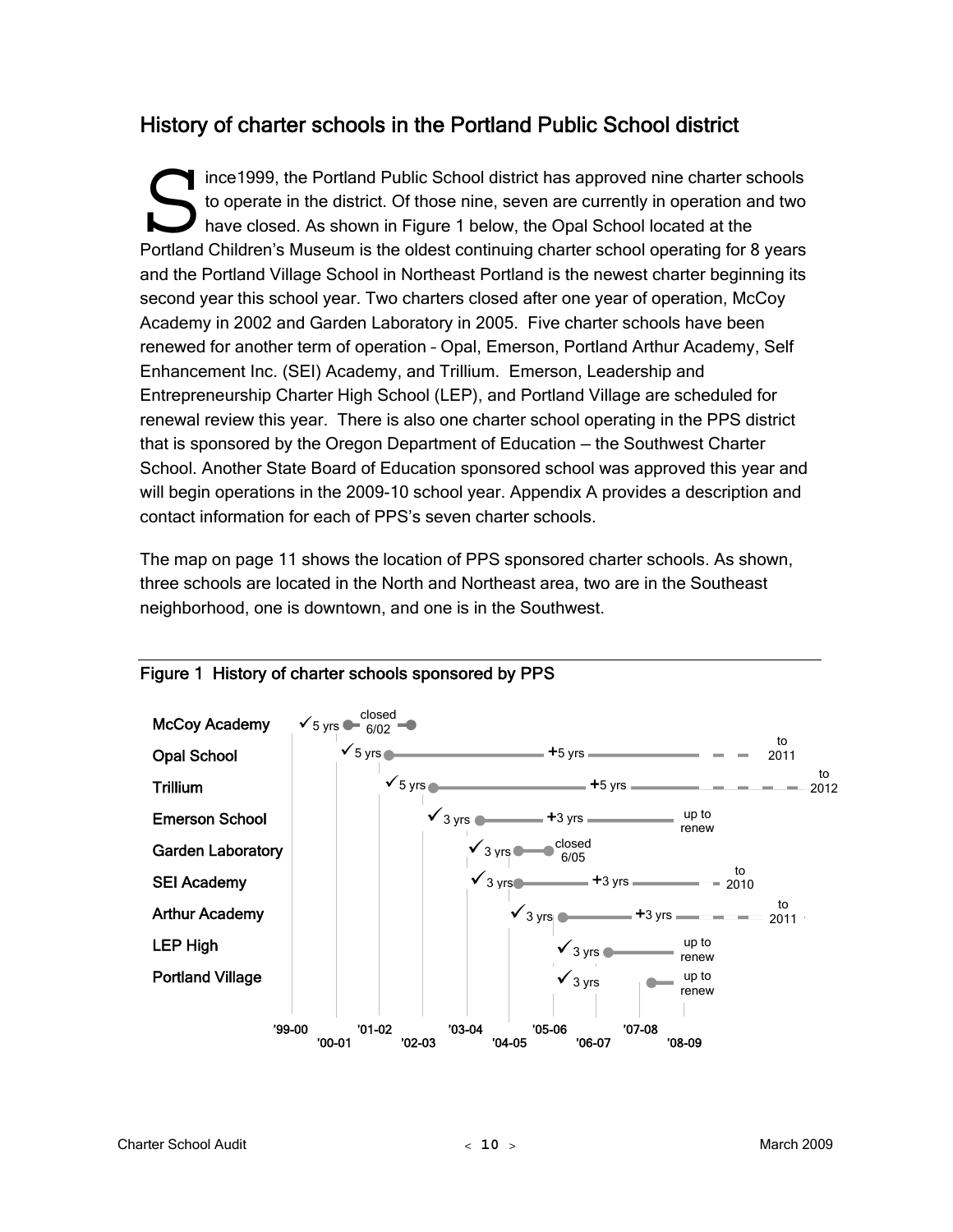

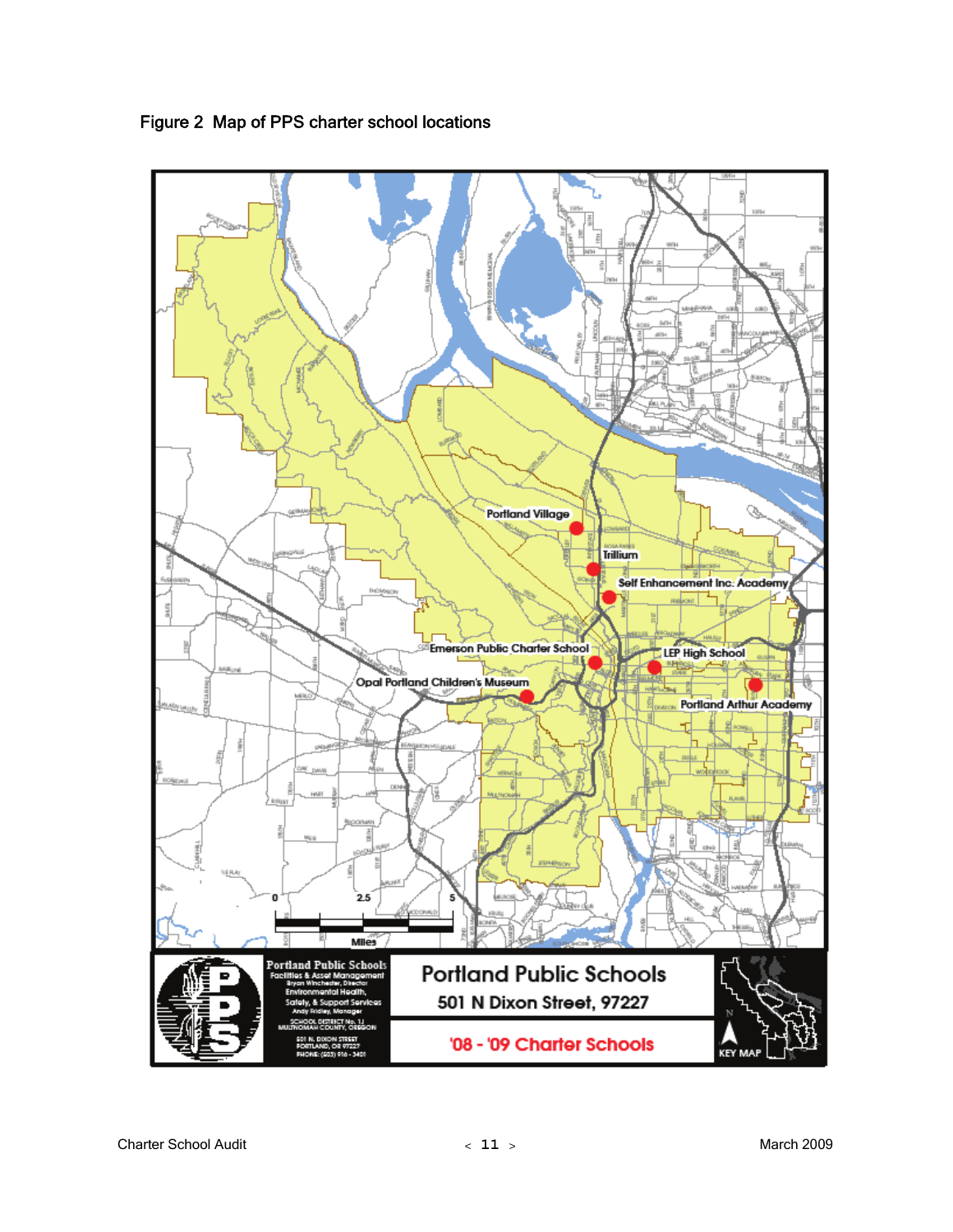### Charter schools in other states

ince Minnesota passed the first charter school legislation in 1991, over 40 states have passed similar legislation. According to the Center of Education Reform, there were over 3,500 charter schools serving over 1 million students in 2006. The states of Texas, Michigan, Arizona, Florida, and California alone are reported to have over 300,000 charter school students. S ince Min<br>have parties of Text<br>The states of Text

Despite this growth and enthusiasm for charter schools, my research shows that the charter school movement continues to face significant opposition from many academics, policy makers, and education professionals. This opposition is based on a number of factors but is founded primarily on the belief that the promise and performance of charter schools is only weakly supported by evidence from research and analysis. Many believe that student achievement in charter schools does not significantly differ from student achievement in other public schools and charter schools are not held any more accountable than other public schools for student achievement.

My review of studies from various states reveals a very mixed assessment of the performance of charter schools. (See Appendix B for summary of literature reviewed.) For every example of an exemplary charter school, there was another example of failure. While some studies showed positive impacts on student achievement, others show mixed or negative results. However, I did identify some common themes from these studies that may help provide context for my analysis of the seven charter schools operating in the Portland Public School district. It should be noted that it is difficult to generalize about charter school performance nationwide or even within a single region because of the differences in state laws authorizing the charters and the unique operating and teaching approaches applied by each charter. Nevertheless, some of the consistent themes identified in research and analysis of charter schools are as follows:

- Little evidence to support transfer of innovation or learning from charters to public schools
- Parents are generally supportive and satisfied with the charter school experience
- Charters sometimes face sanctions for financial reasons but rarely face sanctions for non-performance in student achievement
- Transportation is a significant barrier to student choice to enroll in charter schools and may limit low-income participation in charters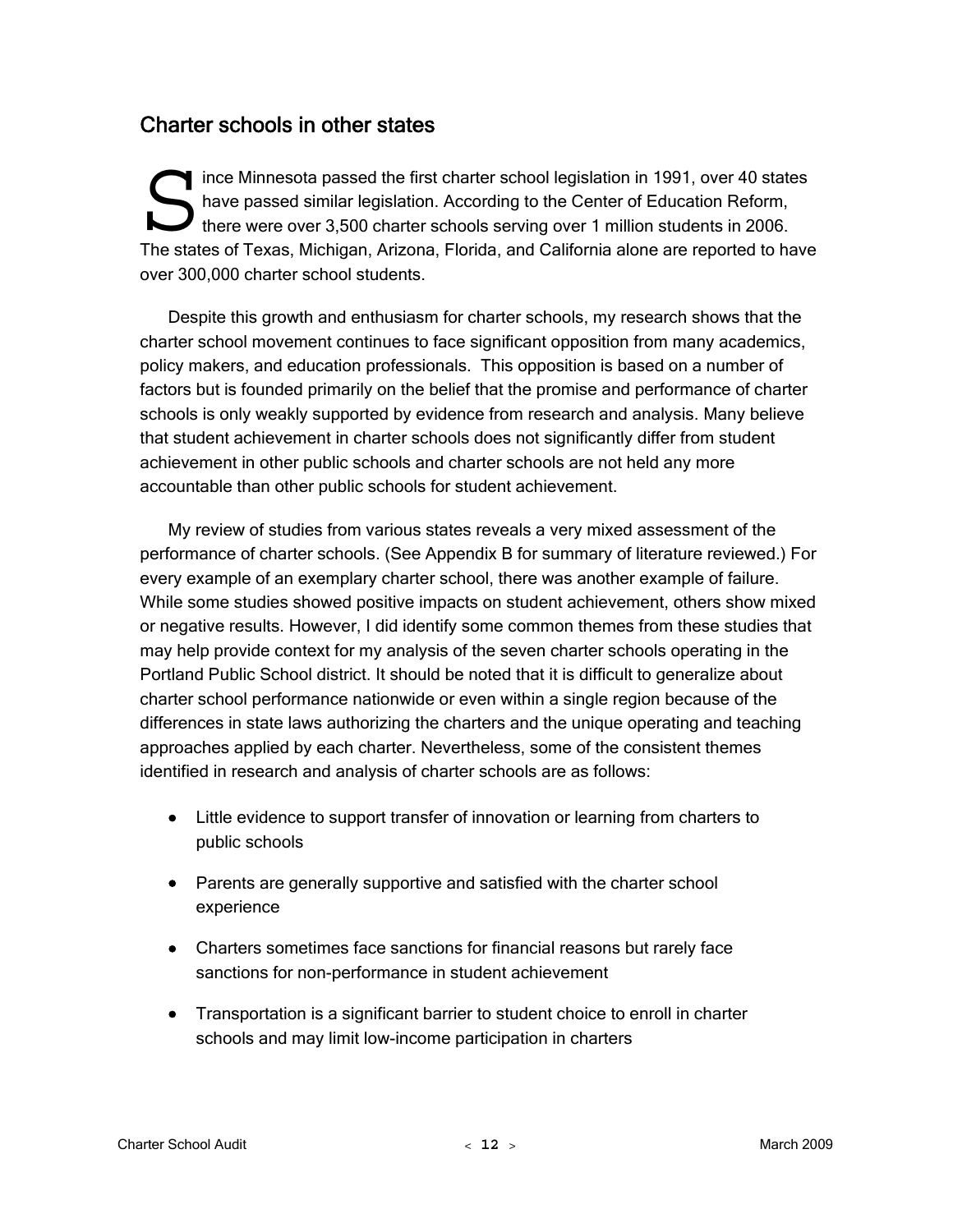- Many charter schools lack specific, measurable performance goals against which to measure and assess accomplishments
- Charter schools employ fewer certified teachers than other public schools but usually comply with certification requirements of state laws
- Charter schools generally have strong parental involvement and small supportive communities that may support student achievement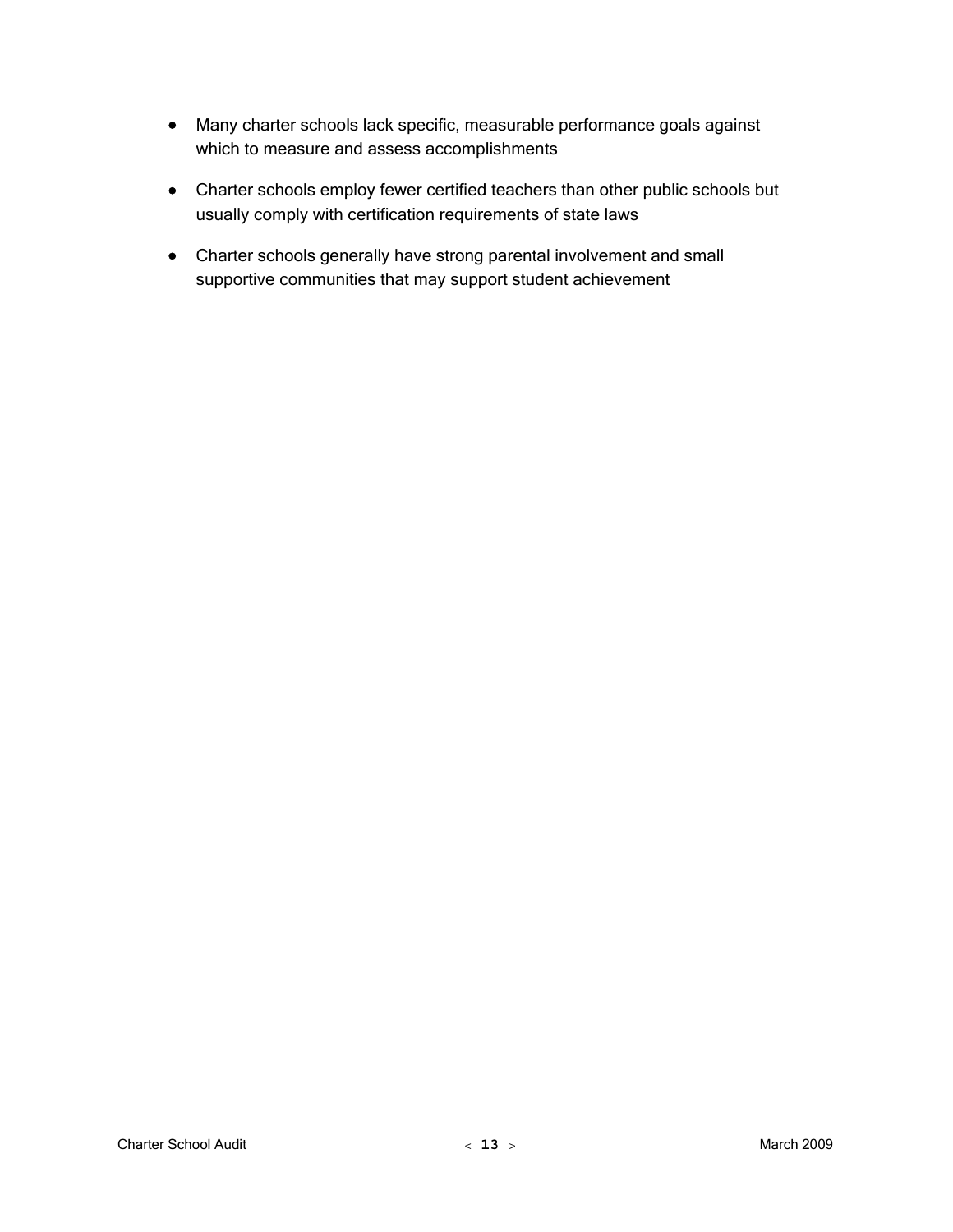## Audit objectives, scope, and methodology

his audit had four primary objectives:

- To evaluate PPS charter school historical trends in enrollment, demographics, grade levels, and other factors over the past nine years This audit<br>
• To<br>
de
	- To determine the degree to which Portland public charter schools met performance goals and charter agreements
	- To assess the impact of PPS charter schools on school district funding, administrative costs, and enrollment
	- To identify opportunities to improve the oversight, management, and accountability of PPS charter schools

To address these objectives we collected charter school data from State of Oregon Department of Education (ODE) Adequate Yearly Progress reports and Report Cards, ODE charter surveys, PPS enrollment and achievement reports, and charter school files maintained at PPS. We reviewed charter school proposals, annual reports and plans, and evaluated PPS reports on charter school visits and compliance. We also reviewed and analyzed financial records of payments made to each charter school in 2007-08 and estimated costs associated with monitoring and overseeing charter schools and costs associated with providing special education to charter school students. To assess charter school financial stability, we reviewed annual financial statements and quarterly financial reports. To determine enrollment impacts, we obtained data on neighborhood residence areas of students attending charters and estimated potential capture rates. We interviewed PPS officials including the school board members, the charter school manager, special education staff, finance and IT employees, research and evaluation officials, state ODE charter school officials, and other PPS personnel with charter school involvement. We also visited each of the seven charter schools and interviewed the charter directors. We also collected and analyzed academic research, publications, and other studies of charter schools nationwide and in other states.

We limited the audit to an assessment of the performance and impact of the seven charter schools currently sponsored by the PPS. We did not evaluate charter schools located in the district that are sponsored by the state ODE or charter schools located in other school districts. We also did not perform a detailed on-site review of the operations and management systems at each charter school to determine the adequacy of financial and administrative controls, personnel management, or health and safety. We also did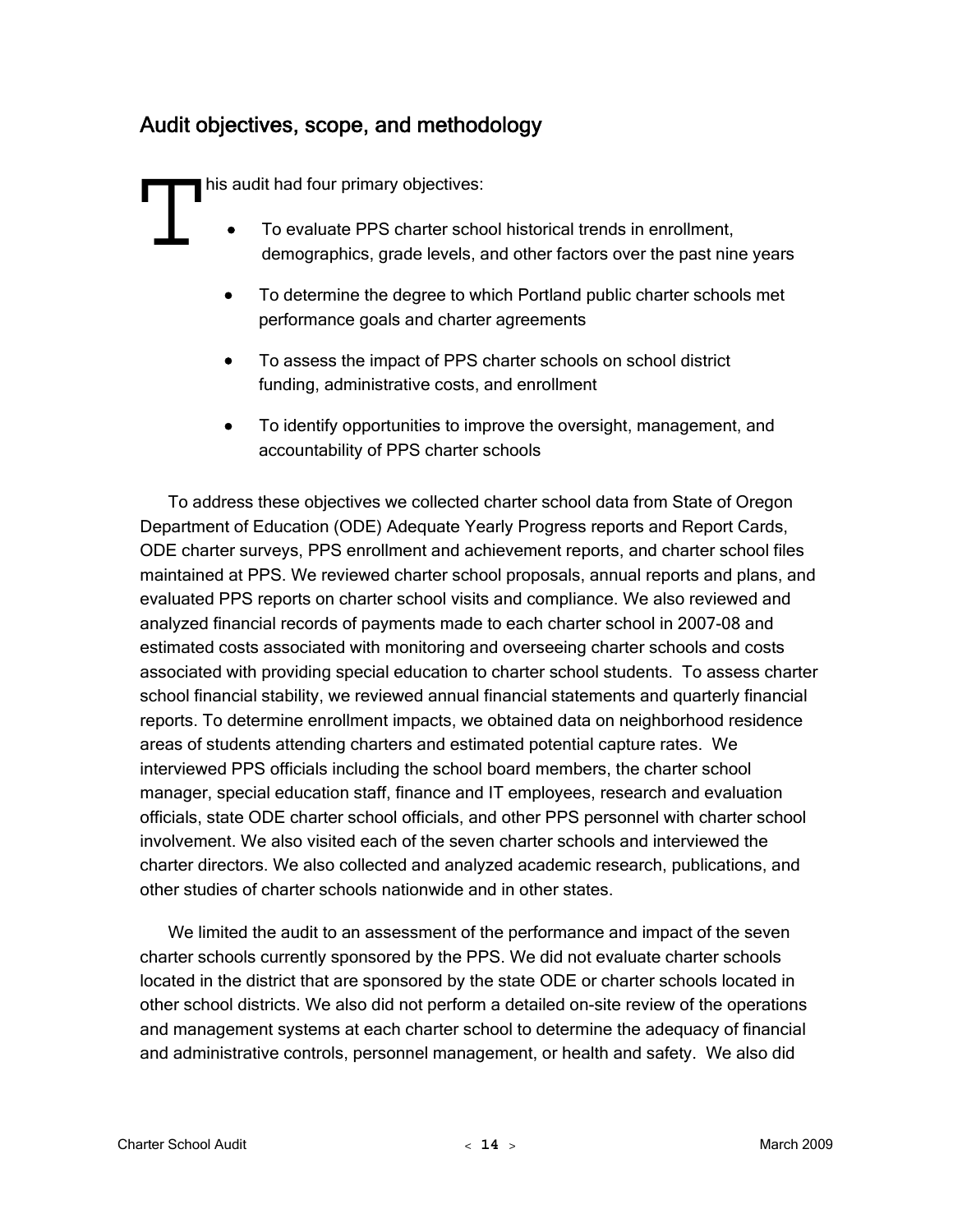not analyze the processes for charter application submittal, review, approval, denial and renewal, or the processes for appeal and review by the ODE. Finally, we did not evaluate the types and amounts of private funding received by charters or the funds obtained to plan and develop charters.

This audit was conducted in accordance with the 2008 Audit Plan approved by the Portland School Board. It was performed during the months of September, October, November, and December of 2008. I was assisted on this audit by an independent performance audit consultant, Kathryn Nichols.

We conducted this audit in accordance with generally accepted government auditing standards. Those standards require that we plan and perform the audit to obtain sufficient, appropriate evidence to provide a reasonable basis for my findings and conclusions based on my audit objectives. We believe the evidence obtained provides a reasonable basis for the findings and conclusions based on the audit objectives.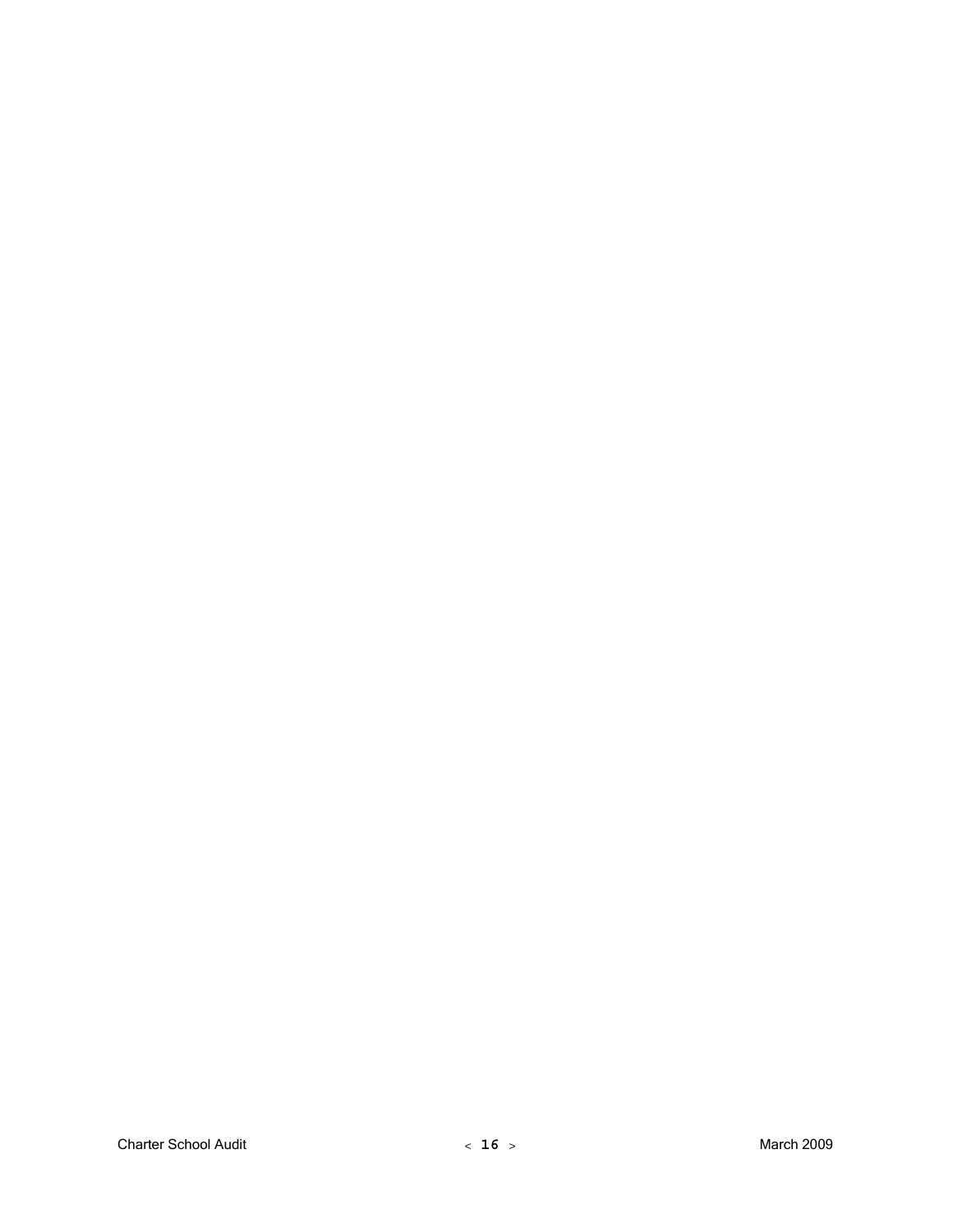# RESULTS

he sections that follow are organized in four major sections that relate to the audit objectives. Audit results include information on: The section

- Historical trends in charter school enrollment and demographics, and a description of charter school instructional approaches
- Charter school performance meeting charter agreements related to school operations, instruction, student achievement, innovation and parent satisfaction
- The potential impact of charter schools on district administrative costs, special education demands, neighborhood school enrollment, and district resources
- Opportunities to improve district oversight and accountability of charter schools.

Four appendices beginning on page 79 provide additional detail on each of the charter schools operating in Portland, a summary of literature and research on charter schools, data on annual gains in charter student achievement scores, and complete survey data on each of Portland's charter schools responding to the annual ODE survey.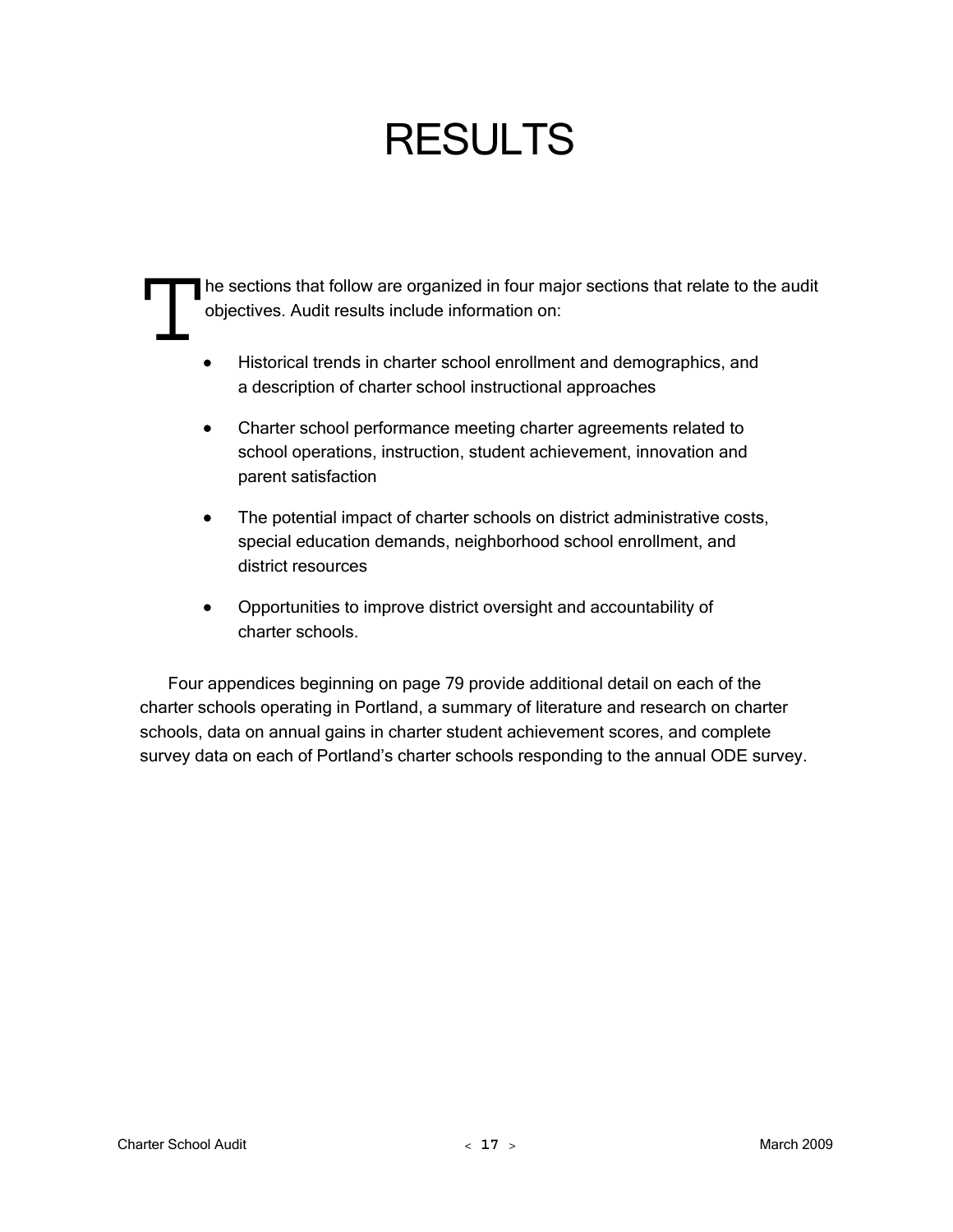### PPS charter schools: Enrollment trends, demographic comparisons, and instructional approaches

PS charter school enrollment has steadily increased over the past eight years mirroring statewide and national growth in charter school enrollment. However, the demographics of charter school students in Portland differ somewhat from **OUT A SET CHARTED ASSESS IN THE SET CARRET CHARTED ASSESS** MINITORING THE demographics of charter school students in Portland differ somewhat from other charters in the state and nationwide. Portland charter students are low-income, minority, or English-language learners. Compared to other students in the Portland district, PPS charter schools have lower percentages of minority students, English language learners, and students who qualify for free or reduced lunch. Charter schools also have a lower proportion of talented and gifted students (TAG) but about the same proportion of special education students.

Enrollment in PPS charters mirrors statewide growth. Student enrollment in charter schools since 2000-01 has increased steadily statewide and in the Portland Public School district. As shown in the Figure 3 below, charter school enrollment is 2.2 percent of total statewide enrollment in 2007-08 and 2.3 percent of total student enrollment at PPS. Figure 4 shows that charter school enrollment at PPS has grown from 66 in 2000-01 to 1,080 in 2007-08.

|         |         | Statewide enrollment | <b>PPS</b> enrollment |                 |  |
|---------|---------|----------------------|-----------------------|-----------------|--|
|         | TOTAL   | <b>CHARTERS</b>      | <b>TOTAL</b>          | <b>CHARTERS</b> |  |
| 2000-01 | 545,680 | 622 (0.1%)           | 53,096                | 66 (0.1%)       |  |
| 2001-02 | 551,679 | 1,009 (0.2%)         | 52,907                | 122 (0.2%)      |  |
| 2002-03 | 554,071 | 1,926 (0.3%)         | 51,612                | 194 (0.4%)      |  |
| 2003-04 | 551,410 | 3,662 (0.7%)         | 48,294                | 346 (0.7%)      |  |
| 2004-05 | 552,339 | 5,054 (0.9%)         | 47,603                | 451 (0.9%)      |  |
| 2005-06 | 559,254 | 6,952 (1.2%)         | 47,008                | 571 (1.2%)      |  |
| 2006-07 | 562,828 | 9,851 (1.8%)         | 46,375                | 824 (1.8%)      |  |
| 2007-08 | 566,067 | 11,592 (2.0%)        | 46,297                | 1,080 (2.3%)    |  |

#### Figure 3 Charter school enrollment trends: Statewide and PPS

Source: Oregon Department of Education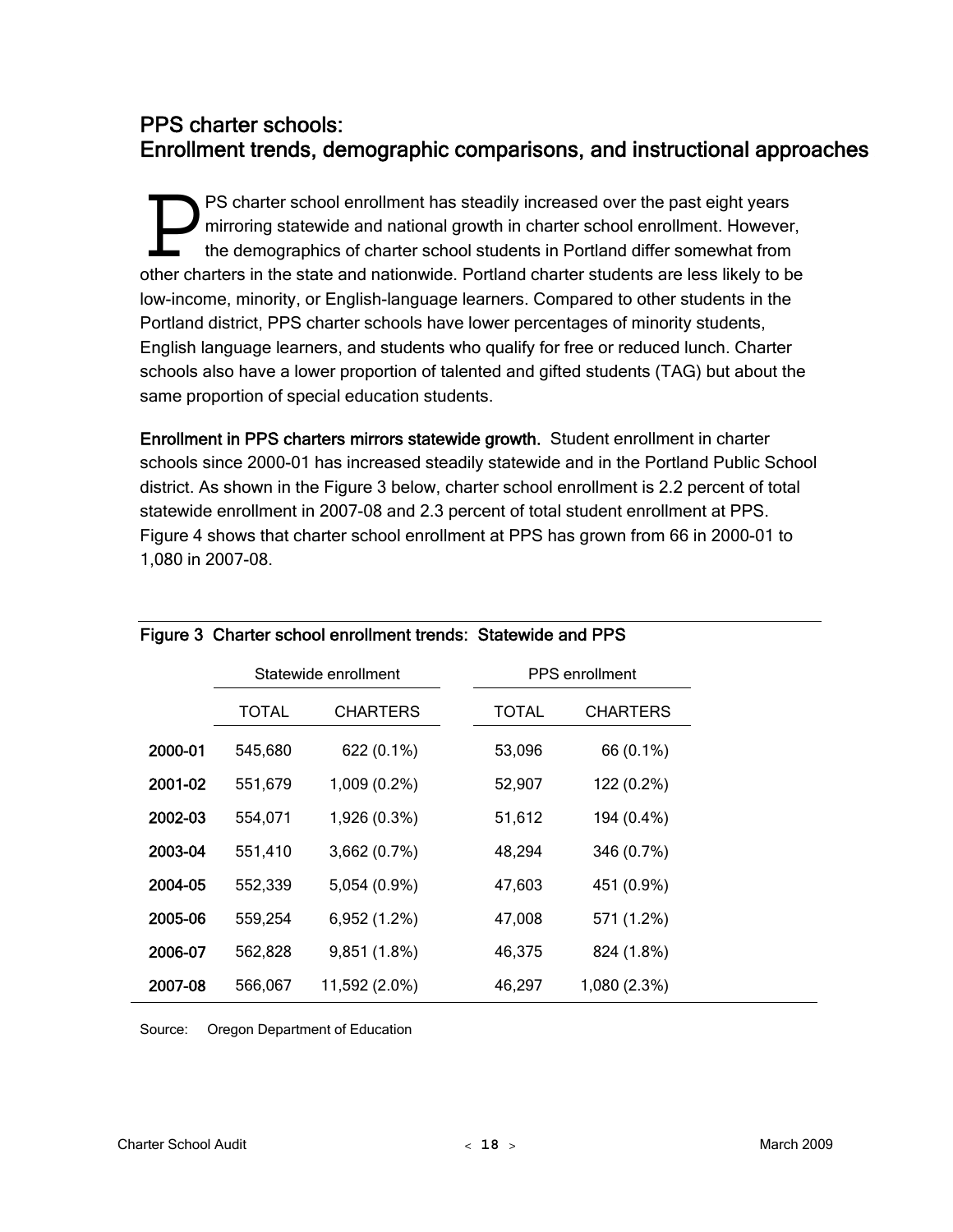|                  | $00-01$ | $01-02$        | $'02-03$       | $03-04$        | $04-05$        | $05-06$ | $06-07$ | $07-08$ |
|------------------|---------|----------------|----------------|----------------|----------------|---------|---------|---------|
| Opal             | ٠       | 25             | 42             | 50             | 71             | 81      | 75      | 76      |
| Emerson          | ٠       | $\blacksquare$ | $\blacksquare$ | 98             | 97             | 121     | 126     | 131     |
| Arthur Academy   | ٠       | ٠              | $\blacksquare$ | $\blacksquare$ | $\blacksquare$ | 54      | 91      | 117     |
| Portland Village | ٠       | ٠              | ٠              | $\blacksquare$ | $\blacksquare$ | ٠       | ٠       | 158     |
| SEI Academy      | ٠       | $\blacksquare$ | $\blacksquare$ | $\blacksquare$ | 49             | 92      | 134     | 137     |
| LEP High         | ٠       | $\blacksquare$ | $\blacksquare$ | $\blacksquare$ | $\blacksquare$ | ٠       | 102     | 147     |
| Trillium         | ٠       | $\blacksquare$ | 152            | 198            | 199            | 223     | 296     | 314     |
| <b>TOTAL</b>     | 66*     | $122*$         | 194            | 346            | 416            | 571     | 824     | 1,080   |

|  |  | Figure 4 PPS Charter school enrollment trends (October 1, Fall enrollment) |  |  |  |  |  |
|--|--|----------------------------------------------------------------------------|--|--|--|--|--|
|--|--|----------------------------------------------------------------------------|--|--|--|--|--|

\* Includes enrollment in McCoy Academy that closed 6/02

Source: Oregon Department of Education

Enrollment in PPS public charter schools varies significantly. As shown in Figure 4, in 2007-08 Trillium School had the largest enrollment at 314 students which comprises almost one third of the PPS district charter school students. Opal School had the lowest enrollment at 76. Enrollment varies given the age of the school and the number of grades served. For example, Trillium serves grades K through 12 and has been in operation for six years, while Opal School serves only grades K–5 and has been in operation for 7 years but is at maximum capacity. Other newer schools like Portland Village School are currently K–5 but plan to expand to K–8 in the future. LEP High opened only two years ago and is marketing to fill all openings. As of the fall of 2008-09, only Opal School was at maximum capacity. Other schools had openings in certain grades and used a lottery to select applicants.



Figure 5 Growth in PPS charter school enrollment: 2000-01 to 2007-08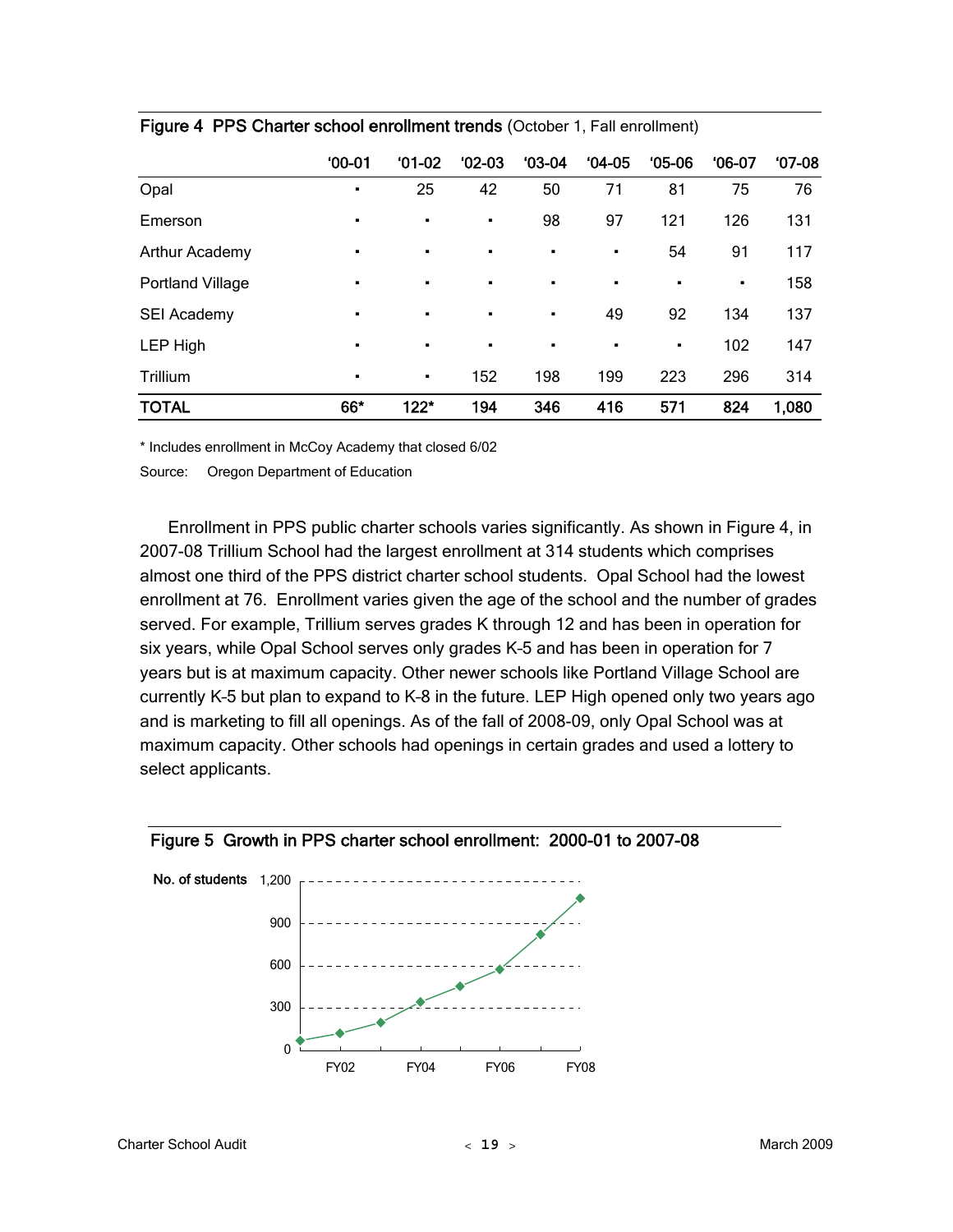Demographics at PPS charter schools generally differ from national and statewide charters and PPS public schools. On average, PPS charter school students are less likely to be low-income, minority, or English language learners than the national average of students enrolled in charter schools. As shown in Figure 6 below, 52 percent of charter school students nationally are eligible for free/reduced lunch versus 35 percent in PPS charters; 12 percent are English language learners nationally compared to 1 percent in Portland; and 60 percent of students in charters are classified as minorities nationwide compared to 34 percent at PPS charter students. When compared to other Oregon charter school students, PPS charters enrolled fewer low income students (35 percent vs. 41 percent) and English language learners (1% vs. 12%) but more minority students (35% vs. 28%). The percent of PPS charter school students with special education needs is comparable to other Oregon charter schools and higher than the national average for charter school enrollments.

|                                               | <b>PPS</b> | <b>OREGON</b> | <b>NATIONAL</b> |
|-----------------------------------------------|------------|---------------|-----------------|
| Charter students vs. public school enrollment | 2%         | 2%            | 3%              |
| Percent free/reduced lunch                    | 35%        | 42%           | 52%             |
| Percent Special Ed                            | 14%        | 13%           | 11%             |
| Percent English Language Learners (ELL)       | $1\%$      | 12%           | 12%             |
| Percent Talented and Gifted (TAG)             | 5%         | 8%            | n.a.            |
| Percent minority                              | 35%        | 28%           | 60%             |

#### Figure 6 Demographic comparisons: PPS, Oregon, and US charter schools (2007-08)

Source: PPS Statistics from Fall Enrollment Reports produced by PPS Office of Data and Policy Analysis. Oregon statistics obtained from ODE. National statistics obtained from the National Alliance for Public Charter Schools.

As shown in the following two graphs (Figure 7 and Figure 8), compared to Portland's district-wide enrollment, PPS charter schools have on average a lower percent of lowincome students, English language learners, and talented and gifted students. PPS charter schools also have a lower percent of minority students and a higher percent of white students compared to district-wide averages. However, charter schools have a higher percent of African-American students primarily due to the high number of African-American students enrolled at one school. Special education students are enrolled in charters at about the same rate as district-wide schools.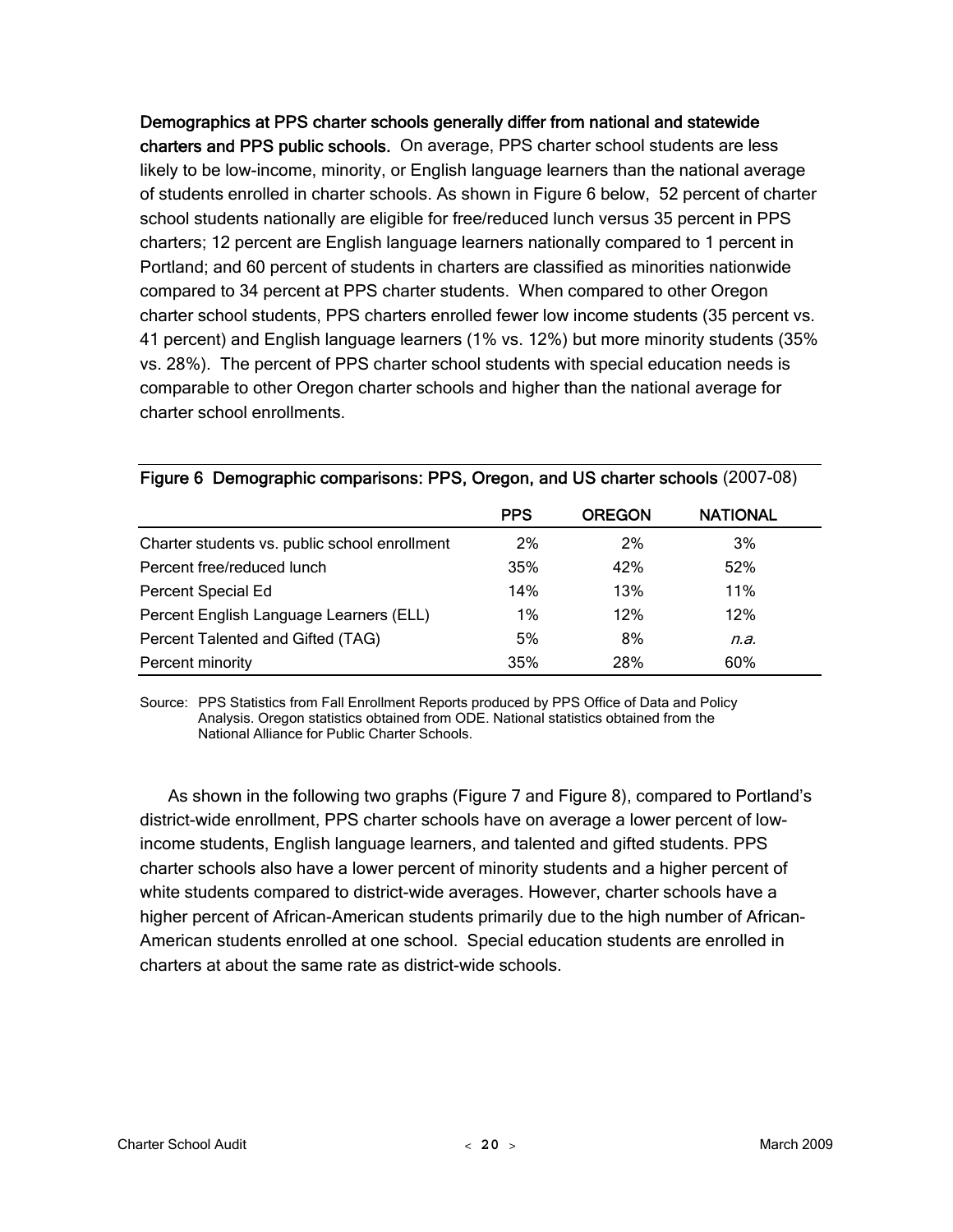



Source: Fall Enrollment Reports from PPS Office of Data and Policy Analysis





Source: Fall Enrollment Reports from PPS Office of Data and Policy Analysis

The student demographic profiles at individual PPS charter schools vary significantly. As shown in the Figure 9 below, some of the most significant differences are:

• Three of four elementary charters (Opal, Emerson, and Portland Village School) enroll predominantly white students (76%, 80%, and 82%, respectively) and also have relatively low percentages of lower income students (20%, 18%, and 10%, respectively) identified by eligibility for free or reduced lunch.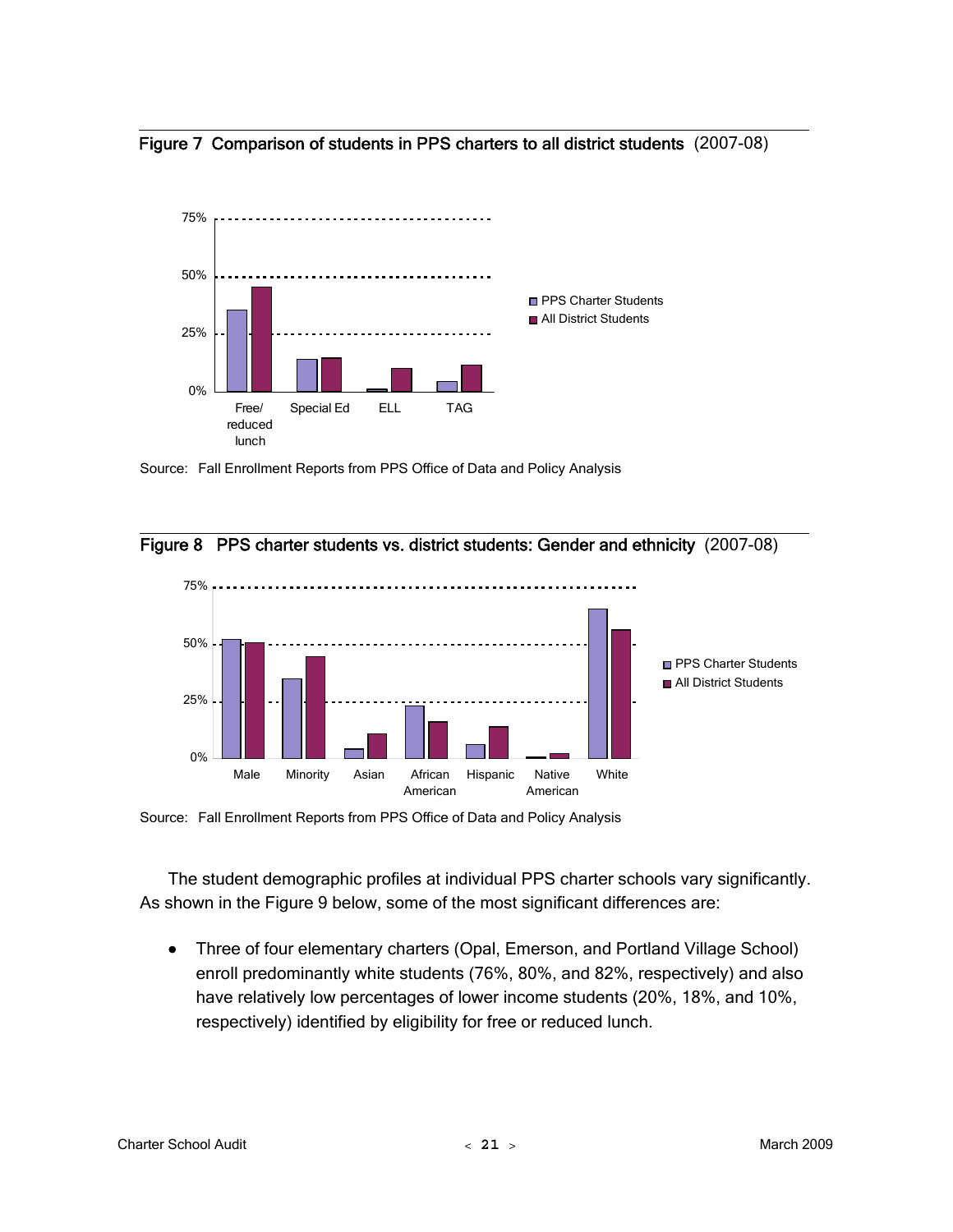- Portland Arthur Academy is the one charter school that comes closest to matching student demographics of the District as a whole.
- Trillium students are less likely to be low-income (29% versus 45%) and minority (18% versus 44%) than district students overall.
- Almost all of the students at SEI Academy are African-American (96%) and three-quarters (76%) of the students qualify for free/reduced lunch.
- The percentage of minority students attending LEP High exceeds the overall District percentage (49% versus 45%), as does the percentage of students that qualify for free/reduced lunch. LEP High also has a higher percent of TAG students (27%) and Hispanic students (16%) than any other charter.
- Both Trillium and Portland Arthur Academy enroll a disproportionately higher percent of male students.
- Generally, PPS charters enroll a comparable percentage of special education students as district schools but a much lower percentage of talented and gifted students.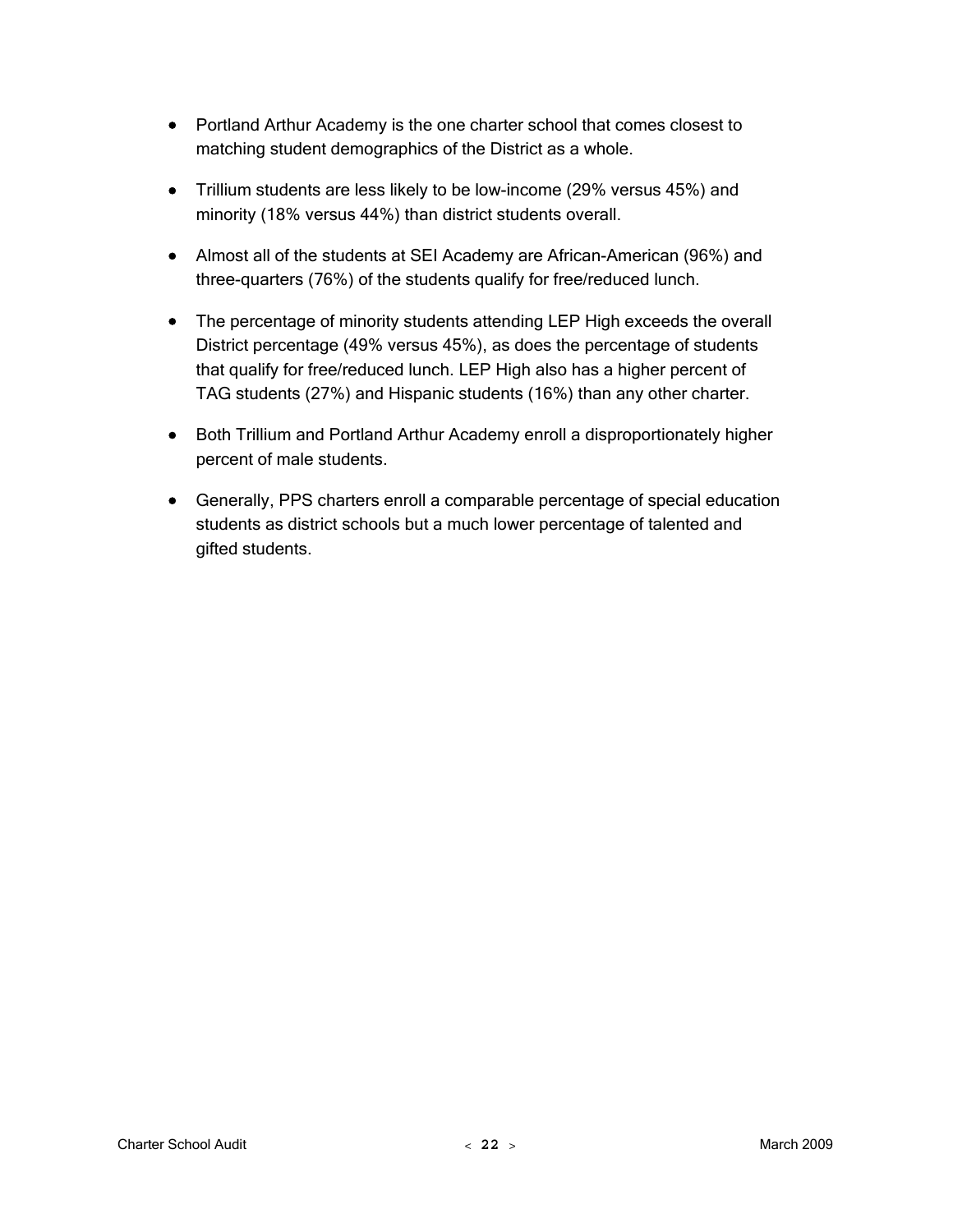|                                    | Free/Reduced<br>lunch | Special<br>ed | <b>ELL</b> | <b>TAG</b> | Minority |  |
|------------------------------------|-----------------------|---------------|------------|------------|----------|--|
| Opal                               | 20%                   | 17%           | 0%         | 0%         | 24%      |  |
| Emerson                            | 18%                   | 13%           | $0\%$      | 1%         | 20%      |  |
| Arthur Academy                     | 32%                   | 13%           | 1%         | 0%         | 33%      |  |
| <b>Portland Village</b>            | 10%                   | 8%            | 0%         | 1%         | 18%      |  |
| SEI Academy ·                      | 76%                   | 19%           | $0\%$      | 10%        | 99%      |  |
| LEP High                           | 63%                   | 16%           | 7%         | 27%        | 49%      |  |
| Trillium                           | 29%                   | 14%           | 0%         | 10%        | 18%      |  |
| <b>Total all PPS charters</b>      | 35%                   | 14%           | 1%         | 5%         | 35%      |  |
| <b>Total all District students</b> | 45%                   | 15%           | 10%        | 12%        | 44%      |  |

## Figure 9 PPS charter school demographic information (2007-08)

|                                    | Male | Asian | African<br>American | Hispanic American | <b>Native</b> | White |
|------------------------------------|------|-------|---------------------|-------------------|---------------|-------|
| Opal                               | 49%  | 4%    | 12%                 | 5%                | 0%            | 76%   |
| Emerson $\cdot$                    | 43%  | 4%    | 12%                 | 4%                | 0%            | 80%   |
| Arthur Academy                     | 59%  | 10%   | 15%                 | 4%                | 2%            | 68%   |
| <b>Portland Village</b>            | 56%  | 4%    | 7%                  | 6%                | 1%            | 82%   |
| SEI Academy ·                      | 43%  | $1\%$ | 96%                 | 2%                | $0\%$         | 1%    |
| <b>LEP High</b>                    | 49%  | 3%    | 26%                 | 16%               | 1%            | 51%   |
| Trillium $\cdot$                   | 58%  | 3%    | 8%                  | 5%                | 1%            | 83%   |
| <b>Total all PPS charters</b>      | 52%  | 4%    | 23%                 | 6%                | 1%            | 65%   |
| <b>Total all District students</b> | 51%  | 11%   | 16%                 | 14%               | 2%            | 56%   |

Source: Fall Enrollment Reports produced by PPS Office of Data and Policy Analysis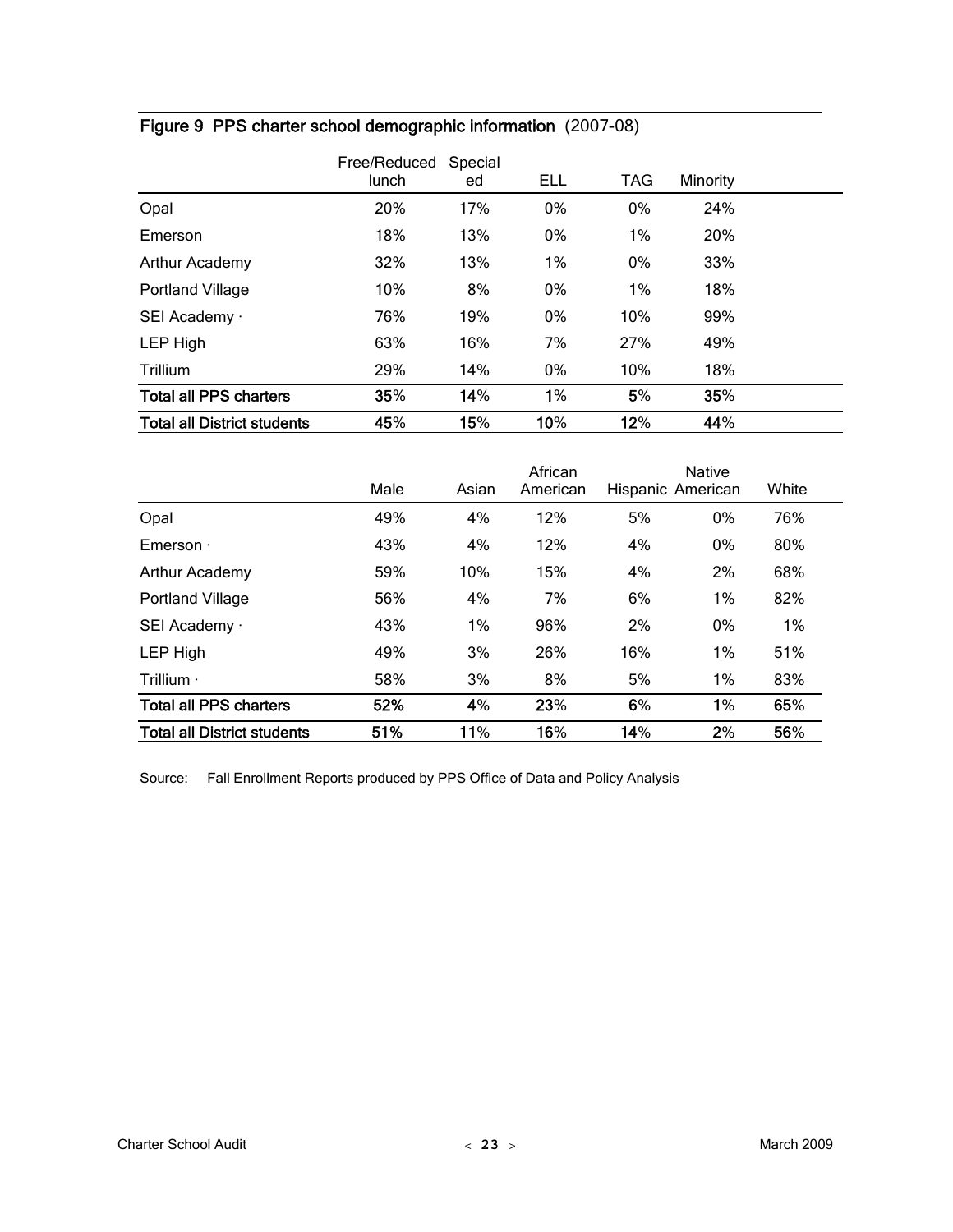Instructional approaches at PPS charter schools vary significantly. As shown in Figure 10 below, PPS charter schools provide a variety of grade level and instructional approach options. Four schools provide K-5 elementary education, one school provides grades 6-8 middle school instruction, and one charter provides a 9-12 high school program. Only one charter school provides a full range of grades from K through high school.

PPS charter schools also provide a variety of instructional approaches. For example, Opal applies Reggio Emilia early-childhood principles and experiential learning, Portland Village School uses Waldorf methods integrating arts into instruction, and Portland Arthur Academy uses Direct Instruction methods with strong emphasis on building reading and writing fluency. SEI Academy does not have a clearly identified instructional model. Charters also have various similarities – most use mixed-age classrooms and some type of project-based learning activity. PPS does not currently sponsor any charter offering Montessori or on-line instruction.

| School                                     | Instructional Approach:                                    |                                                                                                                                                        |
|--------------------------------------------|------------------------------------------------------------|--------------------------------------------------------------------------------------------------------------------------------------------------------|
| Grades/level                               | per ODE                                                    | per school website                                                                                                                                     |
| Opal<br>K-5/ Elementary                    | Inquiry-based<br>Core Knowledge                            | Based on early childhood principles of Reggio<br>Emilia with mixed-age classes. Child-centered,<br>arts-focused, experiential learning.                |
| Emerson<br>K-5/ Elementary                 | Inquiry-based                                              | Project-based learning with positive discipline<br>and community service focus. Direct instruction in<br>reading, writing and math. Mixed-age classes. |
| <b>Arthur Academy</b><br>K-5/ Elementary   | Direct Instruction,<br>Core Knowledge,<br>Mastery Learning | Direct Instruction with strong focus on building<br>reading fluency and literacy                                                                       |
| <b>Portland Village</b><br>K-5/ Elementary | Whole Child<br>Arts Integrated                             | <b>Waldorf</b> (whole child with emphasis on the arts and<br>nature) with adaptations to support early literacy                                        |
| <b>SEI Academy</b><br>6-8/Middle           | Individualized<br>Instruction                              | Instruction model not clearly specified. Social<br>services, mentoring, after-school programs, and<br>enrichment to enhance academic achievement.      |
| <b>LEP High</b><br>$9-11/H$ igh            | Project-based<br>Interdisciplinary                         | Project-based learning. Focus includes<br>interdisciplinary integration, service learning, and<br>leadership.                                          |
| <b>Trillium</b><br>$K-12/AlI$              | Contextual<br>Learning                                     | Mixed-age classes with focus on the arts,<br>sustainability, service learning, democratic education,<br>and community/global orientation.              |

| Figure 10 Charter school grade levels and instructional approaches (2008-09) |  |  |  |  |  |
|------------------------------------------------------------------------------|--|--|--|--|--|
|------------------------------------------------------------------------------|--|--|--|--|--|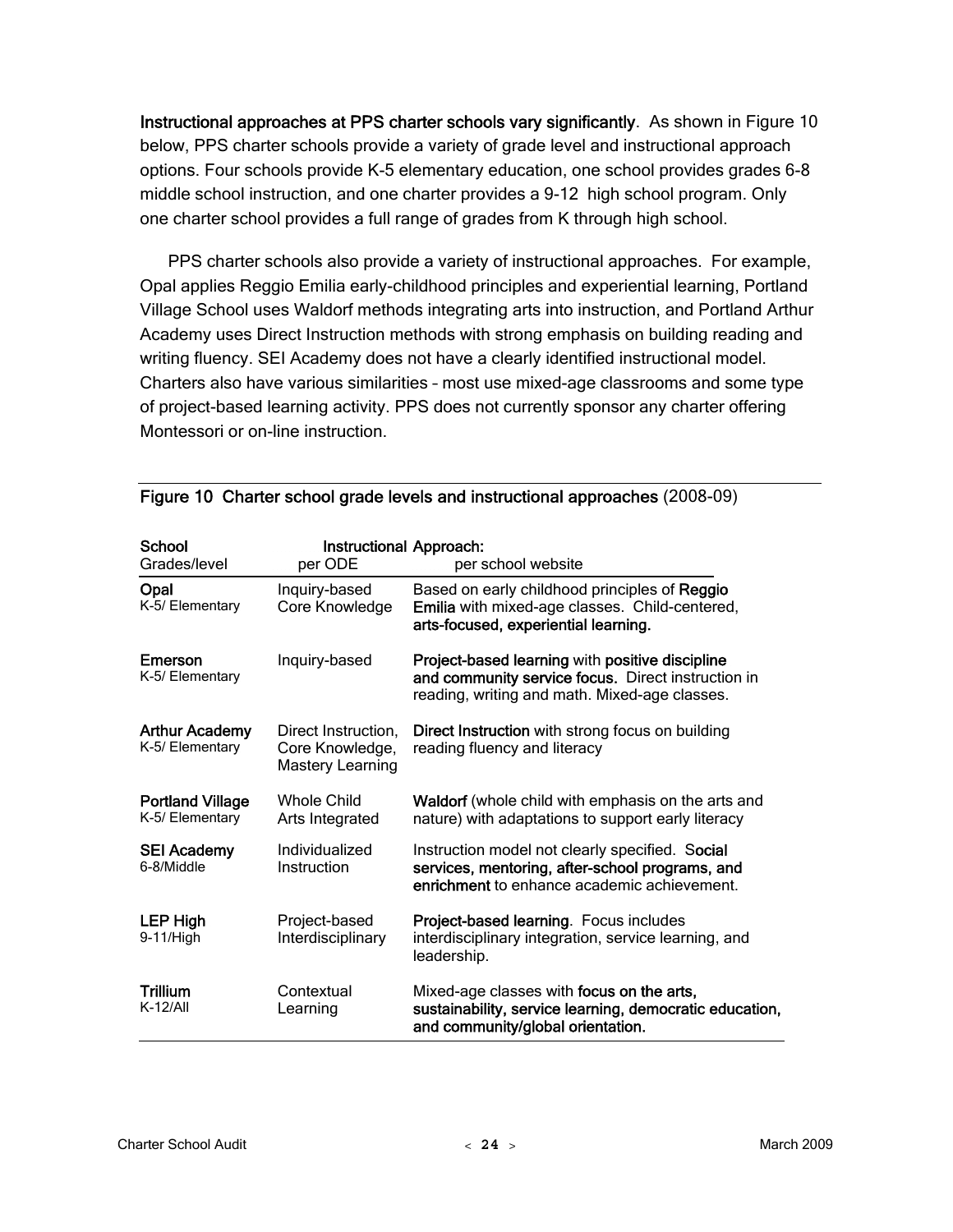## PPS charter school performance

verall, Portland charter schools have achieved many of their school operations and instructional goals but some charters are struggling to stay financially stable. In addition, student achievement performance is mixed and the transfer of innovation to public schools is limited. Parents and charter school staff express significant satisfaction with their charter school experience despite concerns about resources and facilities. Verall, P<br>and inst<br>In additi

#### SCHOOL OPERATIONS AND INSTRUCTION

Most charters meet goals for enrollment, grade levels, and teacher/student ratios. PPS Charter schools have generally achieved goals related to student enrollment including the maximum/minimum number of planned enrollments, the number of grade levels offered, average class sizes, and student to staff ratios. As shown in the Figure 11 below, four schools with the longest tenure (Opal, Emerson, SEI Academy, and Trillium) are closest to maximum capacity and each uses a lottery system to enroll new students in grades that are not full. Arthur Academy has grown in each of the three years of operation. Portland Village is in its only second year of operation and plans to add a new grade in each of the next three years as existing students advance to the next level. LEP High added  $11<sup>th</sup>$ grade in 2008-09 and plans to add  $12<sup>th</sup>$  grade in 2009-10

LEP High is running considerably behind enrollment plans for two reasons. First, it is in its third year of operation and plans to add a  $12<sup>th</sup>$  grade next year to its current 9-11 configuration. Second, LEP High has space limitations in its current facility. Without additional space or a new facility, it is unlikely that it will be able to enroll additional students to meet planned growth.

Most Charter schools have student to teacher ratios that are lower than initially planned in their charter proposals. Only Opal School and SEI Academy have slightly higher ratios than initially envisioned. Compared to the PPS district average, charter schools have a very comparable student to teacher ratio —14.8 students per teacher compared to a district average of 14.4.

Although the charters did not all establish firm goals for class size, six of seven charters have average class sizes that are lower than the district average. On average, charters have lower class sizes than the district average  $-21.4$  compared to 23.9.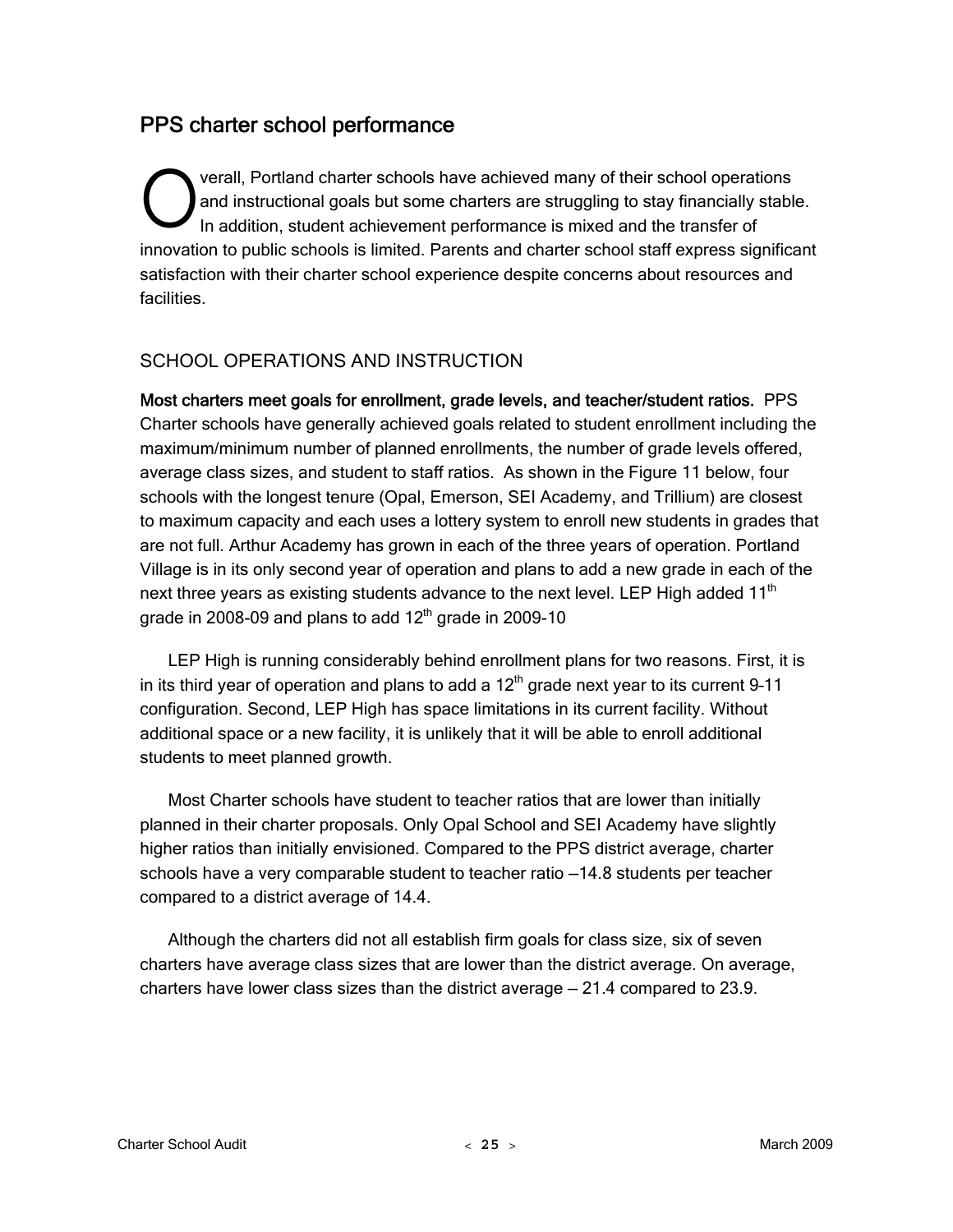|                         | <b>Enrollment</b> |                   | Grade levels |                    | Student teacher ratio |                     |                       |
|-------------------------|-------------------|-------------------|--------------|--------------------|-----------------------|---------------------|-----------------------|
|                         | Max<br>planned    | Actual<br>$07-08$ | Proposed     | Actual<br>$'07-08$ | Planned               | Actual*<br>$'07-08$ | Average<br>class size |
| Opal                    | 80                | 76                | $K-5$        | $K-5$              | 10:1                  | 11:1                | 26.0                  |
| Emerson                 | 132               | 131               | $K-5$        | $K-5$              | 22:1                  | 18:1                | 20.7                  |
| <b>Arthur Academy</b>   | 160               | 117               | $K-5$        | $K-4$              | 14.5:1                | 15.4:1              | 22.5                  |
| <b>Portland Village</b> | 396               | 158               | $K-8$        | $K-4$              | 22:1                  | 13.4:1              | 23.2                  |
| <b>SEI Academy</b>      | 150               | 137               | $6 - 8$      | $6 - 8$            | 10:1                  | 12.6:1              | 22.3                  |
| <b>LEP High</b>         | 408               | 147               | $9 - 12$     | $9 - 10$           | 20:1                  | 15.5:1              | 22.7                  |
| <b>Trillium</b>         | 360               | 314               | $K-12$       | $K-12$             | unspecified           | 16.3:1              | 18.4                  |
| Charter average         |                   |                   |              |                    |                       | 14.8:1              | 21.4                  |
| District average        |                   |                   |              |                    |                       | 14.4:1              | 23.9                  |

#### Figure 11 Charter school goals for enrollment, grade levels, and student teacher ratios (2007-08)

Source: Auditor calculation using Charter school proposals, ODE Report Cards, and PPS 2007-08 School Profiles data

 \* Average daily membership compared to classroom full-time equivalents (teachers and educational assistants).

Most charters have stable attendance and enrollment. On average, charter schools have stable student populations as evidence by attendance rates, stable enrollments, and late enrollee ratios. Although not all charter schools are required to maintain a specific attendance rate, PPS charter school contracts require reporting of attendance rates and the federal No Child Left Behind legislation considers student attendance an important factor in assessing school performance.

As shown in Figure 12, all PPS charters but LEP High School met or exceeded district average attendance rates in 2007-08. SEI Academy's attendance rate in 2006-07 was lower than the district average but improved in the next year. While LEP High's attendance rate was well below the district average in 2007-08, it is more comparable to the average attendance rate for district high schools – 87 percent compared to 88.5 percent. LEP has indicated that it will improve attendance over three years to reach 94 percent by end of year 3.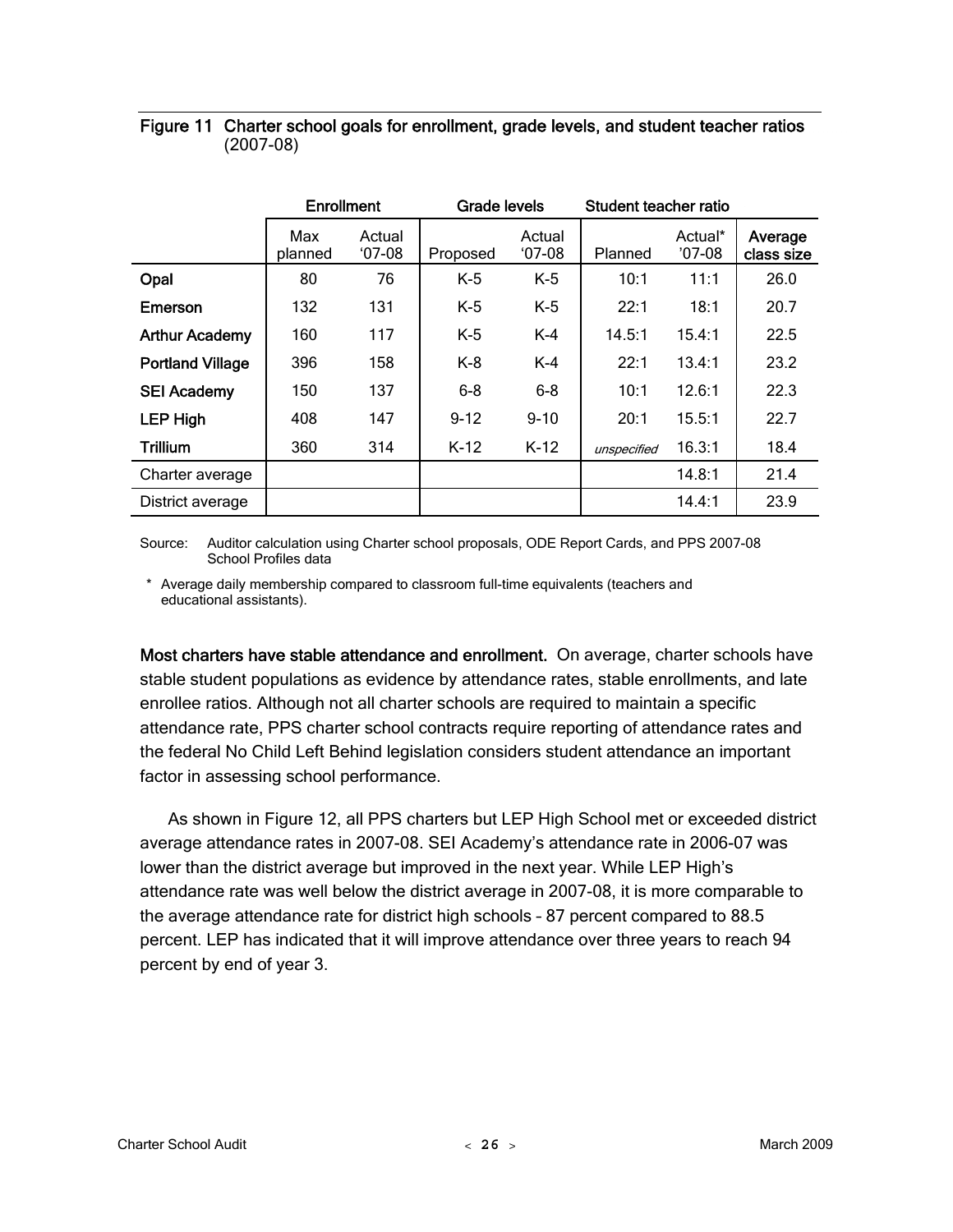| 2006-07 |
|---------|
|         |
| 94%     |
| 94%     |
| 94%     |
| 94%     |
| 93%     |
| 89%     |
| 92%     |
|         |
|         |
|         |

Figure 12 Charter school and district attendance rates (2006-07 and 2007-08)

Source: ODE report cards, PPS School Profiles and Enrollment Data

\* Based on comparable school type identified as comparable by ODE

Charter school enrollment stability can also be measured using the District's stability index and late enrollee ratio. The stability index is the percentage of students who were enrolled at the same school through most of the year compared to all students enrolled October 1. The late enrollee index shows the extent to which student enrollment was stable or complete by the beginning of the school year October 1.

As shown in Figure 13 below, on average, charter schools had a slightly lower stability index than the district average in 2006-07 and significantly higher late enrollee ratio. While four charters individually exceeded or nearly met the district average for comparable grade levels, LEP High and Trillium had stability indices that were much lower than comparable grade levels and late enrollee ratios that were significantly higher than comparable grade levels. A lower stability index and high late enrollee index may indicate student enrollment, admission, retention, and attendance problems. However, admission and enrollment at LEP may have been more difficult in 2006-07 because it was the first year of operation and enrollment and admissions at Trillium may have been affected by a move to a new facility that year.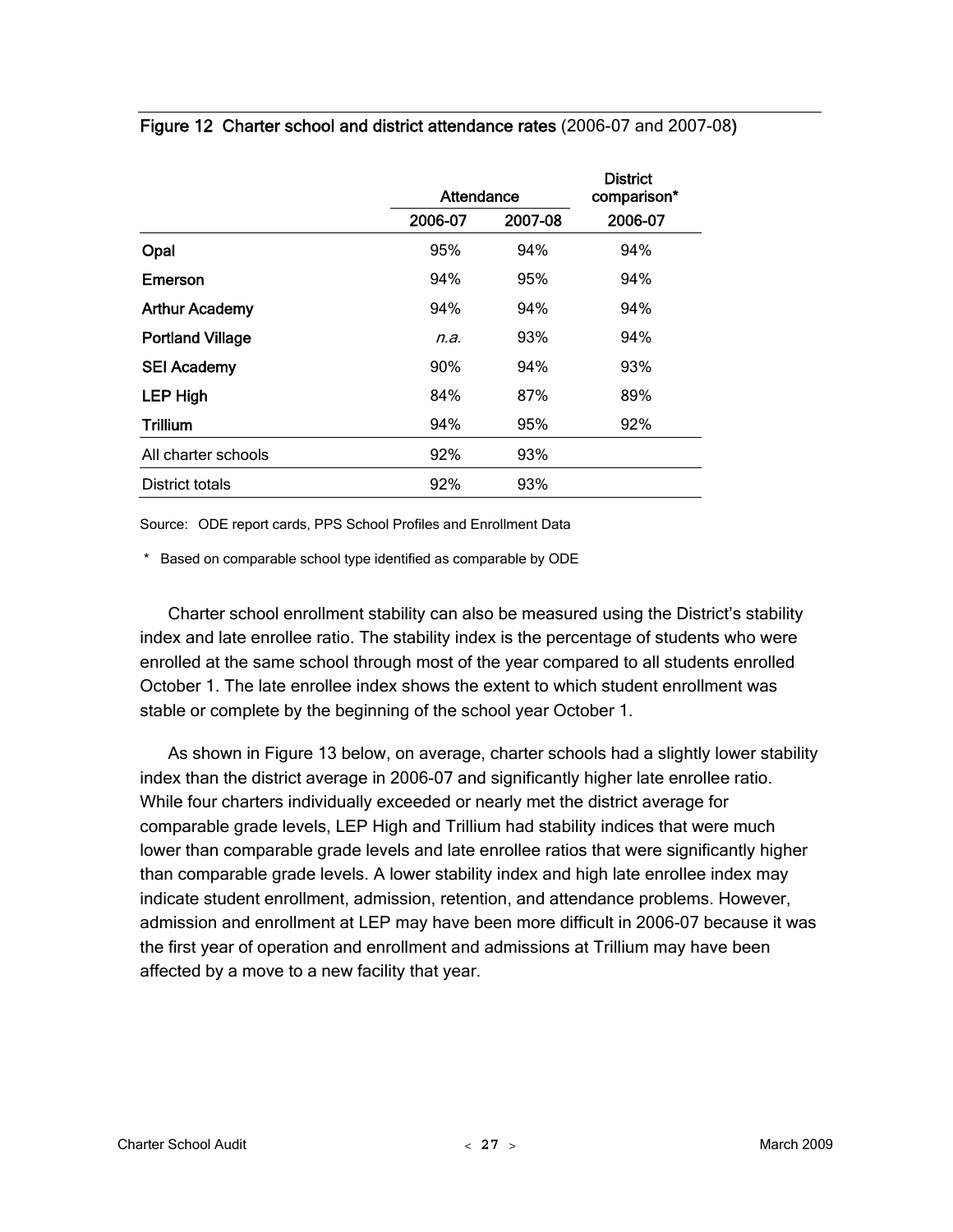|                         | Late<br>enrollee ratio | <b>District</b><br>comparison | <b>Stability</b><br>Index | <b>District</b><br>comparison |  |
|-------------------------|------------------------|-------------------------------|---------------------------|-------------------------------|--|
| Opal                    | 1.3%                   | 8.3%                          | 101.3%                    | 92.7%                         |  |
| Emerson                 | 7.1%                   | 8.3%                          | 91.3%                     | 92.7%                         |  |
| <b>Arthur Academy</b>   | 2.2%                   | 8.3%                          | 96.7%                     | 92.7%                         |  |
| <b>Portland Village</b> | n.a.                   | 8.3%                          | n.a.                      | 92.7%                         |  |
| <b>SEI Academy</b>      | 0.7%                   | 7.1%                          | 98.5%                     | 93.5%                         |  |
| <b>LEP High</b>         | 27.5%                  | 5.9%                          | 72.5%                     | 88.5%                         |  |
| <b>Trillium</b>         | 19.6%                  | 7.9%                          | 86.1%                     | 91.2%                         |  |
| All charter schools     | 12.0%                  |                               | 89.8%                     |                               |  |
| District totals         | 7.9%                   |                               | 91.2%                     |                               |  |

Figure 13 Charter schools and district Stability Index and Late Enrollee ratio (2006-07)

Source: ODE Report Cards and PPS School Profiles and Enrollment Data

PPS charter schools are also required by contract to report annually on their year-toyear retention rates. Contracts require each school to provide data on the number of students who have withdrawn from enrollment in the past year, the number of new students who have enrolled in each grade, and the number of students who have returned from the prior year. However, charter school retention is difficult to evaluate because only three charter schools have provided this data and the District does not collect data on retention rates at other district schools against which to compare charter school retention. If retention rate is considered an important metric, additional effort is needed to collect complete data, calculate a rate, and develop comparison target.

#### Charter school teachers are less experienced, educated, and qualified than district

teachers. PPS charter school teachers have considerably less teaching experience than District teachers. As shown in Figure 14 below, PPS teachers average 14.2 years of teaching experience while charter teachers average 6.7 years of experience. Teachers at Opal and SEI Academy have the highest level of experience, 7.8 and 8.2 years respectively, and LEP High has the least experienced teachers at 3.9 years. The percent of teachers with Master's degrees is also lower at charter schools (53%) than at other district public schools (66%). However, three PPS charter schools (Opal, Emerson, and Trillium) have a higher percent of teachers with Masters degrees than the district average. Only 5 percent of the teachers at Portland Arthur Academy have a Masters degree.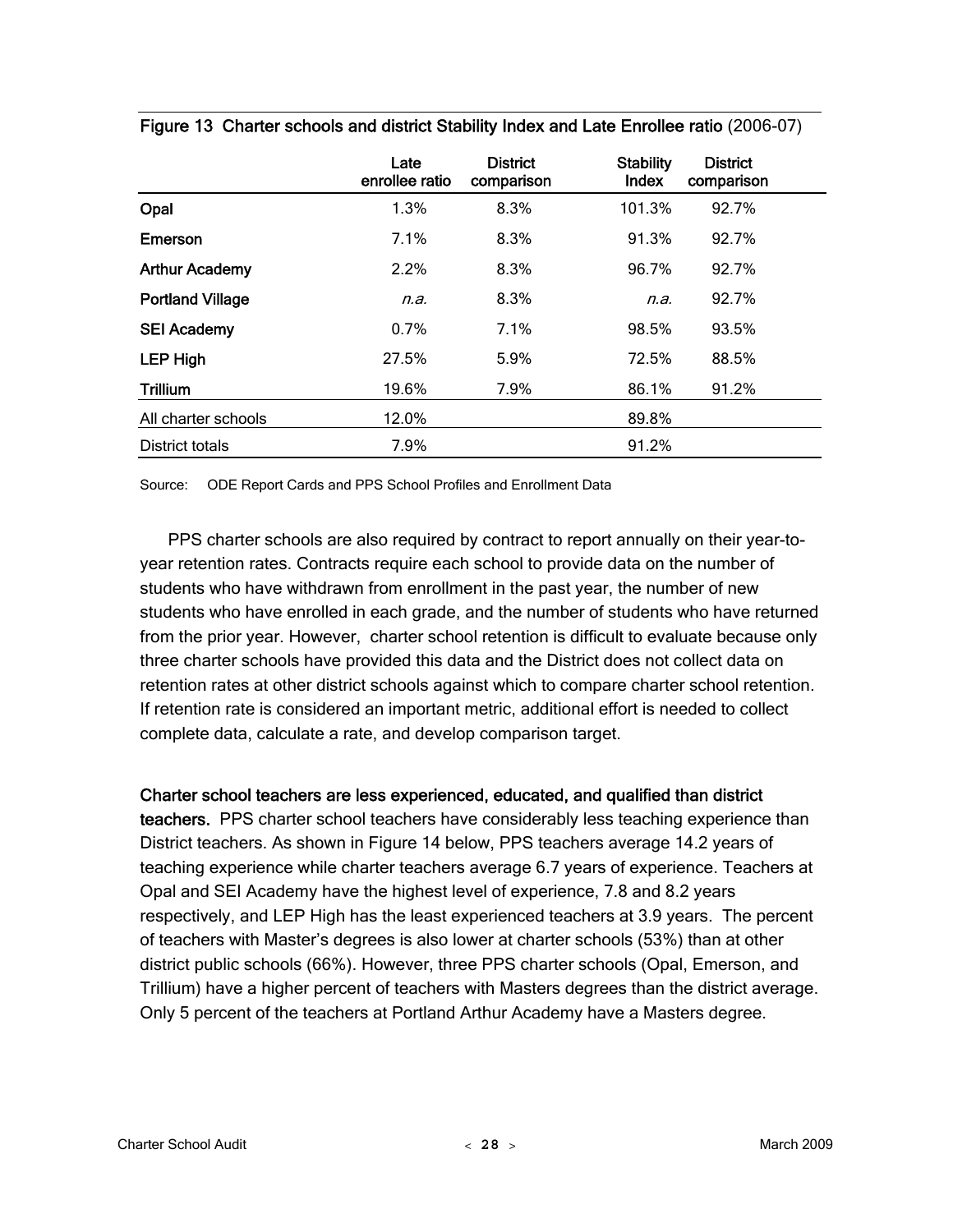In addition, the percent of classes taught by teachers identified as Highly Qualified in accordance with the federal No Child Left Behind legislation is lower in PPS charter schools than in other district schools – 75 percent of classes are taught by highly qualified teachers in charter schools versus 94 percent in district schools. However, PPS charter schools easily comply with state legislation that requires at least 50 percent of teachers and administrators at charter schools to be licensed by the Teacher Standards and Practice Commission (TSPC). As of the 2008-09 school year, 68 percent of PPS charter school teachers and administrators were licensed by the TSPC. Teachers at Opal and Emerson schools are 100 percent licensed compared to 57 percent at Trillium and 52 percent at Portland Village School.

|                         | Average<br>years<br>experience | <b>Masters</b><br>degree | <b>Classes</b><br>taught by<br><b>HQTs</b> | Licensed<br>teachers &<br>administration * |  |
|-------------------------|--------------------------------|--------------------------|--------------------------------------------|--------------------------------------------|--|
| Opal                    | 7.8                            | 100%                     | 100%                                       | 100%                                       |  |
| Emerson                 | 6.3                            | 69%                      | 100%                                       | 100%                                       |  |
| Arthur Academy ·        | 6.8                            | 5%                       | 100%                                       | 77%                                        |  |
| <b>Portland Village</b> | 6.7                            | 35%                      | 70%                                        | 52%                                        |  |
| SEI Academy ·           | 8.2                            | 34%                      | 57%                                        | 67%                                        |  |
| <b>LEP High</b>         | 3.9                            | 51%                      | 70%                                        | 67%                                        |  |
| <b>Trillium</b>         | 6.9                            | 70%                      | 67%                                        | 57%                                        |  |
| All charters            | 6.7                            | 53%                      | 75%                                        | 68 %                                       |  |
| <b>PPS District</b>     | 14.2                           | 66%                      | 94%                                        | n.a.                                       |  |

#### Figure 14 Teacher qualifications: Charter schools compared to PPS district (2007-08)

Source: Compiled from ODE Report Cards and District Charter School files

\* 2008-09 data

State instructional hour requirements are achieved. PPS charter schools are achieving minimum amounts of annual hours of instruction in compliance with state regulations. As indicated in Figure 15 below, Opal, Emerson, Portland Village, Arthur Academy, SEI Academy, LEP High, and Trillium meet or exceed minimum requirements for each grade level represented at the school.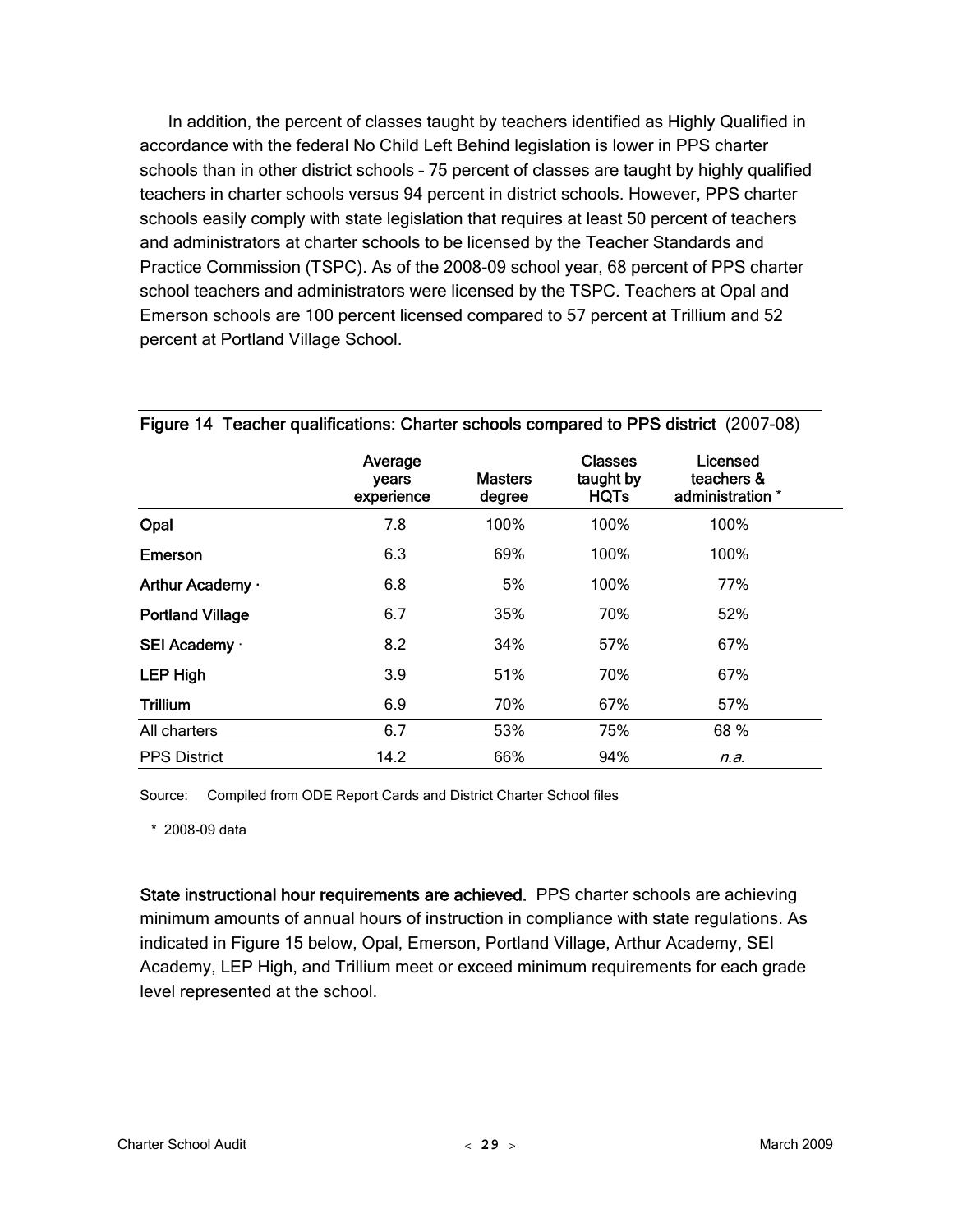However, assessing compliance with instructional hour requirements requires significant effort to determine because each school provides the data in various formats and essential information on class schedules is not always available. A common template, annual school calendar, and daily class schedules would help improve reporting of instructional hours.

|                         | Grade      | Hours of<br>instruction | <b>Statutory</b><br>minimum | Compliance     |
|-------------------------|------------|-------------------------|-----------------------------|----------------|
| Opal                    | Κ          | 444                     | 405                         | yes            |
|                         | 1          | 858                     | 810                         | yes            |
|                         | 2, 3       | 901                     | 810                         | yes            |
|                         | 4, 5       | 904                     | 900                         | yes            |
| Emerson                 | Κ          | 812                     | 405                         | yes            |
|                         | 1, 2, 3    | 828                     | 810                         | yes            |
|                         | 4, 5       | 902                     | 900                         | yes            |
| <b>Arthur Academy</b>   | K          | $\overline{?}$          | 405                         | $\overline{?}$ |
|                         | 1, 2, 3    | 935                     | 810                         | yes            |
|                         | 4, 5       | 935                     | 900                         | yes            |
| <b>Portland Village</b> | K          | 520                     | 405                         | yes            |
|                         | 1, 2, 3    | 824                     | 810                         | yes            |
|                         | 4          | 940                     | 900                         | yes            |
|                         | 5          | 911                     | 900                         | yes            |
| <b>SEI Academy</b>      | 6,7,8      | 926                     | 900                         | yes            |
| <b>LEP High</b>         | 9,10,11,12 | 1062                    | 990                         | yes            |
| <b>Trillium</b>         | K          | 425                     | 405                         | yes            |
|                         | 1,2,3,4,5  | 893                     | 810                         | yes            |
|                         | 6,7,8      | 1020                    | 900                         | yes            |
|                         | 9,10,11,12 | 1020                    | 990                         | yes            |

#### Figure 15 PPS charter school instructional hour compliance (2008-09)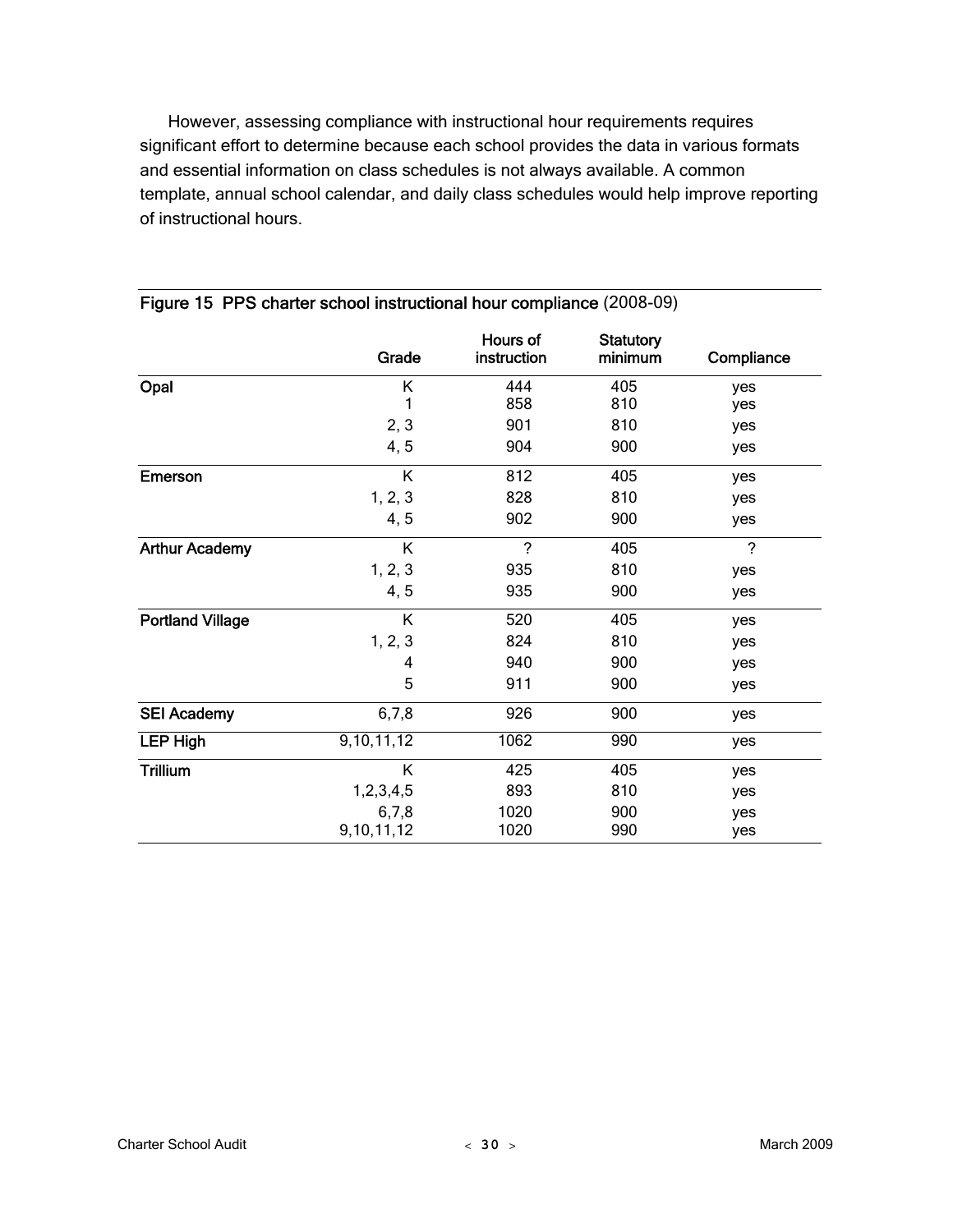## Lack of timely financial reporting inhibits assessment of charter school financial stability.

It was not possible to fully assess the financial stability of PPS charter schools because three of seven charters have not submitted audited financial statements for the 2007-08 school year. Although state legislation and each charter contract requires an audit to be performed in accordance with municipal audit law, Opal, LEP High, and Trillium had not submitted audited financial statement by February 25, 2009, eight months after the end of the school year and reporting period. Our analysis of charter school budget performance, financial position, and fiscal health is limited to Emerson, Portland Village, Arthur Academy, and SEI Academy. [Auditor note: LEP High provided audited financial statement to PPS on February 27, 2009.]

Based on an analysis of budget to actual financial statements shown in Figure 16, three of the four schools ended the 2007-08 school year with a surplus. Revenues exceeded expenditures for Emerson, Portland Village, and Arthur Academy. SEI ended the year with a deficit because actual revenues were 17 percent less than planned and actual expenditures were 10 percent more than planned, resulting in a year end deficit of over \$31,000. Emerson, Portland Village, and Arthur Academy had positive ending balances of \$159,000, \$148,000, and \$187,000, respectively.

All four charter schools failed to submit quarterly reports on time as required by charter contracts. Emerson had one late report, SEI and Arthur had two late reports, and Portland Village had three late reports. These quarterly financial reports allow periodic monitoring of revenue and expenditures each 3-month period to asses the degree to which financial plans for the year are occurring as desired and to ensure that deviations are identified early so that correction action can be taken. Timely quarterly reports are more important this current year due to reduced state revenues provided to school districts and their sponsored charter schools, and the resulting need to modify budgets in view of declining resources.

Total expenditures per enrolled student at charter schools in 2007-08 varied significantly. <br> **Sammand Handra Condom** at the lowest expenditure per student at \$5198, followed by Emerson at \$5,983 and Portland Village at \$6,297. SEI Academy had the highest expenditure per student of the four schools analyzed at \$7,431. Expenditures per student at SEI are higher primarily because they spend more per student on teacher and administrator salaries.

 $\overline{a}$ 

<span id="page-36-0"></span><sup>▪</sup> Expenditures per student does not include PPS district spending on students with disabilities receiving special education services at the charter schools.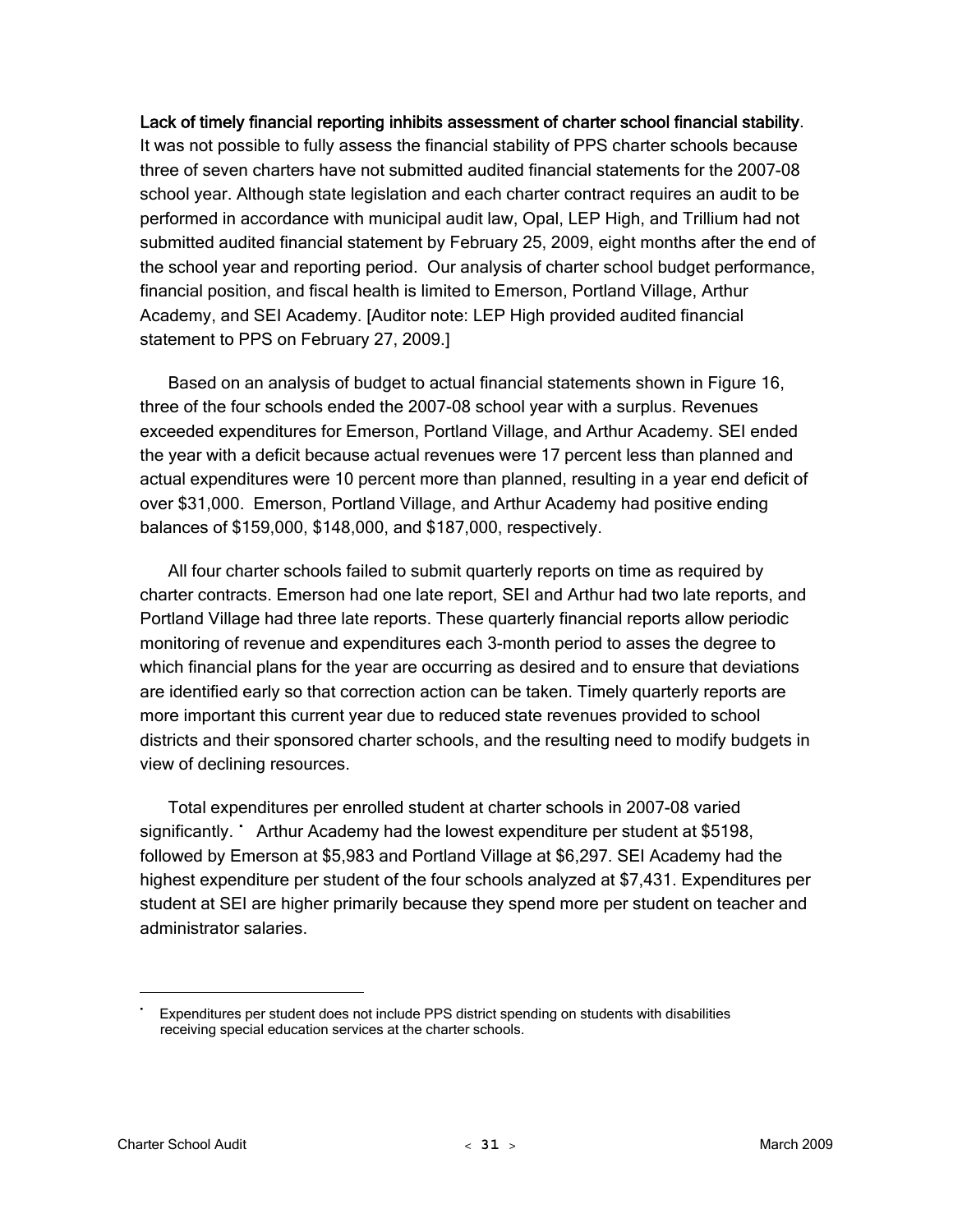Our analysis of the 2007-08 audited financial statements from the four charters showed that each received an unqualified or "clean" opinion from their independent financial auditors. Although the auditors identified some deficiencies in the structure and operation of the charter school internal controls, no material weaknesses in internal controls were found at any of the four charters receiving a financial statement audit.

As shown in the table below, the financial position of Emerson, Portland Village, and Arthur Academy improved in 2007-08, showing increases in net assets of \$17,000, \$149,000, and \$152,000, respectively. However, SEI's financial position deteriorated with a \$101,000 decline in net assets, ending the year with a net asset deficit of \$481 at June 30, 2008. The ability of the four charters to pay their bills as they come due can be determined by analyzing the "current ratio" (a measure of short-term liquidity) of each charter school. Emerson has current assets 4.3 times greater than their current liabilities, while Arthur Academy and Portland Village have current ratios of 3.4 and 2.27, respectively. While there is no generally accepted standard, some professional texts indicate that a minimally acceptable current ratio might be 2.0. SEI's current ratio of 0.57 means that SEI had more liabilities than assets at June 30, 2008 year end.

|                                         | Emerson   | Arthur<br>Academy | Portland<br><b>Village</b> | SEI            |
|-----------------------------------------|-----------|-------------------|----------------------------|----------------|
| <b>BUDGET ANALYSIS</b>                  |           |                   |                            |                |
| % variance from plan $(+ or < )$        |           |                   |                            |                |
| Revenues                                | 13%       | $<6\%>$           | 13%                        | $<17\%$        |
| <b>Expenditures</b>                     | $<7\%$    | $<17\%$           | $~16\%$                    | 10%            |
| Annual budget surplus/deficit           | surplus   | surplus           | surplus                    | deficit        |
| Ending fund balance                     | \$158,620 | \$186,939         | \$147,818                  | $<$ \$31,115>  |
| Timely quarterly reports                | no        | no                | no                         | no             |
| Total expenditures per student          | \$5,983   | \$5,198           | \$6,297                    | \$7,431        |
| <b>FINANCIAL STATEMENT ANALYSIS</b>     |           |                   |                            |                |
| Clean financial statement audit opinion | yes       | yes               | yes                        | yes            |
| Change in net assets $(+ or < -)$       | \$16,748  | \$151,998         | \$148,662                  | $<$ \$100,694> |
| Liquidity ratio (current ratio)         | 4.3       | 3.4               | 2.27                       | 0.57           |
| Leverage ratio                          | 0.28      | 0.37              | 0.79                       | n.a.           |
| Identified material weaknesses          | none      | none              | none                       | none           |
| Revenue from grants & contributions     | 16%       | 30%               | 41%                        | 28%            |

#### Figure 16 Financial assessment of PPS charters (2007-08)

Source: Audited financial statements, year ended June 30, 2008

Opal, LEP High, and Trillium had not submitted audited financial statements as of 2/25/09.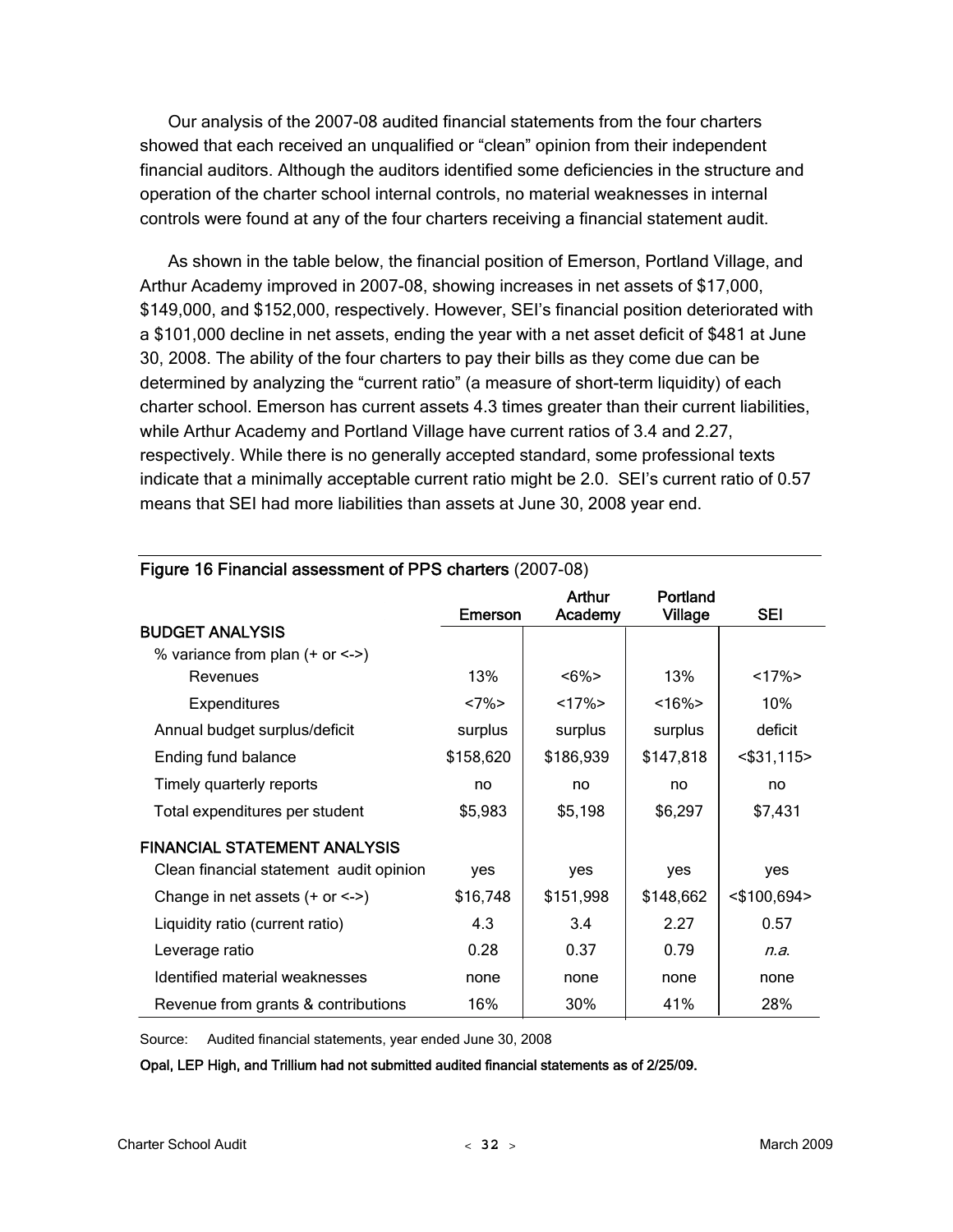The degree to which an organization's assets are financed through borrowing or other long-term liabilities can be evaluated by determining a "leverage ratio". As shown in the table below, leverage ratios for Portland Village, Arthur Academy, and Emerson are .79, .37, and .28, respectively, meaning for every dollar of resources Portland Village has available for school services, it owes 79 cents. Similarly, for every dollar Arthur Academy has available for school services, it owes 37 cents and for every dollar Emerson has available for services in owes 28 cents. SEI's leverage ratio could not be determined because of their negative net asset position.

In order to support their school operations, each of the four charters relies on various contributions and grants in addition to their primary source of revenue, the state school funds. As shown, the percent of total revenue from contributions and grants ranges from a high of 41 percent at Portland Village to a low of 16 percent at Emerson. The ability to generate additional contributions and grants beyond the base state school funding helps the charter schools to establish and build new programs and to enhance on-going activities. However, an over-reliance on resources that may not be available on a continuing basis could result in services reductions in the future. The ability to reliably generate resources from outside resources is an important feature to enhance program offerings but close monitoring of the continuing availability of these resources is needed to ensure stable and ongoing operations.

Arthur Academy and SEI Academy have close connections to related parties that provide resources and support to their charter schools. Arthur Academy is one of six separate Arthur Academy charter schools operating in Oregon. Each charter receives management, administrative, and financial support from a separate management arm called the Arthur Academy – General Services. While we did not audit any of the records or operations of the other Arthur Academy entities, we believe a complete analysis of the financial stability and condition of Portland Arthur Academy would require additional information on these entities due to the close relationship of these organizations to Portland Arthur academy and their ability to provide both financial benefits to and financial burdens on Portland Arthur Academy.

In addition, SEI Academy receives administrative and financial support from a related party, Self Enhancement, Inc. Self Enhancement, Inc. reimburses SEI Academy for facilities and overhead charges and contributes operating support revenues to SEI Academy. Reimbursements and contributions to SEI Academy from Self Enhancement, Inc. amounted to \$330,000 for the year ended June 30, 2008, approximately 32 percent of their total expenditures. According to SEI's Management Discussion and Analysis accompanying their financial report for the year ended June 30, 2008, "any revenue shortfalls incurred by the School are covered by operating support from Self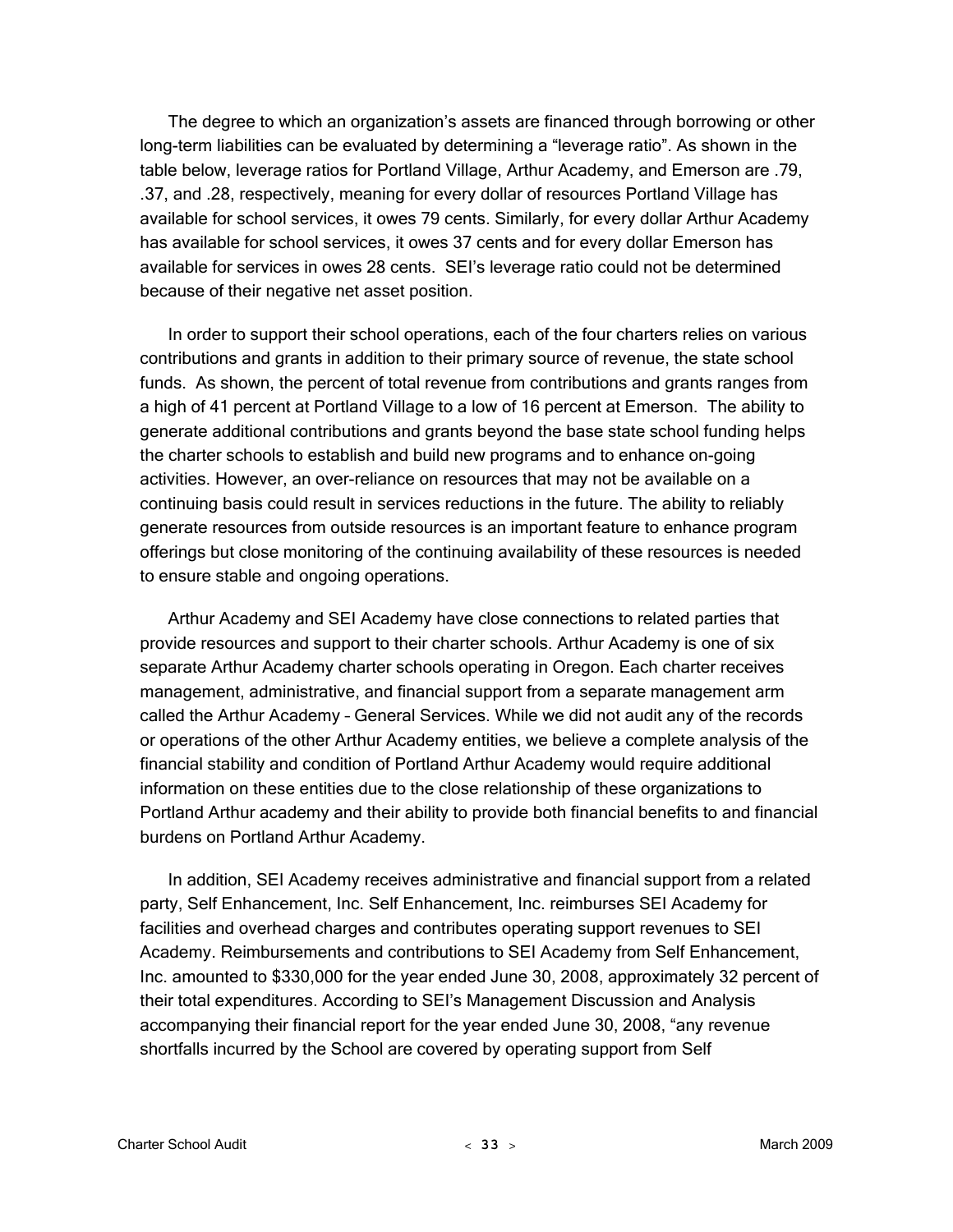Enhancement, Inc.". As a result of SEI Academy's close relationship to and reliance on Self Enhancement, Inc., a complete analysis of the financial stability and condition of the school would require additional financial information about the on-going financial condition of Self Enhancement, Inc.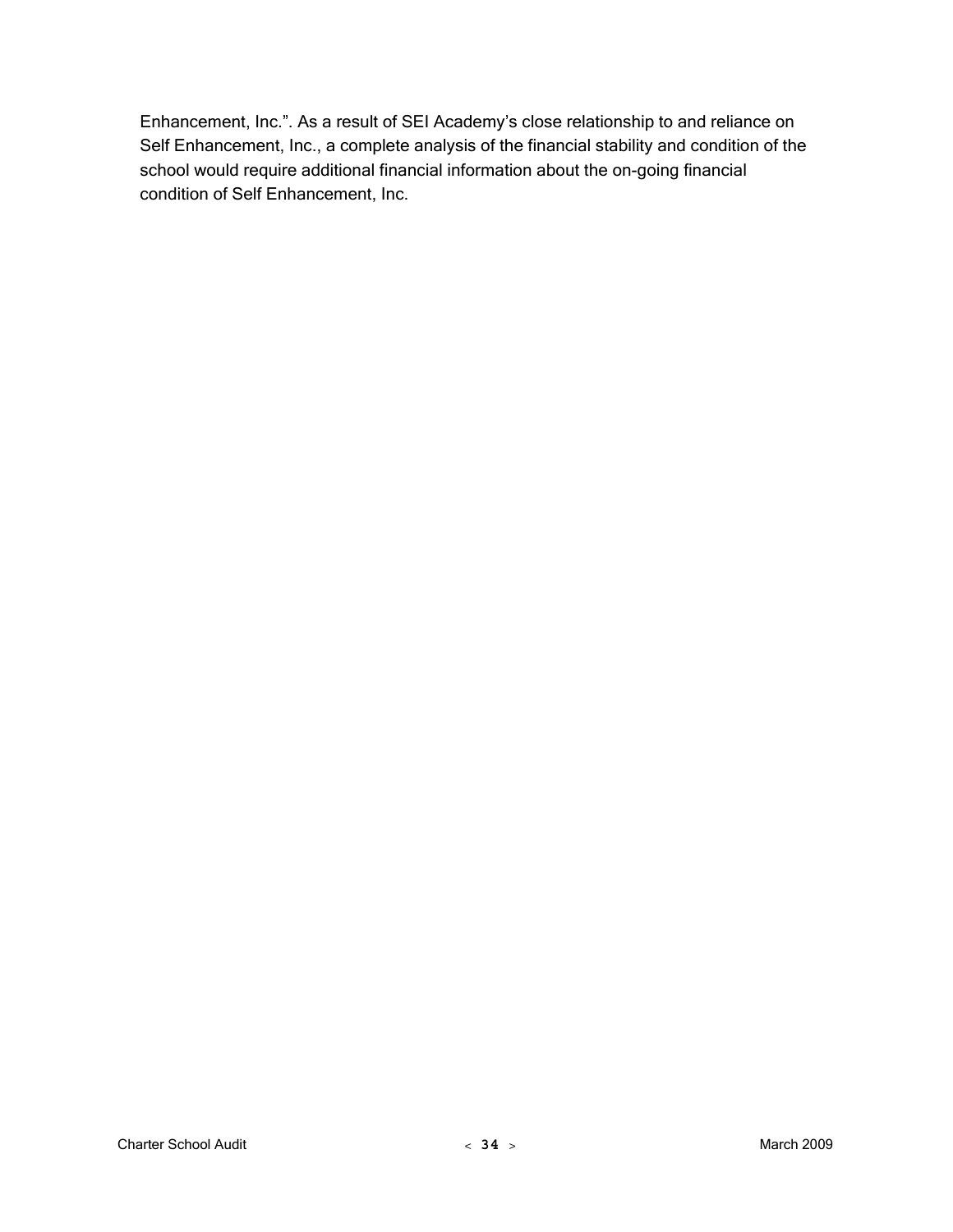## STUDENT ACHIEVEMENT

Performance on state achievement tests is mixed. Figure 17 below shows the percentage of PPS charter school students that Meet or Exceed Oregon state standards on the statewide assessment tests in Reading, Math, and Writing for the 2007-08 school year. Charter school student achievement is compared to comparable schools statewide and to the PPS district average for comparable grades.

### Figure 17 Percentage of students meeting or exceeding state standards (2007-08)

|                         | <b>READING</b> |              |              | <b>MATH</b> |              |            | <b>WRITING</b> |              |            |  |
|-------------------------|----------------|--------------|--------------|-------------|--------------|------------|----------------|--------------|------------|--|
|                         |                |              | Compared to: |             | Compared to: |            |                | Compared to: |            |  |
|                         |                | <b>State</b> | <b>PPS</b>   |             | <b>State</b> | <b>PPS</b> |                | <b>State</b> | <b>PPS</b> |  |
| Opal                    | >95%           | 91%          | 83%          | 92%         | 88%          | 81%        | 77%            | 63%          | 51%        |  |
| Emerson                 | 92%            | 92%          | 83%          | 91%         | 90%          | 81%        | 40%            | 61%          | 51%        |  |
| <b>Arthur Academy</b>   | >95%           | 89%          | 86%          | >95%        | 83%          | 81%        | 56%            | 53%          | 51%        |  |
| <b>Portland Village</b> | 92%            | 94%          | 86%          | 84%         | 90%          | 81%        | 29%            | 62%          | 51%        |  |
| <b>SEI Academy</b>      | 52%            | 62%          | 77%          | 55%         | 65%          | 79%        | 52%            | 37%          | 53%        |  |
| <b>LEP High</b>         | 55%            | 53%          | 66%          | 27%         | 40%          | 56%        | 32%            | 46%          | 62%        |  |
| <b>Trillium</b>         | 76%            | 81%          | 78%          | 65%         | 78%          | 77%        | 35%            | 56%          | 55%        |  |

 $\%$  = performing more than 2% below district average or statewide comparable schools

 Source: ODE Report Cards. Statewide comparable schools with similar student populations of free/reduced lunch, mobility, attendance rates, and English language learners. PPS district wide average of schools with comparable grade levels.

READING: As shown in the figure above, charter schools with only elementary grades (Opal, Emerson, Arthur Academy, and Portland Village) generally outperform or at least perform as well as comparable statewide and district schools on Reading achievement tests. However, charter schools serving middle- and high-school students do less well than comparable statewide and district averages. For example, only 52 percent of students at SEI met standards in reading compared to 62 percent of students in comparable schools statewide and 77 percent of PPS district schools with comparable grades. LEP High students reading scores were slightly higher than comparable schools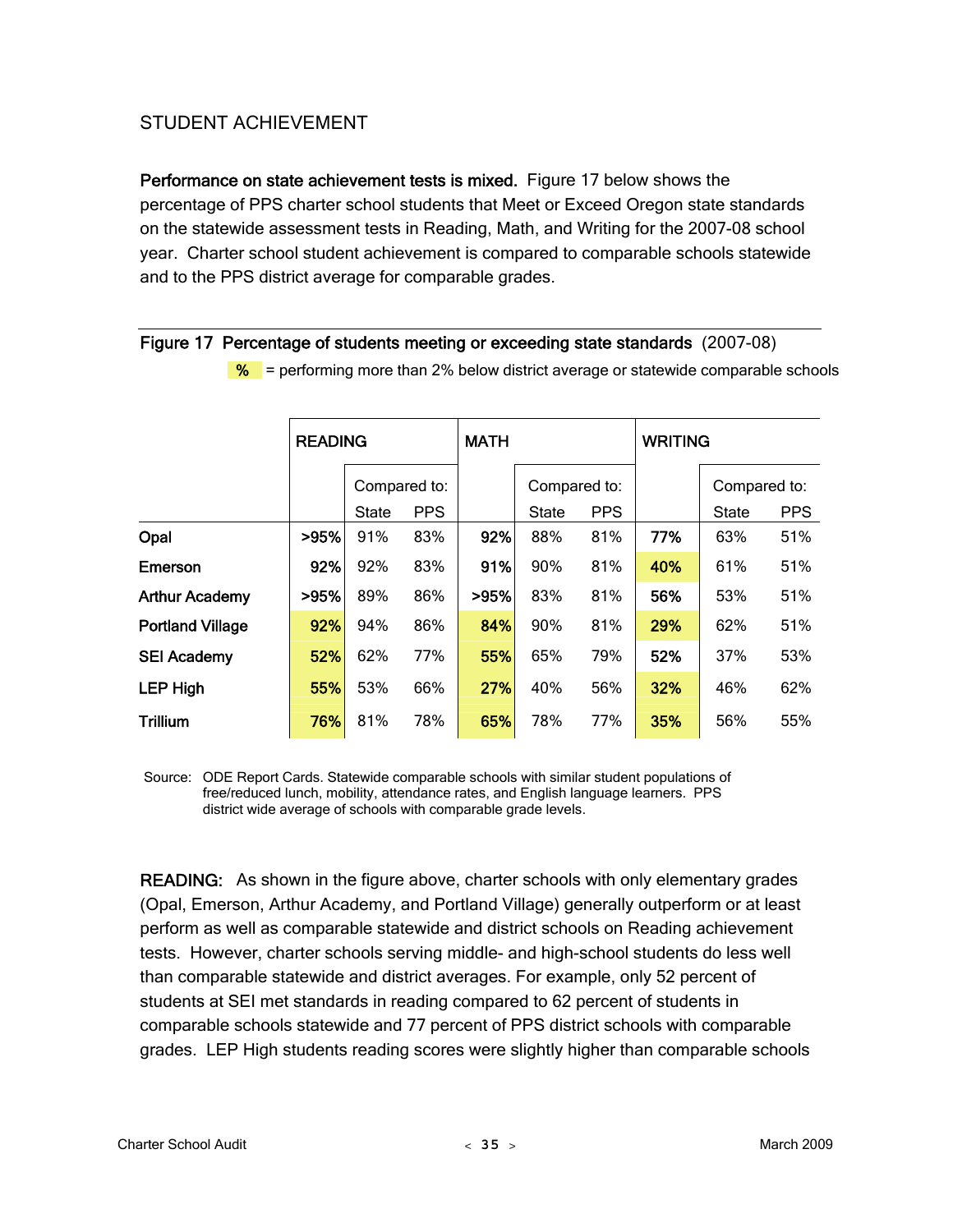statewide (55% vs. 53%) but significantly below district averages for high schools (55% vs. 66%). Trillium's average reading scores fell short of both comparable schools and PPS district averages.

In some cases, charter schools have improved scores on Reading assessments overtime time as shown in the figure below. Specifically, Emerson and Arthur Academy have each seen improvements in Reading assessments. Opal School has maintained very high scores from its inception and 92 percent of Portland Village students exceed state standards in its first year of operation. Only SEI has seen a drop in Reading scores over a three year period and Trillium reading scores have remained relatively flat over six years. LEP High has only one year of assessment data.



Figure 18 Percent of students meeting or exceeding READING standards

Source: State ODE Report Cards. NOTE: Data for 04-05 through 07-08 updated by ODE to reflect current performance standards, adopted in 06-07. Assessment data for 02-03 and 03-04 based on performance standards previously in effect.

MATH: As shown in Figure 17 on the prior page, charter school performance on state Math assessment tests generally parallel the Reading results – charters with elementary grades perform better than comparable schools, and charters with middle and high school grades perform worse than comparable schools. Although Portland Village achieved higher levels of success than PPS district elementary schools, it fell short of meeting Math standards when compared to other schools statewide with similar demographics. The percent of students meeting or exceeding Oregon Math standards at SEI Academy, LEP High, and Trillium was significantly lower than other schools with similar demographics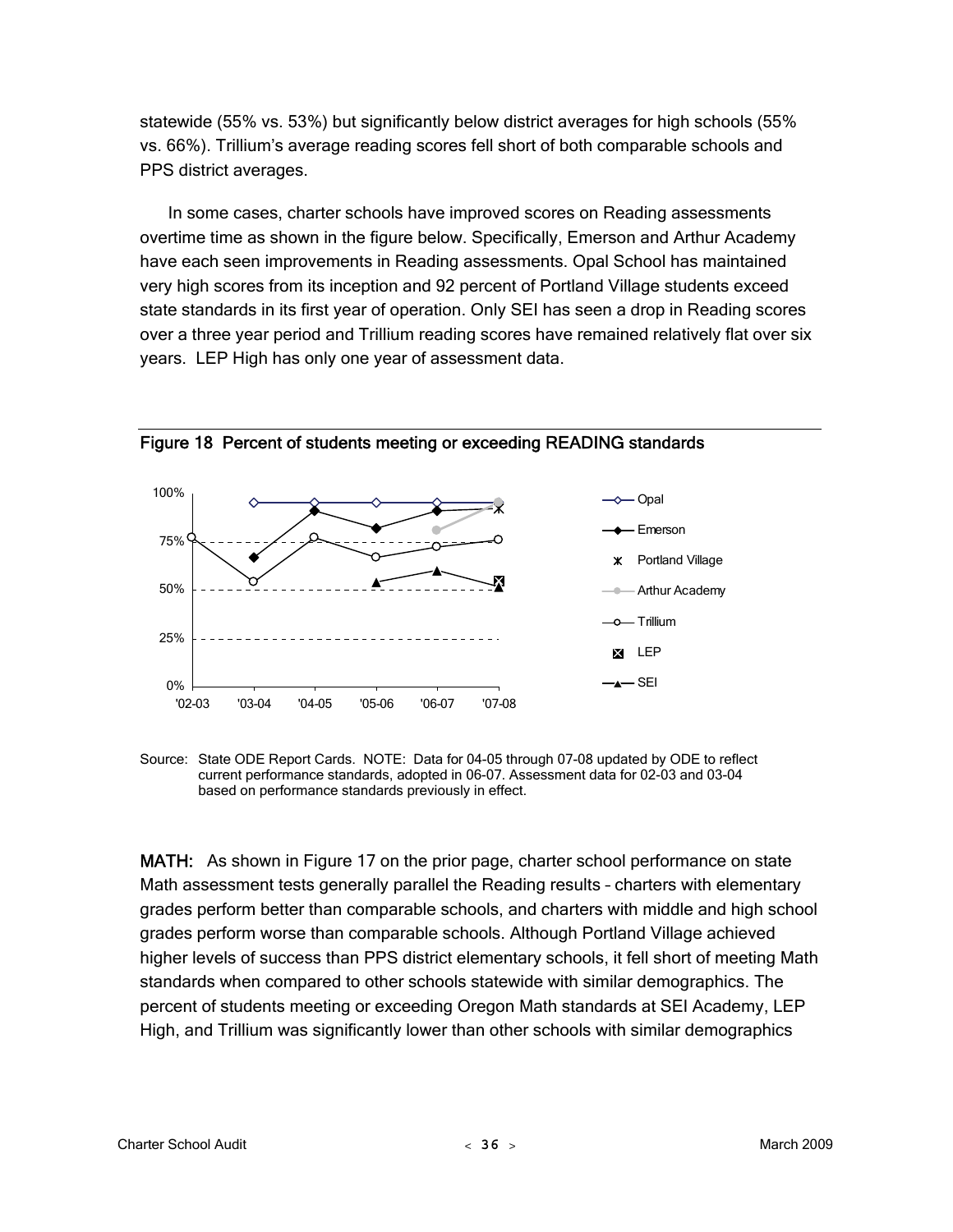statewide and much lower than PPS district averages. In particular, only 27 percent of LEP students met state standards in Math. This compares to 56 percent of students meeting or exceeding standards in other PPS high schools and 40 percent of students attending schools statewide with comparable demographics.

As shown below, three charters (Opal, Emerson, and Arthur Academy) have achieved significant improvements in Math assessment scores. The percent of students meeting or exceeding state standards increased by 25 points at Opal and 35 points at Emerson from their first year of operation, and over 64 points at Arthur Academy from their second year of operation. Conversely, SEI math scores have remained flat over a three year period and Trillium has experienced a 15 percentage point decline over a five year period.



Figure 19 Percent of charter students meeting or exceeding MATH standards

Source: State ODE Report Cards. NOTE: Data for 04-05 through 07-08 updated by ODE to reflect current performance standards, adopted in 06-07. Assessment data for 02-03 and 03-04 based on performance standards previously in effect.

WRITING: Charter school performance on state Writing assessment tests is much lower than in Reading and Math. Only three charters out of seven (Opal, Emerson and Arthur Academy) met the goals of their charter contract to meet or exceed PPS district writing scores. Only three charters had better than the average of comparable schools statewide. Some consideration could be given to LEP and Portland Village due to their relative newness and unfamiliarity with state writing assessments. However, Emerson and Trillium did not meet or exceed district writing scores but have been operating for many years and have been rewarded with contract renewals. Scores have declined since contract renewals with both of these charters.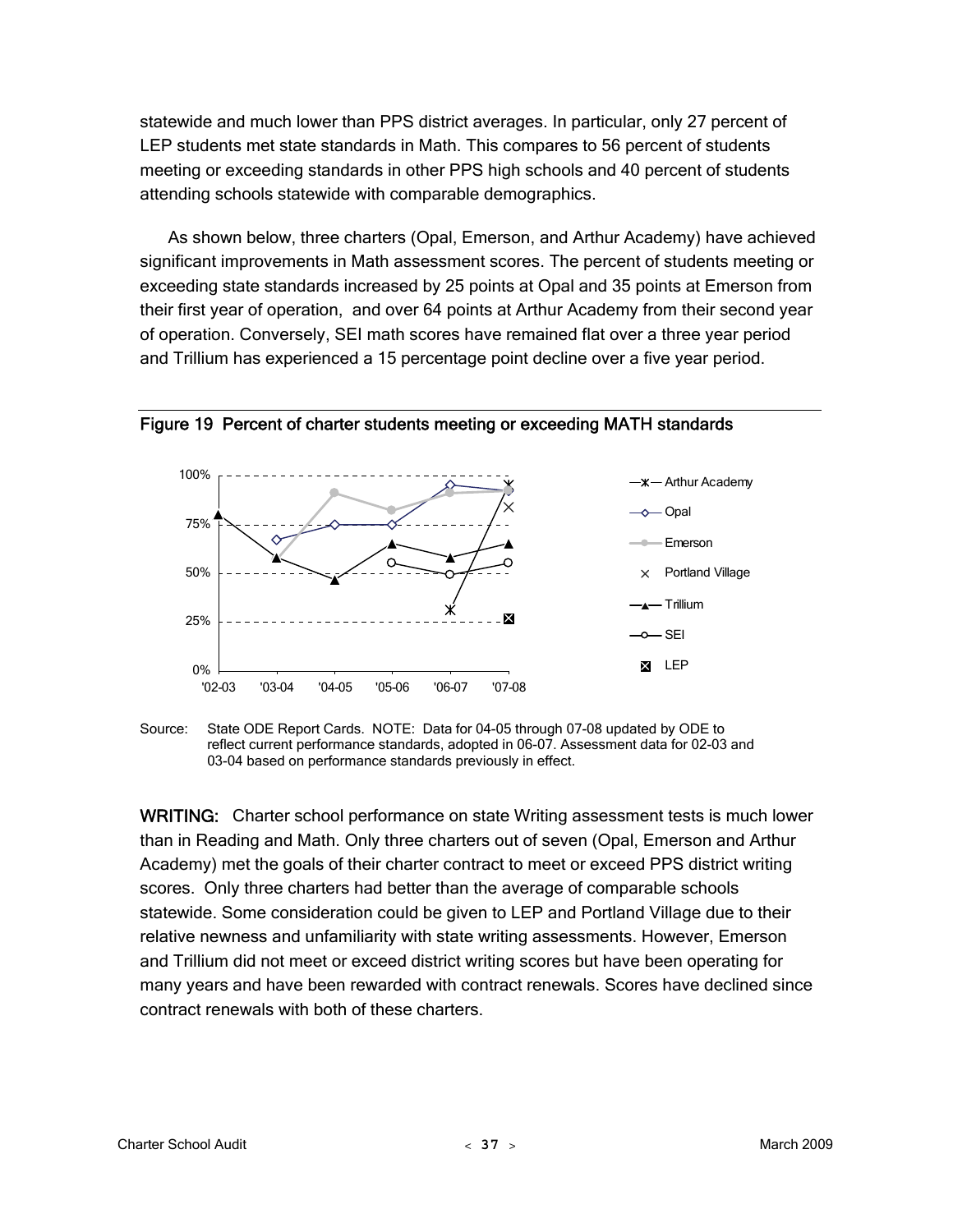Charter schools have had difficulty improving writing scores. As shown below, Writing assessment scores for three charters (Opal, Emerson, and Trillium) declined from their first year of operation. Only SEI had an increase in Writing scores over its three years of operation from 30 percent meeting or exceeding to 52 percent meeting or exceeding. Trillium has experienced the most significant decline in writing scores, dropping from 73 percent meeting or exceeding in 2002-03 to 35 percent meeting or exceeding in 2007-08, a 38 point decline.





Most charter school students have smaller average annual gains<sup>\*</sup> in Reading and Math achievement than PPS students. Graphs 21 and 22 illustrate the average student gain in achievement scores in Reading and Math from 2006-07 to 2007-08 at PPS charter schools and at PPS district schools. As shown, three charters had greater average gains in Reading than the PPS average and three charters had smaller gains than PPS average. (Portland Village is not included because it has only one year of testing experience.) In Math, only one charter school (Arthur Academy) out of six had larger average gains than PPS district gains.

 $\overline{a}$ 

Source: State ODE Report Cards

<span id="page-43-0"></span><sup>•</sup> The PPS Office of Research and Evaluation produces a report on the amount of gain in achievement scores from one testing period to the next that is a useful indicator of individual student progress from one school year to the next. The Office calculates the change in test scores in each of the subject areas by grade level for students that have been enrolled in the same school for two consecutive years. While there is no established target or goal for expected gain, students will typically improve by 2-10 points. However, year-to-year gains are quite variable. Elementary gains are usually higher than in higher grades and lowachieving students tend to have higher gains than high achieving students.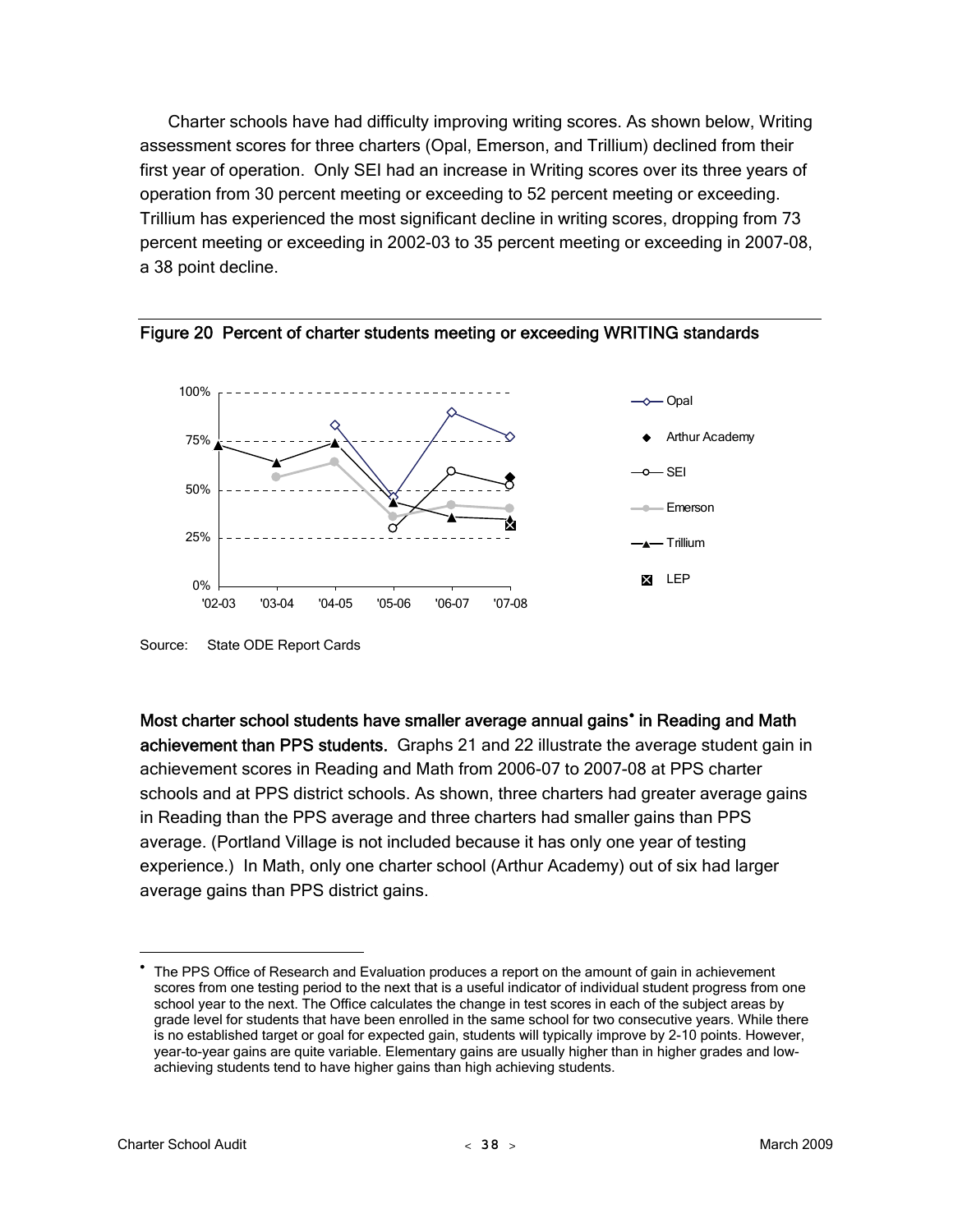Appendix C provides more specific detail on the number of students included in the gain analysis by grade level at each charter school and the average gain for all PPS students at that grade level. Of the 28 individual grades tested in charter schools, only 8 exceeded the district average gains for that grade level. Approximately 160 charter school students demonstrated greater achievement gains in Reading and Math than the average PPS grade gain but 505 charter school students showed lower gains than the average grade level gain at PPS district schools.

It should be noted that schools and students with high achievement scores will generally demonstrate a smaller gain than schools and students that have lower scores because the opportunity to improve high scores is smaller than the opportunity to improve low scores. Consequently, charter schools with higher percentages of students that meet or exceed state standards like Opal and Emerson may demonstrate lower gains on average than PPS district schools with lower average achievement scores. Also, one might expect that charters with lower average state achievement test scores would be able to demonstrate larger gains. This has not been the case for SEI Academy or Trillium.





Source: PPS Research and Evaluation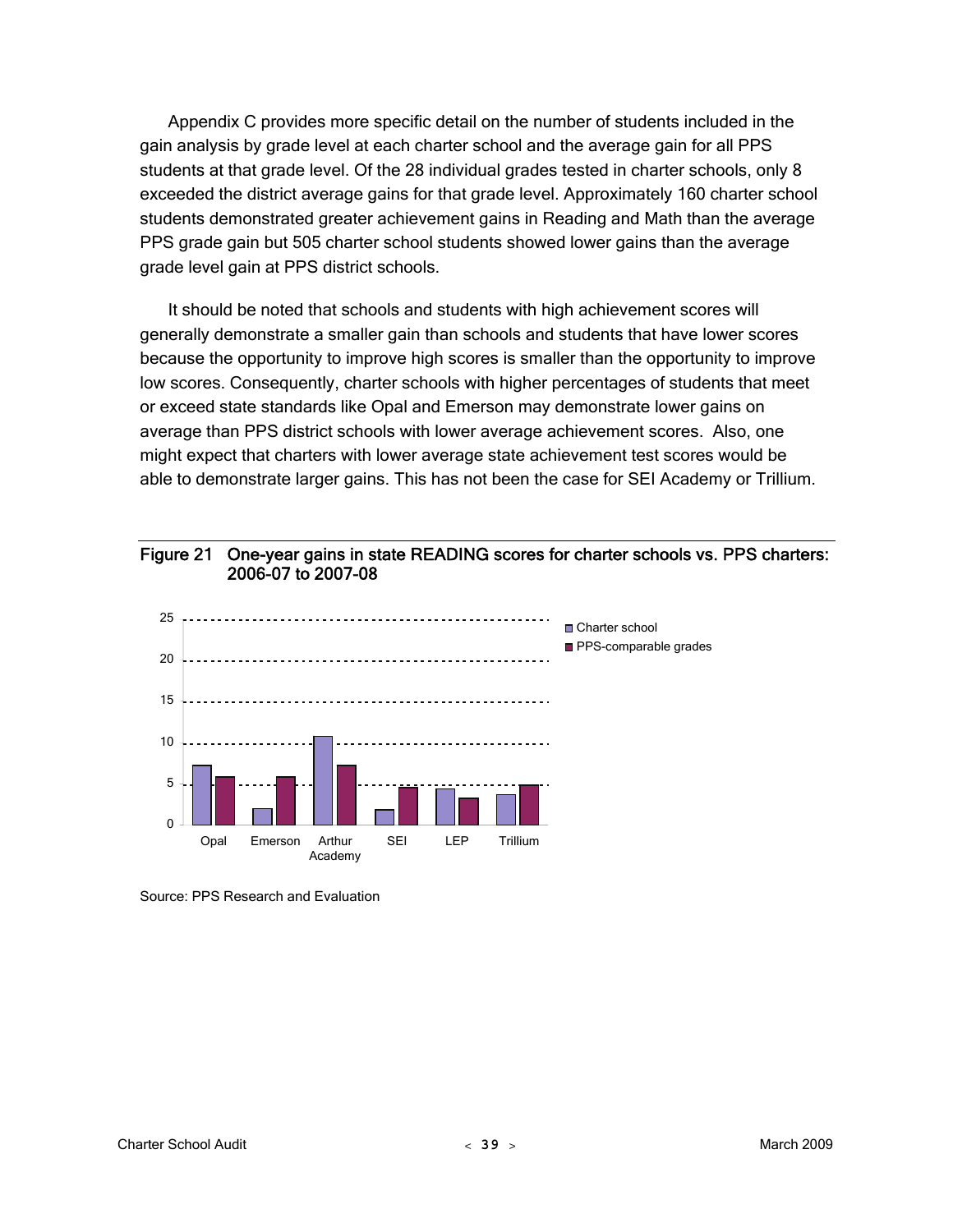



Most charters meeting federal Annual Yearly Progress standards. All public schools including charters are subject to Adequate Yearly Progress (AYP) requirements that are established by federal No Child Left Behind (NCLB) legislation. New schools are not given an AYP rating until their second year of operations. In order to make AYP, public schools must meet all the targets in five specific areas. Targets are established for these five areas each year. In addition, in order to make AYP, students in each of nine specific socio-economic and demographic subcategories must meet targets.<sup>[•](#page-45-0)</sup>

For 2007-08, AYP requirements were:

- Participation in testing at least 95 percent of all students in the school must participate in annual state achievement tests
- Achievement in math and reading at least 60 percent must meet or exceed the statewide standards in reading, and at least 59 percent must meet or exceed the statewide standards in math

 $\overline{a}$ 

Source: PPS Research and Evaluation

<span id="page-45-0"></span><sup>•</sup> Federal Annual Yearly Progress socio-economic and demographic categories include: economically disadvantaged, limited English proficient, students with disabilities, and each primary race/ethnic groups.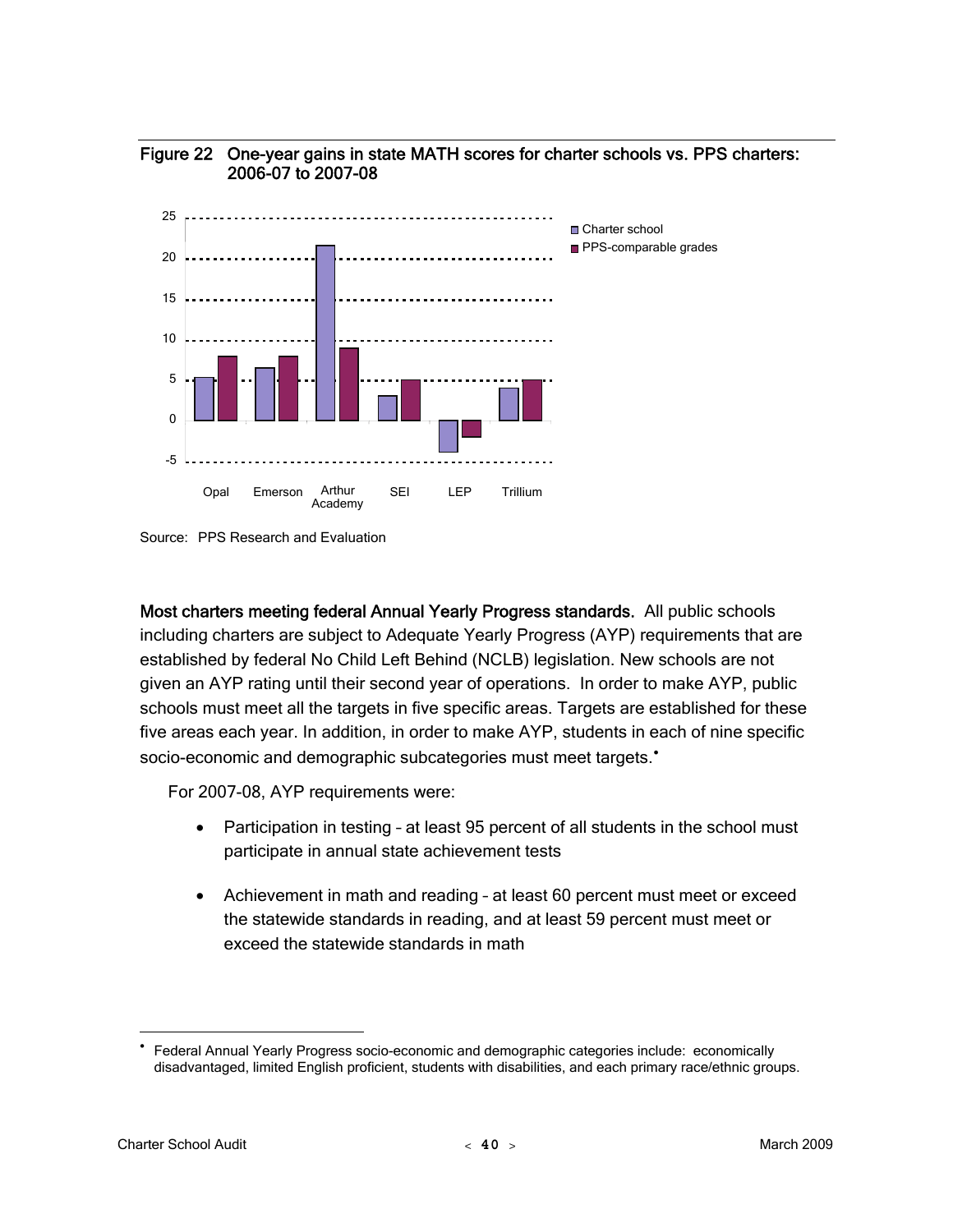- Graduation rates High schools must graduate 68 percent of students
- Attendance rates at least 92 percent of enrolled students must attend

As shown in Figure 23 below, two of the six PPS charters rated did not meet federal AYP requirements in 2007-08. LEP High School failed to meet the school attendance target (86 percent compared to the 92 percent target) and the math achievement target (only 49 percent met or exceeded state standard versus the 59 percent target). Trillium School failed to meet the graduation rate target — 63 percent graduated versus 68 percent target.

In 2007-08, 36 percent of all charter schools rated under No Child Left Behind in Oregon failed to meet AYP requirements. In 2007-08, 28 percent of all PPS schools that were rated (including charters) failed to meet AYP.

|                         | $'01-02$ | $'02-03$ | $03-04$           | $04-05$                  | $05-06$    | $06-07$                  | $'07-08$                 |
|-------------------------|----------|----------|-------------------|--------------------------|------------|--------------------------|--------------------------|
| Opal                    | n.a.     | n.a.     | <b>MET</b>        | <b>MET</b>               | <b>MET</b> | <b>MET</b>               | <b>MET</b>               |
| Emerson                 | ٠        | ٠        | n.a.              | <b>MET</b>               | <b>MET</b> | <b>MET</b>               | <b>MET</b>               |
| <b>Arthur Academy</b>   | ٠        | ٠        | ٠                 | $\blacksquare$           | n.a.       | <b>NOT</b><br><b>MET</b> | <b>MET</b>               |
| <b>Portland Village</b> | ٠        | ٠        | ٠                 | $\blacksquare$           | ٠          | ٠                        | $n.a.*$                  |
| <b>SEI Academy</b>      | ٠        | ٠        | ٠                 | n.a.                     | <b>MET</b> | <b>MET</b>               | <b>MET</b>               |
| <b>LEP High</b>         | ٠        | ٠        | ٠                 | $\blacksquare$           | ٠          | n.a.                     | <b>NOT</b><br><b>MET</b> |
| <b>Trillium</b>         | ٠        | n.a.     | <b>NOT</b><br>MET | <b>NOT</b><br><b>MET</b> | <b>MET</b> | <b>MET</b>               | <b>NOT</b><br><b>MET</b> |

## Figure 23 Charter school Annual Yearly Progress designation

Source: ODE's online AYP Reports: <http://www.ode.state.or.us/data/reportcard/reports.aspx>

 \* Portland Village did not receive an AYP rating because it has not been in operation for two successive years.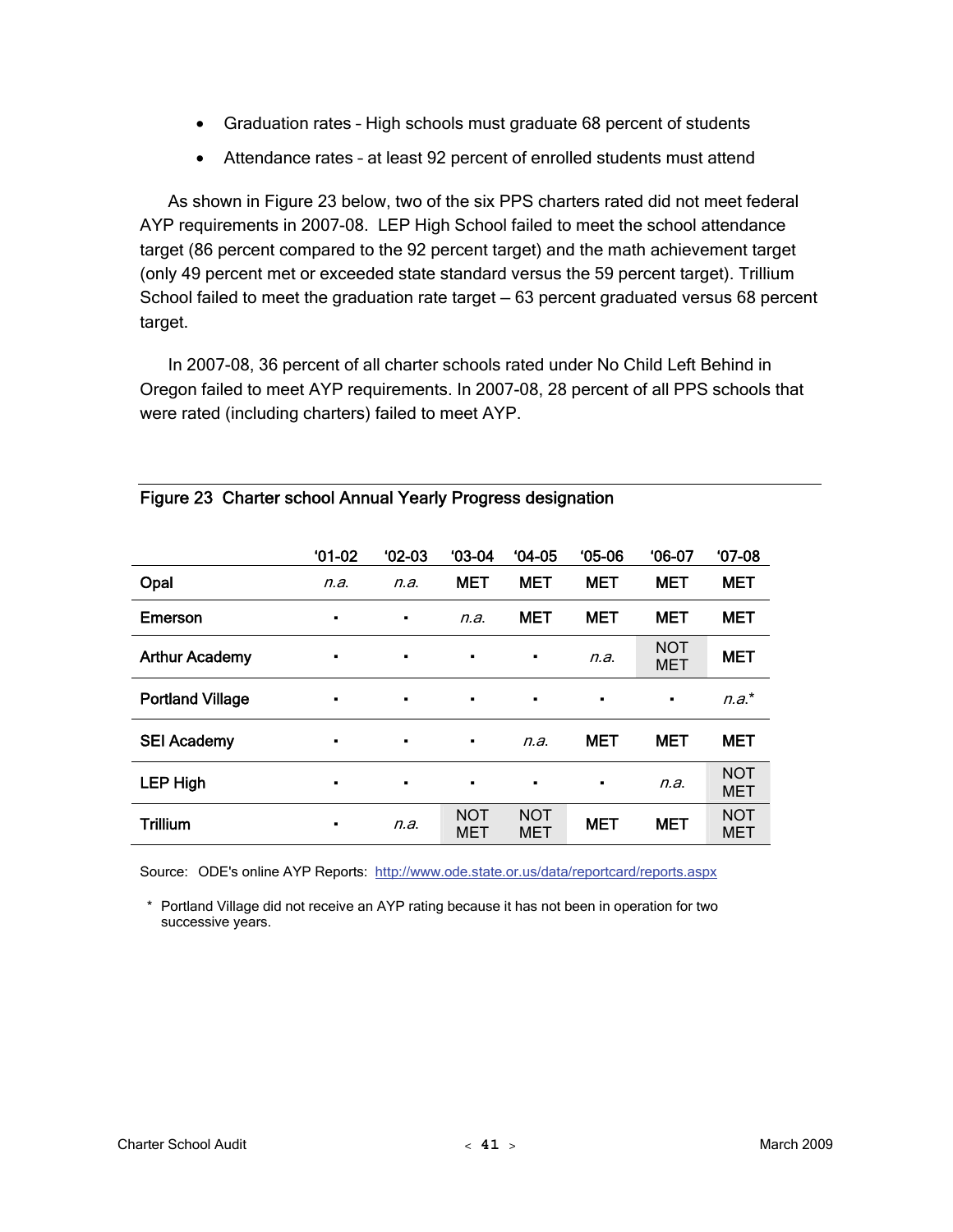#### Student achievement is difficult to fully assess due to unclear contracts and insufficient

reporting. Our review of charter proposals, contracts, and annual reports revealed that it is difficult to assess the performance of charters against student achievement goals proposed in initial applications and in established contract agreements. Annual reporting requirements are not well understood by charter schools and the district is unclear about what charters should be accountable for. Annual accountability reports provide too little information is some cases and more information than necessary in others. While some charters provide sufficient information to assess accountability for student achievement, others provide limited or incomplete information. The myriad of student achievement goals and academic expectations for PPS charters results in a less than optimal system of accountability.

All charter contracts require charters to meet federal AYP standards including academic achievement in reading and mathematics. In addition, all charters but LEP High are required to meet district averages in Writing assessments. Beyond these standard requirements, however, each charter has proposed and reported on a variety of different school-specific performance goals. Some of these goals are referenced in charter contracts and some are not. While most early charter proposals and contracts reference the districts 7 Benchmarks for Charter Schools\*, none of the current contracts reference these benchmarks and most schools have discontinued reporting on these benchmarks in annual reports. In addition, some charters continue to measure and report on goals proposed in initial applications but others have proposed new and different goals in annual plans and reports. It is not clear which goals are contract requirements and whether new goals supersede previous goals. Consequently, it appears that neither the district charter manager nor the charter schools seems entirely sure of the academic expectations and reporting requirements for which they are accountable.

The following sections discuss the strengths and weaknesses of each charter school contract and charter school reporting in assessing student learning and achievement.

• Seven Performance Benchmarks for Charter Schools are: 1. Meet AYP targets; 2. Meet or exceed State performance standards with targets for Fall to Spring gains; 3. Attendance rate meet or exceed prior year; 4. Meet AYP graduation target; 5. Meet AYP attendance target; 6. Meet or exceed PPS retention target;

7. Equal access to programs.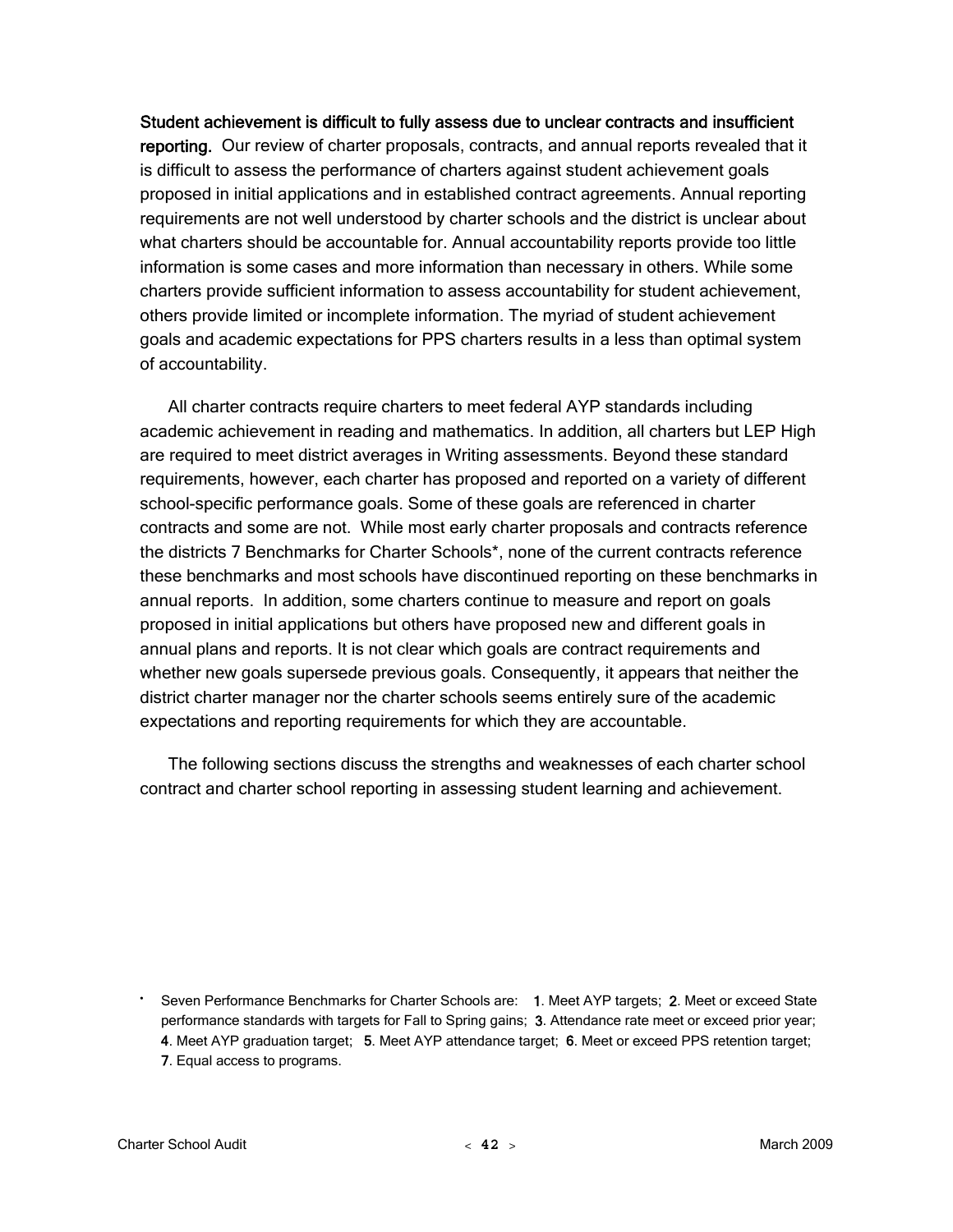## **Opal**

Opal's initial charter application did not include measurable student achievement goals and their current contract contains only one student achievement goal beyond the standard AYP requirements and district writing benchmark. Opal expects that 90 percent of third graders are expected to be at or above grade reading level by the end of third grade using the Developmental Reading Assessment. Opal has consistently met these goals. Because Opal has performed very well in many ways, the lack of additional performance goals in the charter agreement has not surfaced as an issue of concern. However, it would be difficult to hold the school accountable for other student achievement goals that are important but not identified in their charter.

## Emerson

Emerson's initial charter application and charter contract reference the seven PPS Performance Benchmarks for Charter Schools. Although the 2006 contract renewal does not address or reference the Benchmarks, Emerson's accountability reports prior to 2007-08 provide very explicit and detailed data that address each of the benchmarks. Emerson's annual reports contain the most thorough and thoughtful analysis of achievement data of any charter. Based on these reports, all student achievement goals appear to be met with exception of standards related to meeting or exceeding district writing scores. Emerson's 2007-08 accountability report deemphasizes the benchmark data analyzed in previous reports but identifies improvement in writing scores as an ongoing goal and lists specific strategies for improving writing. Based on the current contract the specific student performance goals that Emerson expects to address is unclear.

## Arthur Academy

Arthur Academy's initial application and charter contracts have identified school-specific student achievement goals related to meeting or exceeding state standards in reading and math, using the Stanford Achievement Test (SAT), and demonstrating student test score improvement growth from fall to spring. Arthur Academy has also provided very detailed information in Annual Accountability Plans and Annual Reports to assess performance against their established student achievement goals. The Arthur Academy contract and annual reports provide sufficient goals and results to assess their accountability for student performance. The school met contracted goals and targets for student achievement in 2007-08.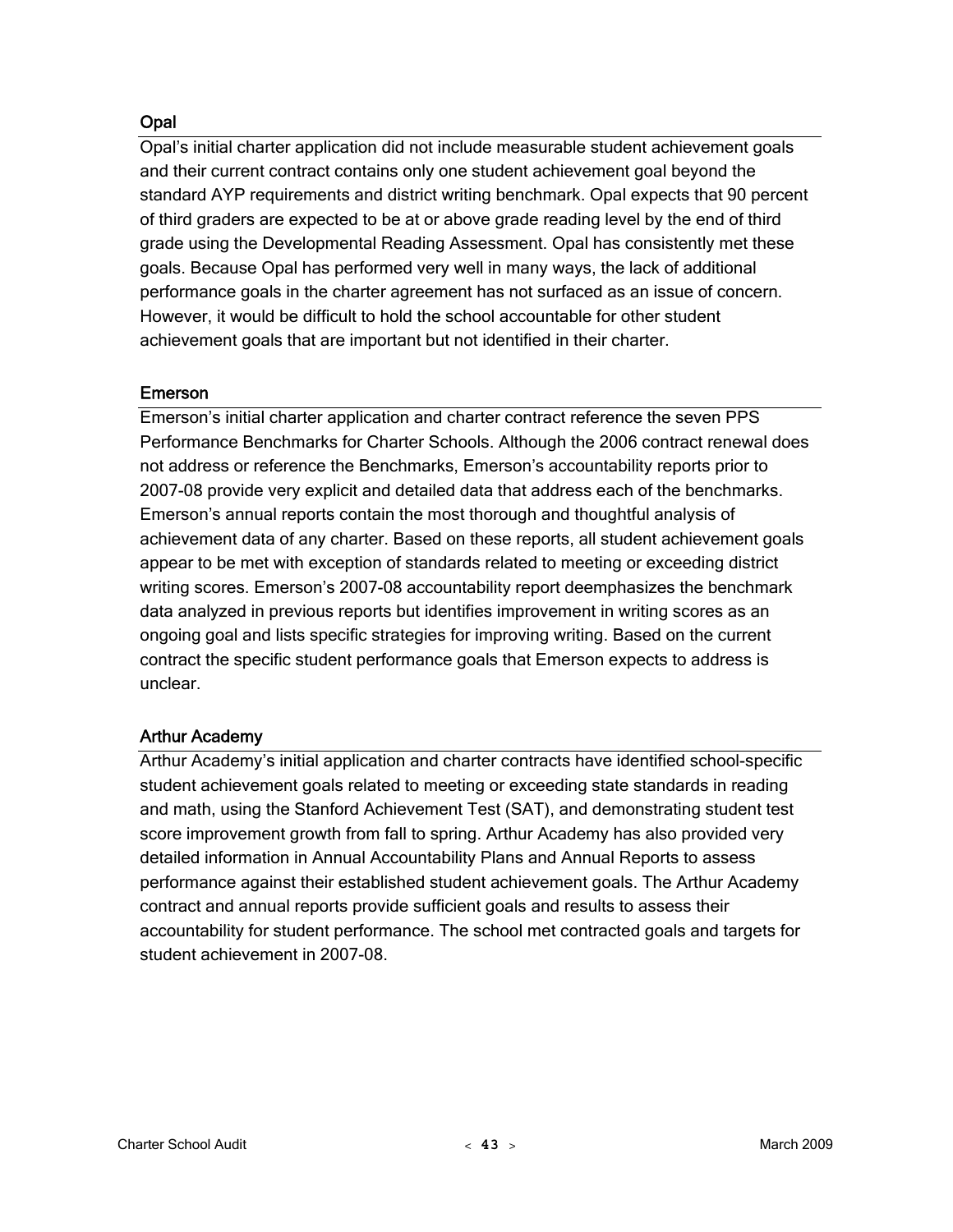## Portland Village

Portland Village identifies five school-specific student achievement goals in their July 2005 charter application and each of the 7 Charter School Benchmarks discussed previously. However, the charter contract includes only 2 of 5 identified goals and their first annual report provides assessment data on one of the charter contract goals and one of the goals in the initial application. In addition, while the initial application indicates that K-2 students will meet or exceed DIBELS standards for reading fluency, this was not a contract requirement and no data was provided on DIBELS testing in the Annual Report or Improvement Plan. Although the school has met two of their established goals, a complete assessment of the degree to which Portland Village has met student achievement goals established in their charter application and in their charter contract is not possible with the current level of performance reporting.

## SEI Academy

SEI Academy proposed four school-specific student achievement goals in their initial 2002 application but none of these goals were explicit in their first three-year charter contract from 2005 through 2007. The school's three-year contract renewal in March 2007 stated that their Annual Report and Improvement Plan shall include school goals and student achievement benchmarks, including reasonable and measurable targets for each goal. The October 2007 report and plan included three of the four goals identified in their initial application. However, it is difficult to analyze this information and hold SEI accountable for student achievement goals because their report is unclear, hard to understand, and based on federal AYP targets, not charter contract goals and targets. Using information obtained from ODE assessments and PPS gain reports, we conclude that SEI student achievement consistently falls below their stated targets in reading, math, and writing. In addition, the school has not provided any data to determine if they have met student growth and improvement goals measured by MAP assessments or quarterly progress in meeting Individual Success Plans.

## LEP High

LEP High's charter application in 2005 references the PPS Charter School Benchmarks and an additional five school-specific goals for student performance. The five specific goals are also reflected in their first three-year charter contract through 2008-09 but the contract makes no reference to the Charter School Benchmarks. In addition, the charter contract includes two additional student achievement goals related to student presentations and to MAP assessments. While LEP contract goals are among the most detailed and comprehensive of any charter, their first accountability report in 2006-07 provided no specific data on the stated contract goals for student achievement. The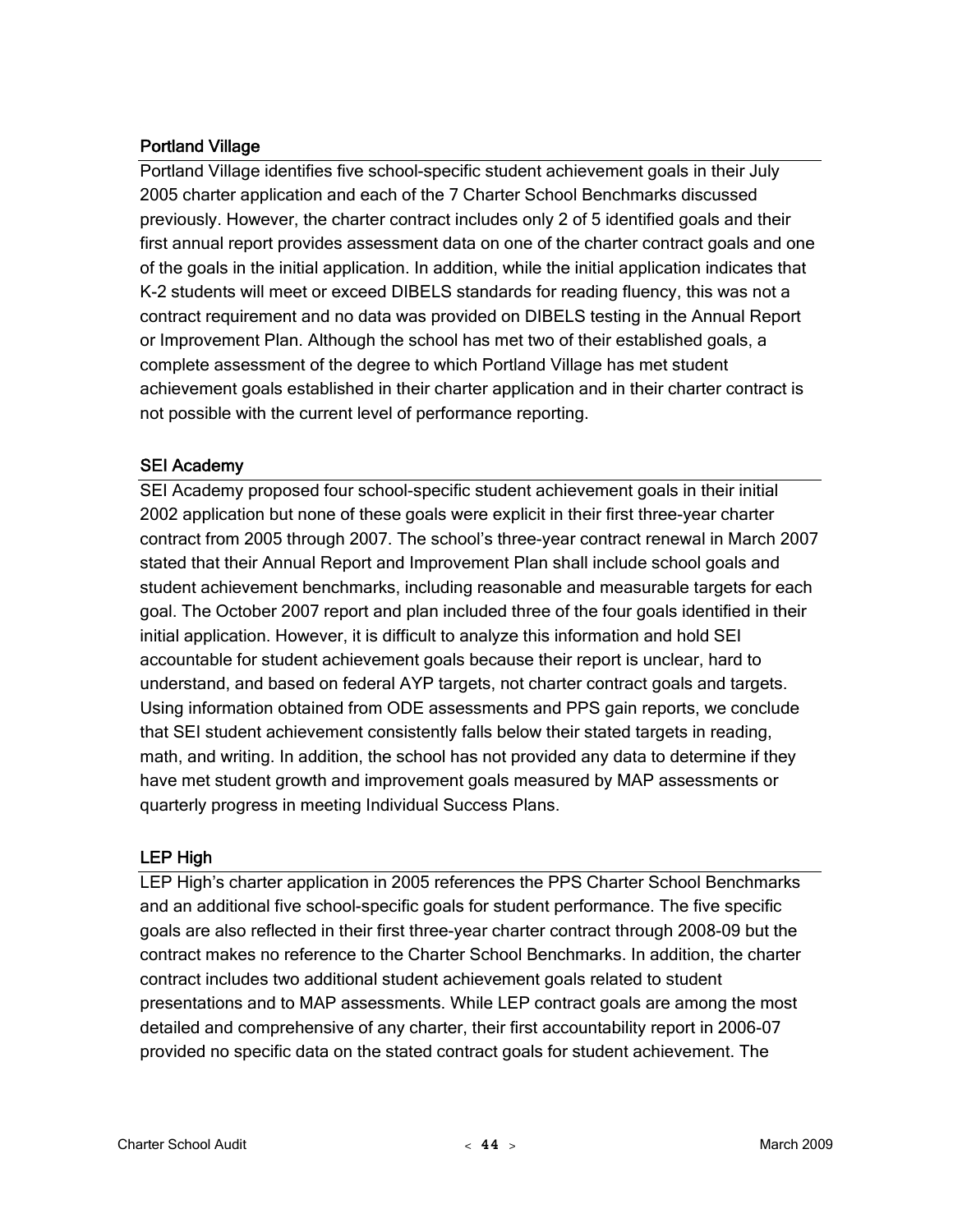2007-08 report provides incomplete data to assess the school's accountability for student achievement. While three of the goals cannot be assessed because they relate to improvements after three years and five years, LEP did not achieve goals related to attendance and math scores, and no data was provided to assess achievement score gains based on MAP assessments, student retention, or "presentation of learning" goals.

## **Trillium**

Trillium's initial charter application in 2001 did not include any school-specific student performance goals but their original contract incorporated the Charter Performance Benchmarks for the period through 2006-07. Trillium's current contract renewed in 2007 does not include any reference to the Charter School Benchmarks, or any other schoolspecific goals beyond AYP and writing goals that apply to all charters. Although no specific student performance goals have been developed, the charter contract states that Trillium will report on "student performance measures developed or selected in cooperation with the District that assist in establishing student achievement measures and benchmarks for other district schools". Based own our own research and analysis of 2007-08 data, Trillium failed to meet AYP targets related to graduation; did not meet or exceed district averages in reading, math, or writing; and did not match reading and math gains experienced by comparable PPS public schools.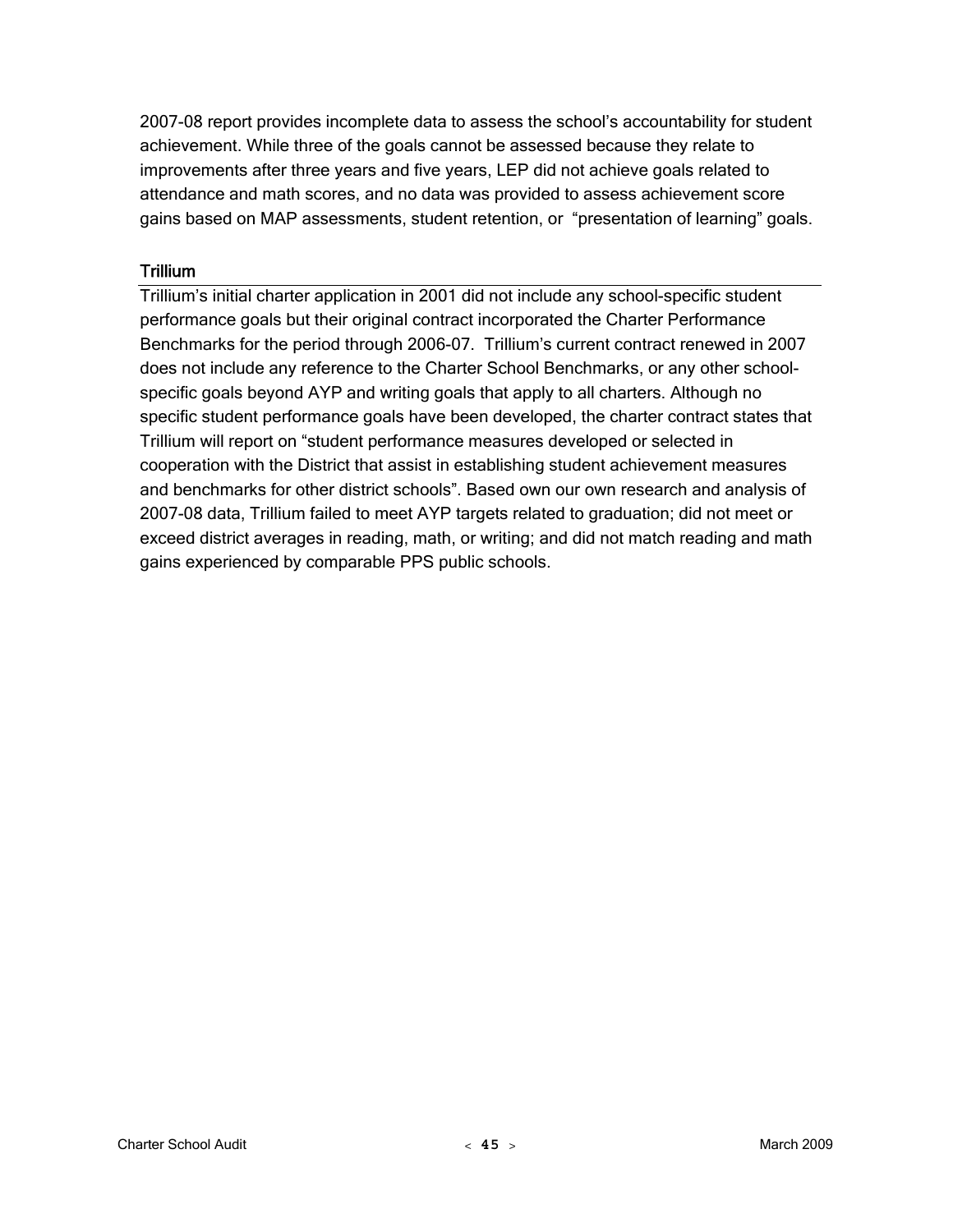## INNOVATION TRANSFER

Little evidence of innovation transfer or innovative measurement tools. Based on our discussions with Charter school directors, most believe that the educational methods employed in their schools are effective and some have tried to disseminate this information to other educators in the public school systems. LEP High School made presentations at the Small School Conferences, Trillium received a 2-year dissemination grant from ODE, and Opal has a staff person dedicated to educating other teachers about the Reggio Emilio approach. Although innovation transfer is one of the central intents of Oregon state charter school legislation, there is little evidence that any innovation transfer from charters to other PPS public schools is occurring. This lack of innovation transfer in Portland is consistent with national studies of charter schools.

While some charters have developed student achievement measurement tools that are often different than those used in PPS public schools, it is unclear that all these tools are either innovative or can be transferred to other public schools that are not employing the specific educational approach used at the charter. Figure 24 below illustrates the various measurement tools used at individual PPS charters beyond the required Oregon state student assessment tests. LEP High and SEI Academy indicate that they have contracts with the Northwest Evaluation Association to use Measures of Academic Progress (MAP) assessments on their students. However, LEP has discontinued MAP assessments due to cost and time constraints and SEI Academy has not provided any results of their MAP assessments to the district. We were unable to determine which student measurement techniques were used at Trillium. Opal, Emerson, and Portland Village have very specific rubrics used to measure student performance but they appear most useful to educators using their educational techniques.

|                         | Innovative measurement                             |
|-------------------------|----------------------------------------------------|
| Opal                    | Project rubrics, Developmental Reading Assessments |
| Emerson                 | Project rubrics aligned with standards             |
| <b>Arthur Academy</b>   | <b>SAT (Stanford Achievement)</b>                  |
| <b>Portland Village</b> | Waldorf-based "Main Lesson" rubrics                |
| <b>SEI Academy</b>      | MAP                                                |
| <b>LEP High</b>         | MAP (no longer using) and student presentations    |
| <b>Trillium</b>         | Team and narrative assessments, student portfolios |

## Figure 24 Charter schools innovative measures

Source: Interviews with charter school directors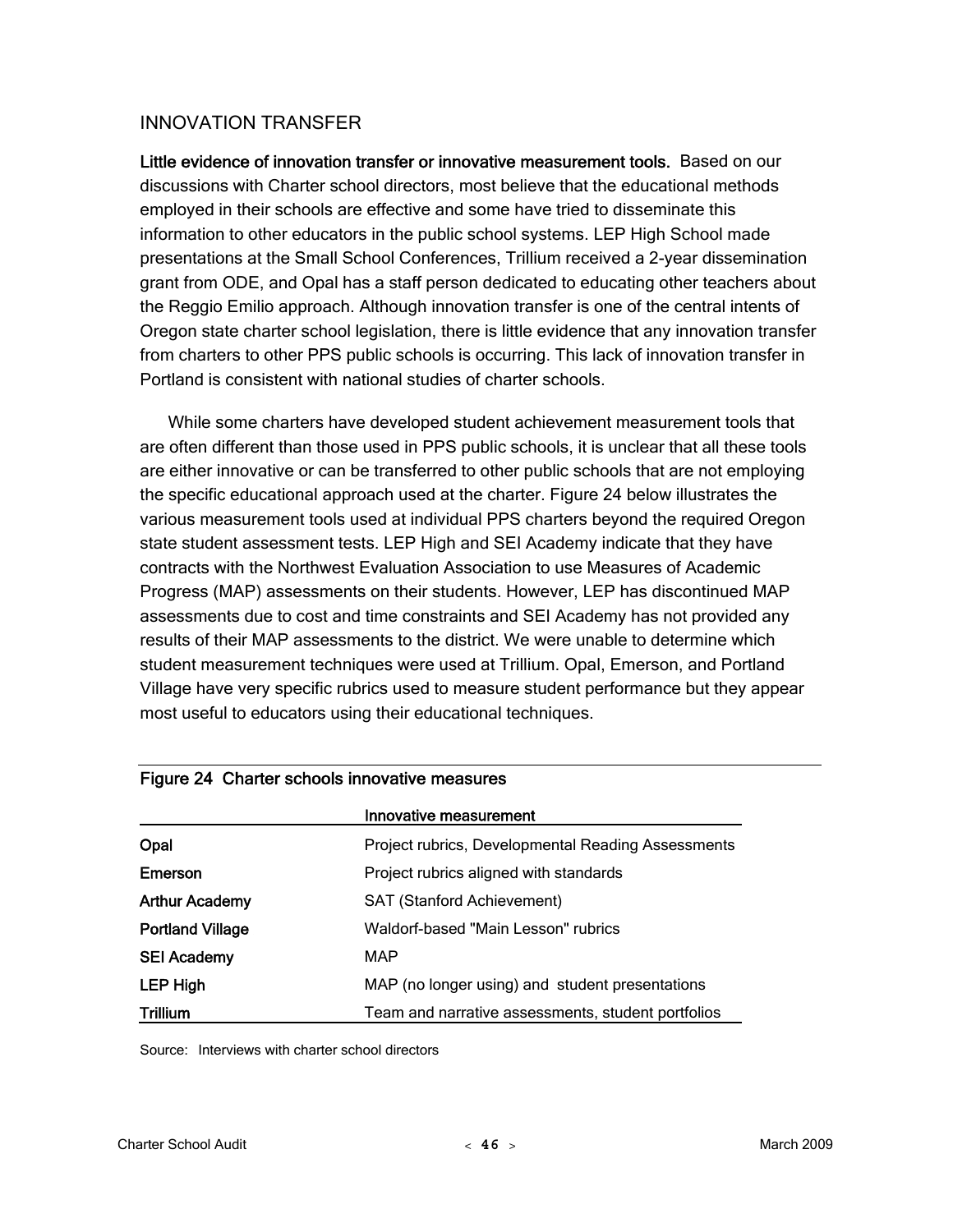## SATISFACTION SURVEYS

Charter parents, students, and teachers report high levels of satisfaction. Parents, staff, and students that responded to the 2007-08 ODE survey feel positive about their charter school experience and are generally satisfied with their charter school. Sixty-one percent of students expressed more interest in their charter school work than in their previous school and 96 percent of parents feel the charter school met their initial expectations. In addition, about 84 percent of teachers believe that their charter school has a bright future. Many respondents expressed some dissatisfaction with physical facilities and financial resources, but the focus and delivery of the educational program were rated highly by both parents and teachers. While satisfaction levels were generally comparable from school to school, significantly higher levels of dissatisfaction were reported by parents and teachers at SEI Academy. Trillium has not responded to any of the ODE surveys of students, parents, and staff. The sections below highlight some of the most significant survey responses by parents, students, and teachers. More detail on all the survey questions and responses is presented in Appendix D.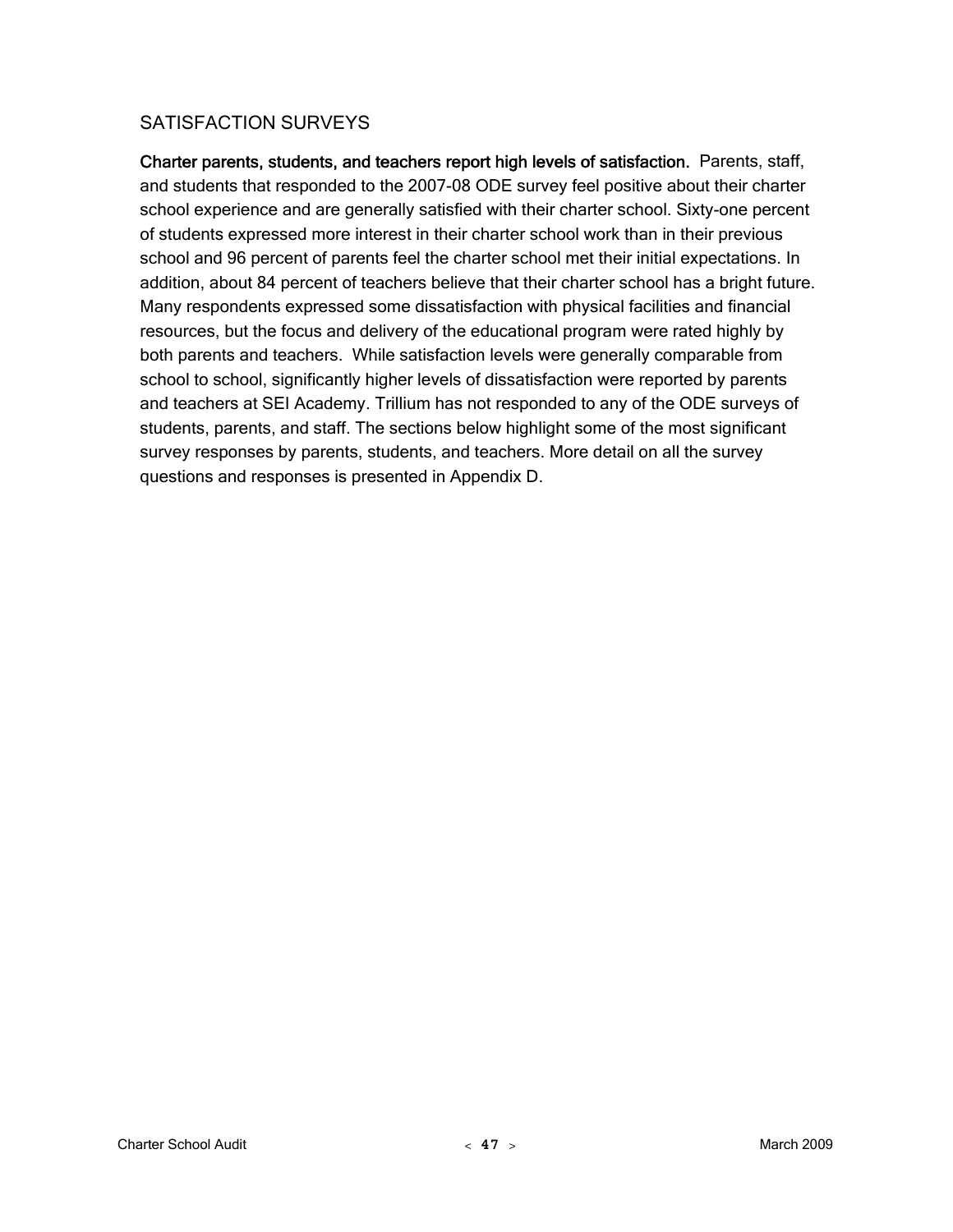#### Parent responses

 As shown in Figure 25 below, PPS charter school parents are most satisfied with school staff and teachers, the educational program, and overall school climate. Parents are least satisfied with the school's physical facilities, extracurricular activities, and school resources, including the lack of computers and technology. Additional survey data portrayed in Appendix D shows that a high percentage of parents believe that their child is motivated to learn and the charter school provides quality instruction and supports innovative practices. Compared to the other charters, parents at SEI Academy are much more dissatisfied with progress toward meeting the school mission, administrative leadership, and the overall school climate. Parents at all charters indicted that the single most important reason for sending their child to a charter was good teachers and high quality instruction.

|                                                                   |            |           | <b>PPS</b><br><b>CHARTERS</b> | <b>STATEWIDE</b><br><b>CHARTERS</b> |                     |
|-------------------------------------------------------------------|------------|-----------|-------------------------------|-------------------------------------|---------------------|
| Overall, has this Charter School<br>met your initial expectation? | <b>YES</b> |           | 96%                           | 92%                                 |                     |
|                                                                   | <b>NO</b>  |           | 4%                            | 8%                                  |                     |
|                                                                   |            |           | $(n=288)$                     | (n=2,292)                           |                     |
|                                                                   |            | Very      |                               | <b>Very</b>                         |                     |
| To what extent are you satisfied with:                            |            | satisfied | <b>Dissatisfied</b>           | satisfied                           | <b>Dissatisfied</b> |
| Teachers and other school staff                                   |            | 69%       | 4%                            | 61%                                 | 8%                  |
| <b>Educational program</b>                                        |            | 68%       | 4%                            | 62%                                 | 7%                  |
| Overall school climate                                            |            | 68%       | 5%                            | 58%                                 | 8%                  |
| Potential for parent involvement                                  |            | 63%       | 4%                            | 64%                                 | 6%                  |
| Standards and expectations                                        |            | 62%       | 5%                            | 56%                                 | 8%                  |
| My child's academic achievement                                   |            | 61%       | 7%                            | 62%                                 | 9%                  |
| Progress toward meeting school's mission                          |            | 60%       | 4%                            | 53%                                 | 6%                  |
| Administrative leadership                                         |            | 52%       | 6%                            | 52%                                 | 11%                 |
| Class sizes                                                       |            | 50%       | 5%                            | 54%                                 | 8%                  |
| School stability                                                  |            | 41%       | 8%                            | 39%                                 | 14%                 |
| Availability of computers & other technology                      |            | 31%       | 21%                           | 35%                                 | 22%                 |
| <b>Extracurricular activities</b>                                 |            | 26%       | 23%                           | 29%                                 | 22%                 |
| School resources                                                  |            | 22%       | 20%                           | 29%                                 | 8%                  |
| <b>Physical facilities</b>                                        |            | 17%       | 31%                           | 21%                                 | 25%                 |

Figure 25 Charter school PARENTS satisfaction survey results: 2007-08 (2006-07 results used for Arthur Academy)

Source: ODE Charter School Survey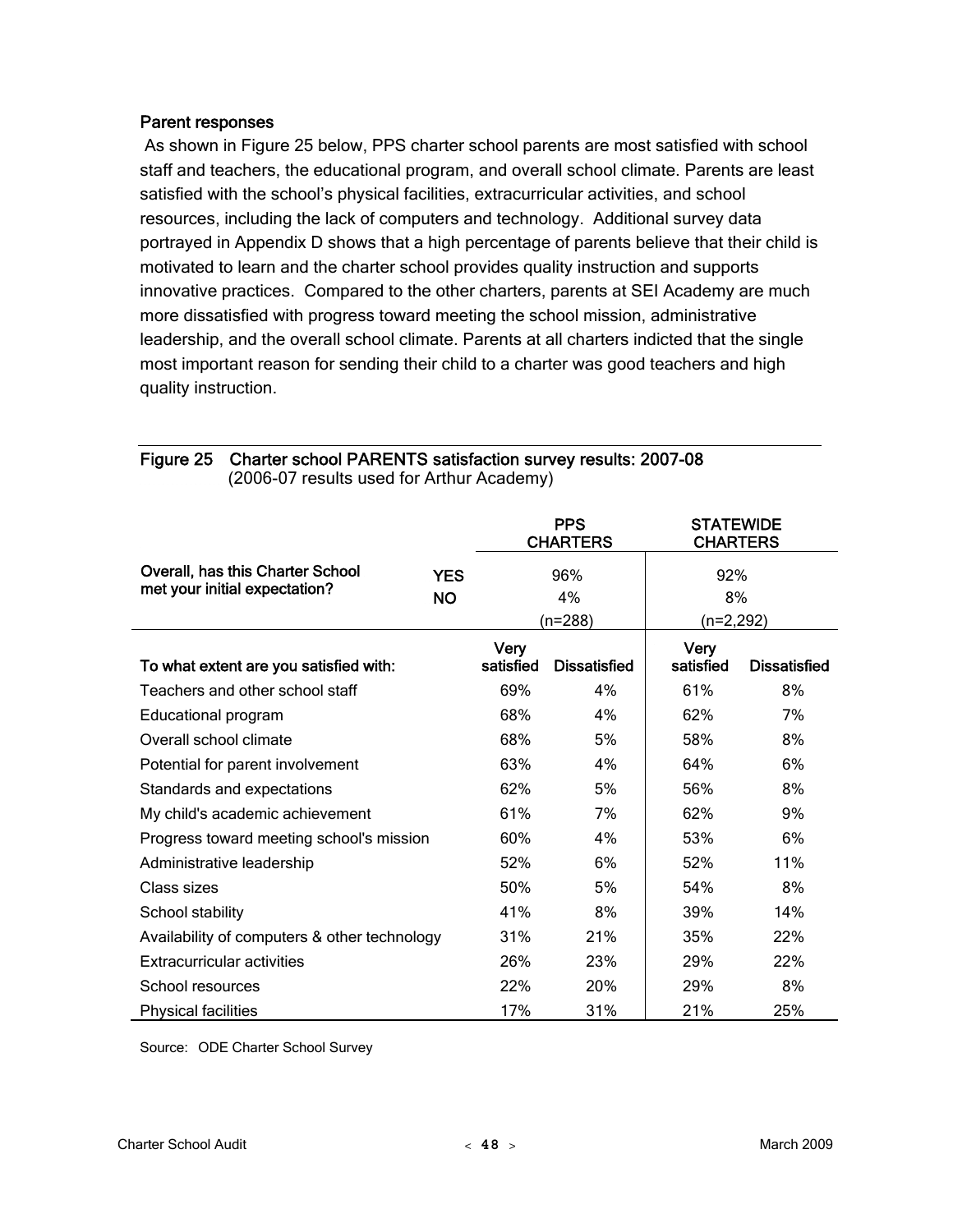### Staff responses

As shown in the Figure 26 below, 89% of PPS charter school staff responding to the ODE survey feel that the charter met or exceeded their initial expectations. Charter school staff are most satisfied with the school mission, teacher collegiality, school administrative leadership, and overall school climate. Staff are least satisfied with fringe benefits, salary levels, resources available for instruction, and school building and facility. Staff also indicated that the major reasons they are working for the charter are the opportunity to work with like-minded educators, the focus and delivery of the educational program, and the ability to participate in an educational reform effort. Once again, staff at SEI Academy had very different responses from other charter staff. SEI staff are most disappointed with student motivation and academic performance, and with the school governance.

| Charter school STAFF satisfaction survey results: 2007-08<br>Figure 26<br>(2006-07 responses used for Opal) |                      |                   |                               |                   |                                     |
|-------------------------------------------------------------------------------------------------------------|----------------------|-------------------|-------------------------------|-------------------|-------------------------------------|
|                                                                                                             |                      |                   | <b>PPS</b><br><b>CHARTERS</b> |                   | <b>STATEWIDE</b><br><b>CHARTERS</b> |
| Overall, has this Charter School                                                                            | <b>DID NOT MEET</b>  |                   | 0%                            | 4%                |                                     |
| met your initial expectation?                                                                               | <b>PARTIALLY MET</b> |                   | 11%                           | 15%               |                                     |
|                                                                                                             | <b>MET</b>           |                   | 39%                           | 34%               |                                     |
|                                                                                                             | <b>EXCEEDED</b>      |                   | 50%                           | 46%               |                                     |
|                                                                                                             |                      |                   | (n=44)                        | (n= 574)          |                                     |
| Level of satisfaction with the Charter School                                                               |                      | Very<br>satisfied | <b>Dissatisfied</b>           | Very<br>satisfied | <b>Dissatisfied</b>                 |
| School mission                                                                                              |                      | 71%               | 5%                            | 50%               | 7%                                  |
| <b>Teacher collegiality</b>                                                                                 |                      | 57%               | 2%                            | 44%               | 9%                                  |
| Administrative leadership of the school                                                                     |                      | 48%               | 16%                           | 45%               | 17%                                 |
| Overall school climate                                                                                      |                      | 48%               | 7%                            | 44%               | 11%                                 |
| Relations with community                                                                                    |                      | 43%               | 2%                            | 31%               | 12%                                 |
| <b>Student motivation</b>                                                                                   |                      | 41%               | 23%                           | 23%               | 20%                                 |
| Professional development opportunities                                                                      |                      | 37%               | 4%                            | 25%               | 15%                                 |
| Student's academic performance                                                                              |                      | 34%               | 18%                           | 24%               | 16%                                 |
| Availability of computers and other technology                                                              |                      | 32%               | 18%                           | 37%               | 19%                                 |
| Evaluation of your performance                                                                              |                      | 32%               | 18%                           | 33%               | 8%                                  |
| School governance                                                                                           |                      | 30%               | 16%                           | 30%               | 15%                                 |
| School building and facilities                                                                              |                      | 30%               | 27%                           | 22%               | 25%                                 |
| Resources available for instruction                                                                         |                      | 25%               | 23%                           | 25%               | 18%                                 |
| Salary level                                                                                                |                      | 18%               | 48%                           | 21%               | 23%                                 |
| Fringe benefits                                                                                             |                      | 7%                | 28%                           | 18%               | 22%                                 |

Source: ODE Charter School Survey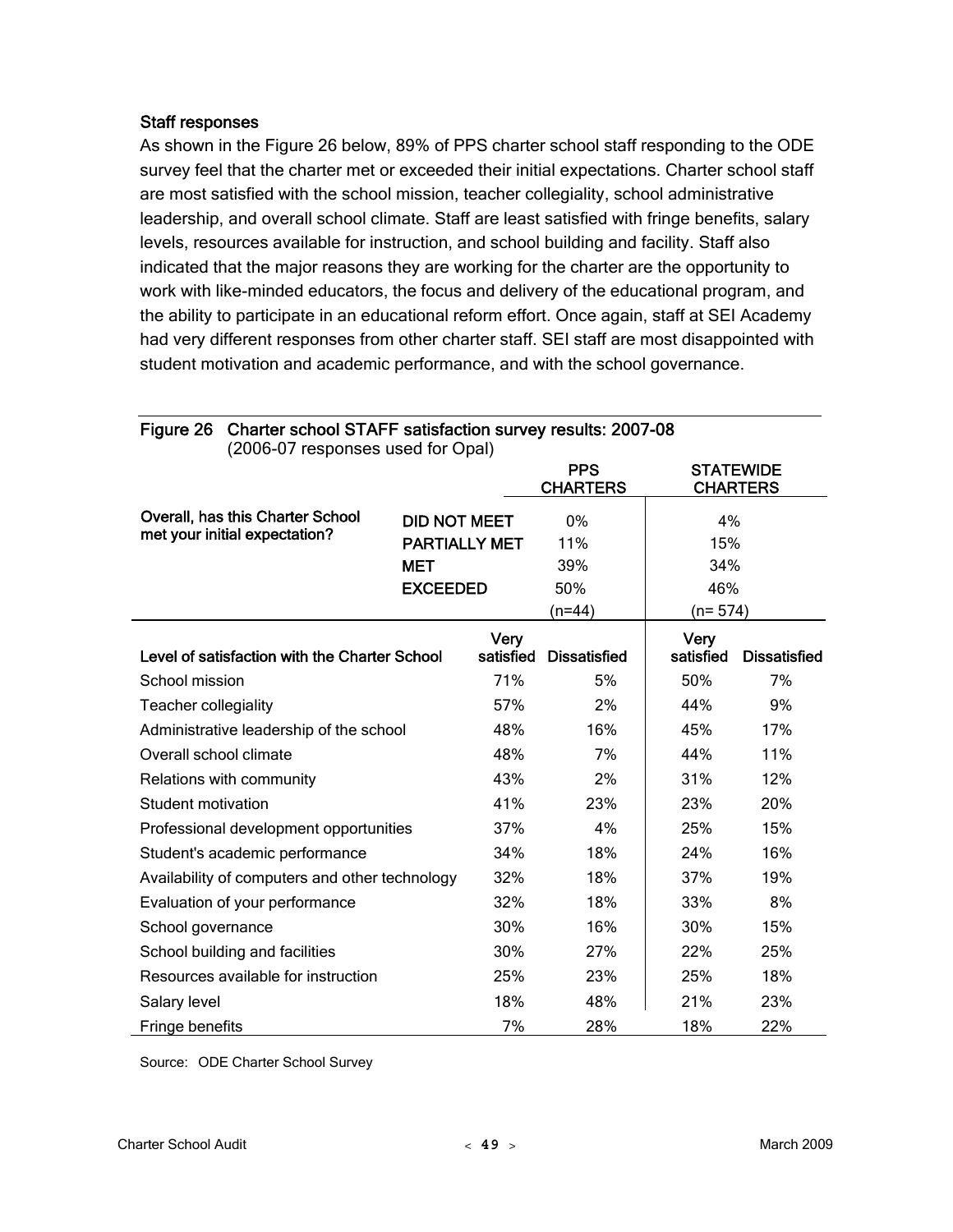### Student responses

As shown in the Figure 27 below, 69 percent of students responding to the survey reported that they are doing well at school and most feel more interested in schoolwork than in their previous school. Forty-seven percent of the student respondents believe the charter school is doing a good job of preparing them for the future and 44 percent feel safe at school. A great majority of students agree that the teachers at the school know them by name. Students were less positive about whether students would work independently without a teacher present or whether students respect others and property. Students at only four charter school responded to the survey — Opal, Emerson, SEI Academy, and LEP High.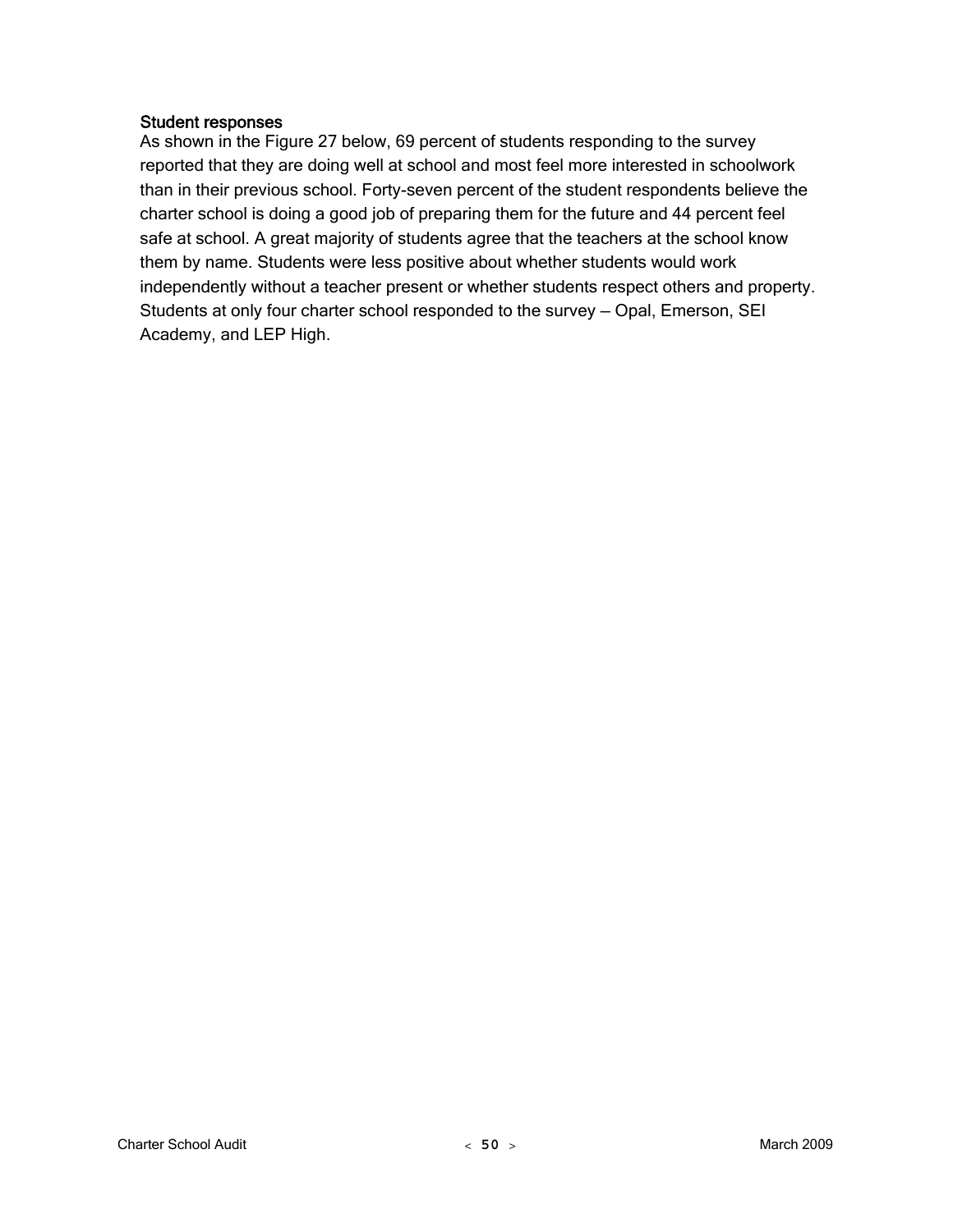|                                                                             |                          | <b>PPS</b><br><b>CHARTERS</b> | <b>STATEWIDE</b><br><b>CHARTERS</b> |                 |  |
|-----------------------------------------------------------------------------|--------------------------|-------------------------------|-------------------------------------|-----------------|--|
| How are you doing in school?                                                |                          |                               |                                     |                 |  |
| Excellent                                                                   | 28%                      |                               | 37%                                 |                 |  |
| Good                                                                        | 41%                      |                               |                                     | 40%             |  |
| Average                                                                     | 23%                      |                               |                                     | 18%             |  |
| Not so well                                                                 |                          | 7%                            |                                     | 4%              |  |
| Very badly                                                                  |                          | 1%                            |                                     | 1%              |  |
| Compared to your last school, how interested are you<br>in your schoolwork? | $(n=195)$                |                               | $(n=2,734)$                         |                 |  |
| More interested                                                             | 61%                      |                               |                                     | 54%             |  |
| About the same                                                              | 28%                      |                               |                                     | 36%             |  |
| Less interested                                                             | 12%                      |                               |                                     | 9%              |  |
| How much do you agree or disagree with the following?                       | <b>Strongly</b><br>agree | <b>Disagree</b>               | <b>Strongly</b><br>agree            | <b>Disagree</b> |  |
| Teachers and administrators know me by name                                 | 64%                      | 7%                            | 54%                                 | 9%              |  |
| There are school rules we must follow                                       | 50%                      | 10%                           | 42%                                 | 8%              |  |
| This school is doing a good job preparing me for the future                 | 47%                      | 17%                           | 41%                                 | 13%             |  |
| My teacher is available to talk to me or help me when I need it             | 45%                      | 12%                           | 41%                                 | 12%             |  |
| I feel safe at this school                                                  | 44%                      | 16%                           | 42%                                 | 13%             |  |
| Students at this school com from diverse backgrounds                        | 42%                      | 21%                           | 22%                                 | 21%             |  |
| Teachers seem happy                                                         | 40%                      | 16%                           | 32%                                 | 16%             |  |
| I am learning more here than at my last school                              | 39%                      | 22%                           | 35%                                 | 18%             |  |
| Students are from different ethnic groups                                   | 37%                      | 21%                           | 16%                                 | 30%             |  |
| I have a computer available when I need one                                 | 36%                      | 25%                           | 33%                                 | 22%             |  |
| Students feel important                                                     | 34%                      | 22%                           | 25%                                 | 22%             |  |
| I know the mission of my school                                             | 33%                      | 25%                           | 22%                                 | 27%             |  |
| I get feedback on most or all of the assignments I turn in                  | 29%                      | 19%                           | 27%                                 | 22%             |  |
| I wish there were more classes to choose from                               | 29%                      | 29%                           | 25%                                 | 35%             |  |
| The school is clean and well maintained                                     | 27%                      | 26%                           | 29%                                 | 20%             |  |
| Students have some power at our school                                      | 27%                      | 27%                           | 20%                                 | 26%             |  |
| I feel as though my ideas are heard                                         | 25%                      | 29%                           | 18%                                 | 30%             |  |
| Students take responsibility for their own learning                         | 22%                      | 23%                           | 20%                                 | 25%             |  |
| If the teacher left class, most students would continue to work             | 18%                      | 42%                           | 18%                                 | 36%             |  |
| Students respect others and their property                                  | 17%                      | 42%                           | 17%                                 | 35%             |  |

## Figure 27 Charter school STUDENT satisfaction survey results: 2007-08

Source: ODE Charter School Survey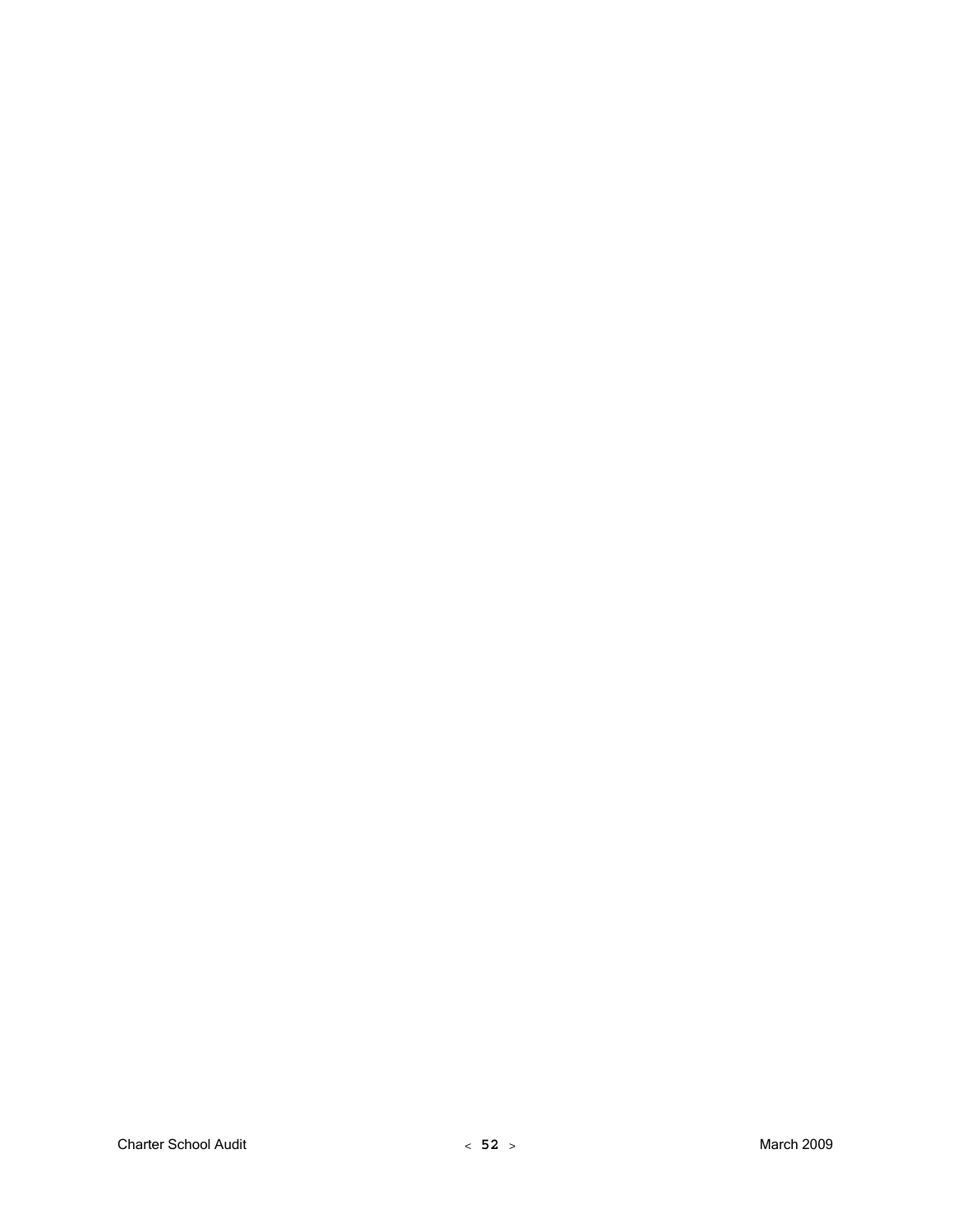# Impact of PPS charter schools

he direct administrative costs of managing and overseeing charter school contracts are relatively low and are adequately covered by the retention of a share of state school funding provided for charter school operations. The district also absorbs various indirect costs associated with administering charter contracts, particularly Board time expended to review charter applications and charter renewals. In addition, while the district spends significant amounts to provide charter schools with special education services, these costs are largely addressed with additional state funding provided to school districts for special education services. Finally, while it is difficult to determine with certainty the impact of enrollment losses on neighborhood schools due to charters, it appears that some neighborhood schools may be adversely impacted. The direct contract

Direct PPS administrative costs are low. The direct and identifiable PPS costs associated with administering and monitoring charter school contracts are relatively low. Based on my interviews with PPS staff and review of budget reports, expenditures directly related to charter school administration (excluding direct payments to charters) was \$75,382 in 2007-08. It is difficult to reliably identify or estimate indirect costs associated with administering charter schools because PPS administrative units do not track the amount of time spent on charter school support activities. With the exception of School Board members, PPS officials told me that charter school workload is relatively minor and no one was able to identify specific costs that could be avoided if charter schools did not exist. Most of the costs associated with administering charters could be considered "opportunity costs" – that is, staff could perform other potentially more important tasks and duties instead of charter school administration support. Figure 29 on page 55 summarizes the major administrative functions and units at PPS that are involved in charter school administrative and management.

The most significant direct administrative effort involves the Charter Schools Manager, associated clerical assistance, and materials and supplies. In 2007-08, salaries and benefits amounted to \$73,124 and supplies and materials amounted to \$2,257 for a program total of \$75,382. The major duties of the Charter Schools Manager and clerical support include review and analysis of charter school proposals, review and analysis of renewals, site reviews and ongoing school monitoring, and authorizing monthly payments of school fund resources to charters. The Charter School Manager told me that current resources are adequate to administer one or possibly two new applications each year but if additional applications are received and multiple charter renewals occur in one year she lacks sufficient time and resources to thoroughly analyze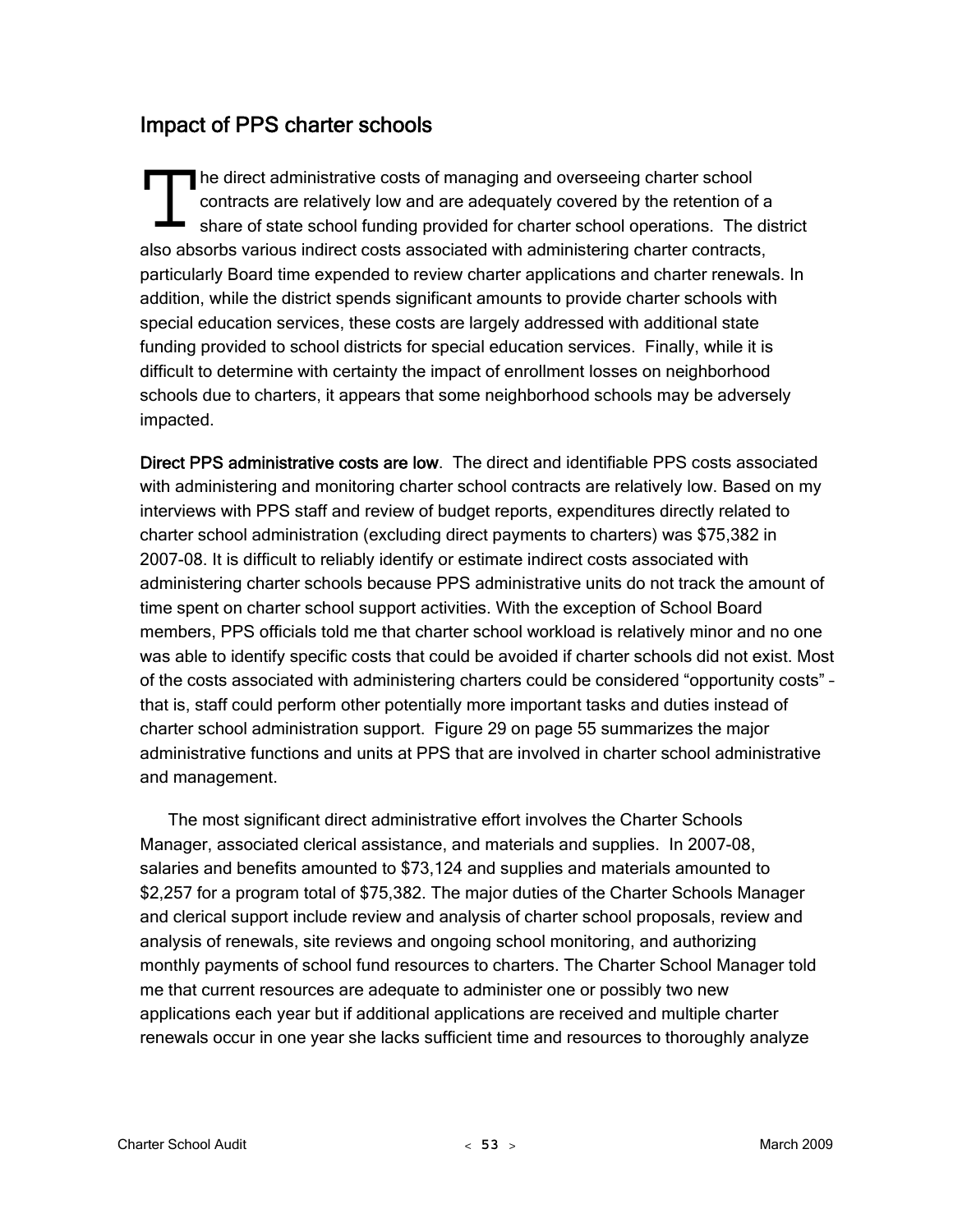the applications, assess renewals, and monitor the operations of charters. Additional resources would be needed to address additional workload demands.

The table below shows that workload of the PPS charter school unit varies from year to year depending on the number of applications received and renewals granted. As additional charters are opened, workload related to ongoing review, monitoring, and assessment of charters increases. Over the past ten years, the district has assigned four different staff to administer and oversee charter school contracts. According to these officials, the workload did not initially require full-time support but as charter applications and approvals increased, a full-time manager is now required.

|                             | <b>99-00</b> | $00-01$ | <b>01-02</b> | $02-03$ | $03-04$ | $04-05$ | $05-06$ | $06-07$ | $07-08$ | '08-09 |
|-----------------------------|--------------|---------|--------------|---------|---------|---------|---------|---------|---------|--------|
| Applications:               |              |         |              |         |         |         |         |         |         |        |
| Received                    | $\ast$       | $\star$ | $\star$      | $\star$ | $\star$ | 4       |         | 3       | 4       |        |
| Approved                    |              |         |              |         | 2       |         | 2       | 0       | 0       | 0      |
| Renewals                    |              |         |              |         |         |         |         |         |         |        |
| Annual reports<br>to review |              |         |              |         | 2       | 3       | 4       | 5       | 6       |        |

#### Figure 28 Charter school applications, renewals, and annual reports: 1999-00 to 2008-09

Source: Charter School manager

\* Prior to '04-05, 11 applications in total were received

School Board members expend a high proportion of their total available time on charter school administration and oversight. In addition to periodic monthly board meetings that may include charter school topics on the agenda, three board members serve on the Charter Schools Subcommittee, one of five school board standing committees. The Subcommittee on Charter Schools meets approximately 10 to 13 times each year and spends hundreds of hours each year reviewing applications and renewals and monitoring charter school efforts. While the Board does not incur any personnel costs related to this work because they are elected volunteers, the amount of effort associated with charters appears significant. Because the board does not maintain time reports on the amount of time they each spend on district business, we could not determine the exact proportion of time they spend on charter schools. Some board members estimate that charter schools may require 10 to 20 percent of their time. Board workload is particularly high in years when the district receives more than one application to open a new charter. In view of the charter school enrollment and expenditures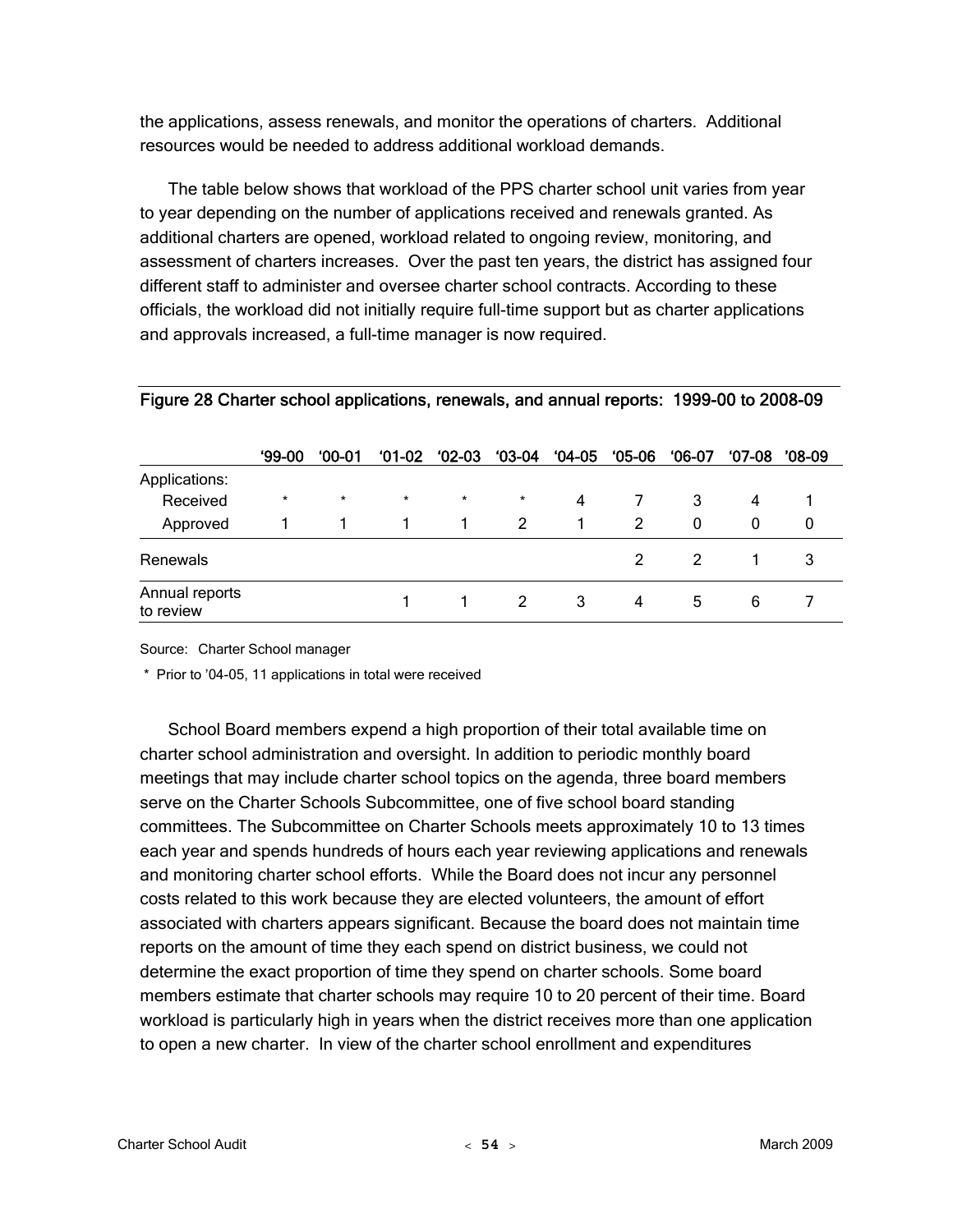compared to the total district, the amount of time the board spends on charter school administration may be disproportionate.

## Figure 29 PPS charter school administrative tasks

| PPS admin unit                   | Type of administrative support provided                                                                                    | <b>Direct costs</b> |
|----------------------------------|----------------------------------------------------------------------------------------------------------------------------|---------------------|
| Charter school<br>program office | Application reviews, renewals, monitoring,<br>school payments, public information                                          | \$75,382            |
| <b>School Board</b>              | Review of charter applications and<br>renewals, oversight duties                                                           | none                |
| <b>Budget and</b><br>Finance     | Charter budgeting, review of charter<br>financial statements and quarterly reports,<br>contract payments and accounting    | none                |
| Information<br>Technology        | Training and support on student information<br>system - enrollment, demographics,<br>transcripts                           | none                |
| Research and<br>Evaluation       | Coordinates Oregon statewide assessment<br>testing, training on assessment rules,<br>special reports on school achievement | none                |
| Data and Policy                  | Required state reporting on student<br>enrollment and demographics. School<br>profile information.                         | none                |
| Procurement                      | Charter contract preparation                                                                                               | none                |
| Legal                            | Review and approve charter contract form,<br>general legal support to PPS                                                  | none                |
| <b>Risk</b><br>Management        | Advise and review on charter insurance                                                                                     | none                |

Source: Auditor interviews and PPS budget report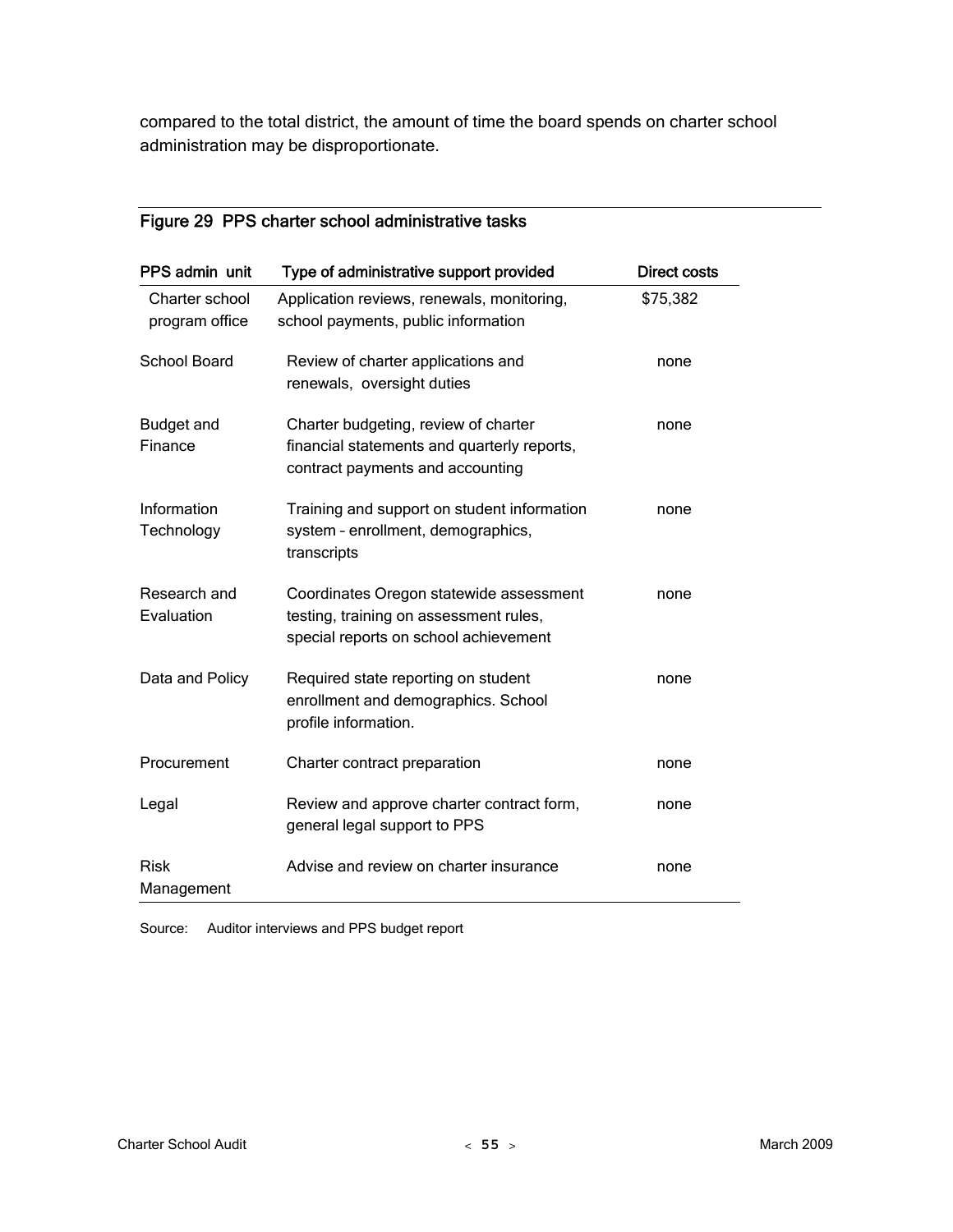Special Education impact is significant. Charter schools require significant support for students with disabilities that are identified as needing special education services. Under state law, Oregon school districts retain responsibility for providing special education services to all public school students, whether they are attending public schools or public charter schools. Oregon school districts also receive additional state resources above base level amounts for those students enrolled in districts that require special education services. In 2008-09, approximately 171 students at PPS charter schools (14 percent of the total charter enrollment) have Individual Education Plans (IEPs) and receive special education services from the district. As shown in the table below, estimated direct personnel and materials and services costs for special education charter school students in 2008-09 was \$933,363. This is comprised of \$671,368 for salaries, \$213,026 for benefits, and \$48,969 for materials and services. Approximately 8.97 full time equivalent employees provide services to charters. These estimated direct costs do not include a share of indirect costs associated with special education management such as supervision, finance and budgeting, legal, and other overhead functions.

|                         | Special ed<br>students | Total<br>FTE * | Est. salary<br>expense | Est. fringe<br>benefits | Materials &<br>supplies ** | <b>TOTAL</b> |
|-------------------------|------------------------|----------------|------------------------|-------------------------|----------------------------|--------------|
| Opal                    | 16                     | 1.78           | \$92,450               |                         | \$5,286                    | \$97,736     |
| Emerson                 | 18                     | 0.45           | \$39,289               |                         | \$5,411                    | \$44,700     |
| Arthur Academy          | 16                     | 0.80           | \$47,044               |                         | \$5,286                    | \$52,330     |
| <b>Portland Village</b> | 13                     | 0.80           | \$59,538               |                         | \$4,686                    | \$64,224     |
| SEI Academy             | 29                     | 1.00           | \$89,707               |                         | \$7,704                    | \$97,411     |
| LEP High                | 33                     | 1.10           | \$106,058              |                         | \$8,212                    | \$114,270    |
| Trillium                | 46                     | 2.78           | \$214,686              |                         | \$12,386                   | \$227,072    |
| <b>TOTAL</b>            | 171                    | $8.97***$      | \$671,368***           | \$213,026               | \$48,969                   | \$933,363    |

|  | Figure 30 Estimated PPS Special Education support to charter schools: (2008-09) |  |
|--|---------------------------------------------------------------------------------|--|
|  |                                                                                 |  |

Source: PPS Office of Teaching and Learning, Sr. Financial Analyst

- \* FTE comprised of 1.76 Para-Educators, .90 School Psychologists, 1.10 Speech Pathologists, 5.05 Learning Center teachers, 0.16 Occupational/Physical Therapists, and 0.26 Floater specialists
- \*\* Comprised of mileage, textbooks, materials, technology
- \*\*\* Includes 0.26 FTE for floater staff cost of \$13,695.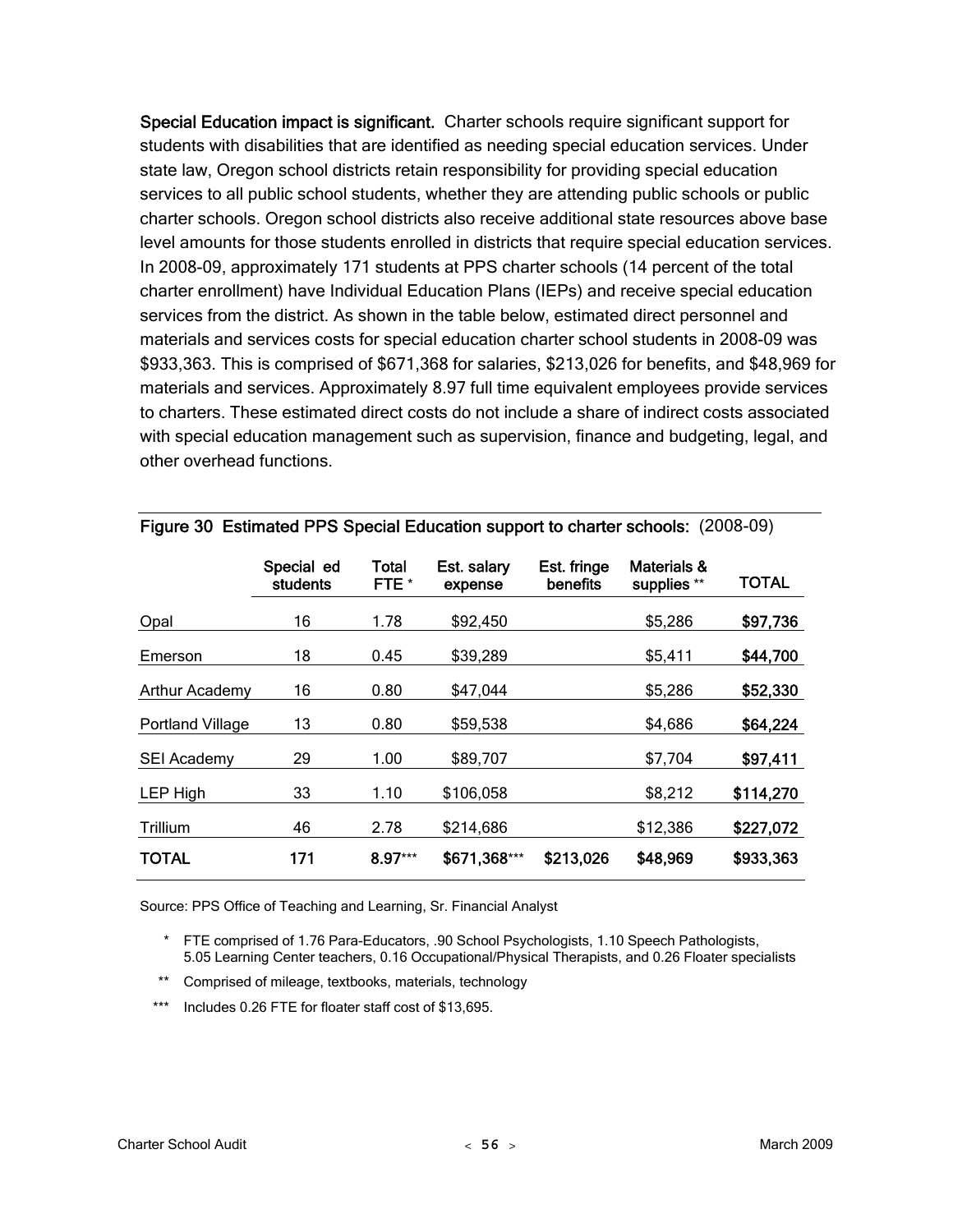PPS retained revenue sufficient to cover direct and indirect costs. As discussed in the Introduction, Oregon legislation permits school district sponsors to retain a portion of the state school fund grant provided for charter school operations. In Portland, the district retains 20 percent of the state school fund grant for students enrolled in K-8 and 5 percent of the charter school grant for students enrolled in 9-12 grades. In addition, as discussed previously, the district also receives additional amounts for students with identified special education needs, including those students who enroll in charter schools.

Figure 31 below summarizes actual payments made to charters in 2007-08 and a calculated amount that was retained by the district in accordance the appropriate percent allowed by state law. As shown, total payments to charter schools for 2007-08 school year operations was \$5,293,607. The estimated amount retained by the district was \$1,049,032.

|                         | Total<br>SSF <sup>*</sup> | <b>TO CHARTER</b> |          |             | <b>RETAINED BY DISTRICT</b> |
|-------------------------|---------------------------|-------------------|----------|-------------|-----------------------------|
| Opal                    | \$429,541                 | \$343,633         | $(80\%)$ | \$85,908    | (20%)                       |
| Emerson                 | \$749,120                 | \$599,296         | $(80\%)$ | \$149,824   | (20%)                       |
| Arthur Academy          | \$659,715                 | \$527,772         | $(80\%)$ | \$131,943   | (20%)                       |
| <b>Portland Village</b> | \$841,966                 | \$673,573         | $(80\%)$ | \$168,393   | (20%)                       |
| SEI Academy **          | \$842,079                 | \$673,663         | $(80\%)$ | \$168,416   | (20%)                       |
| LEP High                | \$918,643                 | \$872,711         | (95%)    | \$45,932    | (5%)                        |
| Trillium K-8            | \$1,356,911               | \$1,085,529       | (80%)    | \$271,382   | (20%)                       |
| Trillium 9-12           | \$544,664                 | \$517,431         | (95%)    | \$27,233    | (5%)                        |
| TOTAL                   | \$6,342,639               | \$5,293,607       |          | \$1,049,032 |                             |

#### Figure 31 Payments to charters in 2007-08 and calculated amount retained by district

Source: PPS Charter School payment files and Vendor History payments records

 \* Amount based on the school weighted Average Daily Membership x daily charter school state funding rate x number of school days

\*\* Source of SEI payments was Charter School Payment files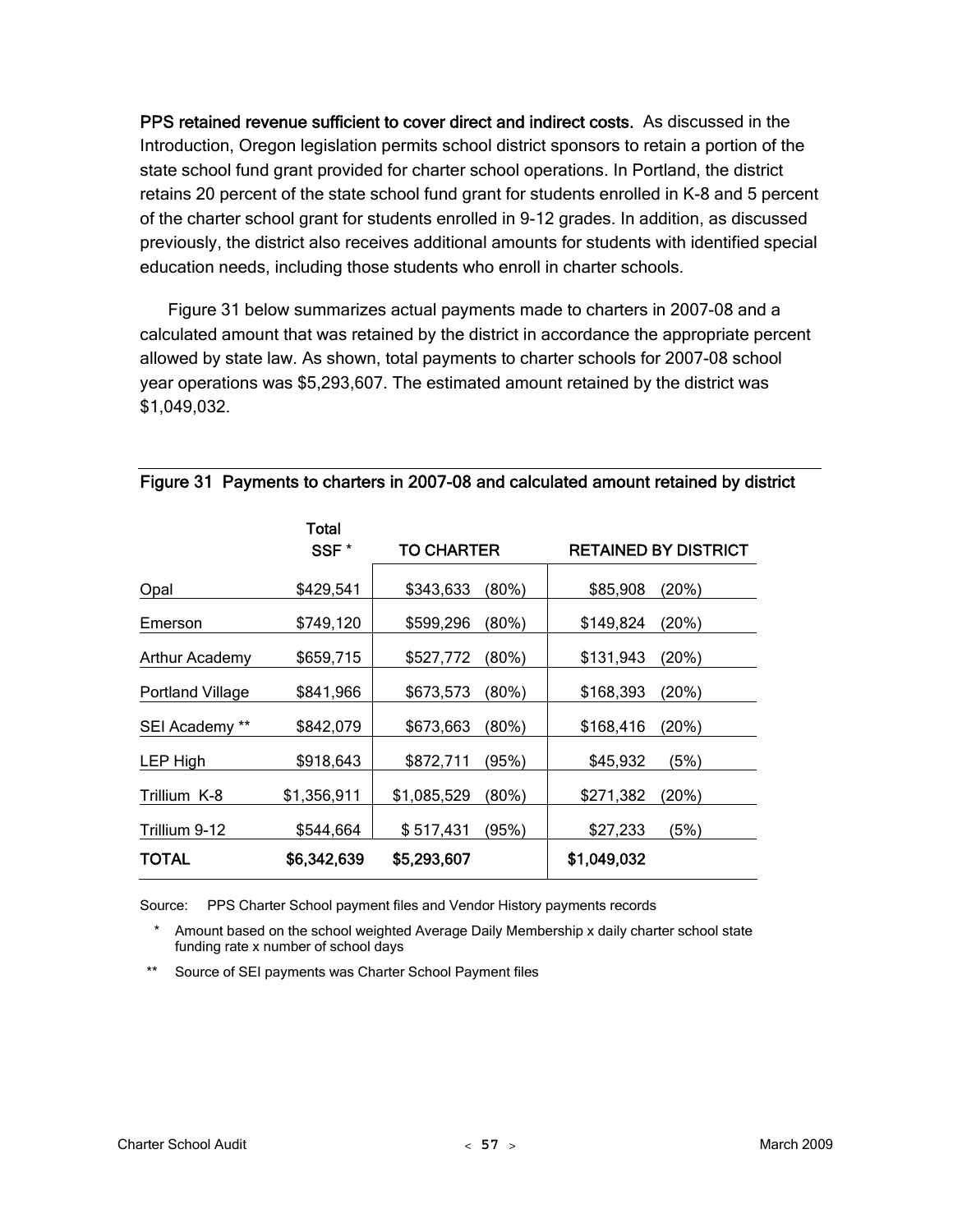The amount retained by the district appears to be significantly more than the direct and indirect costs incurred by the district to administer the charter school program. The retained amounts are part of the general revenues of the district that are received from the state school fund and are budgeted within the general fund for school district programs and activities. While it would be possible to provide additional resources directly to charter schools or to charter school contract administration, additional allocations to charter schools would require budget reductions in other district programs.

Charter school enrollment may impact some neighborhood schools. The enrollment of students in public charter schools instead of their neighborhood school potentially lowers enrollment in their neighborhood school thereby reducing staffing, administrative support, and other resources available to that school. Declining enrollments in neighborhood elementary, middle, and high schools could also result in fewer academic and extracurricular options that may be available in a larger school and, ultimately, lead to school consolidation and closure.

In order to assess the enrollment impact of charter schools on neighborhood schools, I reviewed data on neighborhood attendance patterns provided by the PPS Data Policy and Analysis. Figure 32 below shows neighborhood attendance patterns as of October 2008. As shown, 1,246 students are currently attending charter schools, about 2.71 percent of total PPS enrollment. The number and percent of students living in a neighborhood school boundary but attending a charter school varies significantly from school to school. For example, no students residing in the Ainsworth elementary school attendance area attend a PPS public charter school, while 46 students from the Chief Joseph elementary school attendance area are enrolled in charters, 9 percent of the elementary school students residing in the Chief Joseph school attendance area.

It is difficult to determine with any certainty that students choosing to attend charter schools would have chosen to attend their neighborhood school if the charter option was not available. Some might choose to attend other PPS neighborhood schools or educational options, and others might attend private schools or home school. However, to assess the potential impact of charter school enrollment on neighborhood schools, I assumed that neighborhood schools might "capture" a similar percent of these students as the average overall capture rate of the existing PPS student population. For example, as of October 2008, 66 percent of PPS elementary students attended their neighborhood school, 76 percent of PPS middle school students attended their neighborhood school, and 60 percent of PPS high school students attended their neighborhood high school. Applying these three capture rates, the table below shows that an additional 708 students might have enrolled in PPS neighborhood schools if they did not have the option to attend a charter. Once again, this additional number of students could also be smaller because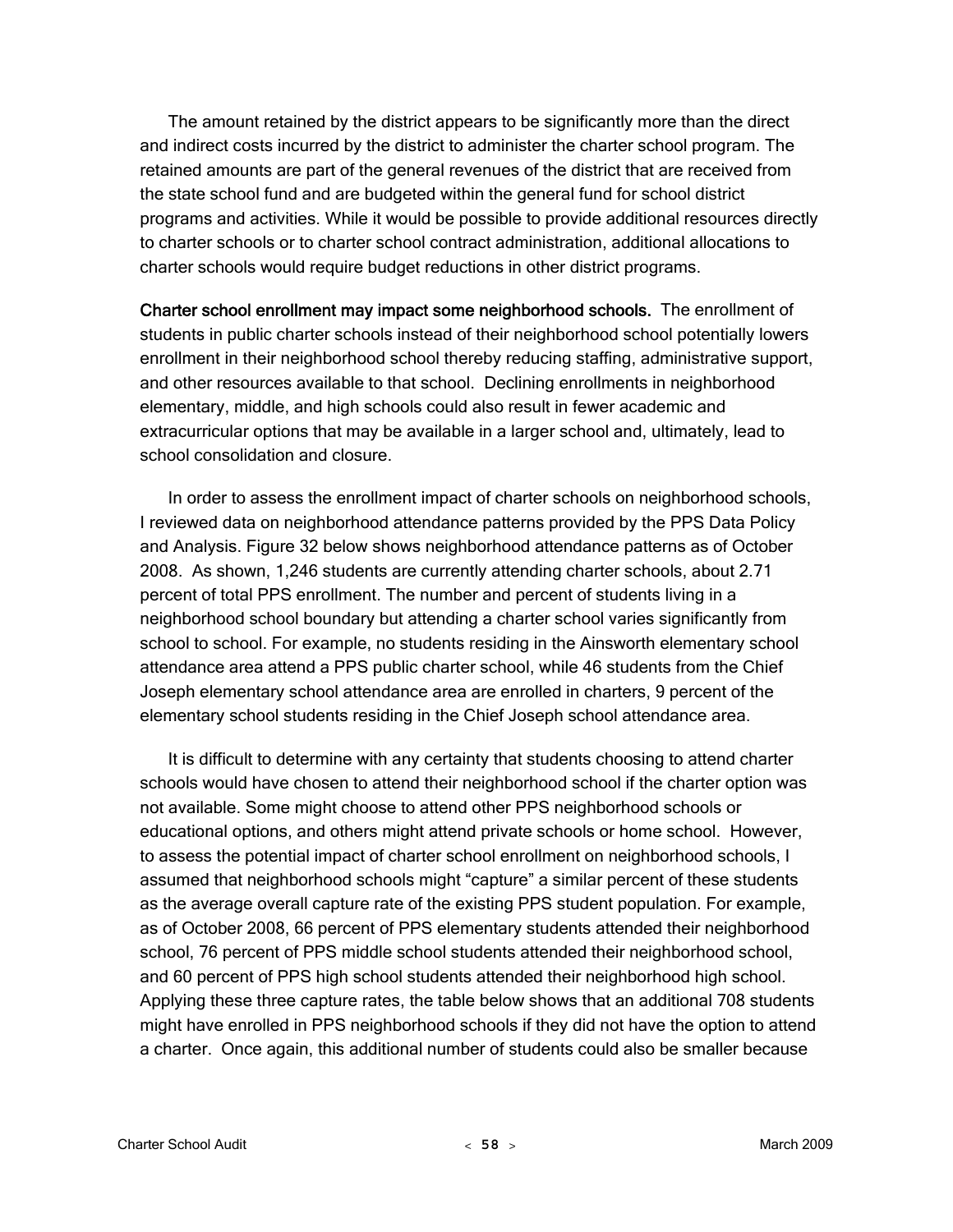some students may choose to attend private schools, move out of district, or home school.

|                                                                  | Neighborhood school<br>capture rate | Number of<br>charter<br>students * | <b>Estimated number</b><br>that could attend their<br>neighborhood school |
|------------------------------------------------------------------|-------------------------------------|------------------------------------|---------------------------------------------------------------------------|
| Elementary schools                                               | 66%                                 | 801                                | 528                                                                       |
| Middle schools                                                   | 71%                                 | 27                                 | 19                                                                        |
| High schools                                                     | 60%                                 | 268                                | 161                                                                       |
| Total additional that could attend their PPS neighborhood school | 708                                 |                                    |                                                                           |

### Figure 32 Auditor estimate of potential additional students gained from charters that could attend their neighborhood schools (2008-09)

Source: PPS Data Analysis – Report on School Registration and Residency October 2008

\* Excludes students attending PPS charters from other districts.

If all 708 of these students attended their PPS neighborhood school, elementary and middle schools would gain approximately 24 teachers and high schools would gain approximately 7 teachers.<sup>\*</sup> Depending on the size of the individual schools and the socioeconomic makeup of the students, additional administrative staff, teaching staff, counselors, and special Title One funding may also be available to these neighborhood schools. The potential impact on individual schools would depend on the number of students residing in a particular neighborhood that attend charters. Neighborhood schools with a high percentage of students attending charters would potentially gain additional teachers and resources and neighborhood schools with few students attending charters would see little change in resources.

It is also important to note, that the resources available to individual neighborhood schools are affected as much or more by students that reside in the neighborhood but choose to attend other PPS neighborhood schools or other PPS programs or focus options. As shown in the Figure 33 below, 8,122 students attend schools in other neighborhoods and 5,486 attend PPS focus options like Native Montessori Program, daVinci Middle School, and the Metropolitan Learning Center. Students that choose these two options represent about 30% of the total PPS district enrollment and would have a

 $\overline{a}$ 

<span id="page-64-0"></span><sup>•</sup> Based on the staffing allocation formula for the 2008-09 school year: one teacher per 23.2 students at elementary, middle, and K-12 schools and one teacher per 22.7 students at high schools.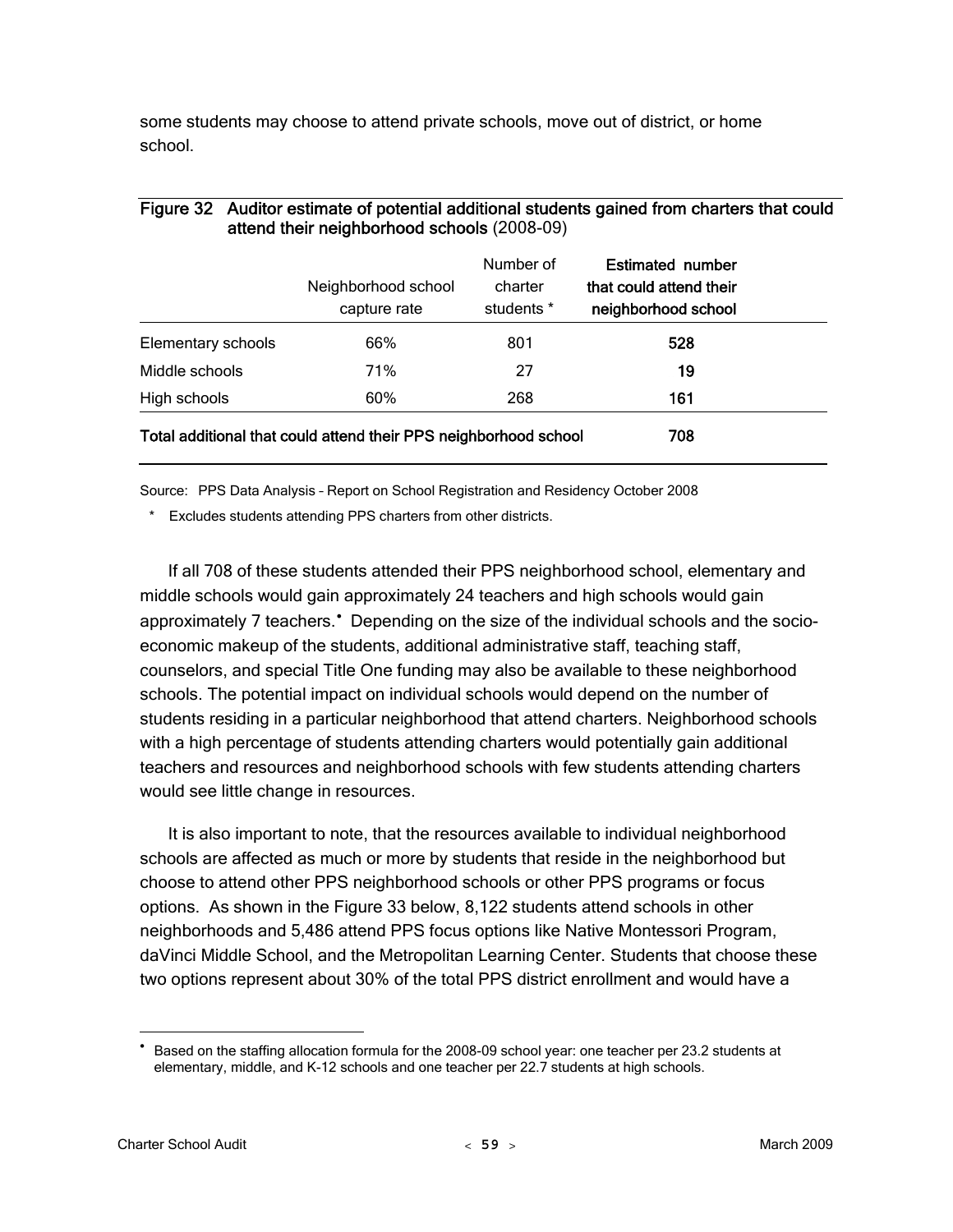more significant impact on the staffing and other resources available to individual neighborhood schools than do charter schools. While state school funding remains with the PPS school district when neighborhood students attend schools in other neighborhoods or other PPS options, individual neighborhood schools with a high percentage of students choosing these options experience reduced staffing and fewer resources.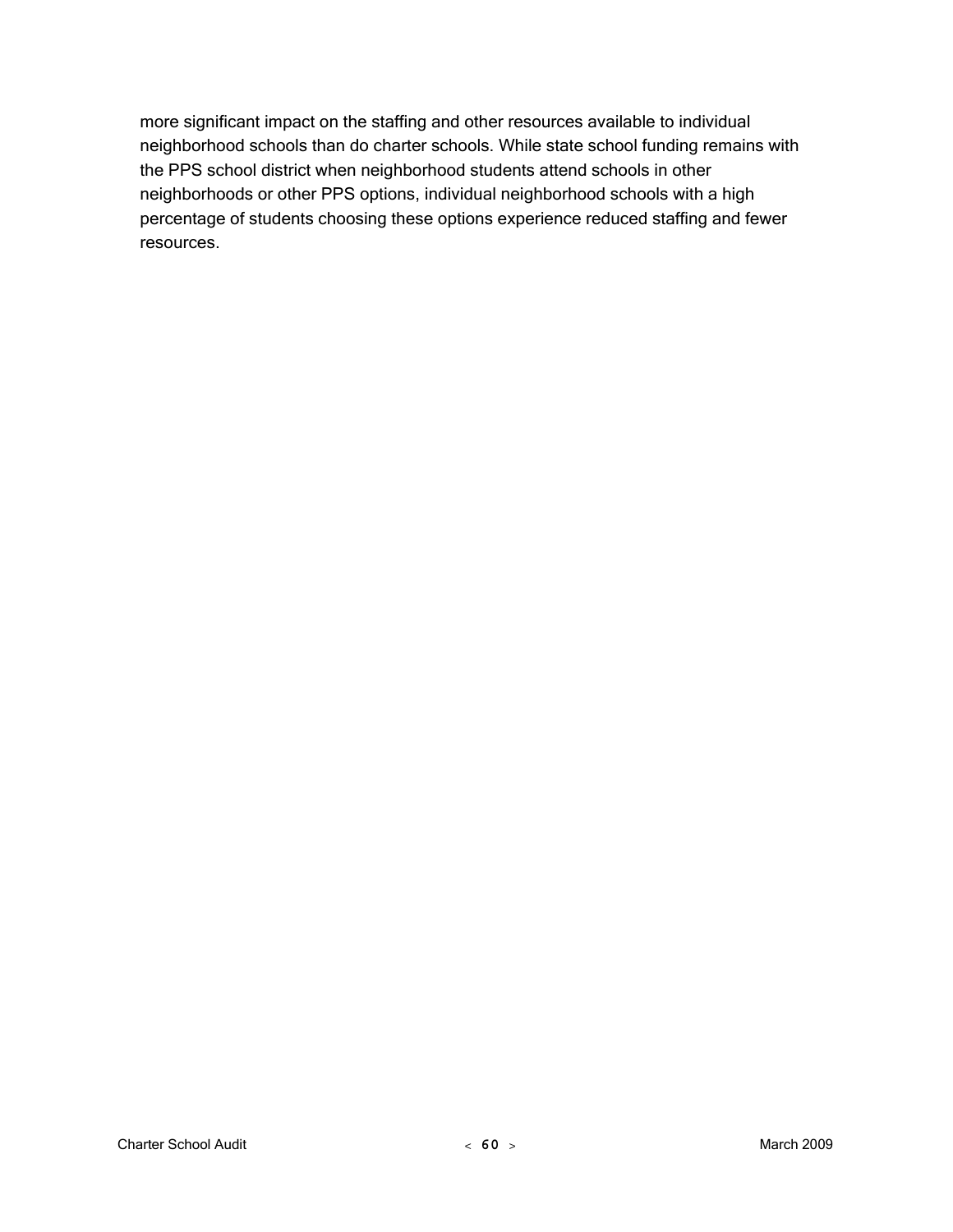| Figure 33 STUDENT ENROLLMENT BY PROGRAM TYPE                                                                                                                                                                                                             |     |     |                |                |                        |                |              |                      |
|----------------------------------------------------------------------------------------------------------------------------------------------------------------------------------------------------------------------------------------------------------|-----|-----|----------------|----------------|------------------------|----------------|--------------|----------------------|
| Veidardoctoco di discriministrazione di discriministrazione di discriministrazione di discriministrazione di discriministrazione di discriministrazione di discriministrazione di discriministrazione di discriministrazione d<br>other neighborhood Pro |     |     |                |                |                        |                |              |                      |
|                                                                                                                                                                                                                                                          |     |     |                |                |                        |                |              |                      |
|                                                                                                                                                                                                                                                          |     |     |                |                |                        |                |              |                      |
|                                                                                                                                                                                                                                                          |     |     |                |                |                        |                |              | %                    |
| <b>NEIGHBORHOOD</b><br><b>AREA</b>                                                                                                                                                                                                                       |     |     |                |                | I PPS Special sextices | PPPS diaters   | <b>TOTAL</b> | attending<br>Charter |
| Abernethy                                                                                                                                                                                                                                                |     |     |                |                | 58                     | 13             | 451          | 3%                   |
| Ainsworth                                                                                                                                                                                                                                                |     |     |                |                | 6                      |                | 346          | 0%                   |
| Alameda                                                                                                                                                                                                                                                  | 550 | 53  |                | 1              | 49                     | 16             | 669          | 2%                   |
| Arleta                                                                                                                                                                                                                                                   | 323 | 77  | $\overline{2}$ | 5              | 97                     | 10             | 514          | 2%                   |
| Astor                                                                                                                                                                                                                                                    | 286 | 42  |                | 4              | 88                     | 22             | 442          | 5%                   |
| Atkinson                                                                                                                                                                                                                                                 | 216 | 37  |                | 1              | 46                     | 6              | 306          | 2%                   |
| Beach                                                                                                                                                                                                                                                    | 278 | 98  | 1              | 5              | 127                    | 52             | 561          | 9%                   |
| <b>Boise-Eliot</b>                                                                                                                                                                                                                                       | 192 | 20  | 1              | 1              | 67                     | 25             | 306          | 8%                   |
| <b>Bridger</b>                                                                                                                                                                                                                                           | 201 | 139 | $\overline{c}$ | $\overline{c}$ | 145                    | 12             | 501          | 2%                   |
| <b>Bridlemile</b>                                                                                                                                                                                                                                        | 418 | 31  |                | 1              | 16                     | $\overline{7}$ | 473          | 1%                   |
| <b>Buckman</b>                                                                                                                                                                                                                                           | 182 | 14  |                | 1              | 22                     | 3              | 222          | 1%                   |
| Capitol Hill                                                                                                                                                                                                                                             | 268 | 27  |                |                | 49                     | 5              | 349          | 1%                   |
| Chapman                                                                                                                                                                                                                                                  | 427 | 34  |                | 1              | 21                     | 23             | 506          | 5%                   |
| Chief Joseph                                                                                                                                                                                                                                             | 277 | 104 |                | 1              | 101                    | 46             | 529          | 9%                   |
| Clarendon-Portsmouth                                                                                                                                                                                                                                     | 327 | 26  | $\overline{2}$ |                | 148                    | 8              | 511          | 2%                   |
| Clark                                                                                                                                                                                                                                                    | 668 | 88  | $\overline{2}$ | 5              | 181                    | 8              | 952          | 1%                   |
| Creston                                                                                                                                                                                                                                                  | 233 | 117 |                | $\overline{c}$ | 118                    | $\overline{7}$ | 477          | 1%                   |
| Duniway                                                                                                                                                                                                                                                  | 303 | 23  |                |                | 28                     | 1              | 355          | 0%                   |
| Faubion                                                                                                                                                                                                                                                  | 314 | 61  |                | 3              | 126                    | 21             | 525          | 4%                   |
| <b>Forest Park</b>                                                                                                                                                                                                                                       | 510 | 25  |                |                | 9                      | 1              | 545          | 0%                   |
| Glencoe                                                                                                                                                                                                                                                  | 374 | 131 |                |                | 64                     | 18             | 587          | 3%                   |
| Grout                                                                                                                                                                                                                                                    | 290 | 98  |                | 11             | 95                     | 13             | 507          | 3%                   |
| Hayhurst                                                                                                                                                                                                                                                 | 197 | 29  |                |                | 59                     | $\mathbf{3}$   | 288          | 1%                   |
| Hollyrood                                                                                                                                                                                                                                                | 464 | 121 |                | 1              | 205                    | 28             | 819          | 3%                   |
| Humboldt                                                                                                                                                                                                                                                 | 158 | 44  | $\mathbf{1}$   |                | 107                    | 19             | 329          | 6%                   |
| Irvington                                                                                                                                                                                                                                                | 325 | 63  |                | $\overline{2}$ | 81                     | 14             | 485          | 3%                   |
| James John                                                                                                                                                                                                                                               | 287 | 36  |                | $\overline{2}$ | 120                    | 25             | 470          | 5%                   |
| Kelly                                                                                                                                                                                                                                                    | 373 | 35  |                | $\mathbf{1}$   | 51                     | 12             | 472          | 3%                   |
| King                                                                                                                                                                                                                                                     | 191 | 46  | 1              |                | 113                    | 24             | 375          | 6%                   |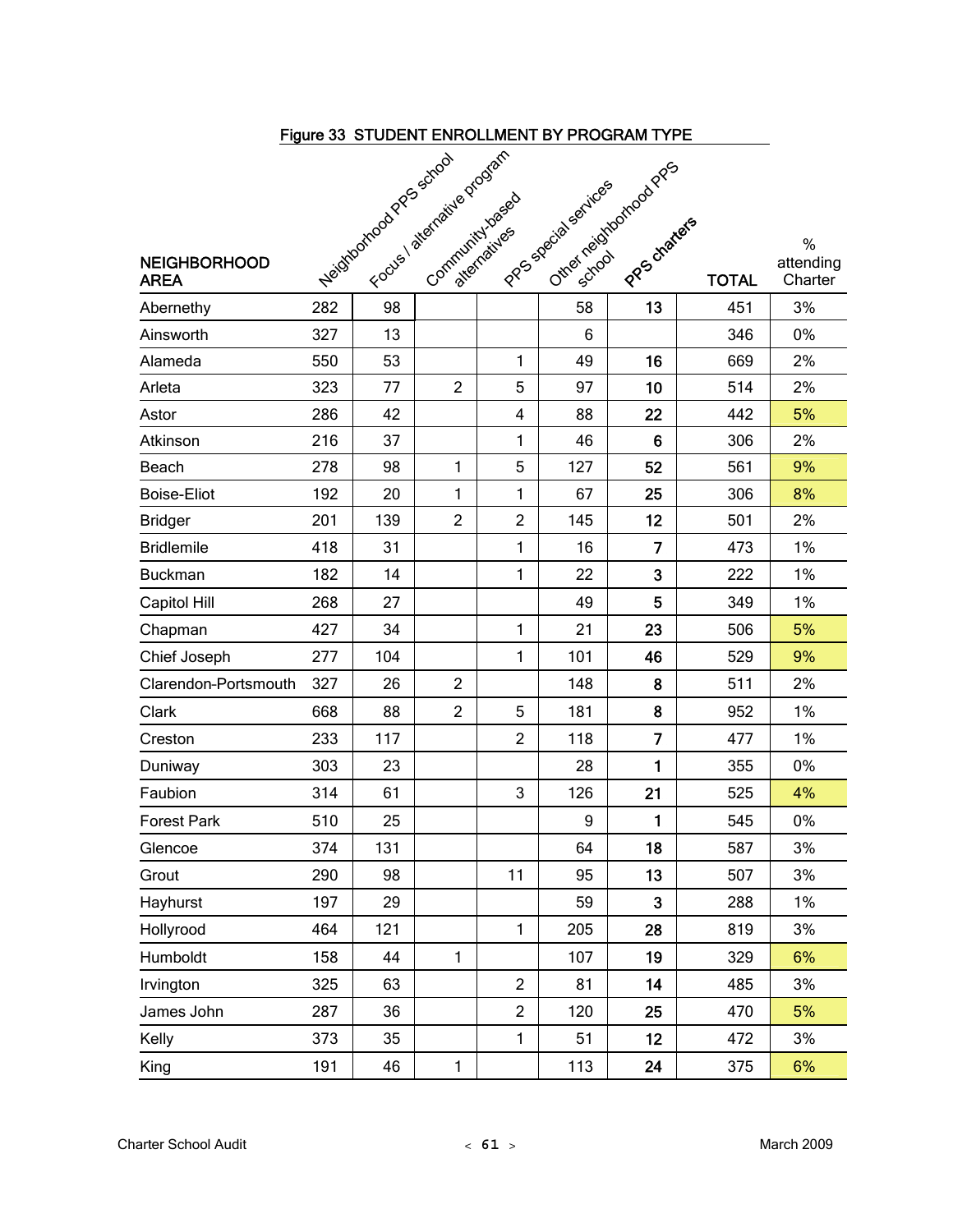| Figure 33 STUDENT ENROLLMENT BY PROGRAM TYPE<br>Veiding of Contractive Property of Basic Contractive Property |        |       |                         |                |                                                |                         |              |                           |
|---------------------------------------------------------------------------------------------------------------|--------|-------|-------------------------|----------------|------------------------------------------------|-------------------------|--------------|---------------------------|
|                                                                                                               |        |       |                         |                |                                                |                         |              |                           |
|                                                                                                               |        |       |                         |                |                                                |                         |              |                           |
|                                                                                                               |        |       |                         |                |                                                |                         |              |                           |
| <b>NEIGHBORHOOD</b><br><b>AREA</b>                                                                            |        |       |                         |                | Other neighborhood Pros<br>Prospecial services | PPS charles             | <b>TOTAL</b> | %<br>attending<br>Charter |
| Laurelhurst                                                                                                   |        |       |                         |                | 64                                             | 15                      | 560          | 3%                        |
| Lee                                                                                                           |        |       |                         |                | 106                                            | 7                       | 500          | 1%                        |
| Lent                                                                                                          | 443    | 19    | $\mathbf{1}$            | 3              | 71                                             | $\overline{7}$          | 544          | 1%                        |
| Lewis                                                                                                         | 221    | 31    |                         | $\mathbf{1}$   | 74                                             | 1                       | 328          | 0%                        |
| Llewellyn                                                                                                     | 318    | 66    |                         | $\overline{2}$ | 56                                             | $\overline{7}$          | 449          | 2%                        |
| Maplewood                                                                                                     | 292    | 44    |                         | 4              | 46                                             | $\overline{\mathbf{4}}$ | 390          | 1%                        |
| Markham                                                                                                       | 342    | 41    |                         |                | 118                                            | 6                       | 507          | 1%                        |
| Marysville                                                                                                    | 387    | 46    | $\overline{2}$          | $\mathbf{1}$   | 133                                            | 10                      | 579          | 2%                        |
| Ockley Green (6-8)                                                                                            | 87     | 39    | $\overline{\mathbf{4}}$ | 1              | 55                                             | 13                      | 199          | 7%                        |
| Peninsula                                                                                                     | 244    | 28    | $\overline{\mathbf{4}}$ | $\overline{c}$ | 101                                            | 27                      | 406          | 7%                        |
| Rieke                                                                                                         | 287    | 43    |                         |                | 33                                             | $\overline{7}$          | 370          | 2%                        |
| Rigler                                                                                                        | 431    | 38    | 1                       | 3              | 193                                            | 23                      | 689          | 3%                        |
| Rosa Parks                                                                                                    | 412    | 32    |                         | $\overline{c}$ | 83                                             | 11                      | 540          | 2%                        |
| Roseway Heights                                                                                               | 315    | 72    | 1                       | $\overline{c}$ | 75                                             | 19                      | 484          | 4%                        |
| Sabin                                                                                                         | 223    | 63    |                         | 3              | 161                                            | 24                      | 474          | 5%                        |
| Scott                                                                                                         | 449    | 58    |                         | 1              | 157                                            | 5                       | 670          | 1%                        |
| Sitton                                                                                                        | 275    | 33    |                         |                | 187                                            | 16                      | 511          | 3%                        |
| Skyline                                                                                                       | 191    | 12    |                         |                | 74                                             | $\overline{7}$          | 284          | 2%                        |
| Stephenson                                                                                                    | 251    | 11    |                         | $\mathbf{1}$   | 6                                              | 5                       | 274          | 2%                        |
| Sunnyside                                                                                                     | 252    | 49    |                         | $\mathbf{1}$   | 40                                             | 8                       | 350          | 2%                        |
| Vernon                                                                                                        | 289    | 89    | 5                       | $\overline{7}$ | 283                                            | 54                      | 727          | 7%                        |
| Vestal                                                                                                        | 389    | 95    |                         | $\mathbf{1}$   | 140                                            | 12                      | 637          | 2%                        |
| Whitman                                                                                                       | 312    | 18    |                         | 1              | 67                                             | 1                       | 399          | 0%                        |
| Woodlawn                                                                                                      | 376    | 124   | $\mathbf{1}$            | $\overline{7}$ | 285                                            | 56                      | 849          | 7%                        |
| Woodmere                                                                                                      | 321    | 25    |                         | 6              | 102                                            | 5                       | 459          | 1%                        |
| Woodstock                                                                                                     | 200    | 21    |                         |                | 104                                            | 9                       | 334          | 3%                        |
| <b>SUBTOTAL</b><br><b>Elementary</b>                                                                          | 17,329 | 2,910 | 31                      | 103            | 5,211                                          | 801                     | 26,835       | 3%                        |

#### Charter School Audit < **62** > March 2009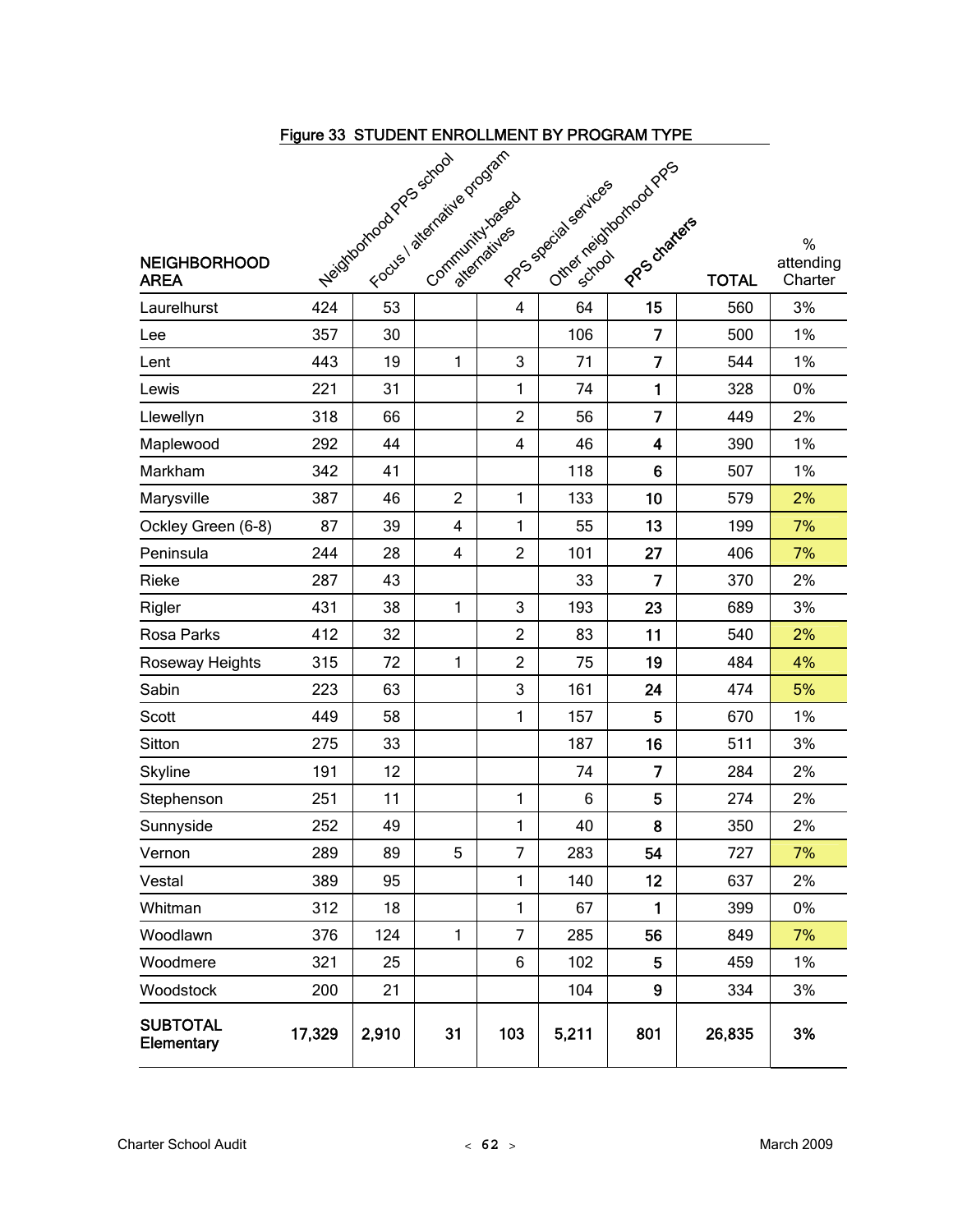|                                          | Figure 33 STUDENT ENROLLMENT BY PROGRAM TYPE |       |                                                     |     |                                         |                         |              |                                           |
|------------------------------------------|----------------------------------------------|-------|-----------------------------------------------------|-----|-----------------------------------------|-------------------------|--------------|-------------------------------------------|
|                                          |                                              |       |                                                     |     |                                         |                         |              |                                           |
| <b>NEIGHBORHOOD</b><br><b>AREA</b>       |                                              |       | Neighborroad Prostative program<br>Community Jaseab |     | Other reignation dates<br>Independences | PPP otherfers           | <b>TOTAL</b> | %<br>attending<br>Charter                 |
| <b>Beaumont</b>                          | 165                                          | 64    |                                                     | 3   | 35                                      | $\overline{2}$          | 269          | 1%                                        |
| George                                   | 351                                          | 36    | 16                                                  | 3   | 224                                     | 14                      | 644          | 2%                                        |
| <b>Robert Gray</b>                       | 339                                          | 68    |                                                     | 3   | 85                                      | $\overline{2}$          | 497          | 0%                                        |
| Hosford                                  | 363                                          | 150   | $\overline{\mathbf{4}}$                             | 15  | 114                                     | $\overline{\mathbf{4}}$ | 650          | 1%                                        |
| Jackson                                  | 618                                          | 29    | 1                                                   | 3   | 11                                      | $\mathbf{1}$            | 663          | 0%                                        |
| Lane                                     | 367                                          | 35    | 16                                                  | 6   | 161                                     |                         | 565          | 0%                                        |
| Mt. Tabor                                | 228                                          | 90    | 1                                                   |     | 48                                      | $\mathbf{1}$            | 368          | 0%                                        |
| Sellwood                                 | 364                                          | 65    |                                                     | 3   | 44                                      | $\mathbf{1}$            | 477          | 0%                                        |
| West Sylvan                              | 713                                          | 59    | 1                                                   | 6   | 59                                      | 1                       | 839          | 0%                                        |
| <b>SUBTOTAL</b><br><b>Middle Schools</b> | 3,508                                        | 599   | 39                                                  | 42  | 758                                     | 27                      | 4,973        | 1%                                        |
| Cleveland                                | 1,085                                        | 93    | 100                                                 | 46  | 68                                      | 20                      | 1,412        | 1%                                        |
| Franklin                                 | 696                                          | 114   | 100                                                 | 21  | 204                                     | 16                      | 1,151        | 1%                                        |
| Grant                                    | 1,133                                        | 105   | 75                                                  | 25  | 87                                      | 24                      | 1,449        | 2%                                        |
| Jefferson                                | 391                                          | 421   | 236                                                 | 40  | 368                                     | 62                      | 1,518        | 4%                                        |
| Lincoln                                  | 1,132                                        | 34    | 79                                                  | 31  | 58                                      | 11                      | 1,345        | 0%                                        |
| Madison                                  | 660                                          | 306   | 138                                                 | 31  | 287                                     | 71                      | 1,493        | 5%                                        |
| <b>Marshall Campus</b>                   | 702                                          | 252   | 179                                                 | 82  | 405                                     | 21                      | 1,641        | 1%                                        |
| Roosevelt Campus                         | 657                                          | 262   | 193                                                 | 33  | 168                                     | 31                      | 1,344        | 2%                                        |
| Wilson                                   | 1,336                                        | 52    | 97                                                  | 31  | 38                                      | 12                      | 1,566        | 1%                                        |
| <b>SUBTOTAL</b><br><b>High Schools</b>   | 7,792                                        | 1,639 | 1,197                                               | 340 | 1,683                                   | 268                     | 12,919       | 2%                                        |
| Out of District                          |                                              | 338   | 15                                                  | 29  | 470                                     | 150                     | 1,002        | 15%                                       |
| <b>GRAND TOTAL</b>                       | 28,629                                       | 5,486 | 1,282                                               | 514 | 8,122                                   | 1,246                   | 45,279       | 3%                                        |
|                                          |                                              |       |                                                     |     |                                         |                         |              | Shaded if ><br>average for<br>school type |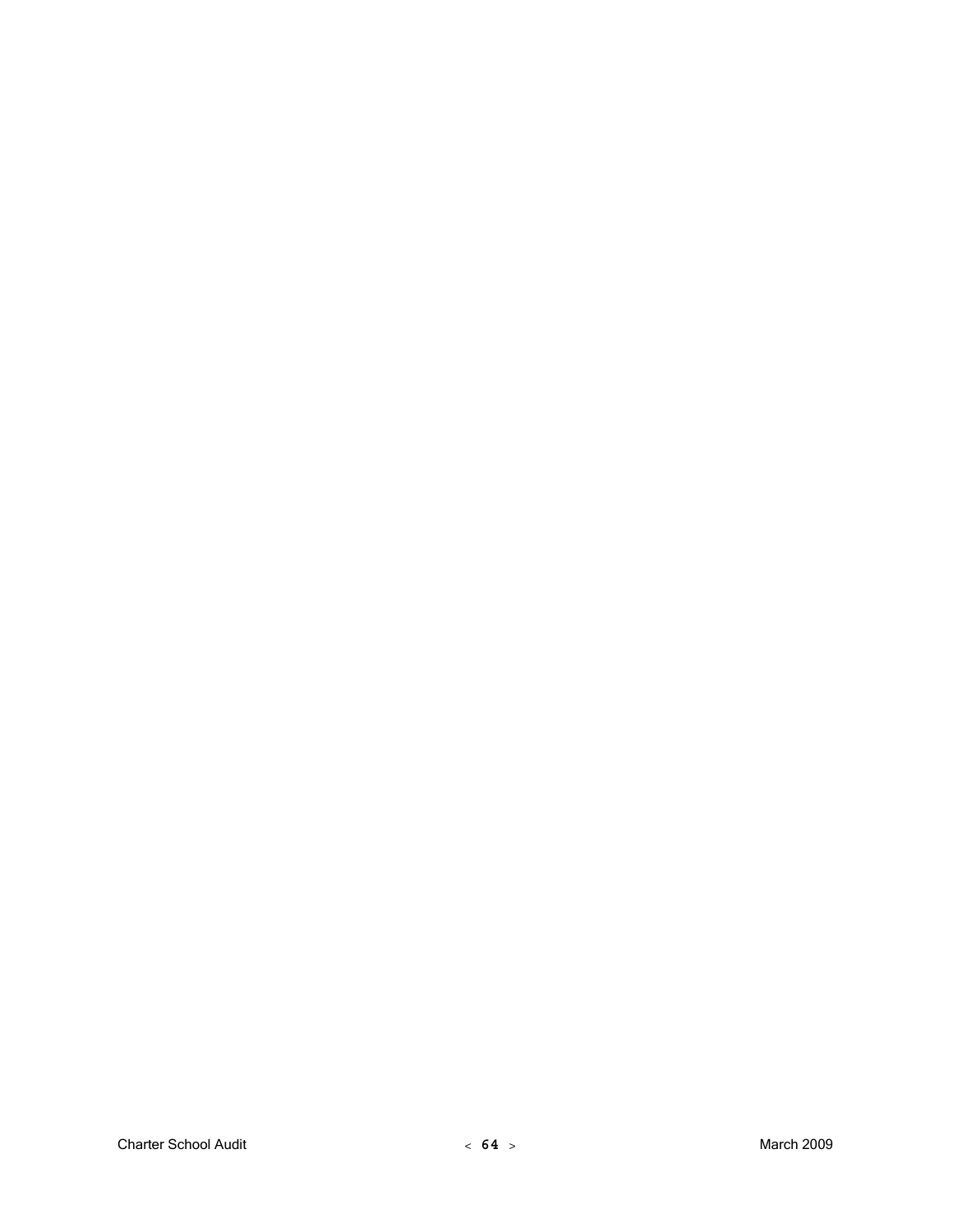# Opportunities for improved oversight, management, and accountability

our review of PPS charter schools indicates that there are a number of opportunities to strengthen PPS oversight and administration of charter schools to help improve the performance of individual charters. We have also identified our review of PPS charter schools indicates that there are a number of opportunities to strengthen PPS oversight and administration of charter school to help improve the performance of individual charters. We have also ide following sections describe some opportunities for improvement in management, oversight, and accountability.

## IMPROVED PPS OVERSIGHT AND ADMINISTRATION

The PPS district through the efforts of the Charter School Manager and the Board Sub-Committee on Charter schools has developed and carried-out a number of processes to monitor and oversee contracts with PPS charter schools. The major efforts include: 1.) Annual Onsite Reviews of charter school compliance, performance, and financial stability, 2.) Review of Annual Accountability Reports and Improvement Plans submitted by each charter school, and 3.) Ongoing monitoring of charter contract deliverables including operational and financial reporting, insurance reviews, and adopted school calendars and class schedules.

The PPS charter school staff have also recently improved routines to monitor and track charter compliance in providing annual deliverables to the district. In addition, the district conducted and completed the Annual Onsite Reviews at each charter for the first time with district staff in the spring and summer of 2008.

We believe that there may be several opportunities to continue to strengthen how PPS monitors and oversees charter school contracts in the district. Specifically, we believe improvements are possible in following categories: Clearer and more measurable performance expectations, more standardized and concise performance reporting, and more rigorous efforts to hold charters accountable for performance.

More defined and measurable performance expectations. Charter schools should have a common set of core student achievement goals and targets that are clearly defined and contained in each charter contract. In addition, charter schools should also have schoolspecific academic goals and targets that relate to the unique school environment and students of the charter. These common and specific goals and targets should be reviewed periodically and the charter contract updated when changes and revisions are necessary. The Charter School Benchmarks should be reviewed to determine if they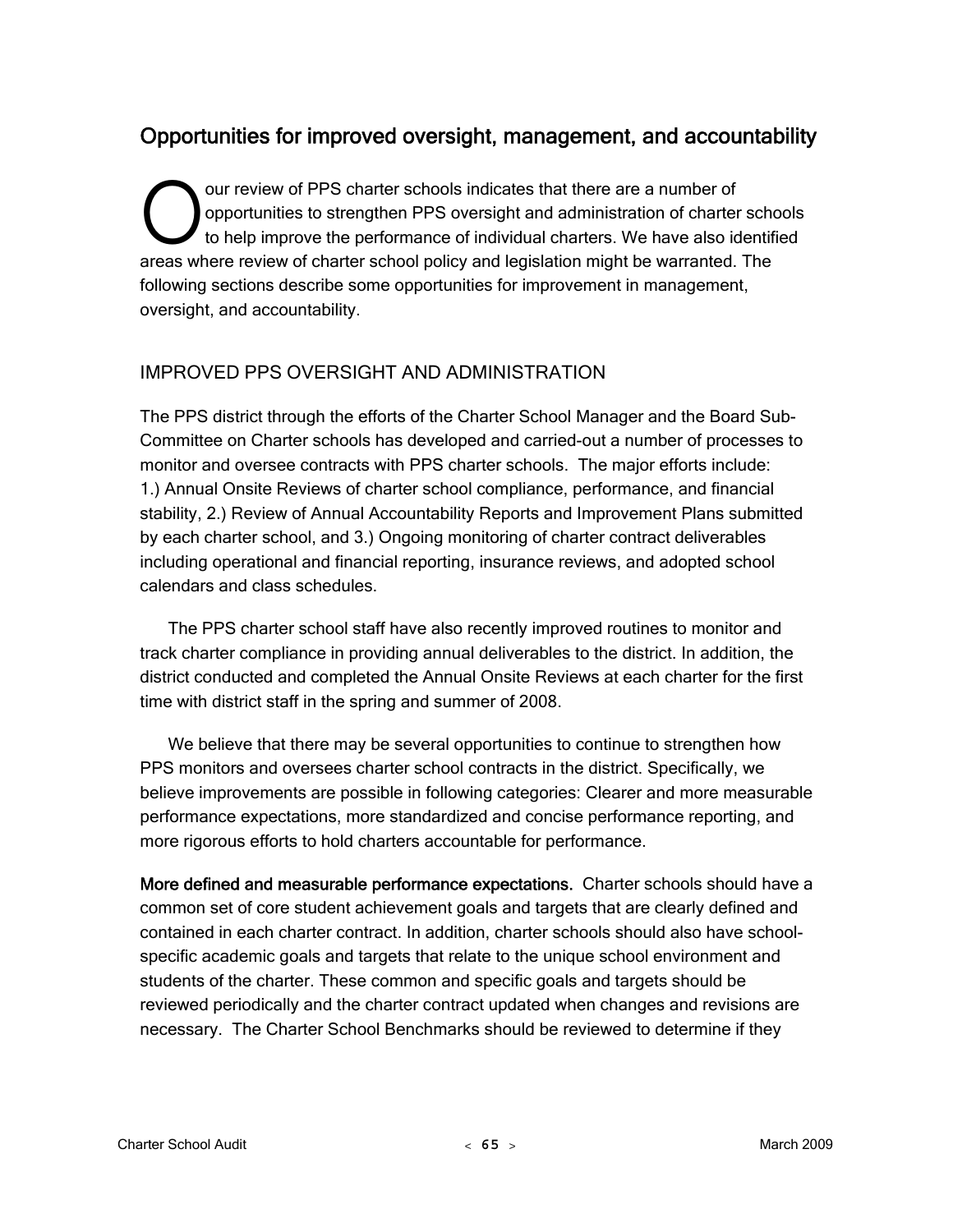remain relevant and useful for accountability reporting. Several of the Benchmarks appear duplicative and overly dependent on federal AYP indicators.

Student achievement goals and targets should be measurable using data from state assessments and other accepted assessment methods. Charter schools may wish to use other academic assessment methods that are more suitable to their unique educational approach and curriculum but methods should be clearly identified and defined in the contract.

To supplement quantitative information on academic achievement, each charter contract should include a requirement to participate in the annual ODE surveys of charter school parents, staff, and students. Not all PPS charters participate in the survey so it is difficult to compare and track results over time. Gathering and analyzing data on perceptions of school quality would provide a qualitative dimension to charter school performance assessment and accountability.

More standardized performance reporting. The Charter School Manager could improve the efficiency and effectiveness of annual reporting by charter schools. Current requirements for the Annual Report and Improvement Plan need clarification and streamlining to ensure all contracted student achievement goals and targets are addressed and that charter schools fully understand reporting requirements. A standard format for reporting of core and common goals and targets could help ease the preparation by schools and simplify review by the Charter School Manager. The wide variety and format of current reporting by charters makes it difficult to review and determine if contracted goals are addressed.

In addition, a common format for the elements of the Annual Report and Improvement Plan would also ensure that charters address the most critical aspects of their contract deliverables and provide complete and timely information for review and assessment. An on-line or web-based template would assist charters in preparing and submitting annual reports and plans. It might also be helpful to provide standard models for deliverables such as instructional hour documentation, school calendars, annual budgets, school polices and procedures, and insurance requirements.

More rigorous accountability for performance. State legislation creating public charter schools in Oregon provides that school sponsors may not renew or may terminate public charters if schools fail to meet charter terms and student performance requirements. Nonrenewal and termination are also allowable if charter schools fail to maintain fiscal stability and fail to correct non-compliance with applicable state and federal laws. While these sanctions should not be taken without thorough review and notification of performance concerns and sufficient opportunities to demonstrate improvement, these remedies are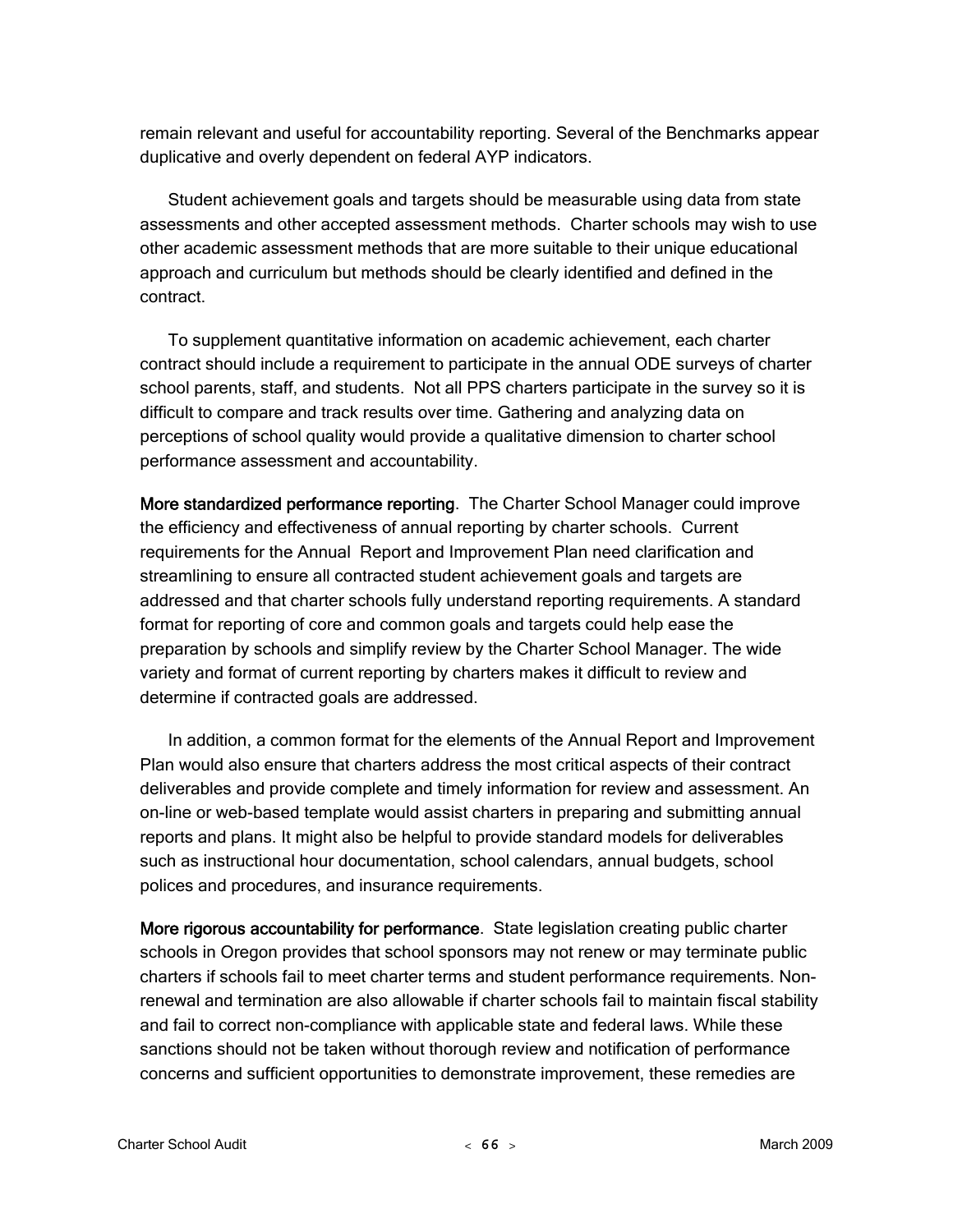available to sponsoring districts to correct significant non-performance by charter schools. In return for public funding and operating independence, public charter schools agree to meet the terms of charter agreements related to student performance, fiscal stability, and compliance with laws.

PPS lacks a clearly defined process to identify, monitor, and correct charter school performance concerns overtime. While the annual review process was conducted for the first time by PPS staff this past school year, documentation of ongoing performance concerns in prior years is not maintained and it is difficult to identify consistent lack of performance by charter schools without significant effort. In addition, short of non-renewal or termination, there is no established mechanism at PPS or in state law for corrective action to improve charter school compliance and performance. As result, the district may miss opportunities to aid or assist struggling charter schools and charter schools may not be held adequately accountable for performance. The lack of a rigorous approach to accountability is also common nationally as evidenced by studies indicating that charter schools are rarely held accountable for non-performance in student achievement.

The development of a more rigorous process to review the performance of school charters will require time and effort that may not be available with existing PPS charter school staffing and administrative support. One-time assistance from internal school analysts or outside consultants should be considered.

## POLICY AND LEGISLATIVE REFINEMENTS

Based on the results of my review of public charter schools sponsored by PPS, it appears that some goals of Oregon's charter school legislation may not be achieved as initially intended. Specifically, the transfer of innovation from charter schools to public schools has been limited, student achievement increases have been inconsistent, and the development of different forms of accountability has been lacking. However, other goals of the legislation may have been more fully addressed including increased choices for learning opportunities, strong relationships between educators and charter school parents, and new professional opportunities for teachers.

In addition, PPS has experienced increasing workload over the past eight years associated with review of new applications from charters, on-going monitoring and oversight of a growing number of charters, and additional work to review and approve charter renewals. Board members on the Sub Committee on Charter Schools spend a disproportionate amount of time on charter school business and the Charter School manager is challenged to manage an increased workload without additional resources.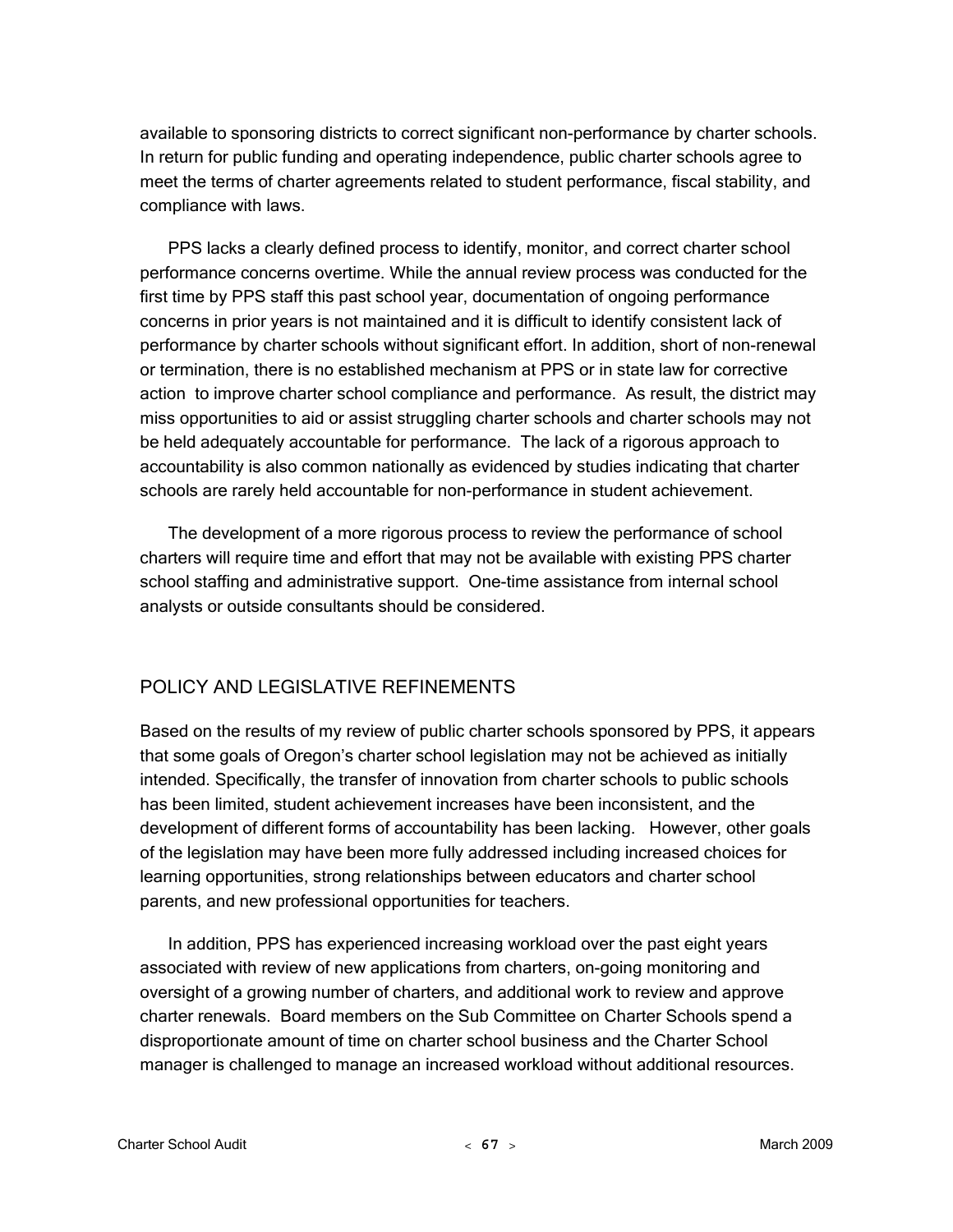Finally, for some neighborhood schools, charter school enrollments may affect the number of teachers and resources available to provide educational programs. While it is difficult to reach firm conclusions about the adverse impact of charter schools on some neighborhood schools, it is clearly possible that enrollment losses due to charter schools could reduce the level of public resources available to schools in some neighborhoods in the PPS district.

As a result of these conditions, it may be an appropriate time to review elements of state charter school legislation and policy to address the following questions:

- Has charter school legislative intent been addressed? If not, what are the continuing policy goals of public charter schools?
- Is the current structure and process for the review, approval, or denial of charter schools still appropriate in view of the growing workload and disproportionate time required of board members?
- Are changes needed in legislation to promote and encourage more diverse charter school enrollment patterns?
- Does the district adequately address parent needs for educational options within the current public school organizational structure?
- How can charters truly become laboratories for innovative ideas and techniques that can be applied in other schools?
- What is needed to hold charters more accountable for student academic performance?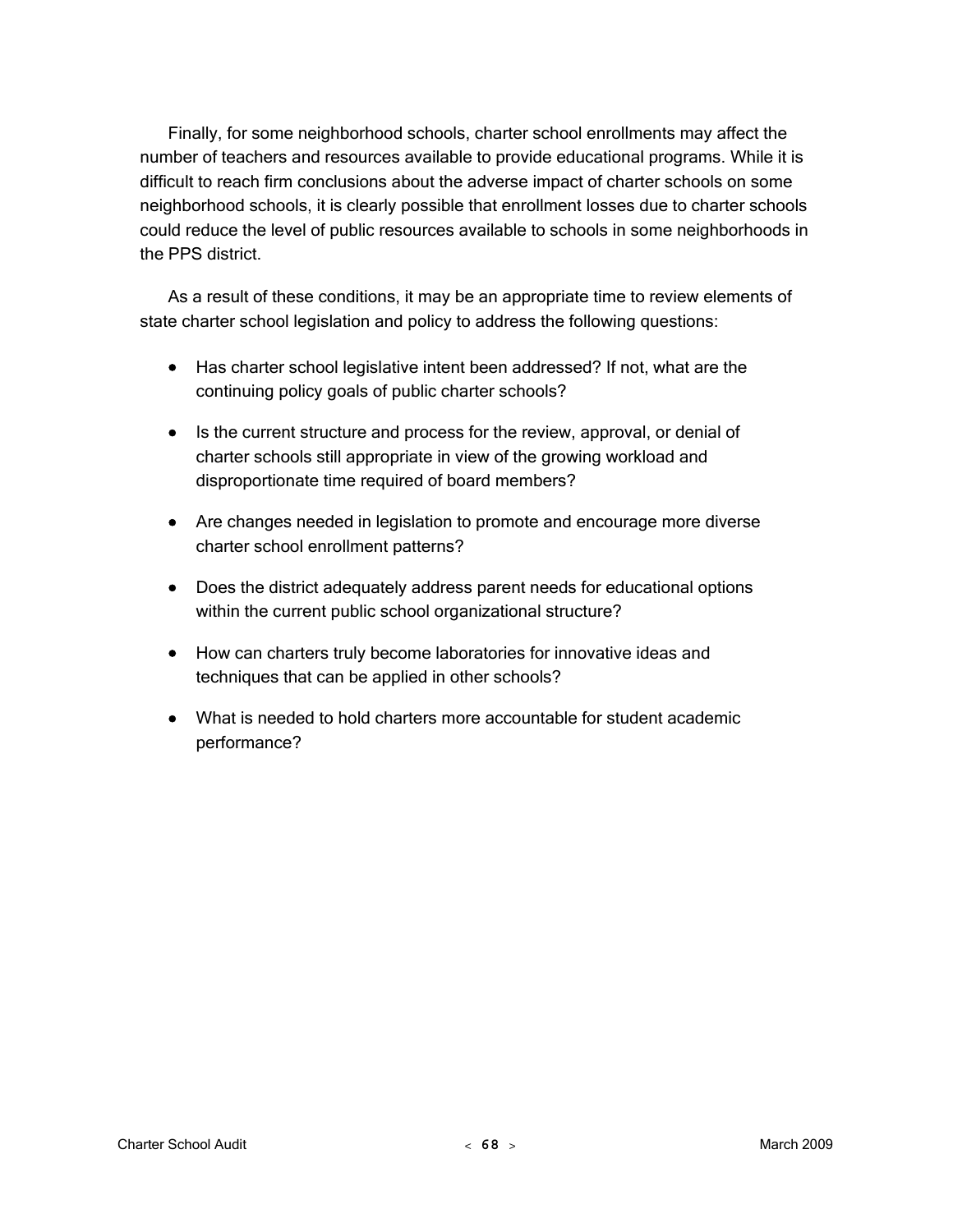# RECOMMENDATIONS

n order to improve the administration of charter school contracts by the Portland Public School district and to strengthen the accountability and performance of PPS charter schools, I recommend that the Portland Public School district take n order to imp<br>Public Schoo<br>PPS charter :<br>the following actions:

- 1. Develop more specific and measurable goals for charter school performance. In coordination and collaboration with each charter school, the district should help each school identify a core set of operational and academic goals that will be incorporated into charter school contracts. The goals should be specific, measurable, and time-bound with the primary focus on improving student achievement. The district and charter schools should consider developing a common set of student achievement goals that all charters share and a schoolspecific set of goals that relate to the unique programs and objectives of each charter school program. The district should also consider obtaining technical advice from PPS Research and Evaluation to aid development of measurable student achievement goals. As charter school operational and academic goals change over time, modifications to charter contracts should be made.
- 2. Design and implement improved methods for monitoring charter school performance in achieving operational and academic goals. In collaboration with the charter schools, the district should develop a more standard format for annual charter school reports and accountability plans that centers on reporting progress toward meeting defined operational and academic goals. A standard on-line format would help charter schools include all pertinent information more efficiently and help district staff review performance more effectively. In addition to including progress toward school performance goals, the revised annual report format might also include specific information on financial performance, student enrollment and attendance trends, compliance with contract requirements, and measurable progress on school improvement plans.

In addition to an improved and streamlined annual report format, the district should consider developing standard templates for various charter school deliverables including school calendars, instructional hours, budgets, and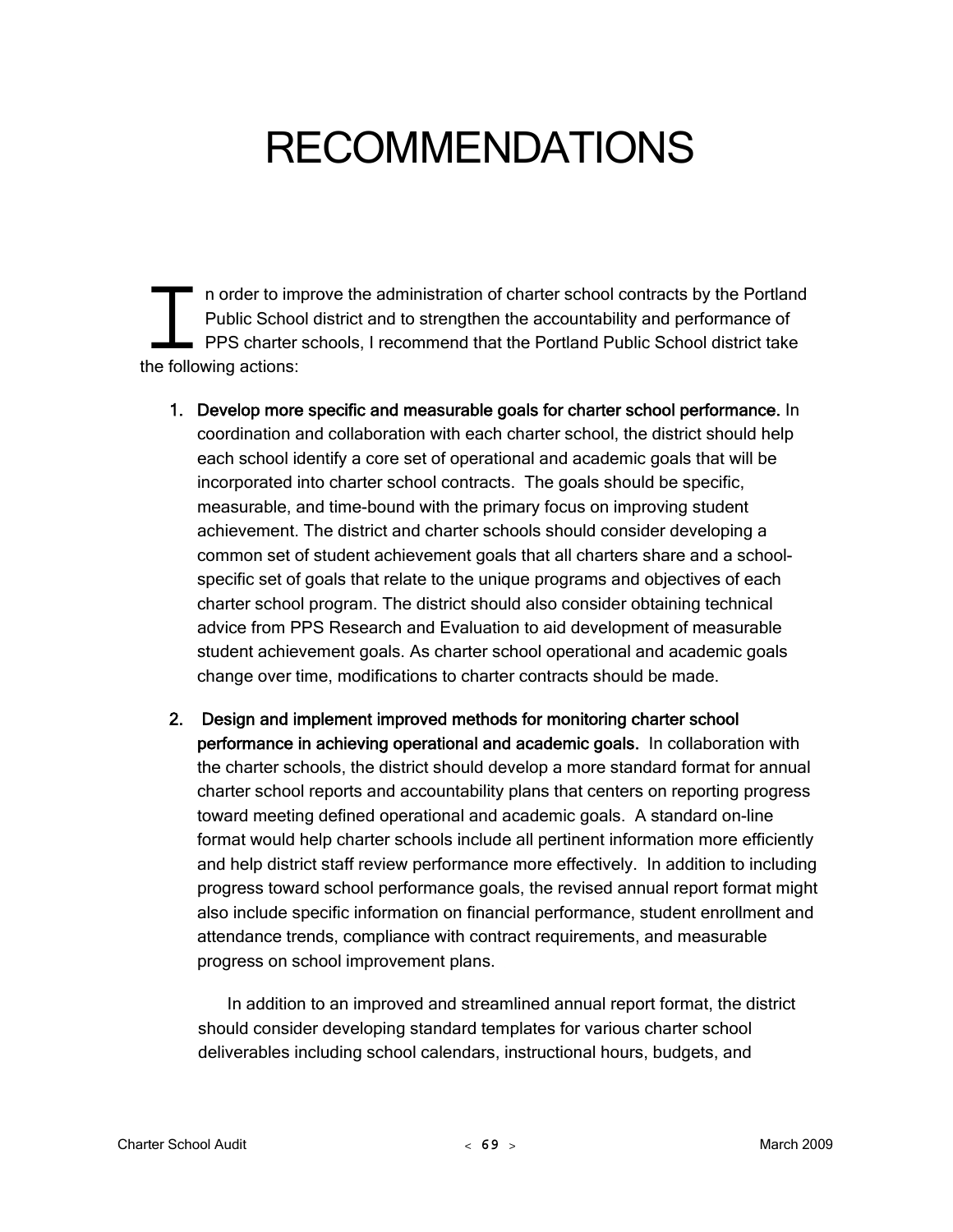quarterly financial reports. Standard formats will help charter schools understand reporting requirements more uniformly, improve timeliness of delivery, and speed monitoring by the district.

- 3. Develop and implement a more rigorous accountability system for monitoring and assessing charter school performance. The district should develop specific methods and procedures for ensuring more complete compliance with charter school contracts that will result in better performance monitoring and more timely improvement of performance problems. Elements of a progressive accountability system could include informal discussions and reminders, technical advice and assistance to address financial or performance concerns, periodic visits to the charter school, written notice of non-compliance with contract provisions, public hearings or meetings to discuss performance or compliance issues, and monetary incentives. Improved accountability provisions should be incorporated when negotiating charter contracts during initial approval or renewal, or, with approval and collaboration from the charter school, during current charter school terms.
- 4. Encourage the State Department of Education to review elements of the charter school legislation. Based on the findings of this limited review of PPS charters, it is possible that some goals of the state charter school legislation may not be fully realized as initially envisioned. A more comprehensive assessment of charters throughout the state would be helpful to clarify the ongoing policy goals of public charter schools and to adjust elements of the legislation that may have unintended or undesired affects. The district should consider requesting a more complete assessment of statewide charter school performance and impacts. Specific topics that may warrant review include:
	- options for reducing the financial impact on local neighborhood schools,
	- methods for encouraging and promoting more diverse enrollment patterns,
	- provisions to increase charter school accountability for operational and academic performance,
	- actions that will encourage charter schools to more fully demonstrate innovations that have widespread application, and
	- administrative changes to help reduce the growing workload and financial impact of charter school growth.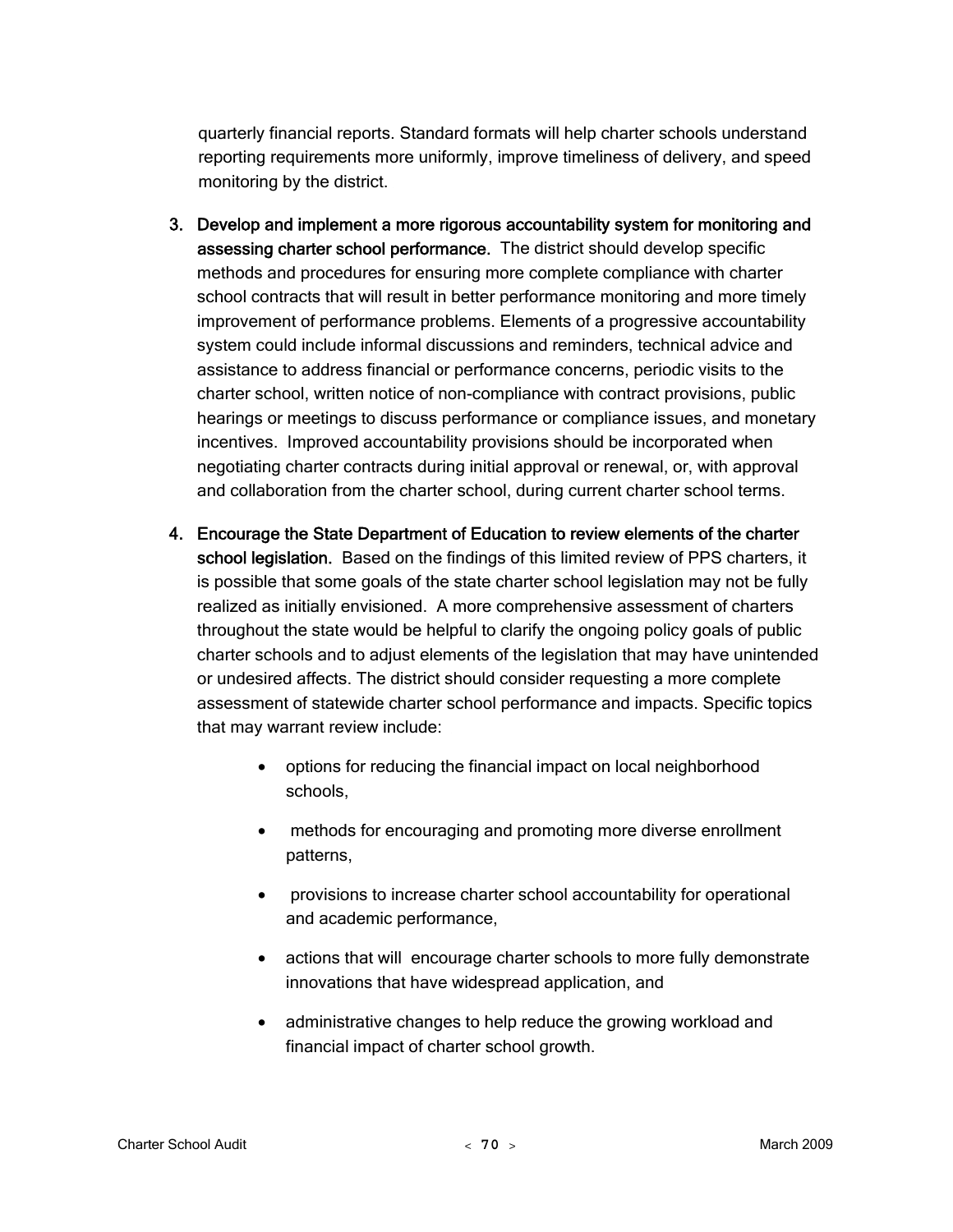# MANAGEMENT RESPONSE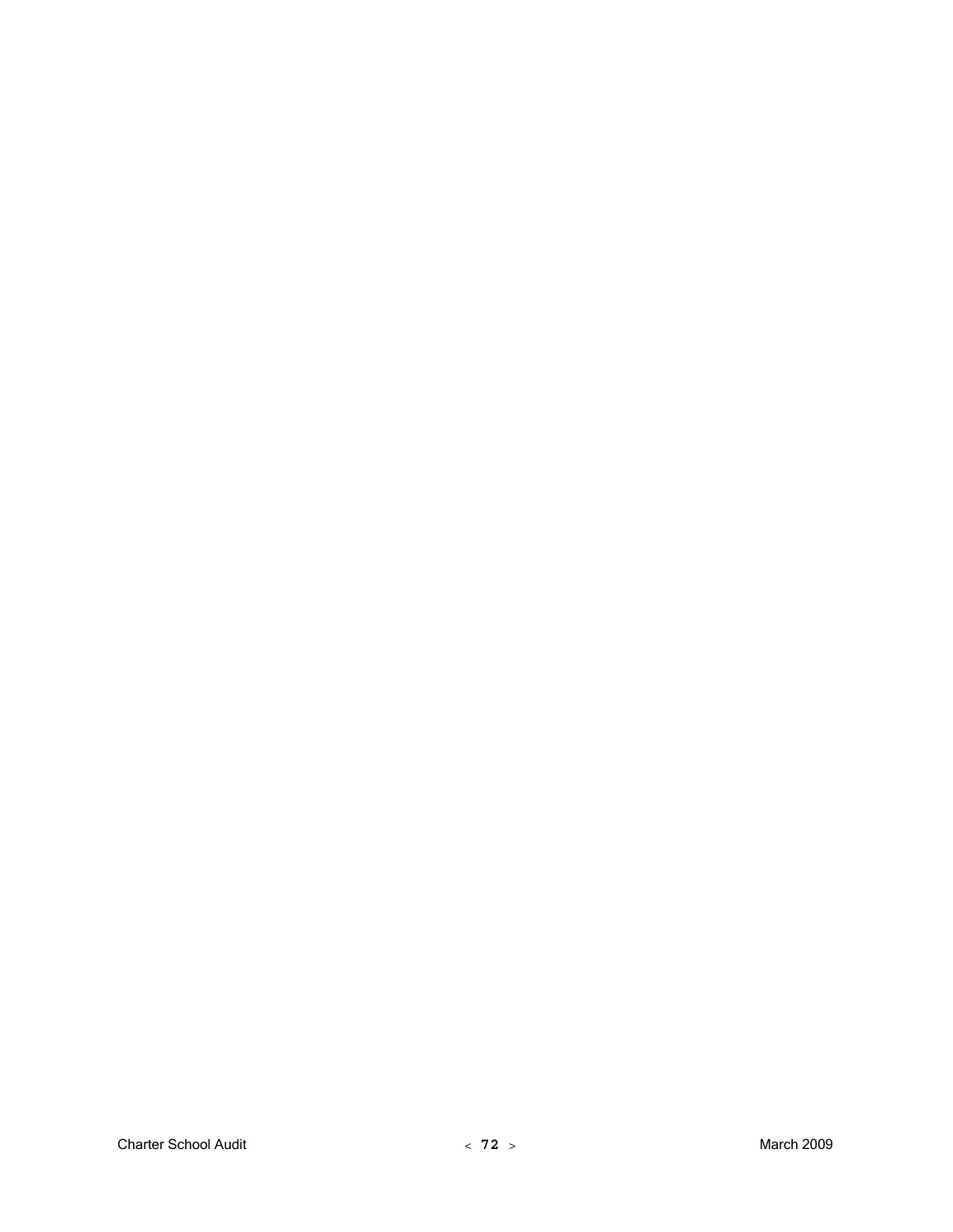

# **PORTLAND PUBLIC SCHOOLS**

501 North Dixon Street / Portland, OR 97227 Telephone: (503) 916-3200 / Fax: (503) 916-3110 **Carole Smith** Mailing Address: P. O. Box 3107/97208-3107 Email: csmith1@pps.k12.or.us OFFICE OF THE SUPERINTENDENT

March 11, 2009

Dick Tracy, Performance Auditor Portland Board of Education 501 N. Dixon St. Portland, Oregon 97227

Dear Mr. Tracy,

Thank you for your work reviewing the performance and impact of the seven schools operating under charter agreements with Portland Public Schools. As you have found, it is very difficult to pin down both the charter schools' direct impact on achievement of students attending these schools and their impact on other PPS schools' enrollment and **resources** 

We find the data you compiled intriguing, and offer our own thoughts about the audit results below. We also very much appreciate the recommendations contained in the audit, and at the end of this response include our commitment to follow through, particularly in building strong partnerships with charter schools and improving our tracking and accountability for those schools – and those students.

## **RESULTS**

## *Demographic Trends*

We have long known that charter schools overall draw students that are significantly more white and significantly less likely to come from low income households than the district's general population of students. But it is difficult to lump all seven charters together.

This school year, the two PPS charters with the highest share of students from lowincome families, LEP and SEI, have two-thirds of their enrollment – 237 students – eligible for free and reduced price meals. The rest of the charters have fewer than a quarter eligible.

At those same two schools, LEP and SEI, more than 70 percent of the enrollment is students of color. Only one-in-five students from the other five charters combined are students of color.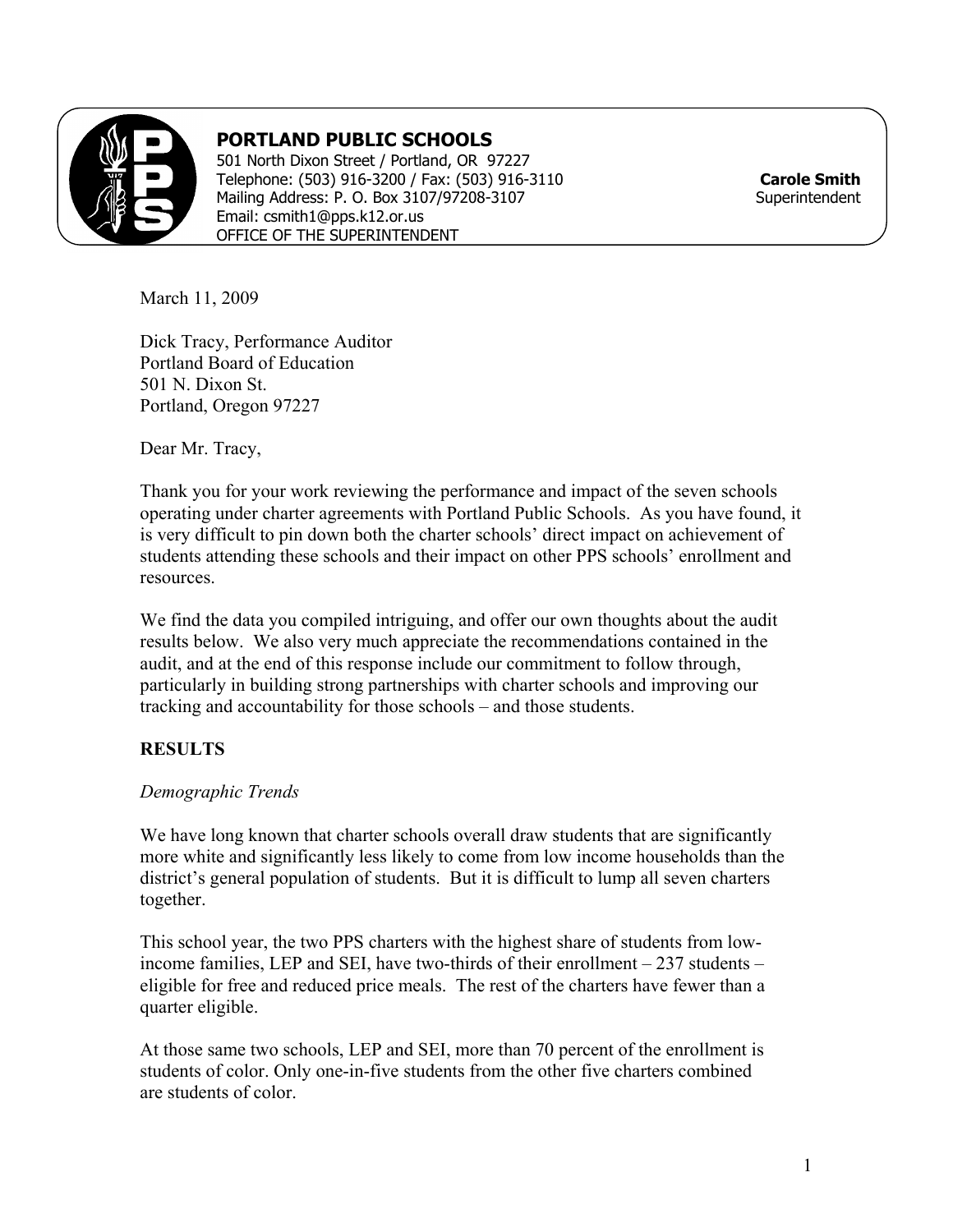| <b>CHARTER</b><br><b>SCHOOL</b> | Total<br>Enrollment | White students |       | Students of color |     | Students eligible<br>for F/R meals |     |
|---------------------------------|---------------------|----------------|-------|-------------------|-----|------------------------------------|-----|
| Emerson                         | 129                 | 105            | 81%   | 23                | 18% | 21                                 | 16% |
| Opal                            | 75                  | 58             | 77%   | 16                | 21% | 15                                 | 20% |
| Portland                        |                     |                |       |                   |     |                                    |     |
| village                         | 209                 | 160            | 77%   | 39                | 19% | 37                                 | 18% |
| Trillium *                      | 337                 | 211            | 63%   | 64                | 19% | 88                                 | 26% |
| Arthur *                        | 137                 | 72             | 53%   | 44                | 32% | 42                                 | 31% |
| <b>Subtotal</b>                 | 887                 | 606            | 68%   | 186               | 21% | 203                                | 23% |
|                                 |                     |                |       |                   |     |                                    |     |
| <b>LEP</b>                      | 217                 | 103            | 48%   | 113               | 52% | 113                                | 52% |
| <b>SEI</b>                      | 142                 | 1              | $1\%$ | 141               | 99% | 124                                | 87% |
| <b>Subtotal</b>                 | 359                 | 104            | 29%   | 254               | 71% | 237                                | 66% |

*All data from PPS Enrollment Profiles for 2008-09, posted on PPS Web site.* 

*\* Left race and ethnicity unspecified for many students (Trillium 18% and Arthur Academy 15%).* 

Because of the clearly divergent demographics of the students they serve, it is important to distinguish among the various charters when assessing their impact and their performance. Also important to note: None of the charters enrolls more than about 1 percent English Language Learners – one-tenth the rate of other PPS schools.

### *Impact on PPS Schools*

On average, charter school students are significantly whiter and better off than the average PPS student, and it is difficult to project how much local neighborhood schools would see enrollment grow if charters were not an option. Generally your estimate that more than 700 students would otherwise attend their neighborhood school seems a reasonable attempt to quantify the impact on the neighborhood schools where the students live. If not for charters, some of those students might attend alternative schools (district or community based) or might choose to transfer to PPS focus option schools, other PPS neighborhood schools. The impact on those enrollments is even more difficult to assess.

We know that the schools that lose the most students to charters are those neighborhood schools serving the most students of color and from low-income households. According to your audit, seven PPS elementary or K-8 schools lose more than 7 percent of neighborhood PPS students to charters.

|                               | <b>School Enrollment</b> | % of resident students |                     |
|-------------------------------|--------------------------|------------------------|---------------------|
|                               | Students of color        | F/R eligible students  | enrolled in charter |
| Beach                         | 70                       | 62                     |                     |
| <b>Boise-Eliot</b>            | 83                       | 82                     | Õ                   |
| Chief Joseph                  |                          | 51                     |                     |
| <b>Ockley Green</b>           | 78                       | 73                     |                     |
| Peninsula                     | 72                       | 78                     |                     |
| Vernon                        | 84                       | 86                     |                     |
| Woodlawn                      | 84                       |                        |                     |
| Average PPS<br>charter school | 35                       | 35                     | <b>NA</b>           |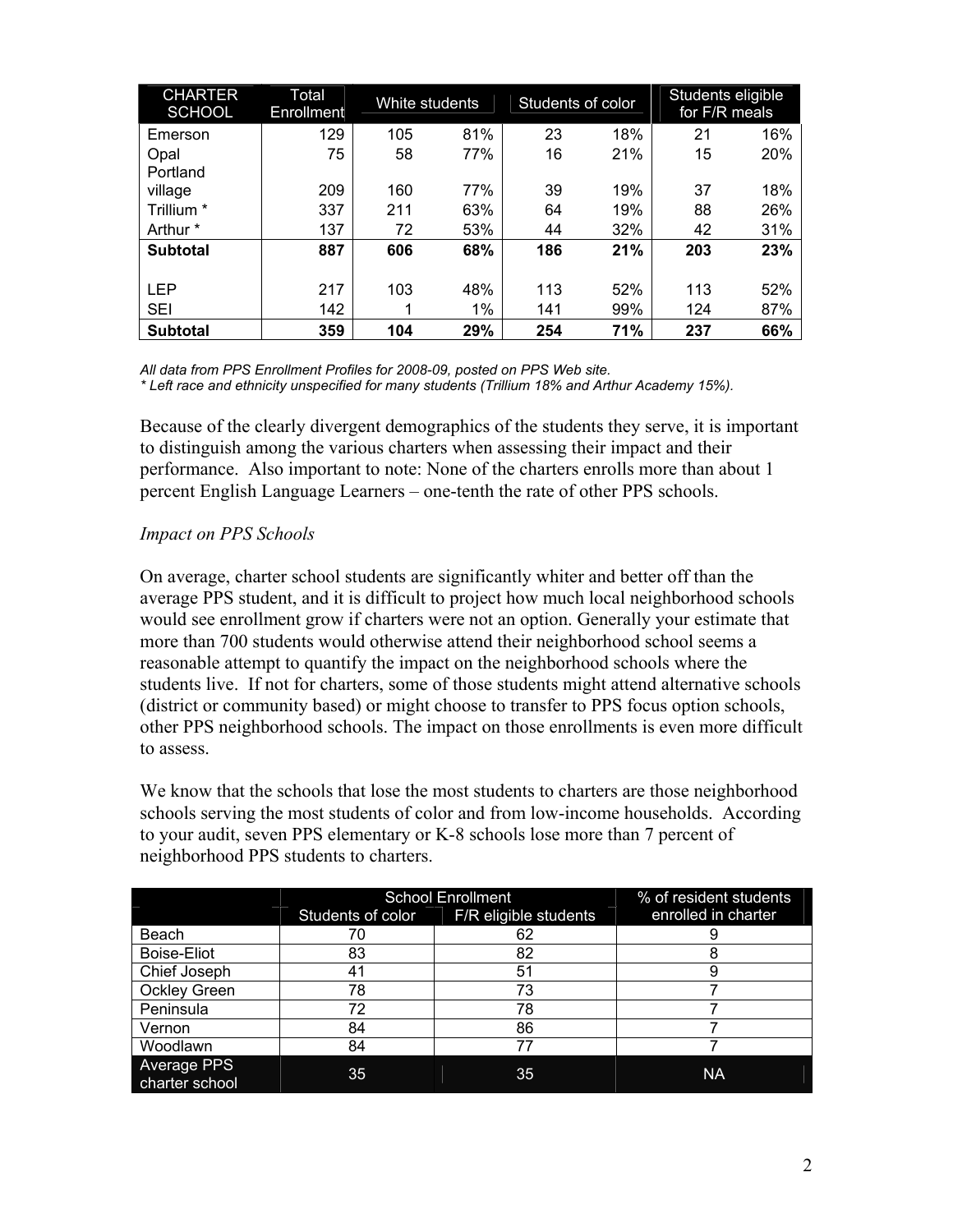The charter schools leave those neighborhood schools with higher concentrations of poverty and students of color. We also know from our own review of the school choice lottery that students whose families take advantage of choice – whether to apply to another PPS-operated school or a charter -- tend to be higher-achieving, and the parents more involved in their education, as advocates, monitoring schoolwork and volunteering in classes. Charter schools are one of the choices that drain those involved parents from some of our schools – certainly a less quantifiable outcome.

#### *Student Achievement*

Unfortunately, a student's income level and ethnicity often shows a high correlation with their achievement. PPS, like other school districts nationally, faces stubborn achievement gaps between white students and students of color and between those from more affluent families and those from low-income households. When reviewing student achievement data, for example, the audit appropriately compares charter schools with other Oregon schools of similar demographics. However, the audit's comparisons of each charter with the average PPS school of similar grade ranges is not as instructive.

One would expect the schools with significantly higher percentages of white students, and lower shares of students of color, to perform better than the average school – and according to the audit, they generally do (Trillium is an exception). On the flip side, comparing the LEP and SEI performance to the district average might paint a more negative picture of their student achievement than completely warranted; they fare far worse in comparisons against all PPS schools than against the state schools with similar demographics.

Without a valid PPS comparison, it is difficult to judge charters on both the percentages of students meeting state assessment benchmarks, and the average gain by students in a year on those same tests.

### *Charter School Budget*

Over the years, the work of managing the charter school program has grown. PPS has tried to manage with a skeletal staff – one program manager, with limited clerical assistance. Those are the expenses the audit notes as "direct" costs.

This year, however, we have increased the staffing slightly, and we are finding that the load transferred to other district personnel has grown considerably. Our general counsel estimates that she spends 100 hours a year on charter school issues. Cliff Brush, former charter school manager and now a project manager for the Superintendent, is spending several hours a week this winter trouble-shooting for the charter school program. Budget and finance staff are now visiting one of our charter schools monthly to review its financial accounts. And our management staff – our education options director, chief financial officer, my chief of staff and myself – have all spent many hours on charter school issues recently. You also note the involvement of our staff from the School Board office, research and evaluation, data and policy, procurement, risk management, and information technology. These may be indirect costs, but they definitely represent many thousands of dollars of support and resources that are diverted from other schools.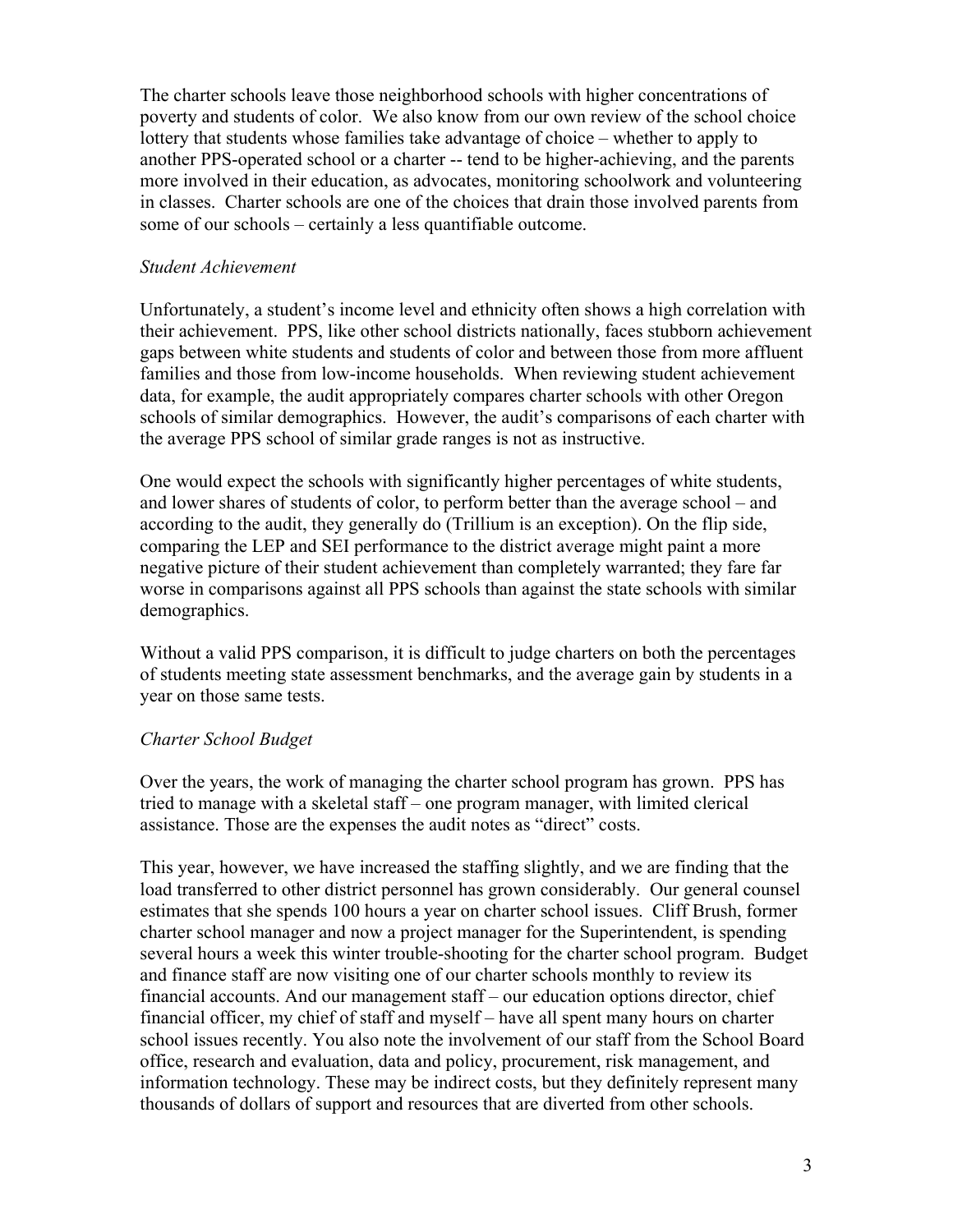With our current rate of applications and the challenges of managing and supporting our existing charter schools, PPS may find it more efficient to add staff directly to our charter school program to meet the burden.

## *A Need for Accountability*

Your audit makes clear that PPS has not held charter schools accountable for transparent and responsive management. For example:

- Several schools haven't submitted required financial audits.
- Two schools failed to report the ethnic or racial identity of more than 15 percent of their students (federal law next year will require such reporting for every single child).
- Several schools do not consistently report student achievement data.
- Several charter schools failed to conduct the staff, parent or student surveys the Oregon Department of Education provides.

Oregon's law offers charter schools considerable freedom from regulations; in exchange, charter schools are to be held accountable for student achievement results and innovation that can be replicated in other schools. Some PPS charter schools are demonstrating strong academic and financial accountability; others less so. Such accountability requirements should be consistently included in all PPS charter contracts.

# **RECOMMENDATIONS**

Portland Public Schools will act upon each of the audit recommendations.

## **1. Develop more specific and measurable goals for charter school performance.**

PPS Systems Performance and Planning Department, including staff from Research & Evaluation and Data  $\&$  Analysis, will work with the charter school program staff to ensure that this becomes a priority, and that PPS works in partnership with charter school leaders to develop student achievement goals. A pilot of this process occurred when Research & Evaluation staff participated during the renewal of the Portland Arthur Academy contract. (This would begin immediately with any renewal contracts that are entered into. By June 30, charter school staff will meet with R & E to determine a set of standard, measurable goals for all charters.)

## **2. Design and implement improved methods for monitoring charter school performance in achieving operational and academic goals.**

Standard on-line formats and common templates for regular reports and deliverables could benefit both the district and charter schools in streamlining paperwork and making reporting more transparent, accessible and convenient. We will explore the possibilities; mutual accountability and greater efficiency could result. (By August  $1<sup>st</sup>$ , templates can be developed and distributed for certain deliverables. An on-line system will take longer, and would involve the Information Technology Department.)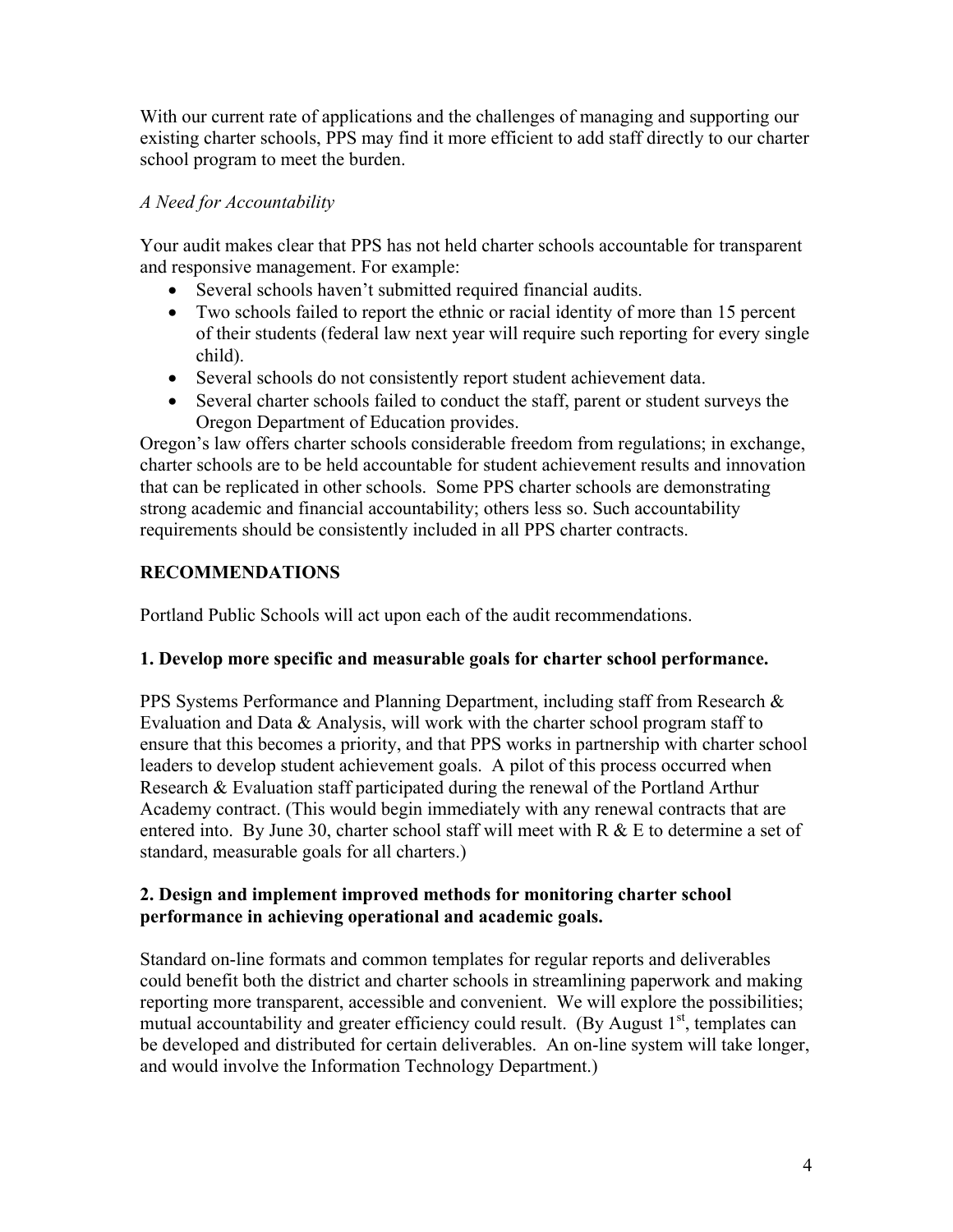## **3. Develop and implement a more rigorous accountability system for monitoring and assessing charter school performance.**

Currently, PPS's primary accountability enforcement tool is to terminate a charter. This is a blunt instrument that would be tremendously disruptive to students, families, and school staff. The audit recommends a "progressive accountability system" with interim steps as performance measure arise. PPS should formalize such a system. One option would be a system modeled on the processes and remedies used if the State Superintendent of Public Instruction finds a district to be non-standard. (This will involve contract amendments for all schools, and could be done by June 30.)

## **4. Encourage the State Department of Education to review elements of the charter school legislation.** (This has already begun and will be ongoing.)

We will encourage the Oregon Board of Education and the Oregon Legislature to undertake that review of the legislation and the statewide impact of charter schools, with a focus on these areas:

- **Holding charters accountable.** PPS would find it helpful if the state defined intermediate accountability measures – short of revoking a charter – that allow districts to help a charter school back on track without disrupting students' education.
- **Defining "adverse impact."** The state charter law sets criteria for evaluating charter school applications, including "adverse impact" on the local school district. However, as noted by a member of the Oregon Board of Education, the state has not defined "impact," and has left that interpretation to local districts – adding unnecessary complexity and debate to the charter school process.
- **Promoting and encouraging more diverse charter school enrollment patterns.** The state might allow charter schools to consider family income levels in their enrollment (perhaps through a weighted lottery or reserved slots) to encourage greater socio-economic diversity. As you also note, Arthur Academy and Trillium's enrollments are heavily male (59 and 58 percent, respectively), while SEI enrolls 57 percent female students. It might also be worth exploring with the state the possibility of considering gender balance in charter enrollment.
- **Collaboration among districts on reporting requirements.** The audit suggests that PPS develop standard templates for important charter school reports – for example, for quarterly financial reports, school calendars, budgets and instructional hours. This is an excellent idea that could also be extended to other school districts in the state, which also face growing charter school enrollment and workloads. In addition, some charter operators run schools in multiple districts, so common templates would be a boon to them, as well.

## **CONCLUSION**

As the audit makes clear, the track record of PPS charter schools – and of the district's success in managing and partnering with those schools – is a mixed bag. Portland Public Schools has chartered nine schools. Two have closed. Some are struggling to find solid ground, either academically or financially. Most have dedicated families, staff and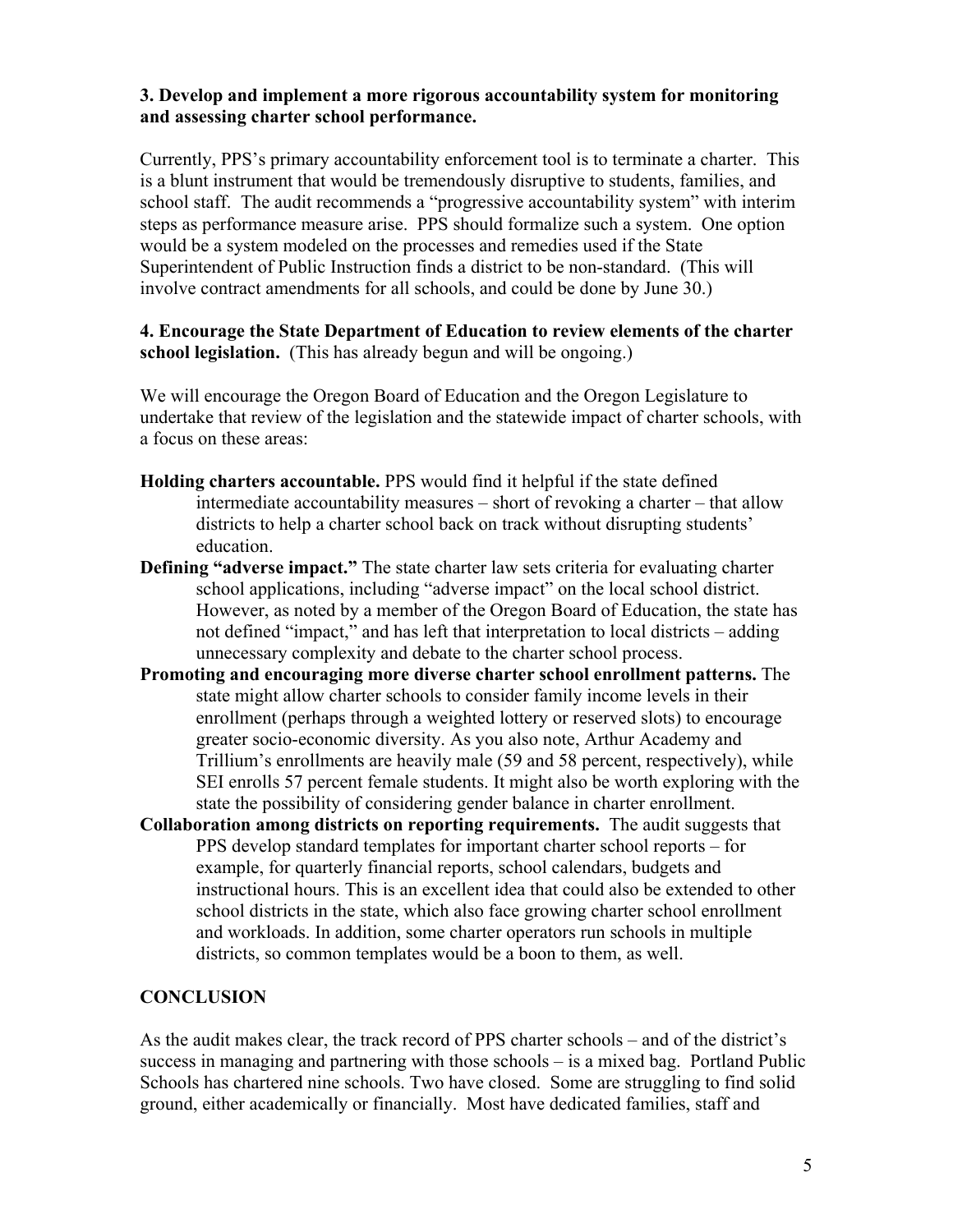students. A couple have demonstrated consistent and strong student achievement. After 10 years, we have far more experience knowing what it takes to make schools successful -- and that is what we want for every PPS charter and every PPS charter school student.

For its part, Portland Public Schools has not seized on the potential of charter schools. As we move forward, we are striving for greater collaboration with our charters – not adopting only a compliance relationship, but one where there is also an exchange of ideas, the transmission of innovative techniques and opportunity for professional development of our own teaching staff. We hope to build partnerships to develop and test new ways of measuring student achievement. And we intend to seize the opportunity the charter school law provides to work with outside organizations to develop ideas and sponsor charters with unique educational models that benefit students in ways that no current PPS school can match. We will start a conversation first with organizations representing communities of color, who are definitely under-represented in current charter school enrollment, and often under-served in many of our regular PPS schools.

After 10 years, it is time for a deep and thoughtful assessment of charter schools – in theory and in practice. Thank you for your work in auditing this area, and in your provocative findings and recommendations.

Sincerely,

Carole Smith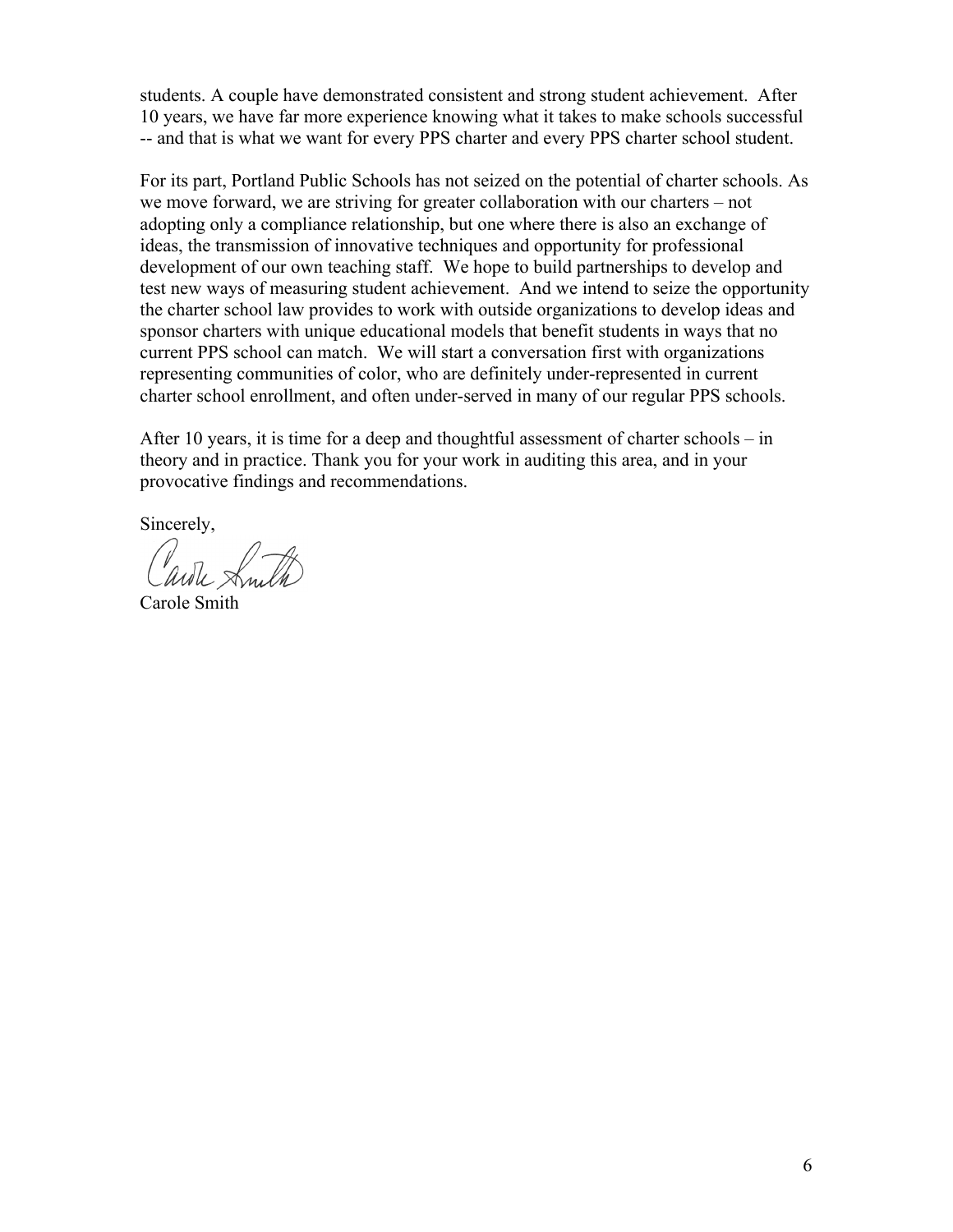# APPENDICES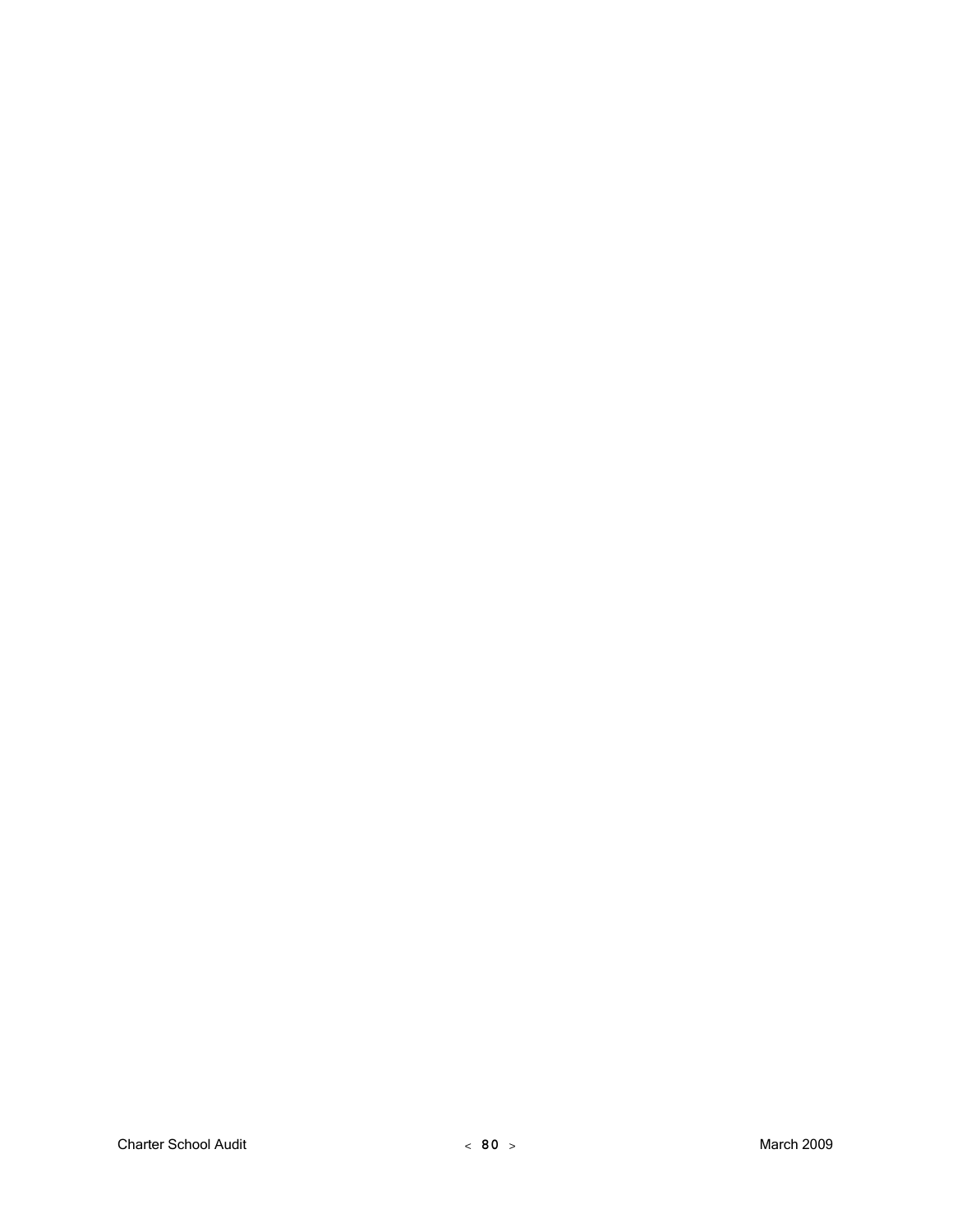### Appendix A. Charter school profiles

| <b>Portland Public Schools</b>     |                                                                                                                                                                                                                                                                            | Home | <b>Site Help</b>        | <b>Write Us</b> | Search |  |  |
|------------------------------------|----------------------------------------------------------------------------------------------------------------------------------------------------------------------------------------------------------------------------------------------------------------------------|------|-------------------------|-----------------|--------|--|--|
|                                    |                                                                                                                                                                                                                                                                            |      | PORTLAND PUBLIC SCHOOLS |                 |        |  |  |
|                                    | <b>Education Options Programs</b>                                                                                                                                                                                                                                          |      |                         |                 |        |  |  |
| <b>Education Options Home</b>      | <b>Public Charter Schools</b>                                                                                                                                                                                                                                              |      |                         |                 |        |  |  |
| <b>Charter Schools</b>             | <b>Portland Arthur Academy</b>                                                                                                                                                                                                                                             |      |                         |                 |        |  |  |
| <b>Community-Based</b><br>Programs | K-5 (K-2 in 2005-06)<br>Portland Arthur Academy is an academically-focused elementary charter school that                                                                                                                                                                  |      |                         |                 |        |  |  |
| District-Operated<br>Programs      | seeks to accelerate achievement and learning for all of our students. We achieve daily<br>success for every child through a highly organized incremental program. The skills taught<br>are sequenced to maximize student success and minimize points of confusion. Using a |      |                         |                 |        |  |  |
| <b>Summer Scholars</b>             | highly researched direct instruction program gives our teachers the best tools possible to                                                                                                                                                                                 |      |                         |                 |        |  |  |
| <b>Teen Parent Services</b>        | clearly communicate our academic message. This entails the students mastering their<br>tasks daily before moving on to the next skill. Through our positive structured                                                                                                     |      |                         |                 |        |  |  |
| <b>Other Programs</b>              | expectations, we create a safe, thriving learning environment for all students.                                                                                                                                                                                            |      |                         |                 |        |  |  |
| <b>Reasons for Eligibility</b>     | 7507 SE Yamhill St.<br>Portland, OR 97215<br>Phone: (503) 257-3936<br>Fax: (503) 257-3929<br>e-mail: arthurac@appleisp.net                                                                                                                                                 |      |                         |                 |        |  |  |

**For applications or additional information please contact Arthur Academy at the**  numbers/addresses listed above, or on the web at www.arthuracademy.org.

#### **Emerson Public Charter School K-5**

Located in the heart of the NW Park Blocks, parents play a key role in the school community, and families come from all quadrants of the city, creating a school culture that integrates, honors, and celebrates individual and community diversity. The integrated curriculum is developed to continually build on students' previous learning and experiences in a strong supportive community. Real-world problem solving, purposeful field studies, and student interest are combined with direct instruction in reading, writing, and math to create a strong and comprehensive curriculum.

105 NW Park Portland, OR 97209 Phone: (503) 525-6124 Fax: (503) 223-4875 e-mail: info@emersonschool.org

**For applications or additional information please contact The Emerson School at**  the numbers/addresses listed above, or on the web at www.emersonschool.org.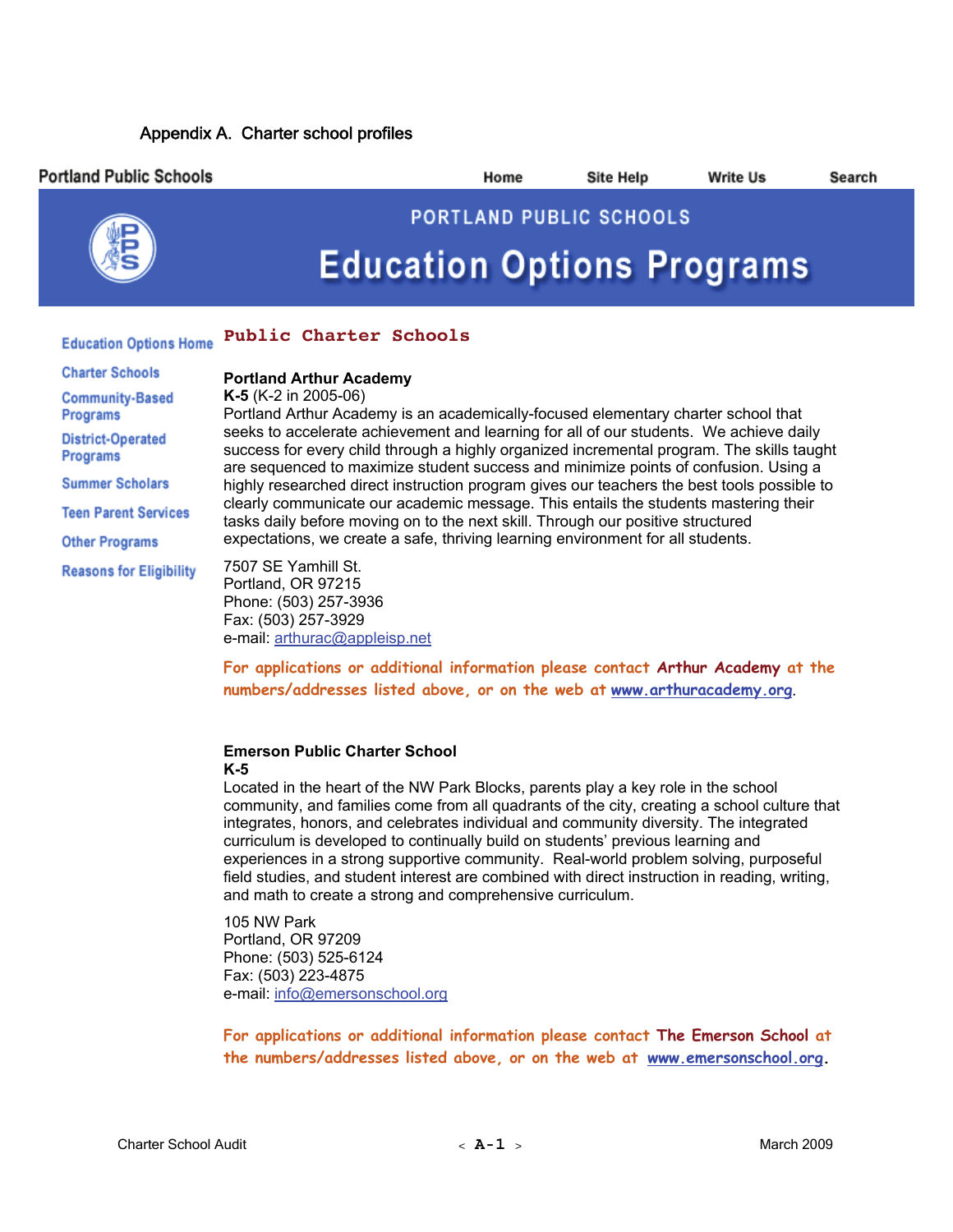#### **Leadership and Entrepreneurship Public Charter High School 9-11, growing to 9-12**

The Leadership and Entrepreneurship High School focuses on engaging students in their learning experience and making school an exciting place to learn. Through the study of leadership and entrepreneurship, students develop a strong sense of self efficacy, social responsibility and an entrepreneurial spirit. The school design also provides a rigorous college prep curriculum. Teachers use project-based, interdisciplinary learning and students gain real world experiences through internships and service learning with businesses and community organizations. Students graduate surpassing normal diploma requirements to meet college entrance requirements. Because of a strong relationship with local universities, students also graduate from this high school with college credits. To make sure that all students achieve high levels of success, the school has an extended day (8:40AM-4:00PM) and an extended year (190 school days in 12 months) with large amounts of academic support in the form of daily advisory and tutoring periods. Lastly, in the small school environment, students feel cared for, connected, and supported at school. This school's goal is to provide students with the skills for success in college, career, and life in the 21st century.

2044 E. Burnside Portland, OR 97214 Phone: (503) 254-2537 Fax: (503) 236-6783 Contact: Lorna Fast Buffalo Horse e-mail: mailto:lorna.fbh@lephigh.org

**For applications or additional information please contact LEP Public Charter High**  School at the numbers/addresses listed above, or on the web at www.lephigh.org.

#### **Opal Charter School of the Portland Children's Museum Pre-K-5**

Opal School holds the belief that the purpose of education is to provide opportunities for all children to participate fully in creating and shaping their own lives, and to contribute to the quality of life around them. We support children to develop their own voice by providing access to the many forms of communication found in the languages of the arts and sciences including clay, painting, drawing, writing, poetry, dramatic arts, natural materials, wire, light and shadow, robotics, dance, music, and more. Our instructional approaches are shaped and influenced by the work of early childhood educators in Reggio Emilia, Italy, research in the neurosciences, and the contructivist research and practices of educators in the U.S. and beyond.

4015 SW Canyon Road Portland OR 97221 Phone: (503) 471-9902 Fax: (503) 223-6600 Contact: Suzanna Lindeman e-mail: slindeman@portlandcm.org

**For applications or additional information please contact Opal Charter School at**  the numbers/addresses listed above, or on the web at www.portlandcm.org.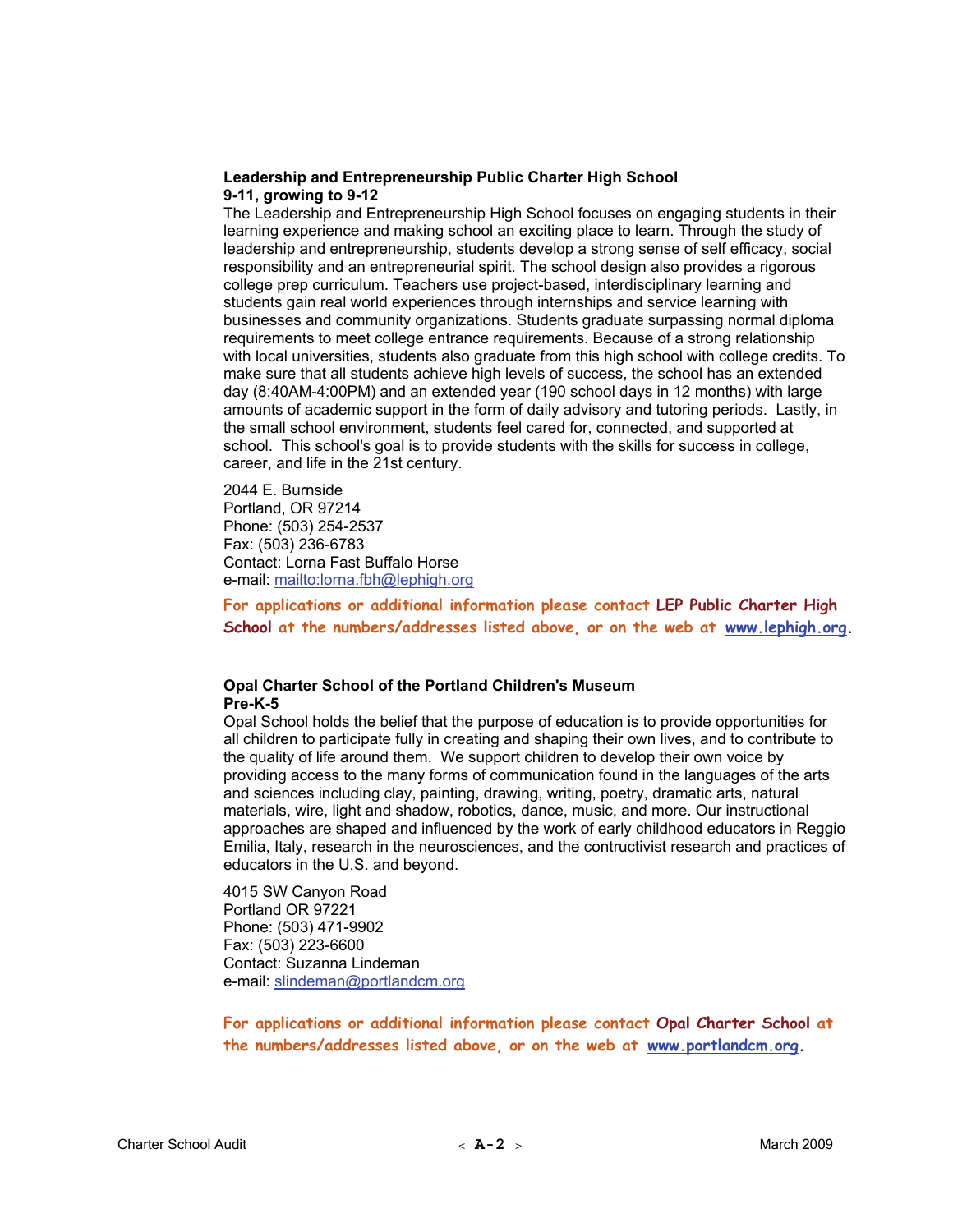#### **The Portland Village Public Charter School K-5, Growing to K-8**

At the Portland Village School, we teach to the whole child. We like to say we teach to the "head, heart, and hands"--nurturing students' intellectual, physical, and emotional growth. Our core academic material is enlivened by music and singing, art, drama, second language, life skills and handwork. This comprehensive curriculum prepares students to meet the challenges of school and of life as productive and integrated human beings. The Portland Village School is PPS's newest public charter school, opening in September 2007. We are pleased to offer Portland's diverse range of children and families this proven, holistic educational alternative.

7654 N. Delaware Avenue Portland OR 97217 Phone: (503) 445-0056 / Fax: (503) 445-0058 e-mail: info@portlandvillageschool.org

**For applications or additional information please contact Portland Village at the numbers/addresses listed above, or on the web at** 24H**www.portlandvillageschool.org.**

#### **Self Enhancement Inc. Academy Public Charter School**

**6-8** (6 & 7 in 2005-06) The SEI Academy is a grades 6-8 public charter school dedicated to helping all students realize their full academic and personal potential. It is our goal for SEI graduates to be well prepared for high school and college by achieving high academic standards. It is also our goal to prepare students to be successful young people who will lead healthy lives and who will make worthwhile contributions to their communities.

3920 N Kerby

Portland, OR 97227 Phone: (503) 249-1721 X327 / Fax: (503) 249-1955 contact: Linda Harris / email: lindah@selfenhancement.org

**For applications or additional information please contact SEI Academy at the numbers/addresses listed above, or on the web at** 26H**www.selfenhancement.org.**

## **Trillium Public Charter School**

#### **K-12**

Trillium's goal is to educate the whole child with an integrated curriculum that instills a desire for lifelong learning. Our curriculum includes community, urban, and global studies. Trillium emphasizes independent, project-based learning within a small class and a small school environment. As part of our commitment to building a true community of learners, Trillium employs mixed-age classes building courses around interests and abilities rather than age or grade level. We honor different learning styles and use democratic processes to help students grow fully as human beings and contribute to and enhance the world.

5420 N Interstate Ave. Portland, OR 97217 Phone: (503) 285-3833 / Fax: (503) 249-0348 e-mail: info@trilliumcharterschool.org

**For applications or additional information please contact Trillium Charter School at the numbers/addresses listed above, or on the web at** 28H**www.trilliumcharterschool.org.**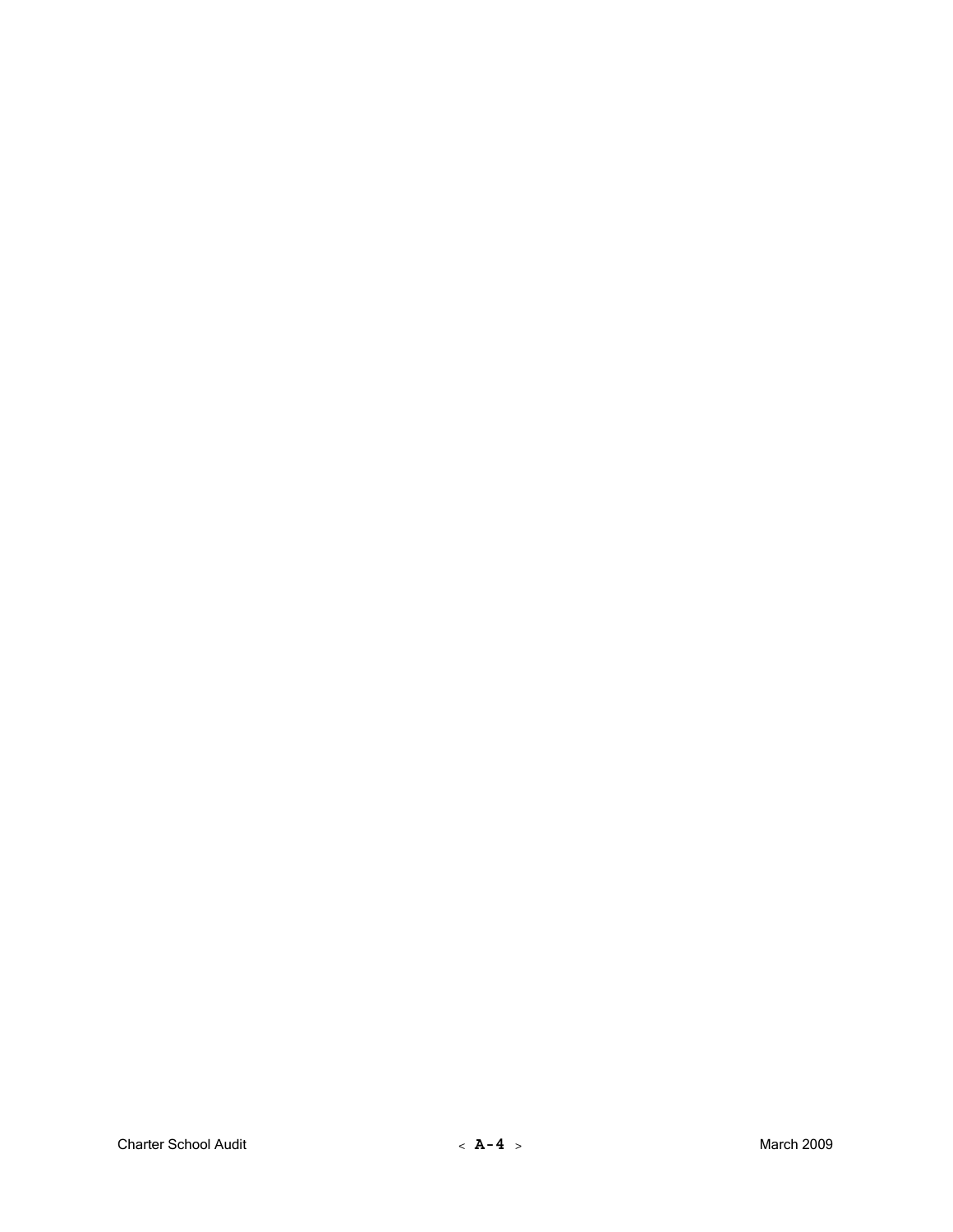#### Appendix B. Summary of Literature Review

K-12 Education: Reviewing the Research on Charter School Performance. School District Performance Audit Report, Legislative Division of Post-Audit. State of Kansas, May 2007.

Beyond the Rhetoric of School Reform: A Study of Ten California School Districts. Amy Stuart Wells, et. al. UCLA Charter School Study, 1998.

Strengthening Pennsylvania's Charter School Reform: Findings from the Statewide Evaluation and Discussion of Relevant Policy Issues. Gary Miron, et. al. The Evaluation Center, Western Michigan University, October 2002.

Evaluation of the Public Charter Schools Program. Policy and Program Studies Service. U.S. Department of Education, Office of the Secretary, 2004.

Charter Schools. Office of the Legislative Auditor, State of Minnesota, June 2008.

Apples to Apples: An Evaluation of Charter Schools Serving General Student Populations. Jay P. Greene, et. al. Education Working Paper, Manhattan Institute for Policy Research, July 2003.

An Evaluation of Connecticut Charter Schools and the Charter School Initiative. Gary Miron and Jerry Horn. The Evaluation Center, Western Michigan University, September 2002.

Profiles of High-Performing Texas Open-Enrollment Charter Schools. Texas Center for Educational Research, 2001.

Where Charter School Policy Fails: The Problem of Accountability and Equity. Amy Stuart Wells, editor. Columbia University, 2000.

Charter Schools: Hope or Hype . Jack Buckley and Mark Schneider. Princeton University Press, 2007.

School Choice and the Future of American Democracy. Scott Franklin Abernathy. University of Michigan, 2005.

Failed Promises: Assessing Charter Schools in the Twin Cities. Institute on Race and Poverty, November, 2008.

Public Charter Schools in Oregon 1999-2005. Oregon Department of Education, Salem, Oregon.

Oregon Charter Schools 2006-2007, 2007-2008 Evaluation Reports. Oregon Department of Education, Salem, Oregon, December 2007, 2008.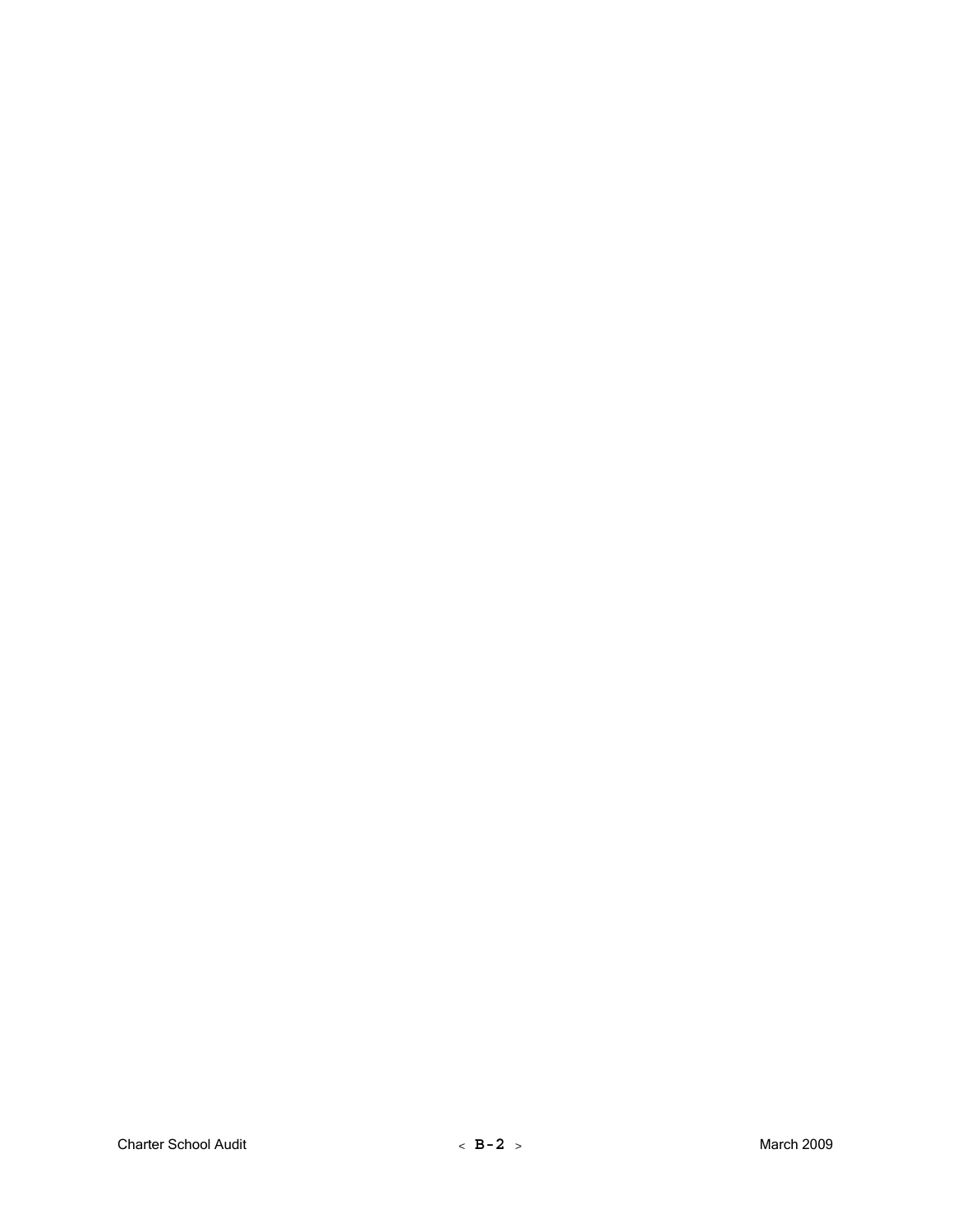### Appendix C. Summary of Student Achievement Gains: 2006-07 to 2007-08

Source: PPS Office of Research and Evaluation. Charter averages within 2 points of District averages were considered comparable and are highlighted.

|                            | <b>Charter Annual Gains</b>                    |     |            |            |
|----------------------------|------------------------------------------------|-----|------------|------------|
| Opal                       | Mean gain<br>No. of students<br>'06-7 to '07-8 |     | <b>PPS</b> | difference |
| Reading<br>4 <sup>th</sup> |                                                |     |            |            |
|                            | 11                                             | 9.5 | 7.3        | $+2.2$     |
| 5 <sup>th</sup>            | 10                                             | 4.9 | 4.3        | $+0.6$     |
| Average all grades         |                                                | 7.3 |            |            |
| Math                       |                                                |     |            |            |
| 4 <sup>th</sup>            | 12                                             | 7.3 | 8.9        | $-1.6$     |
| 5 <sup>th</sup>            | 11                                             | 3.2 | 6.8        | $-3.6$     |
| Average all grades         |                                                | 5.3 |            |            |

Overall, OPAL students meet or exceed average PPS annual gains in reading. Lower than average gains in math for 5th graders were the result of lack of progress for a few students who scored/were very high the previous year.

|                    | <b>Charter Annual Gains</b> |                |            |            |
|--------------------|-----------------------------|----------------|------------|------------|
|                    |                             | Mean gain      |            |            |
| Emerson            | No. of students             | '06-7 to '07-8 | <b>PPS</b> | difference |
| Reading            |                             |                |            |            |
| 4 <sup>th</sup>    | 21                          | 4              | 7.3        | $-3.3$     |
| 5 <sup>th</sup>    | 13                          | $-1.1$         | 4.3        | $-5.4$     |
| Average all grades |                             | 2.1            |            |            |
| Math               |                             |                |            |            |
| 4 <sup>th</sup>    | 22                          | 7.6            | 8.9        | $-1.3$     |
| 5 <sup>th</sup>    | 14                          | 4.9            | 6.8        | $-1.9$     |
| Average all grades |                             | 6.6            |            |            |

Emerson students meet or exceed PPS averages in both reading and math, after controlling for the fact that a disproportionately high % of their students exceed state standards.

|                                                                               |                 | <b>Charter Annual Gains</b>   |            |            |  |
|-------------------------------------------------------------------------------|-----------------|-------------------------------|------------|------------|--|
|                                                                               | No. of students | Mean gain<br>$06-7$ to $07-8$ | <b>PPS</b> | difference |  |
| LEP High                                                                      |                 |                               |            |            |  |
| Reading - $10th$                                                              | 28              | 4.4                           | 3.2        | $+1.2$     |  |
| Math - $10^{th}$                                                              | 28              | $-3.8$                        | $-2.0$     | $-1.8$     |  |
| LEP students meet PPS average gains for 10th graders in both reading and math |                 |                               |            |            |  |

LEP students meet PPS average gains for 10th graders in both reading and math

|                        | <b>Charter Annual Gains</b>                                                                    |                               |            |            |
|------------------------|------------------------------------------------------------------------------------------------|-------------------------------|------------|------------|
|                        | No. of students                                                                                | Mean gain<br>$06-7$ to $07-8$ | <b>PPS</b> | difference |
| <b>Arthur Academy</b>  |                                                                                                |                               |            |            |
| Reading - $4th$        | 14                                                                                             | 10.8                          | 7.3        | $+3.5$     |
| Math - $4^{\text{th}}$ | 14                                                                                             | 21.5                          | 8.9        | $+12.6$    |
|                        | Portland Arthur's students showed significantly higher than average gains in reading and math, |                               |            |            |

compared to PPS District students across most benchmark categories.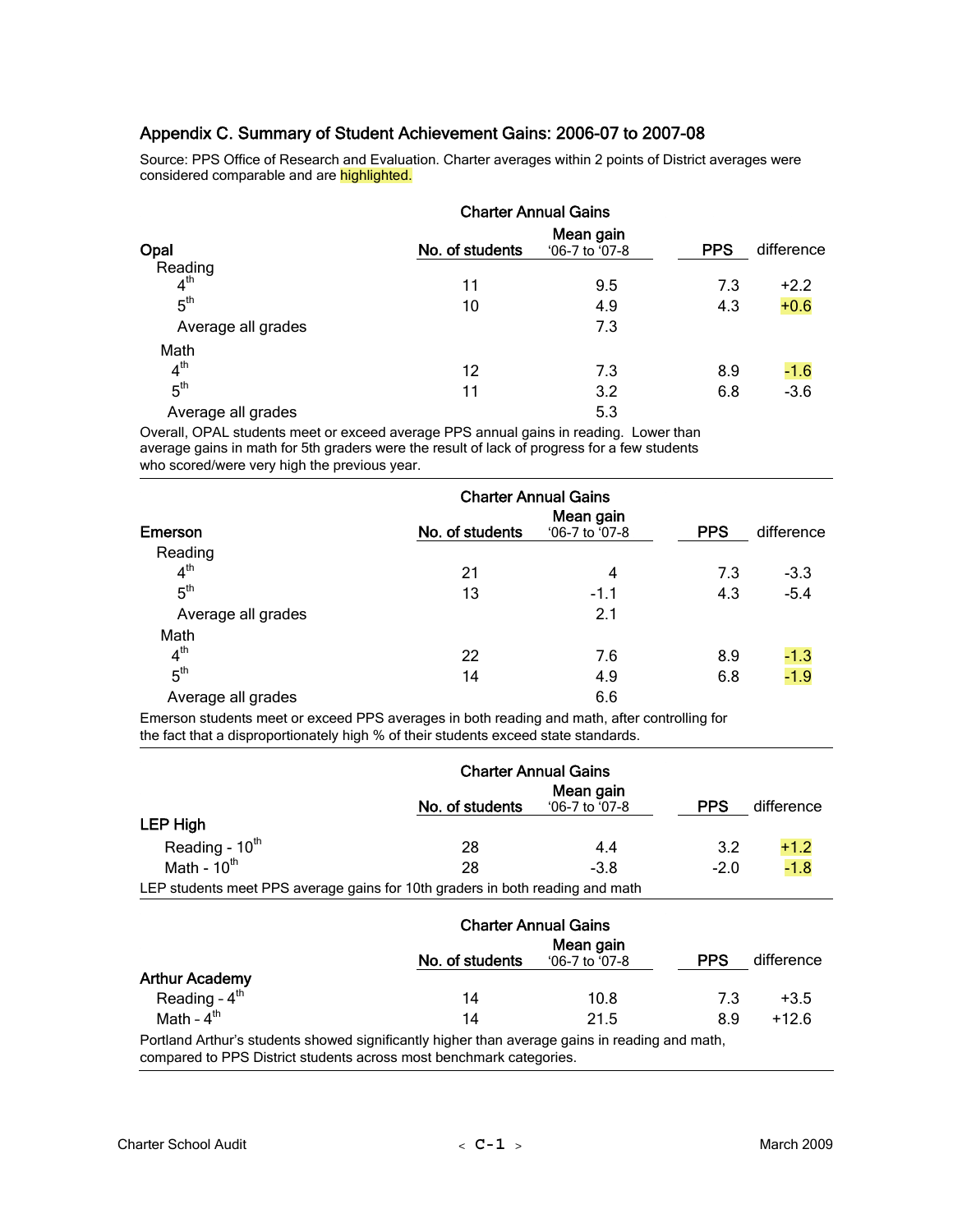|                    | <b>Charter Annual Gains</b> |                             |            |            |
|--------------------|-----------------------------|-----------------------------|------------|------------|
|                    | No. of students             | Mean gain<br>'06-7 to '07-8 | <b>PPS</b> | difference |
| <b>SEI Academy</b> |                             |                             |            |            |
| Reading            |                             |                             |            |            |
| 6 <sup>th</sup>    | 41                          | 5.4                         | 6.4        | $-1.0$     |
| 7 <sup>th</sup>    | 41                          | 3.6                         | 6.7        | $-3.1$     |
| 8 <sup>th</sup>    | 42                          | $-3.2$                      | 0.3        | $-3.5$     |
| Average all grades |                             | 1.9                         |            |            |
| Math               |                             |                             |            |            |
| 6 <sup>th</sup>    | 41                          | 2.6                         | 5.3        | $-2.7$     |
| 7 <sup>th</sup>    | 41                          | 6.8                         | 6.6        | $+0.2$     |
| 8 <sup>th</sup>    | 42                          | $-0.1$                      | 2.9        | $-3.0$     |
| Average all grades |                             | 3.1                         |            |            |

SEI students matched PPS average gains in reading their first year (6<sup>th</sup> - 7<sup>th</sup> grade), but achieved lower than average gains in the subsequent two years because of weak gains by students who met or exceeded State standards. Similar patterns were exhibited for math.

|                    | <b>Charter Annual Gains</b> |                             |            |            |
|--------------------|-----------------------------|-----------------------------|------------|------------|
|                    | No. of students             | Mean gain<br>'06-7 to '07-8 | <b>PPS</b> | difference |
| Trillium           |                             |                             |            |            |
| Reading            |                             |                             |            |            |
| 4 <sup>th</sup>    | 18                          | 4.2                         | 7.3        | $-3.1$     |
| 5 <sup>th</sup>    | 25                          | 4.4                         | 4.3        | $+0.1$     |
| 6 <sup>th</sup>    | 25                          | 3.9                         | 6.4        | $-2.5$     |
| 7 <sup>th</sup>    | 25                          | 4.6                         | 6.7        | $-2.1$     |
| 8 <sup>th</sup>    | 17                          | 0.9                         | 0.3        | $+0.6$     |
| Average all grades |                             | 3.8                         |            |            |
| Math               |                             |                             |            |            |
| 4 <sup>th</sup>    | 18                          | 4.8                         | 8.9        | -4.1       |
| 5 <sup>th</sup>    | 25                          | 5.6                         | 6.8        | $-1.2$     |
| 6 <sup>th</sup>    | 23                          | 3.7                         | 5.3        | $-1.6$     |
| 7 <sup>th</sup>    | 26                          | 4.9                         | 6.6        | $-1.7$     |
| 8 <sup>th</sup>    | 17                          | 0.1                         | 2.9        | $-2.8$     |
| Average all grades |                             | 4.0                         |            |            |

Trillium's results are mixed. In some grades, students matched District gains in reading or math. In the grades where average gains were less than District averages, lower achieving students generally made strong gains while gains for higher achievers were flatter than District peers.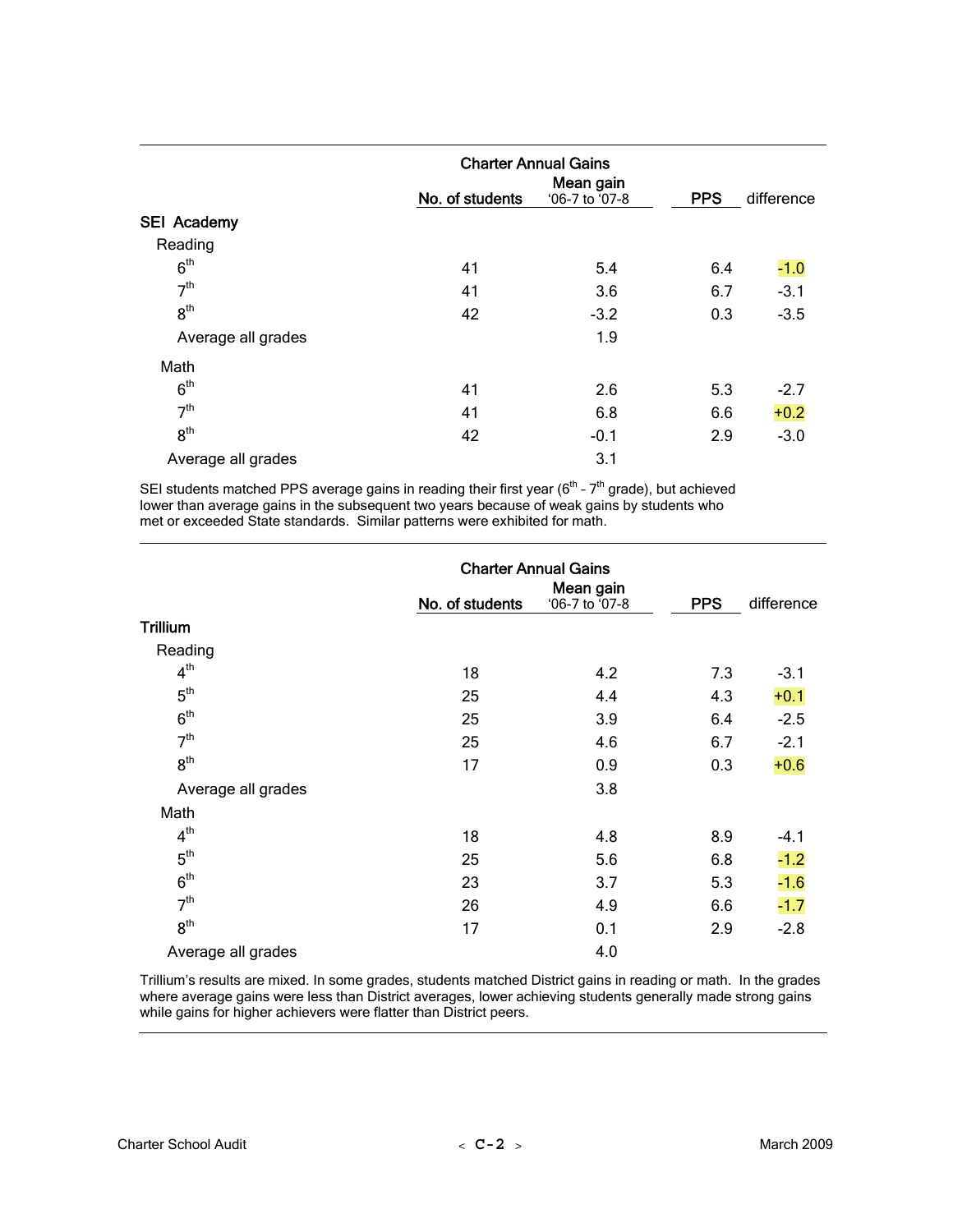Appendix D. Charter school surveys: staff, parents and students: 2007-08

(Due to low responses at Opal and Arthur Academy 2006-07 responses were used.)

# **STAFF SURVEY**

#### REASON FOR WORKING AT THIS CHARTER SCHOOL:

|                                                |                       | Opal | <b>Emerson</b> | <b>LEP</b> | <b>SEI</b> | Portland<br><b>Village</b> |
|------------------------------------------------|-----------------------|------|----------------|------------|------------|----------------------------|
| Opportunity to work with like-minded educators |                       |      |                |            |            |                            |
|                                                | <b>VERY IMPORTANT</b> | 100% | 67%            | 82%        | 86%        | 100%                       |
|                                                | SOMEWHAT IMPORTANT    |      | 33%            | 18%        | 14%        |                            |
|                                                | NOT IMPORTANT         |      |                |            |            |                            |
| Delivery of educational program                |                       |      |                |            |            |                            |
|                                                | <b>VERY IMPORTANT</b> | 100% | 78%            | 73%        | 86%        | 100%                       |
|                                                | SOMEWHAT IMPORTANT    |      | 22%            | 27%        | 14%        |                            |
|                                                | <b>NOT IMPORTANT</b>  |      |                |            |            |                            |
| Focus of educational program                   |                       |      |                |            |            |                            |
|                                                | <b>VERY IMPORTANT</b> | 100% | 78%            | 45%        | 86%        | 100%                       |
|                                                | SOMEWHAT IMPORTANT    |      | 22%            | 55%        | 14%        |                            |
|                                                | NOT IMPORTANT         |      |                |            |            |                            |
| Participating in an educational                |                       |      |                |            |            |                            |
| reform effort                                  | <b>VERY IMPORTANT</b> | 90%  | 56%            | 73%        | 57%        | 100%                       |
|                                                | SOMEWHAT IMPORTANT    | 10%  | 23%            | 27%        | 43%        |                            |
|                                                | NOT IMPORTANT         |      | 11%            |            |            |                            |
| Opportunities presented by                     |                       |      |                |            |            |                            |
| school leaders                                 | <b>VERY IMPORTANT</b> | 100% | 22%            | 64%        | 71%        | 43%                        |
|                                                | SOMEWHAT IMPORTANT    |      | 56%            | 36%        | 29%        | 43%                        |
|                                                | NOT IMPORTANT         |      | 22%            |            |            | 14%                        |
| Safety and school climate                      |                       |      |                |            |            |                            |
|                                                | <b>VERY IMPORTANT</b> | 70%  | 22%            | 55%        | 100%       | 57%                        |
|                                                | SOMEWHAT IMPORTANT    | 30%  | 56%            | 36%        |            | 43%                        |
|                                                | NOT IMPORTANT         |      | 22%            | 9%         |            |                            |
| High emphasis on academics                     |                       |      |                |            |            |                            |
|                                                | <b>VERY IMPORTANT</b> | 50%  | 33%            | 100%       | 71%        | 29%                        |
|                                                | SOMEWHAT IMPORTANT    | 41%  | 67%            |            | 15%        | 14%                        |
|                                                | NOT IMPORTANT         | 9%   |                |            | 14%        | 57%                        |
| Size of school                                 |                       |      |                |            |            |                            |
|                                                | <b>VERY IMPORTANT</b> | 20%  | 78%            | 64%        | 86%        | 29%                        |
|                                                | SOMEWHAT IMPORTANT    | 80%  | 11%            | 27%        |            | 42%                        |
|                                                | NOT IMPORTANT         |      | 11%            | 9%         | 14%        | 29%                        |
| <b>Class size</b>                              |                       |      |                |            |            |                            |
|                                                | <b>VERY IMPORTANT</b> | 50%  | 78%            | 27%        | 86%        | 43%                        |
|                                                | SOMEWHAT IMPORTANT    | 40%  | 22%            | 64%        | 14%        | 57%                        |
|                                                | NOT IMPORTANT         | 10%  |                | 9%         |            |                            |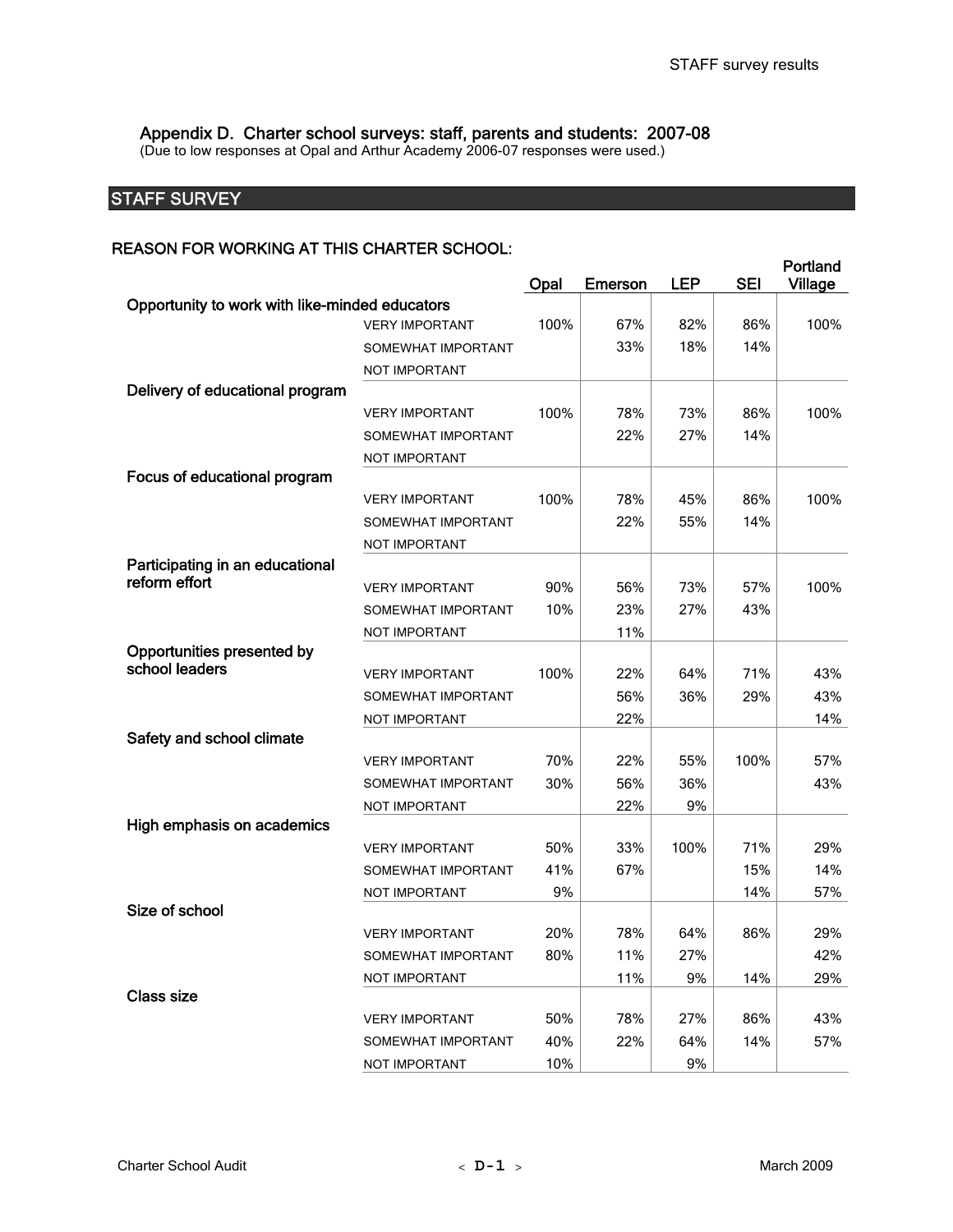|                                    |                       |      |                |            |            | Portland       |
|------------------------------------|-----------------------|------|----------------|------------|------------|----------------|
|                                    |                       | Opal | <b>Emerson</b> | <b>LEP</b> | <b>SEI</b> | <b>Village</b> |
| Parents are committed              |                       |      |                |            |            |                |
|                                    | <b>VERY IMPORTANT</b> | 70%  | 33%            |            | 71%        | 71%            |
|                                    | SOMEWHAT IMPORTANT    | 30%  | 56%            | 82%        | 29%        | 29%            |
|                                    | <b>NOT IMPORTANT</b>  |      | 11%            | 18%        |            |                |
| Career enhancement                 |                       |      |                |            |            |                |
|                                    | <b>VERY IMPORTANT</b> | 40%  | 11%            | 9%         | 29%        | 29%            |
|                                    | SOMEWHAT IMPORTANT    | 30%  | 56%            | 91%        | 14%        | 42%            |
|                                    | <b>NOT IMPORTANT</b>  | 30%  | 33%            |            | 57%        | 29%            |
| <b>Convenient location</b>         |                       |      |                |            |            |                |
|                                    | <b>VERY IMPORTANT</b> |      | 33%            | 9%         | 43%        | 14%            |
|                                    | SOMEWHAT IMPORTANT    | 30%  | 34%            | 46%        | 28%        | 43%            |
|                                    | <b>NOT IMPORTANT</b>  | 70%  | 33%            | 45%        | 29%        | 43%            |
| Difficulty finding other positions |                       |      |                |            |            |                |
|                                    | <b>VERY IMPORTANT</b> |      |                | 18%        |            |                |
|                                    | SOMEWHAT IMPORTANT    | 100% | 33%            | 9%         | 100%       | 14%            |
|                                    | NOT IMPORTANT         |      | 67%            | 73%        |            | 86%            |

## OVERALL, HAS THIS CHARTER SCHOOL MET YOUR INITIAL EXPECTATION?

|                 | Opal   | Emerson | LEP  | <b>SEI</b> | Portland<br><b>Village</b> |
|-----------------|--------|---------|------|------------|----------------------------|
| DID NOT MEET    |        |         |      |            |                            |
| PARTIALLY MET   |        |         | 9%   | 43%        | 14%                        |
| MET             | 40%    | 44%     | 18%  | 57%        | 43%                        |
| <b>EXCEEDED</b> | 60%    | 56%     | 73%  |            | 43%                        |
|                 | (n=10) | (9)     | (11) |            | Ω,                         |

# LEVEL OF SATISFACTION WITH THE CHARTER SCHOOL:

|                             |                                | Opal | Emerson | <b>LEP</b> | <b>SEI</b> | Portland<br><b>Village</b> |
|-----------------------------|--------------------------------|------|---------|------------|------------|----------------------------|
| <b>School mission</b>       |                                |      |         |            |            |                            |
|                             | <b>VERY SATISFIED</b>          | 100% | 67%     | 73%        | 29%        | 71%                        |
|                             | <b>SATISFIED</b>               |      | 33%     | 27%        | 42%        | 29%                        |
|                             | DISSATISFIED/VERY DISSATISFIED |      |         |            | 29%        |                            |
| <b>Teacher collegiality</b> |                                |      |         |            |            |                            |
|                             | <b>VERY SATISFIED</b>          | 80%  | 56%     | 64%        |            | 71%                        |
|                             | <b>SATISFIED</b>               | 20%  | 44%     | 36%        | 86%        | 29%                        |
|                             | DISSATISFIED/VERY DISSATISFIED |      |         |            | 14%        |                            |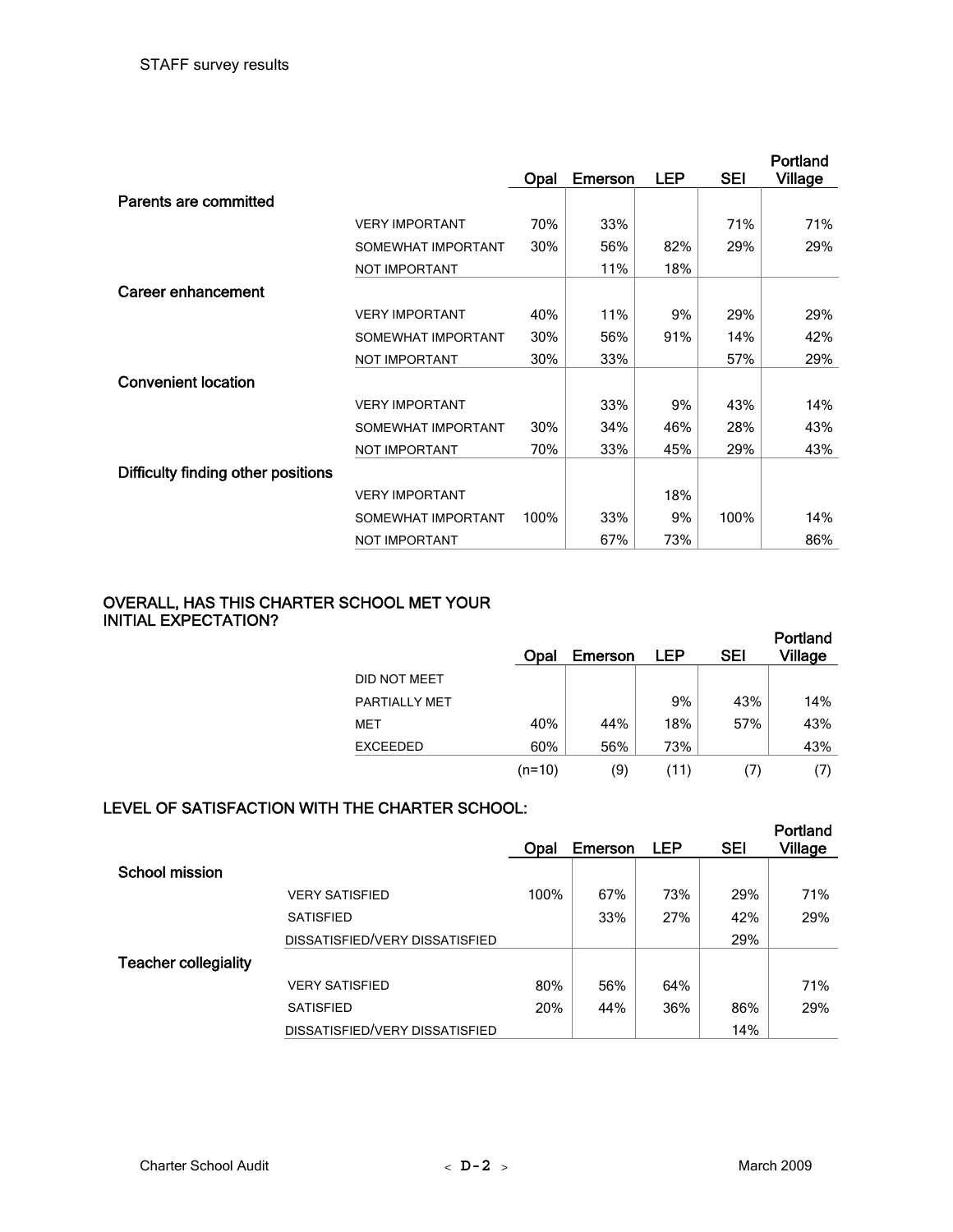|                                         |                                                |      |                |            |            | Portland |
|-----------------------------------------|------------------------------------------------|------|----------------|------------|------------|----------|
|                                         |                                                | Opal | <b>Emerson</b> | <b>LEP</b> | <b>SEI</b> | Village  |
| Administrative leadership of the school |                                                |      |                |            |            |          |
|                                         | <b>VERY SATISFIED</b>                          | 60%  | 33%            | 91%        | 29%        | 0%       |
|                                         | <b>SATISFIED</b>                               | 40%  | 23%            | 9%         | 42%        | 86%      |
|                                         | DISSATISFIED/VERY DISSATISFIED                 |      | 44%            |            | 29%        | 14%      |
| <b>Overall school climate</b>           |                                                |      |                |            |            |          |
|                                         | <b>VERY SATISFIED</b>                          | 80%  | 44%            | 45%        | 14%        | 43%      |
|                                         | <b>SATISFIED</b>                               | 20%  | 56%            | 46%        | 57%        | 57%      |
|                                         | DISSATISFIED/VERY DISSATISFIED                 |      |                | 9%         | 29%        |          |
| <b>Relations with community</b>         |                                                |      |                |            |            |          |
|                                         | <b>VERY SATISFIED</b>                          | 60%  | 44%            | 27%        | 43%        | 43%      |
|                                         | <b>SATISFIED</b>                               | 40%  | 56%            | 64%        | 57%        | 57%      |
|                                         | DISSATISFIED/VERY DISSATISFIED                 |      |                | 9%         |            |          |
| <b>Student motivation</b>               |                                                |      |                |            |            |          |
|                                         | <b>VERY SATISFIED</b>                          | 90%  | 44%            | 9%         |            | 57%      |
|                                         | <b>SATISFIED</b>                               | 10%  | 56%            | 55%        | 14%        | 43%      |
|                                         | DISSATISFIED/VERY DISSATISFIED                 |      |                | 36%        | 86%        |          |
| Professional development opportunities  |                                                |      |                |            |            |          |
|                                         | <b>VERY SATISFIED</b>                          | 50%  | 56%            | 18%        | 29%        | 29%      |
|                                         | <b>SATISFIED</b>                               | 50%  | 44%            | 73%        | 57%        | 71%      |
|                                         | DISSATISFIED/VERY DISSATISFIED                 |      |                | 9%         | 14%        |          |
| Student's academic performance          |                                                |      |                |            |            |          |
|                                         | <b>VERY SATISFIED</b>                          | 80%  | 44%            |            |            | 43%      |
|                                         | <b>SATISFIED</b>                               | 20%  | 56%            | 73%        | 29%        | 57%      |
|                                         | DISSATISFIED/VERY DISSATISFIED                 |      |                | 27%        | 71%        |          |
|                                         | Availability of computers and other technology |      |                |            |            |          |
|                                         | <b>VERY SATISFIED</b>                          |      |                | 64%        | 43%        | 57%      |
|                                         | <b>SATISFIED</b>                               | 60%  | 67%            | 27%        | 57%        | 43%      |
|                                         | DISSATISFIED/VERY DISSATISFIED                 | 40%  | 33%            | 9%         |            |          |
| <b>Evaluation of your performance</b>   |                                                |      |                |            |            |          |
|                                         | <b>VERY SATISFIED</b>                          | 20%  | 22%            | 36%        | 57%        | 29%      |
|                                         | <b>SATISFIED</b>                               | 70%  | 34%            | 37%        | 43%        | 71%      |
|                                         | DISSATISFIED/VERY DISSATISFIED                 | 10%  | 44%            | 27%        |            |          |
| School governance                       |                                                |      |                |            |            |          |
|                                         | <b>VERY SATISFIED</b>                          | 30%  | 22%            | 55%        | 29%        |          |
|                                         | <b>SATISFIED</b>                               | 70%  | 45%            | 36%        | 28%        | 100%     |
|                                         | DISSATISFIED/VERY DISSATISFIED                 |      | 33%            | 9%         | 43%        |          |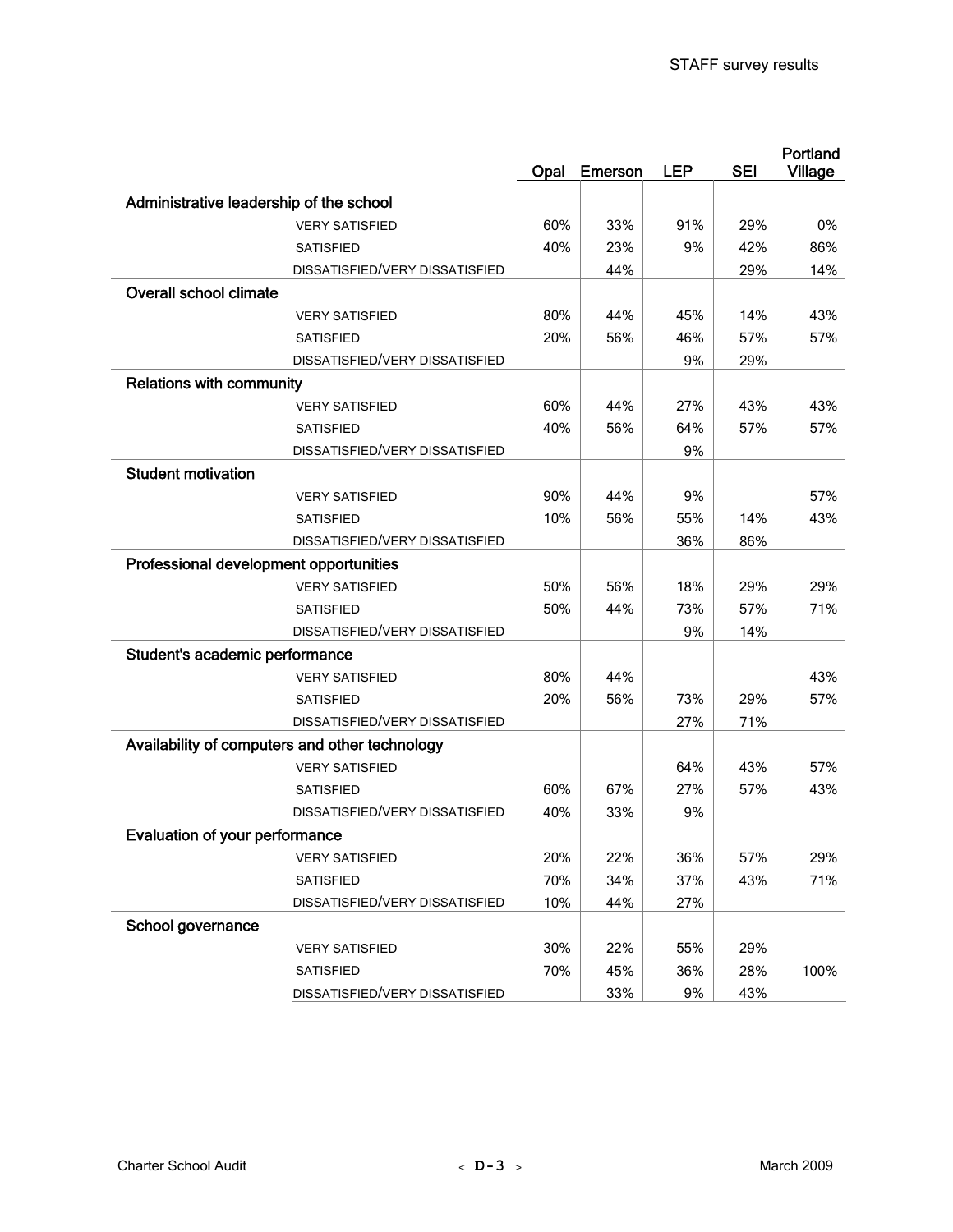|                                     |                                |      |         |     |     | Portland       |
|-------------------------------------|--------------------------------|------|---------|-----|-----|----------------|
|                                     |                                | Opal | Emerson | LEP | SEI | <b>Village</b> |
| School building and facilities      |                                |      |         |     |     |                |
|                                     | <b>VERY SATISFIED</b>          | 40%  |         | 55% | 29% | 14%            |
|                                     | <b>SATISFIED</b>               | 60%  | 33%     | 45% | 42% | 29%            |
|                                     | DISSATISFIED/VERY DISSATISFIED |      | 67%     |     | 29% | 57%            |
| Resources available for instruction |                                |      |         |     |     |                |
|                                     | <b>VERY SATISFIED</b>          | 20%  | 33%     | 36% |     | 29%            |
|                                     | <b>SATISFIED</b>               | 60%  | 67%     | 37% | 71% | 28%            |
|                                     | DISSATISFIED/VERY DISSATISFIED | 20%  |         | 27% | 29% | 43%            |
| <b>Salary level</b>                 |                                |      |         |     |     |                |
|                                     | <b>VERY SATISFIED</b>          |      | 11%     | 36% | 43% |                |
|                                     | <b>SATISFIED</b>               | 50%  | 22%     | 46% | 43% |                |
|                                     | DISSATISFIED/VERY DISSATISFIED | 50%  | 67%     | 18% | 14% | 100%           |
| <b>Fringe benefits</b>              |                                |      |         |     |     |                |
|                                     | <b>VERY SATISFIED</b>          |      |         |     | 43% |                |
|                                     | <b>SATISFIED</b>               | 40%  | 87%     | 73% | 57% | 71%            |
|                                     | DISSATISFIED/VERY DISSATISFIED | 60%  | 13%     | 27% |     | 29%            |

|                                                  | Opal                       | Emerson | LEP | <b>SEI</b> | Portland<br>Village |
|--------------------------------------------------|----------------------------|---------|-----|------------|---------------------|
| <b>CHARTER SCHOOL STATEMENTS:</b>                |                            |         |     |            |                     |
| This school has a bright future                  |                            |         |     |            |                     |
| <b>STRONGLY AGREE</b>                            | 90%                        | 89%     | 82% | 71%        | 86%                 |
| <b>AGREE</b>                                     | 10%                        | 11%     | 18% | 15%        | 14%                 |
|                                                  | DISAGREE/STRONGLY DISAGREE |         |     | 14%        |                     |
| This school reflects a community atmosphere      |                            |         |     |            |                     |
| <b>STRONGLY AGREE</b>                            | 100%                       | 78%     | 91% | 43%        | 86%                 |
| <b>AGREE</b>                                     |                            | 22%     | 9%  | 57%        | 14%                 |
|                                                  | DISAGREE/STRONGLY DISAGREE |         |     |            |                     |
| The school has high standards and expectations   |                            |         |     |            |                     |
| <b>STRONGLY AGREE</b>                            | 100%                       | 78%     | 55% | 29%        | 86%                 |
| <b>AGREE</b>                                     |                            | 22%     | 45% | 42%        | 14%                 |
|                                                  | DISAGREE/STRONGLY DISAGREE |         |     | 29%        |                     |
| There is commitment to the mission of the school |                            |         |     |            |                     |
| <b>STRONGLY AGREE</b>                            | 90%                        | 78%     | 64% | 29%        | 86%                 |
| <b>AGREE</b>                                     | 10%                        | 22%     | 36% | 71%        | 14%                 |
|                                                  | DISAGREE/STRONGLY DISAGREE |         |     |            |                     |
| Students feel safe at this school                |                            |         |     |            |                     |
| <b>STRONGLY AGREE</b>                            | 60%                        | 78%     | 73% | 43%        | 86%                 |
| <b>AGREE</b>                                     | 40%                        | 22%     | 18% | 43%        | 14%                 |
|                                                  | DISAGREE/STRONGLY DISAGREE |         | 9%  | 14%        |                     |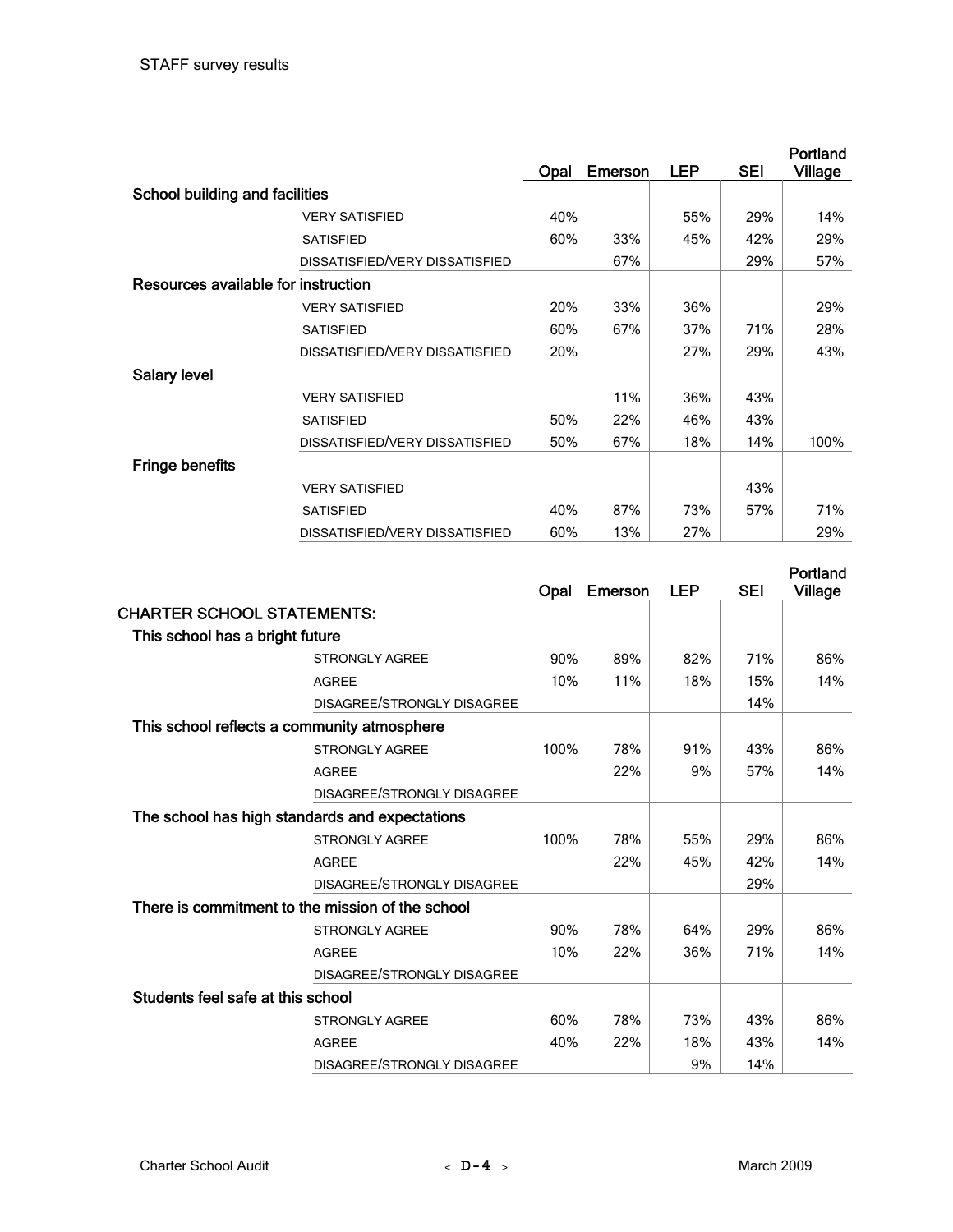|                                                                            | Opal | Emerson | <b>LEP</b> | <b>SEI</b> | Portland<br>Village |
|----------------------------------------------------------------------------|------|---------|------------|------------|---------------------|
| The quality of instruction is high                                         |      |         |            |            |                     |
| <b>STRONGLY AGREE</b>                                                      | 89%  | 89%     | 64%        |            | 86%                 |
| AGREE                                                                      | 11%  | 11%     | 36%        | 100%       | 14%                 |
| DISAGREE/STRONGLY DISAGREE                                                 |      |         |            |            |                     |
| Teachers are autonomous and creative in their classes                      |      |         |            |            |                     |
| <b>STRONGLY AGREE</b>                                                      | 70%  | 56%     | 73%        | 57%        | 71%                 |
| <b>AGREE</b>                                                               | 30%  | 44%     | 27%        | 29%        | 29%                 |
| DISAGREE/STRONGLY DISAGREE                                                 |      |         |            | 14%        |                     |
| Teachers are challenged to be effective                                    |      |         |            |            |                     |
| <b>STRONGLY AGREE</b>                                                      | 100% | 44%     | 64%        | 29%        | 57%                 |
| <b>AGREE</b>                                                               |      | 56%     | 36%        | 57%        | 29%                 |
| DISAGREE/STRONGLY DISAGREE                                                 |      |         |            | 14%        | 14%                 |
| School meets needs that would not be addressed at local schools            |      |         |            |            |                     |
| <b>STRONGLY AGREE</b>                                                      | 80%  | 33%     | 82%        | 29%        | 71%                 |
| <b>AGREE</b>                                                               | 20%  | 67%     | 18%        | 57%        | 29%                 |
| DISAGREE/STRONGLY DISAGREE                                                 |      |         |            | 14%        |                     |
| Teachers and school leadership are accountable                             |      |         |            |            |                     |
| <b>STRONGLY AGREE</b>                                                      | 80%  | 67%     | 27%        | 29%        | 67%                 |
| <b>AGREE</b>                                                               | 20%  | 33%     | 73%        | 71%        | 33%                 |
| DISAGREE/STRONGLY DISAGREE                                                 |      |         |            |            |                     |
| Teachers are able to influence the school's direction                      |      |         |            |            |                     |
| <b>STRONGLY AGREE</b>                                                      | 60%  | 67%     | 73%        | 29%        | 17%                 |
| AGREE                                                                      | 40%  | 3%      | 27%        | 42%        | 69%                 |
| DISAGREE/STRONGLY DISAGREE                                                 |      |         |            | 29%        | 14%                 |
| This school has been well received by the community                        |      |         |            |            |                     |
| <b>STRONGLY AGREE</b>                                                      | 70%  | 67%     | 10%        | 43%        | 86%                 |
| AGREE                                                                      | 30%  | 33%     | 81%        | 57%        | 14%                 |
| DISAGREE/STRONGLY DISAGREE                                                 |      |         | 9%         |            |                     |
| It is important for our school to be held accountable to performance goals |      |         |            |            |                     |
| STRONGLY AGREE                                                             | 30%  | 67%     | 55%        | 57%        | 57%                 |
| <b>AGREE</b>                                                               | 70%  | 33%     | 36%        | 43%        | 43%                 |
| DISAGREE/STRONGLY DISAGREE                                                 |      |         | 9%         |            |                     |
| Staff reflects on and evaluates school success annually                    |      |         |            |            |                     |
| <b>STRONGLY AGREE</b>                                                      | 60%  | 56%     | 55%        | 29%        | 29%                 |
| <b>AGREE</b>                                                               | 40%  | 44%     | 45%        | 57%        | 57%                 |
| DISAGREE/STRONGLY DISAGREE                                                 |      |         |            | 14%        | 14%                 |
| I am satisfied with the educational program                                |      |         |            |            |                     |
| STRONGLY AGREE                                                             | 80%  | 56%     | 18%        |            | 86%                 |
| <b>AGREE</b>                                                               | 20%  | 44%     | 73%        | 72%        | 14%                 |
| DISAGREE/STRONGLY DISAGREE                                                 |      |         | 9%         | 28%        |                     |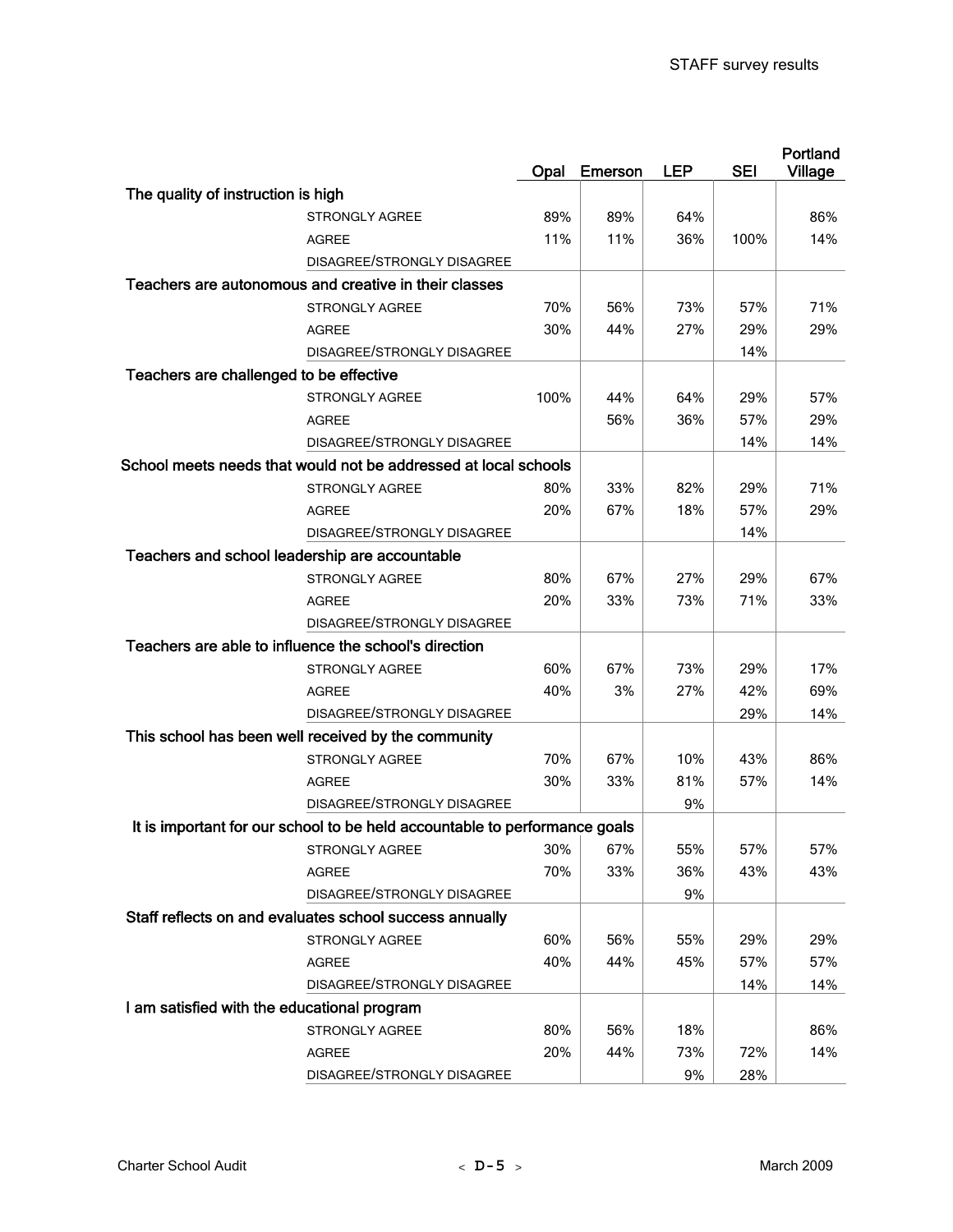|                                                        |                                                          | Opal | <b>Emerson</b> | <b>LEP</b> | <b>SEI</b> | Portland<br><b>Village</b> |
|--------------------------------------------------------|----------------------------------------------------------|------|----------------|------------|------------|----------------------------|
|                                                        | There is good communication between staff and parents    |      |                |            |            |                            |
|                                                        | <b>STRONGLY AGREE</b>                                    | 60%  | 44%            | 45%        |            | 86%                        |
|                                                        | <b>AGREE</b>                                             | 40%  | 56%            | 46%        | 86%        | 14%                        |
|                                                        | DISAGREE/STRONGLY DISAGREE                               |      |                | 9%         | 14%        |                            |
| Parents are involved in instruction and activities     |                                                          |      |                |            |            |                            |
|                                                        | <b>STRONGLY AGREE</b>                                    | 80%  | 33%            |            |            | 86%                        |
|                                                        | AGREE                                                    | 20%  | 67%            | 73%        | 57%        | 14%                        |
|                                                        | DISAGREE/STRONGLY DISAGREE                               |      |                | 27%        | 43%        |                            |
| <b>Teachers and Charter Board work collaboratively</b> |                                                          |      |                |            |            |                            |
|                                                        | <b>STRONGLY AGREE</b>                                    | 40%  | 44%            | 18%        | 29%        | 14%                        |
|                                                        | <b>AGREE</b>                                             | 60%  | 45%            | 64%        | 42%        | 86%                        |
|                                                        | DISAGREE/STRONGLY DISAGREE                               |      | 11%            | 18%        | 29%        |                            |
| Parents can influence instruction and activities       |                                                          |      |                |            |            |                            |
|                                                        | <b>STRONGLY AGREE</b>                                    | 60%  | 11%            | 9%         |            | 50%                        |
|                                                        | <b>AGREE</b>                                             | 30%  | 78%            | 73%        | 86%        | 50%                        |
|                                                        | DISAGREE/STRONGLY DISAGREE                               | 10%  | 11%            | 18%        | 14%        |                            |
| Teachers have many non-instructional duties            |                                                          |      |                |            |            |                            |
|                                                        | <b>STRONGLY AGREE</b>                                    | 10%  | 38%            | 55%        | 14%        |                            |
|                                                        | AGREE                                                    | 40%  | 24%            |            |            | 57%                        |
|                                                        | DISAGREE/STRONGLY DISAGREE                               | 50%  | 38%            | 45%        | 86%        | 43%                        |
| The students are diverse                               |                                                          |      |                |            |            |                            |
|                                                        | <b>STRONGLY AGREE</b>                                    |      |                | 91%        |            |                            |
|                                                        | <b>AGREE</b>                                             | 100% | 67%            | 9%         | 29%        | 57%                        |
|                                                        | DISAGREE/STRONGLY DISAGREE                               |      | 33%            |            | 71%        | 43%                        |
|                                                        | Lack of student discipline hinders teaching and learning |      |                |            |            |                            |
|                                                        | <b>STRONGLY AGREE</b>                                    | 10%  |                | 18%        | 29%        |                            |
|                                                        | <b>AGREE</b>                                             | 20%  |                | 9%         | 14%        | 29%                        |
|                                                        | DISAGREE/STRONGLY DISAGREE                               | 70%  | 100%           | 73%        | 57%        | 71%                        |
| Support services are available                         |                                                          |      |                |            |            |                            |
|                                                        | <b>STRONGLY AGREE</b>                                    |      |                | 18%        | 43%        |                            |
|                                                        | AGREE                                                    | 50%  | 11%            | 64%        | 29%        | 14%                        |
|                                                        | DISAGREE/STRONGLY DISAGREE                               | 50%  | 89%            | 18%        | 28%        | 86%                        |
| The school has sufficient financial resources          |                                                          |      |                |            |            |                            |
|                                                        | STRONGLY AGREE                                           | 10%  |                |            | 14%        |                            |
|                                                        | AGREE                                                    | 20%  | 22%            | 36%        | 57%        | 14%                        |
|                                                        | DISAGREE/STRONGLY DISAGREE                               | 70%  | 78%            | 64%        | 29%        | 86%                        |
| <b>Teachers are disenchanted</b>                       |                                                          |      |                |            |            |                            |
|                                                        | <b>STRONGLY AGREE</b>                                    | 10%  |                |            |            |                            |
|                                                        | <b>AGREE</b>                                             |      | 11%            |            | 42%        |                            |
|                                                        | DISAGREE/STRONGLY DISAGREE                               | 90%  | 89%            | 100%       | 58%        | 100%                       |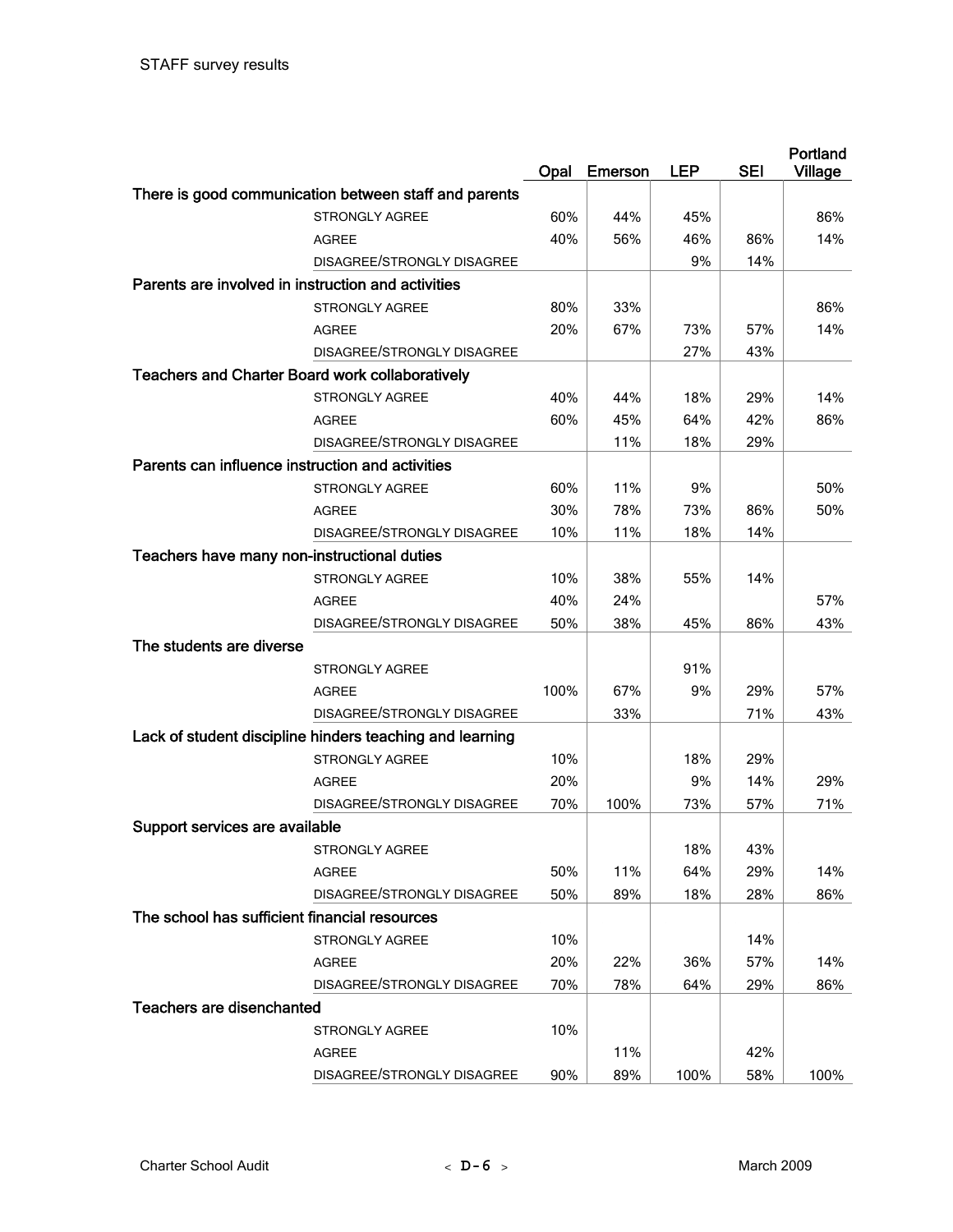|                                                                                          | Opal     | <b>Emerson</b> | <b>LEP</b> | <b>SEI</b> | Portland<br><b>Village</b> |
|------------------------------------------------------------------------------------------|----------|----------------|------------|------------|----------------------------|
| Class sizes are too large to meet individual needs                                       |          |                |            |            |                            |
| <b>STRONGLY AGREE</b>                                                                    |          |                | 9%         |            |                            |
| <b>AGREE</b>                                                                             |          |                | 9%         | 14%        |                            |
| DISAGREE/STRONGLY DISAGREE                                                               | 100%     | 100%           | 82%        | 86%        | 100%                       |
| Teachers are insecure about their future                                                 |          |                |            |            |                            |
| <b>STRONGLY AGREE</b>                                                                    |          |                |            |            |                            |
| <b>AGREE</b>                                                                             |          | 11%            | 27%        | 42%        |                            |
| DISAGREE/STRONGLY DISAGREE                                                               | 100%     | 89%            | 73%        | 58%        | 100%                       |
| WHAT DO YOU THINK ABOUT YOUR SCHOOL'S EFFORT TO<br><b>FULFILL ITS MISSION STATEMENT?</b> |          |                |            |            |                            |
| NOT ADDRESSED                                                                            |          |                |            |            |                            |
| PARTIALLY MEETING                                                                        |          |                | 27%        | 40%        |                            |
| <b>MEETING</b>                                                                           | 30%      | 22%            | 55%        | 60%        | 86%                        |
| <b>EXCEEDING</b>                                                                         | 70%      | 78%            | 18%        |            | 14%                        |
|                                                                                          | $(n=10)$ | (9)            | (11)       | (5)        | (7)                        |
| Technical assistance needed in the following areas:                                      |          |                |            |            |                            |
| Improving facilities                                                                     | 20%      | 67%            |            | 43%        | 57%                        |
| School finance and budgeting                                                             | 30%      | 33%            | 36%        | 14%        | 29%                        |
| Alignment of curriculum with state standards                                             |          | 11%            | 9%         | 57%        | 14%                        |
| Governance and leadership                                                                |          | 33%            |            | 43%        |                            |
| <b>Community relations</b>                                                               | 10%      | 22%            | 18%        | 14%        |                            |
| Charter renewal                                                                          |          |                | 18%        | 14%        | 14%                        |
| Regulatory issues                                                                        |          | 11%            |            | 29%        |                            |
| Program evaluation                                                                       |          | 11%            |            | 29%        |                            |
| Personnel issues                                                                         |          | 22%            |            | 14%        |                            |
| Accreditation                                                                            |          |                | 18%        |            |                            |
| Professional development during this school year:                                        |          |                |            |            |                            |
| Weekly staff meetings                                                                    | 100%     | 89%            | 91%        | 71%        | 86%                        |
| Workshops on instructional delivery methods                                              | 70%      | 67%            | 55%        | 57%        | 57%                        |
| Curriculum workshops                                                                     | 60%      | 89%            | 45%        | 14%        | 71%                        |
| Staff retreat                                                                            | 80%      | 44%            | 73%        |            | 57%                        |
| Support for training during summer                                                       | 60%      | 56%            | 18%        | 29%        | 71%                        |
| <b>State Charter School Conferences</b>                                                  | 10%      | 22%            | 45%        |            | 14%                        |
| Standards alignment                                                                      | 10%      |                | 9%         | 29%        | 29%                        |
| University and community college classes                                                 | 10%      | 22%            | 9%         | 14%        |                            |
| <b>National Charter School Conferences</b>                                               | 10%      |                | 9%         |            | 14%                        |
| No opportunities provided                                                                |          |                |            | 14%        | 29%                        |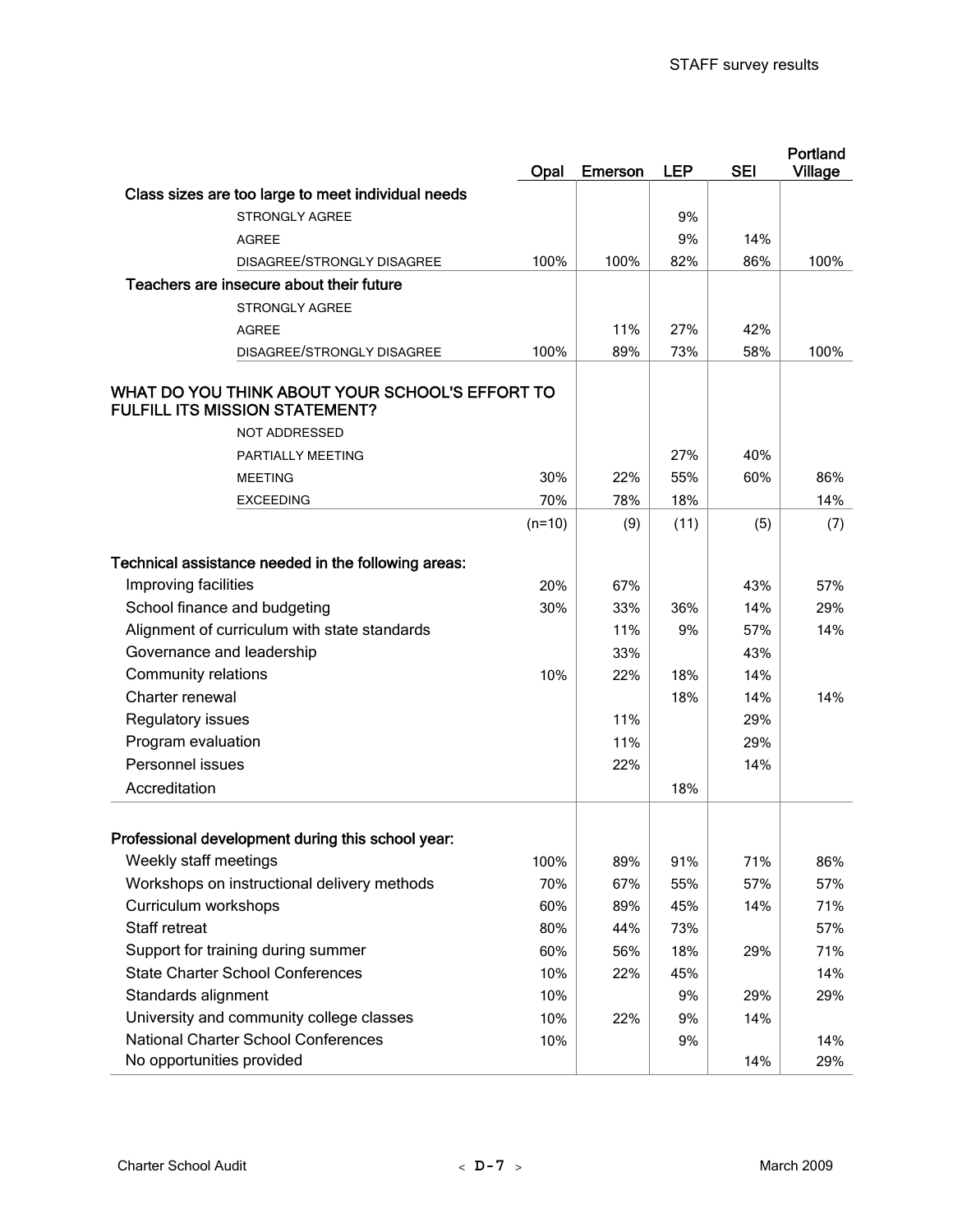|                                                  | <b>Opal</b> | <b>Emerson</b> | <b>LEP</b> | <b>SEI</b> | Portland<br><b>Village</b> |
|--------------------------------------------------|-------------|----------------|------------|------------|----------------------------|
| Who does your evaluation?                        |             |                |            |            |                            |
| Teacher                                          |             | 44%            |            |            | 14%                        |
| Administrator                                    | 100%        | 44%            | 83%        | 100%       | 71%                        |
| <b>Charter School Board</b>                      |             | 11%            | 17%        |            | 14%                        |
|                                                  |             |                |            |            |                            |
| How often is evaluation done?                    |             |                |            |            |                            |
| 3 to 6 months                                    |             | 11%            | 36%        | 43%        | 14%                        |
| Annually                                         | 60%         | 78%            | 45%        | 43%        | 57%                        |
| Has not occurred                                 | 40%         | 11%            | 18%        | 14%        | 29%                        |
|                                                  |             |                |            |            |                            |
| Which processes are included in your evaluation? |             |                |            |            |                            |
| Classroom observations                           | 70%         | 56%            | 73%        | 57%        | 43%                        |
| Goal setting                                     | 40%         | 89%            | 64%        | 43%        | 71%                        |
| Student performance                              | 40%         |                | 36%        | $0\%$      | 14%                        |
| Self-reflection                                  | 80%         | 78%            | 64%        | 14%        | 71%                        |
| Feedback from students                           | 30%         |                | 45%        | 29%        |                            |
| Feedback from parents                            | 50%         |                |            | 14%        |                            |
| Feedback from peers                              | 40%         | 22%            | 9%         | 14%        |                            |
| Written report is provided                       |             | 100%           | 64%        | 43%        | 43%                        |
| Professional development is tied to evaluation   |             |                | 18%        | $0\%$      | 14%                        |
| Improvement process is continuous                | 80%         | 33%            |            | 57%        | 29%                        |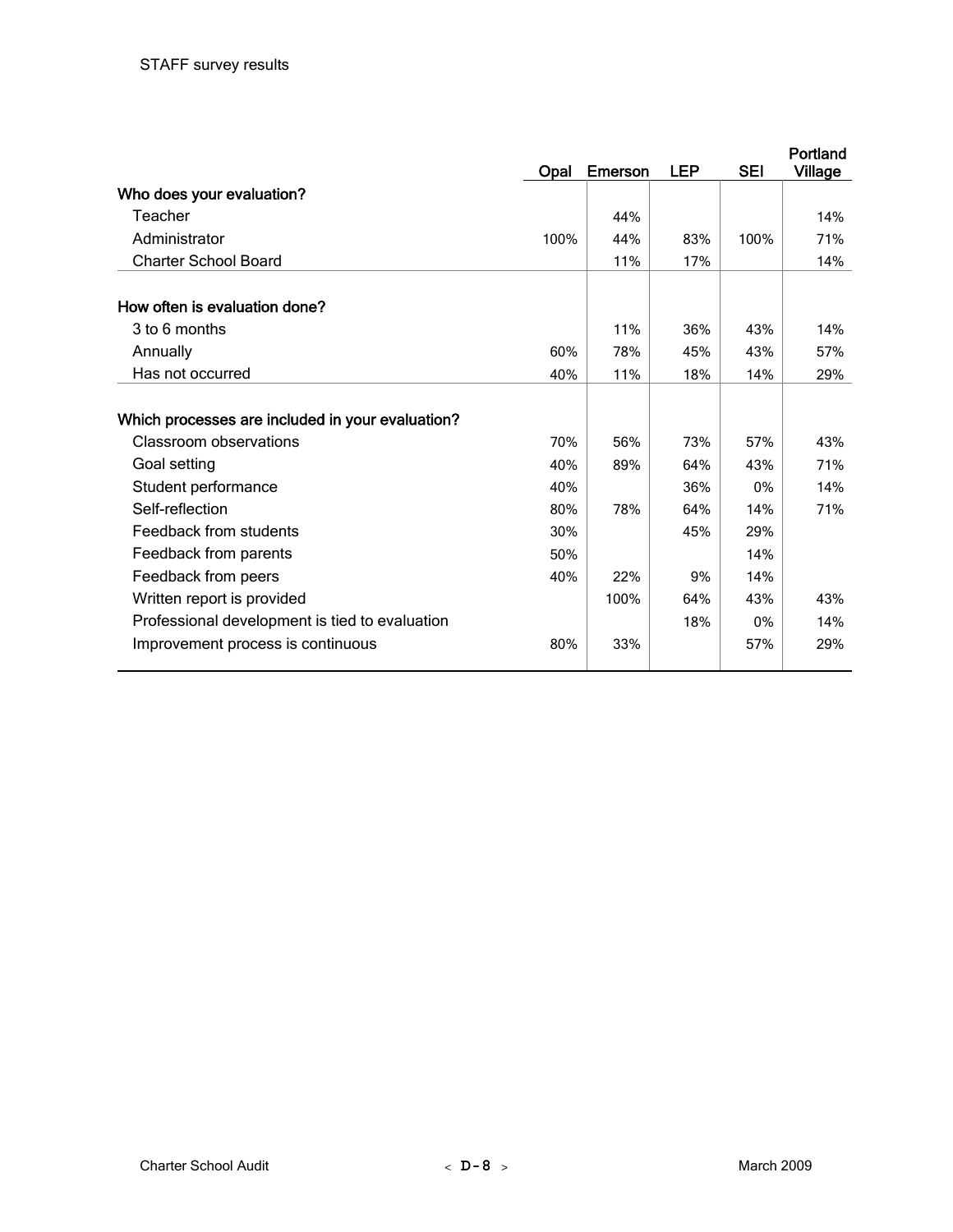| <b>PARENTS SURVEY</b>                                       |                          |          |                |            |            |          |                 |
|-------------------------------------------------------------|--------------------------|----------|----------------|------------|------------|----------|-----------------|
|                                                             |                          |          |                |            |            | Portland | Arthur          |
|                                                             |                          | Opal     | <b>Emerson</b> | <b>LEP</b> | <b>SEI</b> |          | Village Academy |
| What is the longest time you have had a                     |                          |          |                |            |            |          |                 |
| child or children enrolled?                                 |                          |          |                |            |            |          |                 |
|                                                             | <b>LESS THAN 1 YEAR</b>  | 18%      | 29%            | 62%        | 42%        | 98%      | 38%             |
|                                                             | 1-2 YEARS                | 6%       | 22%            | 38%        | 33%        | 2%       | 63%             |
|                                                             | 3-4 YEARS                | 47%      | 41%            |            | 25%        |          |                 |
|                                                             | <b>MORE THAN 4 YEARS</b> | 29%      | 9%             |            |            |          |                 |
|                                                             |                          | $(n=34)$ | (105)          | (13)       | (12)       | (84)     | (40)            |
| Distance from school?                                       |                          |          |                |            |            |          |                 |
|                                                             | LESS THAN 1/2 MILE       | 6%       |                | 8%         | 8%         | 11%      | 5%              |
|                                                             | $1/2$ TO 1 MILE          | 6%       | 5%             |            | 17%        | 13%      | 13%             |
|                                                             | 1 TO 3 MILES             | 6%       | 29%            | 23%        | 8%         | 24%      | 45%             |
|                                                             | 3 TO 5 MILES             | 32%      | 34%            | 31%        | 33%        | 23%      | 25%             |
|                                                             | OVER 5 MILES             | 50%      | 32%            | 38%        | 33%        | 30%      | 13%             |
|                                                             |                          | $(n=34)$ | (105)          | (13)       | (12)       | (84)     | (40)            |
|                                                             |                          |          |                |            |            |          |                 |
| Do you know the school's mission?                           |                          |          |                |            |            |          |                 |
|                                                             | <b>YES</b>               | 97%      | 98%            | 92%        | 83%        | 100%     | 88%             |
|                                                             | <b>NO</b>                | 3%       | 2%             | 8%         | 17%        |          | 12%             |
|                                                             |                          | $(n=31)$ | (93)           | (12)       | (12)       | (78)     | (25)            |
|                                                             |                          |          |                |            |            |          |                 |
| What kind of school did your child attend last year?        |                          |          |                |            |            |          |                 |
|                                                             | REGULAR PUBLIC           | 6%       | 11%            | 25%        | 42%        | 36%      | 41%             |
|                                                             | THIS CHARTER             | 79%      | 68%            | 42%        | 58%        |          | 8%              |
|                                                             | PRIVATE OR PAROCHIAL     |          | 2%             | 17%        |            | 29%      |                 |
|                                                             | ANOTHER CHARTER          |          | 1%             |            |            | 7%       | 15%             |
|                                                             | DID NOT ATTEND SCHOOL    | 3%       | 3%             | 17%        |            | 5%       | 10%             |
|                                                             | HOME SCHOOL              |          |                |            |            | 20%      | 23%             |
|                                                             | <b>PRESCHOOL</b>         | 12%      | 14%            |            |            | 1%       |                 |
|                                                             | <b>ALTERNATIVE</b>       |          | 1%             |            |            | 2%       | 3%              |
|                                                             |                          | $(n=34)$ | (105)          | (12)       | (12)       | (84)     | (39)            |
| <b>REASONS FOR SENDING MY CHILD TO THIS CHARTER SCHOOL:</b> |                          |          |                |            |            |          |                 |
| Good teachers and high quality instruction                  |                          |          |                |            |            |          |                 |
|                                                             | <b>VERY IMPORTANT</b>    | 97%      | 96%            | 100%       | 83%        | 92%      | 74%             |
|                                                             | SOMEWHAT IMPORTANT       | 3%       | 4%             |            | 17%        | 8%       | 21%             |
|                                                             | <b>NOT IMPORTANT</b>     |          |                |            |            |          | 5%              |
|                                                             |                          |          |                |            |            |          |                 |
| Prefer emphasis and educational philosophy                  |                          |          |                |            |            |          |                 |
|                                                             | <b>VERY IMPORTANT</b>    | 94%      | 94%            | 100%       | 73%        | 96%      | 35%             |
|                                                             | SOMEWHAT IMPORTANT       | 4%       | 6%             |            | 18%        | 4%       | 63%             |
|                                                             | NOT IMPORTANT            | 2%       |                |            | 9%         |          | 2%              |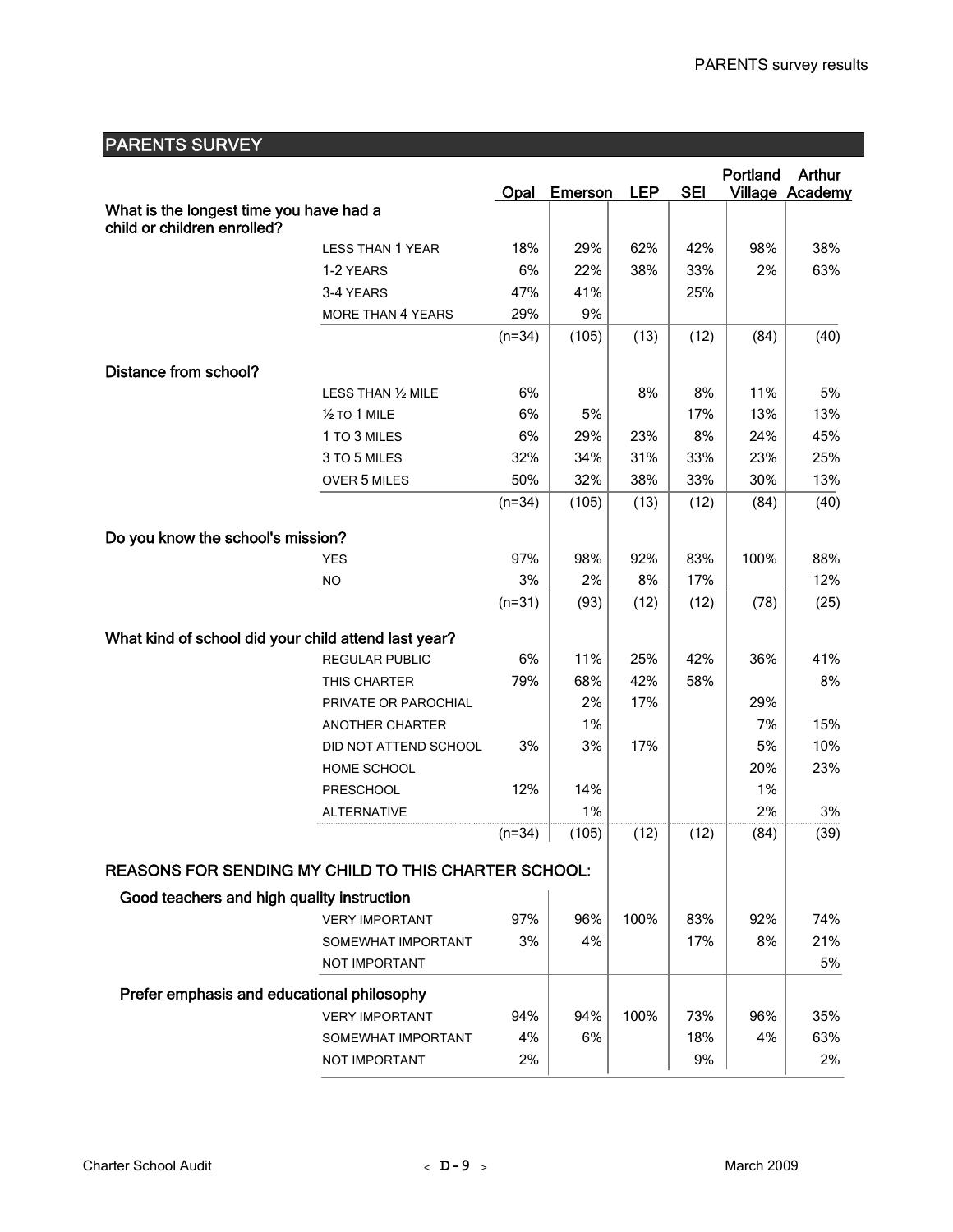|                                                             |                                     | Opal       | <b>Emerson</b> | <b>LEP</b> | <b>SEI</b> | Portland   | <b>Arthur</b><br>Village Academy |
|-------------------------------------------------------------|-------------------------------------|------------|----------------|------------|------------|------------|----------------------------------|
| Unique opportunities for my child                           |                                     |            |                |            |            |            |                                  |
|                                                             | <b>VERY IMPORTANT</b>               | 88%        | 90%            | 92%        | 100%       | 92%        | 40%                              |
|                                                             | SOMEWHAT IMPORTANT                  | 12%        | 8%             | 8%         |            | 8%         | 58%                              |
|                                                             | NOT IMPORTANT                       |            | 2%             |            |            |            | 2%                               |
| <b>Focus of educational delivery</b>                        |                                     |            |                |            |            |            |                                  |
|                                                             | <b>VERY IMPORTANT</b>               | 74%        | 85%            | 91%        | 83%        | 88%        | 38%                              |
|                                                             | SOMEWHAT IMPORTANT                  | 26%        | 11%            | 9%         | 17%        | 10%        | 60%                              |
|                                                             | NOT IMPORTANT                       |            | 4%             |            |            | 2%         | 2%                               |
| <b>Educational program emphasis</b>                         |                                     |            |                |            |            |            |                                  |
|                                                             | <b>VERY IMPORTANT</b>               | 76%        | 82%            | 82%        | 75%        | 74%        | 48%                              |
|                                                             | SOMEWHAT IMPORTANT                  | 24%        | 16%            | 18%        | 25%        | 21%        | 52%                              |
|                                                             | NOT IMPORTANT                       |            | 2%             |            |            | 5%         |                                  |
|                                                             |                                     |            |                |            |            |            |                                  |
| Academic reputation and high standards                      |                                     |            |                |            |            |            |                                  |
|                                                             | <b>VERY IMPORTANT</b>               | 68%        | 78%            | 82%        | 92%        | 57%        | 68%                              |
|                                                             | SOMEWHAT IMPORTANT                  | 32%        | 20%            | 18%        | 8%         | 38%        | 32%                              |
|                                                             | <b>NOT IMPORTANT</b>                |            | 2%             |            |            | 5%         |                                  |
| School safety and climate                                   |                                     |            |                |            |            |            |                                  |
|                                                             | <b>VERY IMPORTANT</b>               | 65%        | 64%            | 55%        | 92%        | 71%        | 68%                              |
|                                                             | SOMEWHAT IMPORTANT                  | 33%        | 34%            | 45%        | 8%         | 27%        | 30%                              |
|                                                             | NOT IMPORTANT                       | 2%         | 2%             |            |            | 2%         | 2%                               |
| Small class sizes                                           |                                     |            |                |            |            |            |                                  |
|                                                             | <b>VERY IMPORTANT</b>               | 76%        | 82%            | 82%        | 75%        | 58%        | 21%                              |
|                                                             | SOMEWHAT IMPORTANT                  | 24%        | 16%            | 18%        | 25%        | 41%        | 71%                              |
|                                                             | NOT IMPORTANT                       |            | 2%             |            |            | 1%         | 8%                               |
| Interested in being involved with educational reform effort |                                     |            |                |            |            |            |                                  |
|                                                             | <b>VERY IMPORTANT</b>               | 56%        | 61%            | 58%        | 75%        | 67%        | 7%                               |
|                                                             | SOMEWHAT IMPORTANT                  | 38%        | 30%            | 34%        | 25%        | 27%        | 68%                              |
|                                                             | NOT IMPORTANT                       | 6%         | 9%             | 8%         |            | 6%         | 25%                              |
| Unhappy with the curriculum at previous school              |                                     |            |                |            |            |            |                                  |
|                                                             | <b>VERY IMPORTANT</b>               |            |                |            |            |            | 18%                              |
|                                                             |                                     | 30%<br>27% | 22%<br>17%     | 36%<br>9%  | 18%<br>27% | 34%<br>21% | 31%                              |
|                                                             | SOMEWHAT IMPORTANT<br>NOT IMPORTANT | 43%        | 61%            | 55%        | 55%        | 45%        | 51%                              |
|                                                             |                                     |            |                |            |            |            |                                  |
| Unhappy with the instruction at previous school             |                                     |            |                |            |            |            |                                  |
|                                                             | <b>VERY IMPORTANT</b>               | 38%        | 19%            | 30%        | 18%        | 26%        | 26%                              |
|                                                             | SOMEWHAT IMPORTANT                  | 21%        | 21%            | 10%        | 27%        | 19%        | 23%                              |
|                                                             | NOT IMPORTANT                       | 41%        | 60%            | 60%        | 55%        | 55%        | 51%                              |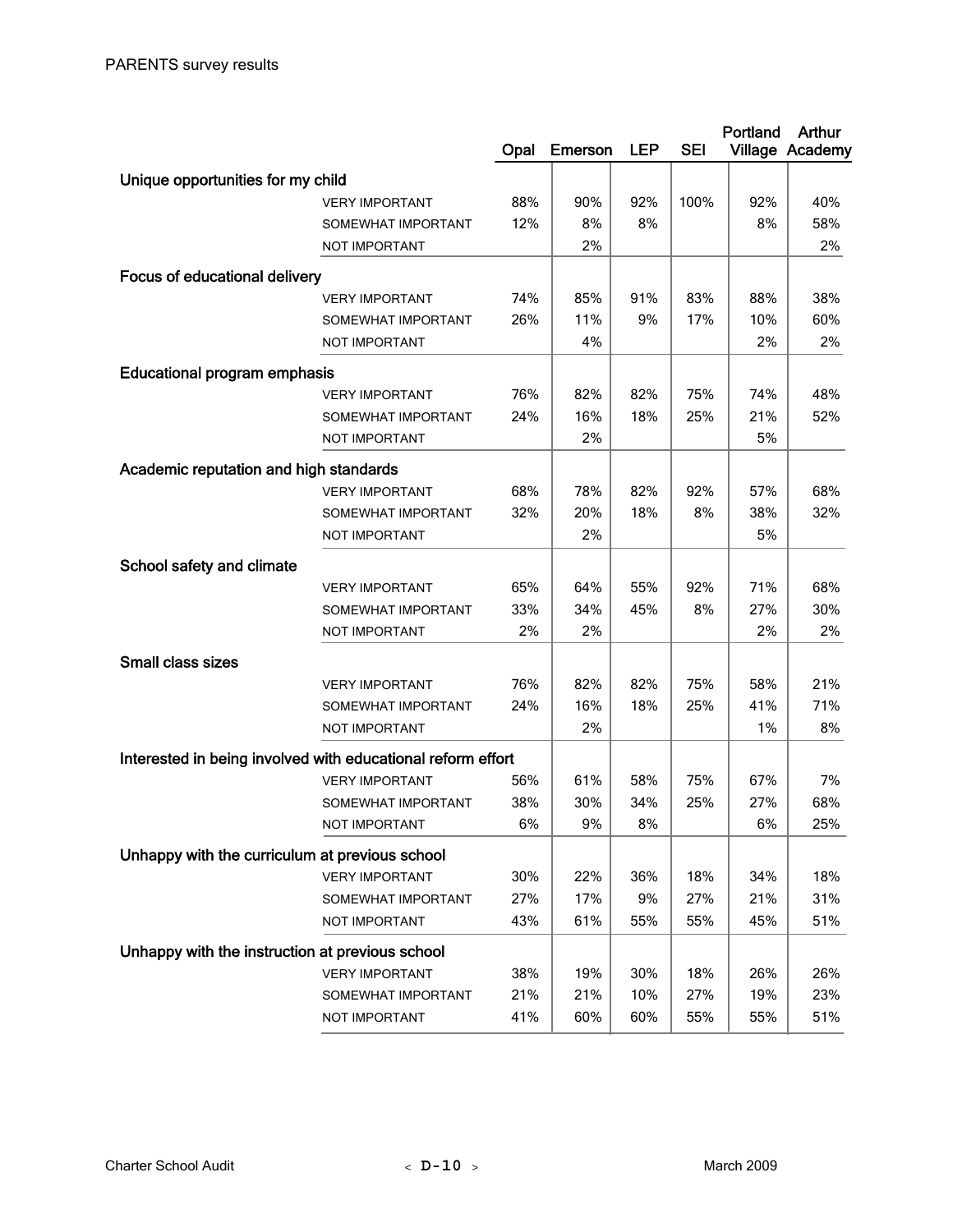|                                          |                                                     |          |                |            |            | Portland | Arthur          |
|------------------------------------------|-----------------------------------------------------|----------|----------------|------------|------------|----------|-----------------|
|                                          |                                                     | Opal     | <b>Emerson</b> | <b>LEP</b> | <b>SEI</b> |          | Village Academy |
| My child wanted to attend this school    |                                                     |          |                |            |            |          |                 |
|                                          | <b>VERY IMPORTANT</b>                               | 24%      | 21%            | 58%        | 50%        | 20%      | 13%             |
|                                          | SOMEWHAT IMPORTANT                                  | 50%      | 48%            | 42%        | 42%        | 48%      | 25%             |
|                                          | NOT IMPORTANT                                       | 26%      | 31%            |            | 8%         | 32%      | 62%             |
| <b>Convenient location</b>               |                                                     |          |                |            |            |          |                 |
|                                          | <b>VERY IMPORTANT</b>                               | 3%       | 16%            | 0%         | 42%        | 19%      | 10%             |
|                                          | SOMEWHAT IMPORTANT                                  | 47%      | 55%            | 75%        | 25%        | 44%      | 67%             |
|                                          | NOT IMPORTANT                                       | 50%      | 29%            | 25%        | 33%        | 37%      | 23%             |
|                                          |                                                     |          |                |            |            |          |                 |
|                                          | My child's special needs not met at previous school |          |                |            |            |          |                 |
|                                          | <b>VERY IMPORTANT</b>                               | 19%      | 11%            | 36%        | 25%        | 8%       | 21%             |
|                                          | SOMEWHAT IMPORTANT                                  | 10%      | 22%            | 37%        | 42%        | 25%      | 41%             |
|                                          | NOT IMPORTANT                                       | 71%      | 67%            | 27%        | 33%        | 67%      | 38%             |
| This school has good physical facilities |                                                     |          |                |            |            |          |                 |
|                                          | <b>VERY IMPORTANT</b>                               | 38%      | 9%             | 27%        | 50%        | 5%       | 10%             |
|                                          | SOMEWHAT IMPORTANT                                  | 36%      | 50%            | 46%        | 33%        | 58%      | 82%             |
|                                          | NOT IMPORTANT                                       | 26%      | 41%            | 27%        | 17%        | 37%      | 8%              |
|                                          | My child was performing poorly at previous school   |          |                |            |            |          |                 |
|                                          | <b>VERY IMPORTANT</b>                               | 7%       | 12%            | 33%        | 18%        | 8%       | 28%             |
|                                          | SOMEWHAT IMPORTANT                                  | 3%       | 7%             | 9%         | 9%         | 19%      | 23%             |
|                                          | NOT IMPORTANT                                       | 90%      | 81%            | 58%        | 73%        | 73%      | 49%             |
|                                          |                                                     |          |                |            |            |          |                 |
|                                          |                                                     |          |                |            |            |          |                 |
| OVERALL, HAS THIS CHARTER SCHOOL         |                                                     |          |                |            |            |          |                 |
| <b>MET YOUR INITIAL EXPECTATION?</b>     |                                                     |          |                |            |            |          |                 |
|                                          | <b>YES</b>                                          | 94%      | 99%            | 91%        | 75%        | 96%      | 100%            |
|                                          | <b>NO</b>                                           | 6%       | 1%             | 9%         | 25%        | 4%       |                 |
|                                          |                                                     | $(n=34)$ | (105)          | (11)       | (12)       | (84)     | (40)            |
|                                          |                                                     |          |                |            |            |          |                 |
|                                          | TO WHAT EXTENT ARE YOU SATISFIED WITH:              |          |                |            |            |          |                 |
| Teachers and other school staff          |                                                     |          |                |            |            |          |                 |
|                                          | <b>VERY SATISFIED</b>                               | 65%      | 86%            | 82%        | 50%        | 67%      | 31%             |
|                                          | <b>SATISFIED</b>                                    | 26%      | 11%            | 9%         | 33%        | 30%      | 67%             |
|                                          | DISSATISFIED/VERY DISSATISFIED                      | 9%       | 3%             | 9%         | 17%        | 3%       | 2%              |
| <b>Educational program</b>               |                                                     |          |                |            |            |          |                 |
|                                          |                                                     | 59%      | 86%            | 70%        | 42%        | 65%      | 45%             |
|                                          | <b>VERY SATISFIED</b><br><b>SATISFIED</b>           | 32%      | 12%            | 20%        | 42%        | 31%      | 55%             |
|                                          | DISSATISFIED/VERY DISSATISFIED                      | 9%       | 2%             | 10%        | 16%        | 4%       |                 |
|                                          |                                                     |          |                |            |            |          |                 |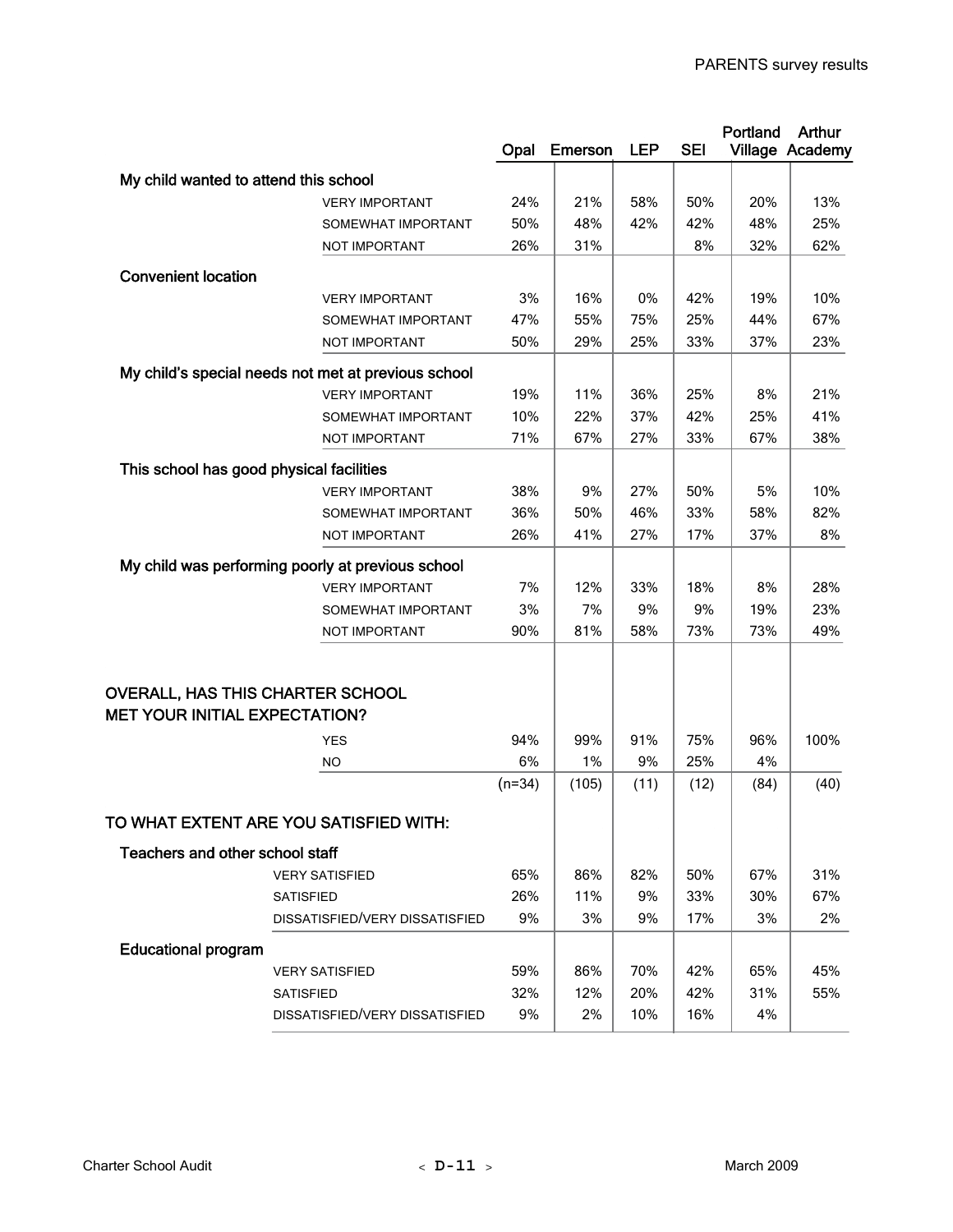|                                   |                                                | Opal | Emerson | <b>LEP</b> | <b>SEI</b> | Portland | <b>Arthur</b><br>Village Academy |
|-----------------------------------|------------------------------------------------|------|---------|------------|------------|----------|----------------------------------|
| <b>Overall school climate</b>     |                                                |      |         |            |            |          |                                  |
|                                   | <b>VERY SATISFIED</b>                          | 71%  | 77%     | 36%        | 58%        | 72%      | 43%                              |
|                                   | <b>SATISFIED</b>                               | 26%  | 20%     | 46%        | 17%        | 23%      | 57%                              |
|                                   | DISSATISFIED/VERY DISSATISFIED                 | 3%   | 3%      | 18%        | 25%        | 5%       |                                  |
| Potential for parent involvement  |                                                |      |         |            |            |          |                                  |
|                                   | <b>VERY SATISFIED</b>                          | 45%  | 74%     | 55%        | 58%        | 80%      | 15%                              |
|                                   | <b>SATISFIED</b>                               | 39%  | 25%     | 45%        | 25%        | 19%      | 83%                              |
|                                   | DISSATISFIED/VERY DISSATISFIED                 | 16%  | 1%      |            | 17%        | 1%       | 2%                               |
| <b>Standards and expectations</b> |                                                |      |         |            |            |          |                                  |
|                                   | <b>VERY SATISFIED</b>                          | 53%  | 76%     | 55%        | 60%        | 60%      | 41%                              |
|                                   | <b>SATISFIED</b>                               | 35%  | 22%     | 45%        | 30%        | 32%      | 59%                              |
|                                   | DISSATISFIED/VERY DISSATISFIED                 | 12%  | 2%      |            | 10%        | 8%       |                                  |
| My child's academic achievement   |                                                |      |         |            |            |          |                                  |
|                                   | <b>VERY SATISFIED</b>                          | 53%  | 70%     | 55%        | 50%        | 69%      | 36%                              |
|                                   | <b>SATISFIED</b>                               | 32%  | 26%     | 36%        | 42%        | 20%      | 64%                              |
|                                   | DISSATISFIED/VERY DISSATISFIED                 | 15%  | 4%      | 9%         | 8%         | 11%      | 0%                               |
|                                   | Progress toward meeting school's mission       |      |         |            |            |          |                                  |
|                                   | <b>VERY SATISFIED</b>                          | 53%  | 76%     | 45%        | 45%        | 68%      | 13%                              |
|                                   | <b>SATISFIED</b>                               | 41%  | 22%     | 55%        | 28%        | 26%      | 87%                              |
|                                   | DISSATISFIED/VERY DISSATISFIED                 | 6%   | 2%      |            | 27%        | 6%       |                                  |
| <b>Administrative leadership</b>  |                                                |      |         |            |            |          |                                  |
|                                   | <b>VERY SATISFIED</b>                          | 39%  | 69%     | 73%        | 50%        | 43%      | 28%                              |
|                                   | <b>SATISFIED</b>                               | 48%  | 29%     | 18%        | 25%        | 49%      | 70%                              |
|                                   | DISSATISFIED/VERY DISSATISFIED                 | 13%  | 2%      | 9%         | 25%        | 8%       | 2%                               |
| <b>Class sizes</b>                |                                                |      |         |            |            |          |                                  |
|                                   | <b>VERY SATISFIED</b>                          | 38%  | 70%     | 45%        | 42%        | 43%      | 26%                              |
|                                   | <b>SATISFIED</b>                               | 62%  | 29%     | 46%        | 58%        | 44%      | 74%                              |
|                                   | DISSATISFIED/VERY DISSATISFIED                 |      | 1%      | 9%         | 0%         | 13%      |                                  |
| <b>School stability</b>           |                                                |      |         |            |            |          |                                  |
|                                   | <b>VERY SATISFIED</b>                          | 44%  | 49%     | 18%        | 50%        | 37%      | 30%                              |
|                                   | <b>SATISFIED</b>                               | 50%  | 45%     | 64%        | 25%        | 53%      | 70%                              |
|                                   | DISSATISFIED/VERY DISSATISFIED                 | 6%   | 6%      | 18%        | 25%        | 10%      |                                  |
|                                   | Availability of computers and other technology |      |         |            |            |          |                                  |
|                                   | <b>VERY SATISFIED</b>                          | 21%  | 13%     | 60%        | 67%        | 56%      | 13%                              |
|                                   | <b>SATISFIED</b>                               | 52%  | 50%     | 40%        | 33%        | 33%      | 79%                              |
|                                   | DISSATISFIED/VERY DISSATISFIED                 | 27%  | 37%     |            |            | 11%      | 8%                               |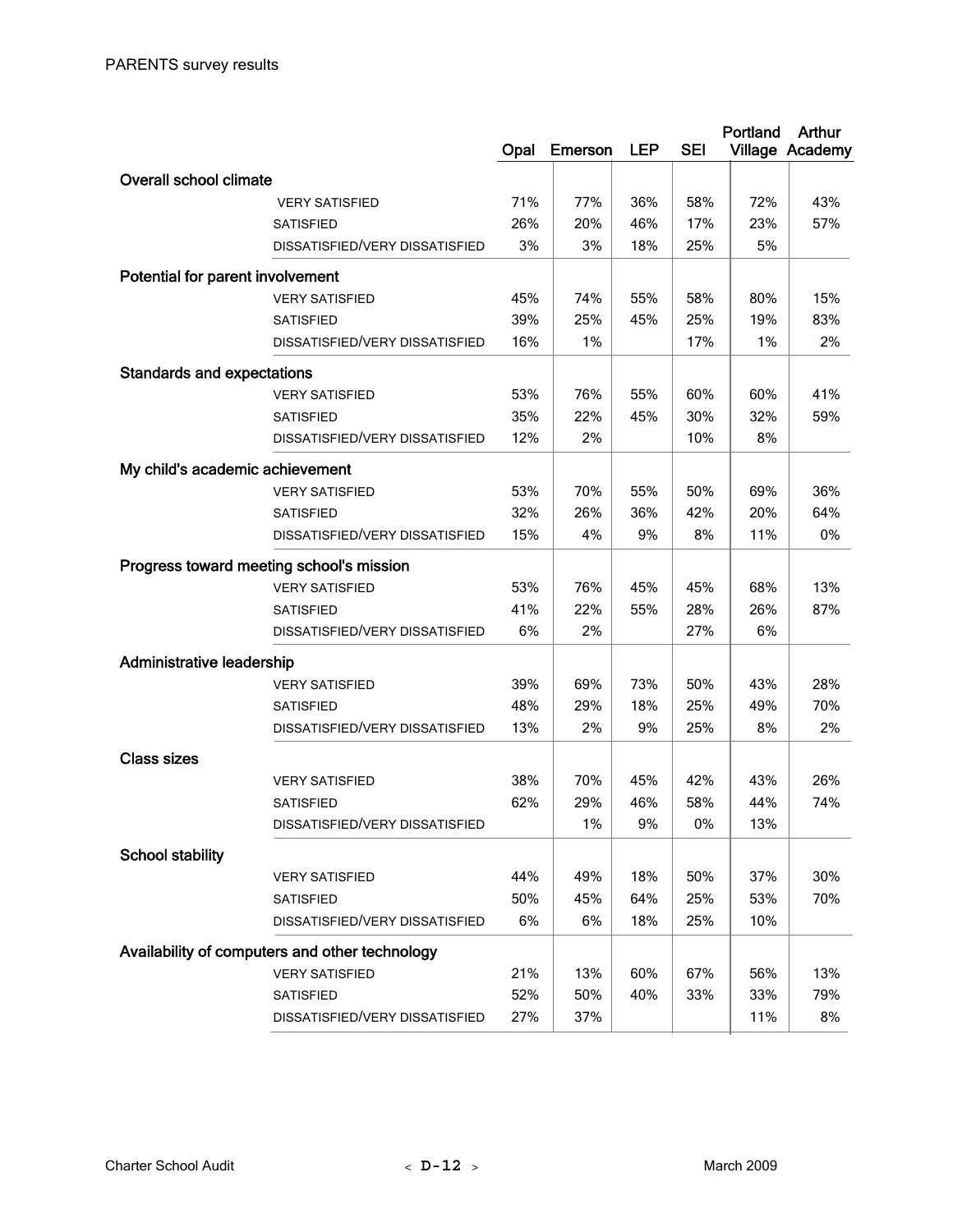|                                        |                                                     |           |                |            |            | Portland  | Arthur          |
|----------------------------------------|-----------------------------------------------------|-----------|----------------|------------|------------|-----------|-----------------|
|                                        |                                                     | Opal      | <b>Emerson</b> | <b>LEP</b> | <b>SEI</b> |           | Village Academy |
| <b>Extracurricular activities</b>      |                                                     |           |                |            |            |           |                 |
|                                        | <b>VERY SATISFIED</b>                               | 15%       | 28%            | 9%         | 75%        | 31%       | 13%             |
|                                        | <b>SATISFIED</b>                                    | 32%       | 45%            | 46%        | 25%        | 55%       | 85%             |
|                                        | DISSATISFIED/VERY DISSATISFIED                      | 53%       | 27%            | 45%        |            | 14%       | 2%              |
|                                        |                                                     |           |                |            |            |           |                 |
| <b>School resources</b>                |                                                     |           |                |            |            |           |                 |
|                                        | <b>VERY SATISFIED</b>                               | 29%       | 17%            | 45%        | 75%        | 12%       | 28%             |
|                                        | <b>SATISFIED</b>                                    | 47%       | 57%            | 46%        | 25%        | 63%       | 70%             |
|                                        | DISSATISFIED/VERY DISSATISFIED                      | 24%       | 26%            | 9%         |            | 25%       | 2%              |
| <b>Physical facilities</b>             |                                                     |           |                |            |            |           |                 |
|                                        | <b>VERY SATISFIED</b>                               | 44%       | 3%             | 27%        | 67%        | 10%       | 28%             |
|                                        | <b>SATISFIED</b>                                    | 41%       | 53%            | 46%        | 25%        | 52%       | 70%             |
|                                        | DISSATISFIED/VERY DISSATISFIED                      | 15%       | 44%            | 27%        | 8%         | 38%       | 2%              |
|                                        |                                                     |           |                |            |            |           |                 |
|                                        | <b>EXTENT TO WHICH YOU AGREE WITH THESE</b>         |           |                |            |            |           |                 |
|                                        | STATEMENTS ABOUT YOUR CHARTER SCHOOL:               |           |                |            |            |           |                 |
| My child is motivated to learn         |                                                     | 71%       |                |            |            |           |                 |
|                                        | <b>STRONGLY AGREE</b>                               |           | 80%            | 55%        | 75%        | 80%       | 34%             |
|                                        | <b>AGREE</b>                                        | 24%<br>5% | 18%<br>2%      | 36%<br>9%  | 25%        | 18%<br>2% | 61%<br>5%       |
|                                        | DISAGREE/STRONGLY DISAGREE                          |           |                |            |            |           |                 |
| The quality of instruction is high     |                                                     |           |                |            |            |           |                 |
|                                        | <b>STRONGLY AGREE</b>                               | 62%       | 84%            | 82%        | 33%        | 71%       | 33%             |
|                                        | <b>AGREE</b>                                        | 38%       | 15%            | 9%         | 50%        | 28%       | 64%             |
|                                        | DISAGREE/STRONGLY DISAGREE                          |           | 1%             | 9%         | 17%        | 1%        | 3%              |
|                                        | The school is supporting innovative practice        |           |                |            |            |           |                 |
|                                        | <b>STRONGLY AGREE</b>                               | 79%       | 79%            | 70%        | 42%        | 76%       | 13%             |
|                                        | <b>AGREE</b>                                        | 18%       | 20%            | 30%        | 50%        | 23%       | 87%             |
|                                        | DISAGREE/STRONGLY DISAGREE                          | 3%        | 1%             |            | 8%         | 1%        |                 |
|                                        |                                                     |           |                |            |            |           |                 |
|                                        | My child receives sufficient individual attention   |           |                |            |            |           |                 |
|                                        | STRONGLY AGREE                                      | 65%       | 69%            | 64%        | 42%        | 58%       | 26%             |
|                                        | <b>AGREE</b>                                        | 35%       | 26%            | 27%        | 33%        | 35%       | 74%             |
|                                        | DISAGREE/STRONGLY DISAGREE                          | 3%        | 5%             | 9%         | 25%        | 7%        |                 |
| The school is meeting my child's needs |                                                     |           |                |            |            |           |                 |
|                                        | STRONGLY AGREE                                      | 56%       | 73%            | 64%        | 25%        | 57%       | 28%             |
|                                        | <b>AGREE</b>                                        | 26%       | 21%            | 27%        | 58%        | 38%       | 72%             |
|                                        | DISAGREE/STRONGLY DISAGREE                          | 18%       | 6%             | 9%         | 17%        | 5%        |                 |
|                                        | There is good communication between school and home |           |                |            |            |           |                 |
|                                        | STRONGLY AGREE                                      | 35%       | 64%            | 55%        | 33%        | 53%       | 12%             |
|                                        | AGREE                                               | 53%       | 31%            | 36%        | 33%        | 41%       | 83%             |
|                                        | DISAGREE/STRONGLY DISAGREE                          | 12%       | 5%             | 9%         | 34%        | 6%        | 5%              |
|                                        |                                                     |           |                |            |            |           |                 |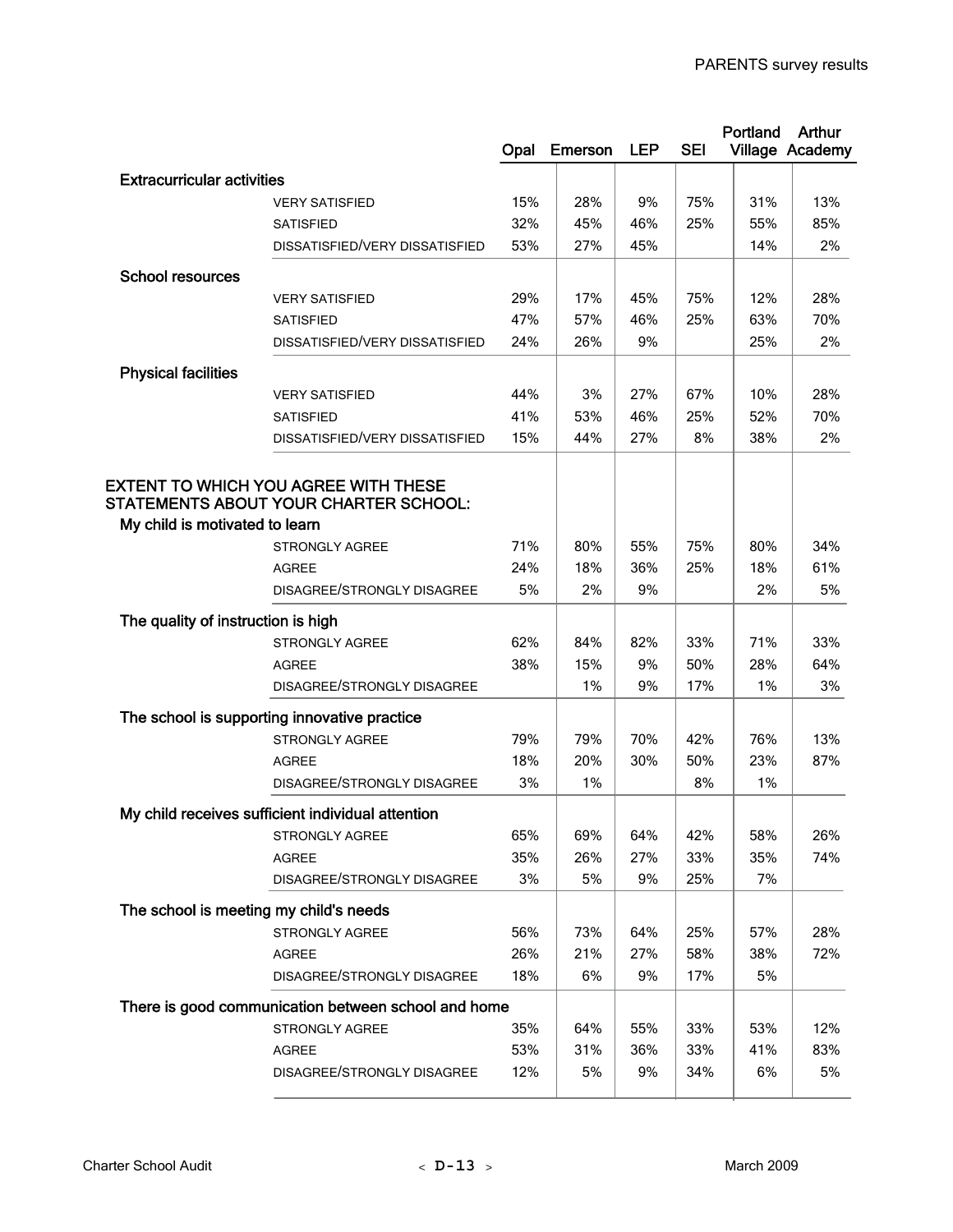|                                         |                                                           | Opal     | <b>Emerson</b> | <b>LEP</b> | <b>SEI</b> | Portland | Arthur<br>Village Academy |
|-----------------------------------------|-----------------------------------------------------------|----------|----------------|------------|------------|----------|---------------------------|
|                                         | Teachers and school leadership are accountable            |          |                |            |            |          |                           |
| for student achievement                 |                                                           |          |                |            |            |          |                           |
|                                         | <b>STRONGLY AGREE</b>                                     | 27%      | 59%            | 36%        | 33%        | 48%      | 18%                       |
|                                         | <b>AGREE</b>                                              | 52%      | 39%            | 64%        | 50%        | 44%      | 82%                       |
|                                         | DISAGREE/STRONGLY DISAGREE                                | 21%      | 2%             |            | 17%        | 8%       | 0%                        |
| of the school                           | Parents have the ability to influence the direction       |          |                |            |            |          |                           |
|                                         | <b>STRONGLY AGREE</b>                                     | 26%      | 32%            | 27%        | 33%        | 56%      | 9%                        |
|                                         | <b>AGREE</b>                                              | 47%      | 64%            | 73%        | 25%        | 38%      | 86%                       |
|                                         | DISAGREE/STRONGLY DISAGREE                                | 27%      | 4%             |            | 42%        | 6%       | 5%                        |
| The students are diverse                |                                                           |          |                |            |            |          |                           |
|                                         | <b>STRONGLY AGREE</b>                                     | 35%      | 38%            | 82%        | 25%        | 17%      | 12%                       |
|                                         | <b>AGREE</b>                                              | 29%      | 46%            | 18%        | 41%        | 52%      | 85%                       |
|                                         | DISAGREE/STRONGLY DISAGREE                                | 36%      | 16%            |            | 34%        | 31%      | 3%                        |
| Support services are available          |                                                           |          |                |            |            |          |                           |
|                                         | <b>STRONGLY AGREE</b>                                     | 15%      | 11%            | 36%        | 50%        | 15%      | 5%                        |
|                                         | <b>AGREE</b>                                              | 45%      | 44%            | 56%        | 42%        | 39%      | 82%                       |
|                                         | DISAGREE/STRONGLY DISAGREE                                | 40%      | 45%            | 18%        | 8%         | 46%      | 13%                       |
| Involvement (may select more than one): |                                                           |          |                |            |            |          |                           |
|                                         | PLANNING/FOUNDERS                                         |          | 1%             |            | 8%         | 10%      | 8%                        |
|                                         | <b>SCHOOL COMMITTEE MEMBER</b>                            | 50%      | 15%            | 8%         | 25%        | 19%      | 10%                       |
|                                         | <b>BOARD MEMBER</b>                                       |          | 4%             | 58%        |            | 5%       |                           |
|                                         | <b>NONE</b>                                               | 3%       | 20%            |            | 50%        | 8%       | 65%                       |
|                                         | <b>VOLUNTEER WITH SCHOOL</b>                              | 88%      | 79%            | 33%        | 42%        | 90%      | 20%                       |
|                                         |                                                           | $(n=48)$ | (125)          | (12)       | (15)       | (111)    | (41)                      |
|                                         | How many hours per month do you volunteer at this school? |          |                |            |            |          |                           |
|                                         | 0 TO 3 HOURS                                              | 44%      | 63%            | 90%        | 80%        | 48%      | 81%                       |
|                                         | 4 TO 8 HOURS                                              | 32%      | 27%            |            | 20%        | 34%      | 19%                       |
|                                         | 9 TO 12 HOURS                                             | 9%       | 6%             |            |            | 11%      |                           |
|                                         | 13 TO 16 HOURS                                            | 15%      | 1%             | 10%        |            | 2%       |                           |
|                                         | 17 HOURS OR MORE                                          |          | 3%             |            |            | 5%       |                           |
|                                         |                                                           | $(n=34)$ | (101)          | (10)       | (10)       | (82)     | (31)                      |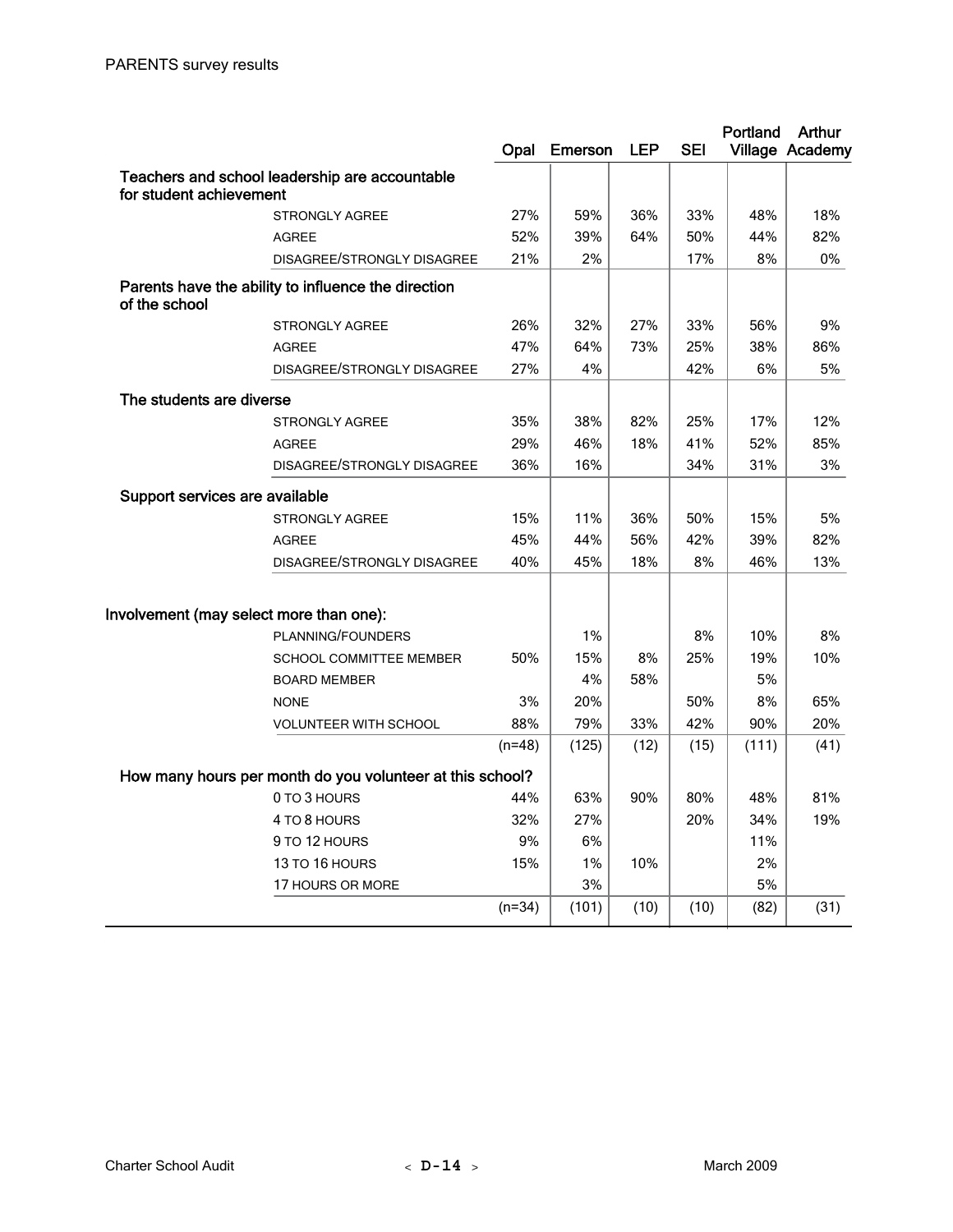## STUDENTS SURVEY

|                                                    |                        | Opal    | <b>Emerson</b> | <b>SEI</b> | <b>LEP</b> |
|----------------------------------------------------|------------------------|---------|----------------|------------|------------|
| Type of school attended last year?                 |                        |         |                |            |            |
|                                                    | REGULAR PUBLIC         |         | 13%            | 65%        | 56%        |
|                                                    | THIS CHARTER           | 100%    | 80%            | 30%        | 28%        |
|                                                    | PRIVATE OR PAROCHIAL   |         | 2%             | 5%         | 3%         |
|                                                    | <b>ANOTHER CHARTER</b> |         | 5%             |            | 3%         |
|                                                    | DID NOT ATTEND SCHOOL  |         |                |            |            |
|                                                    | HOME SCHOOL            |         |                |            | 2%         |
|                                                    | <b>PRESCHOOL</b>       |         |                |            | 3%         |
|                                                    | <b>ALTERNATIVE</b>     |         |                |            | 3%         |
|                                                    |                        | $(n=8)$ | (55)           | (43)       | (89)       |
| WHY DID YOU AND YOUR FAMILY CHOOSE<br>THIS SCHOOL? |                        |         |                |            |            |
| My parents thought it would be better for me       |                        |         |                |            |            |
|                                                    | <b>VERY IMPORTANT</b>  | 88%     | 35%            | 64%        | 67%        |
|                                                    | SOMEWHAT IMPORTANT     |         | 48%            | 32%        | 27%        |
|                                                    | NOT IMPORTANT          | 13%     | 17%            | 4%         | 6%         |
| Comfortable and safe place                         |                        |         |                |            |            |
|                                                    | <b>VERY IMPORTANT</b>  | 100%    | 58%            | 60%        | 43%        |
|                                                    | SOMEWHAT IMPORTANT     |         | 27%            | 28%        | 43%        |
|                                                    | NOT IMPORTANT          |         | 15%            | 12%        | 14%        |
| Small size and small class sizes                   |                        |         |                |            |            |
|                                                    | <b>VERY IMPORTANT</b>  | 75%     | 18%            | 40%        | 57%        |
|                                                    | SOMEWHAT IMPORTANT     | 25%     | 33%            | 34%        | 35%        |
|                                                    | NOT IMPORTANT          |         | 49%            | 26%        | 8%         |
| Interesting classes                                |                        |         |                |            |            |
|                                                    | <b>VERY IMPORTANT</b>  | 88%     | 33%            | 23%        | 53%        |
|                                                    | SOMEWHAT IMPORTANT     | 12%     | 45%            | 49%        | 37%        |
|                                                    | NOT IMPORTANT          |         | 22%            | 28%        | 10%        |
| Heard that teachers were better                    |                        |         |                |            |            |
|                                                    | <b>VERY IMPORTANT</b>  | 63%     | 31%            | 26%        | 46%        |
|                                                    | SOMEWHAT IMPORTANT     |         | 34%            | 53%        | 31%        |
|                                                    | NOT IMPORTANT          | 38%     | 35%            | 21%        | 23%        |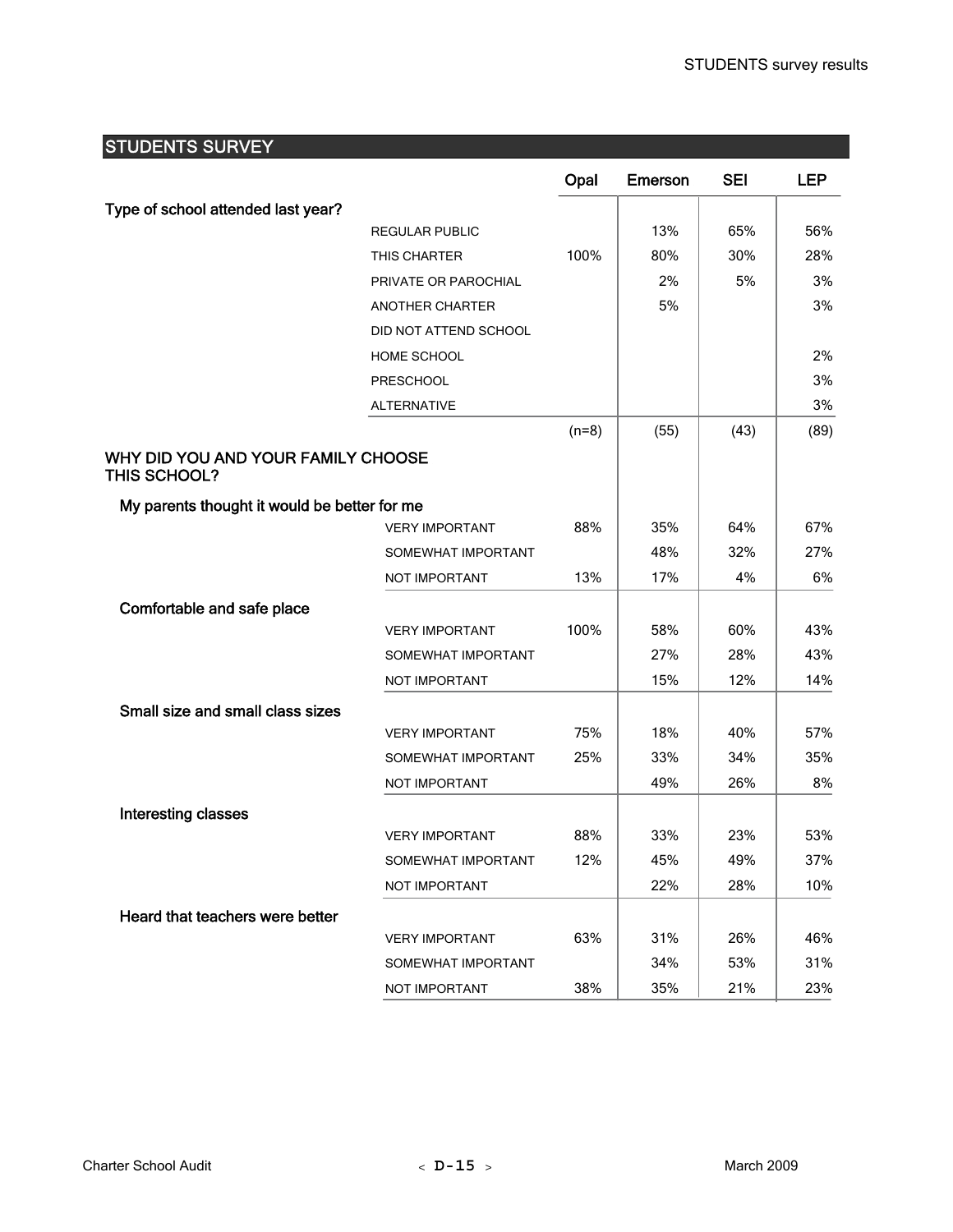|                                                                                 |                        | Opal    | Emerson | <b>SEI</b> | <b>LEP</b> |
|---------------------------------------------------------------------------------|------------------------|---------|---------|------------|------------|
| Teachers at my last school did not help me enough                               |                        |         |         |            |            |
|                                                                                 | <b>VERY IMPORTANT</b>  | 14%     | 26%     | 30%        | 39%        |
|                                                                                 | SOMEWHAT IMPORTANT     | 15%     | 14%     | 37%        | 36%        |
|                                                                                 | NOT IMPORTANT          | 71%     | 60%     | 33%        | 25%        |
| <b>Computers and other equipment</b>                                            |                        |         |         |            |            |
|                                                                                 | <b>VERY IMPORTANT</b>  |         | 2%      | 40%        | 31%        |
|                                                                                 | SOMEWHAT IMPORTANT     | 12%     | 16%     | 36%        | 43%        |
|                                                                                 | NOT IMPORTANT          | 88%     | 82%     | 24%        | 26%        |
| I was not doing well at my last school                                          |                        |         |         |            |            |
|                                                                                 | <b>VERY IMPORTANT</b>  | 13%     | 13%     | 21%        | 29%        |
|                                                                                 | SOMEWHAT IMPORTANT     |         | 22%     | 17%        | 33%        |
|                                                                                 | NOT IMPORTANT          | 88%     | 65%     | 62%        | 38%        |
| <b>Good location</b>                                                            |                        |         |         |            |            |
|                                                                                 | <b>VERY IMPORTANT</b>  |         | 15%     | 26%        | 16%        |
|                                                                                 | SOMEWHAT IMPORTANT     | 50%     | 47%     | 43%        | 50%        |
|                                                                                 | NOT IMPORTANT          | 50%     | 38%     | 31%        | 34%        |
| My friends were attending this school                                           |                        |         |         |            |            |
|                                                                                 | <b>VERY IMPORTANT</b>  |         | 9%      | 9%         | 16%        |
|                                                                                 | SOMEWHAT IMPORTANT     |         | 26%     | 28%        | 35%        |
|                                                                                 | NOT IMPORTANT          | 100%    | 65%     | 63%        | 49%        |
| How are you doing in school?                                                    |                        |         |         |            |            |
|                                                                                 | <b>EXCELLENT</b>       | 87%     | 36%     | 31%        | 16%        |
|                                                                                 | GOOD                   | 13%     | 34%     | 62%        | 39%        |
|                                                                                 | <b>AVERAGE</b>         |         | 21%     | 7%         | 33%        |
|                                                                                 | NOT SO WELL            |         | 9%      |            | 9%         |
|                                                                                 | <b>VERY BADLY</b>      |         |         |            | 2%         |
|                                                                                 |                        | $(n=8)$ | (56)    | (42)       | (85)       |
| Compared to your last school, how interested are you<br>in your schoolwork now? |                        |         |         |            |            |
|                                                                                 | MORE INTERESTED        | 100%    | 56%     | 49%        | 65%        |
|                                                                                 | ABOUT THE SAME         |         | 30%     | 39%        | 24%        |
|                                                                                 | <b>LESS INTERESTED</b> |         | 14%     | 12%        | 11%        |
|                                                                                 |                        | $(n=6)$ | (43)    | (41)       | (84)       |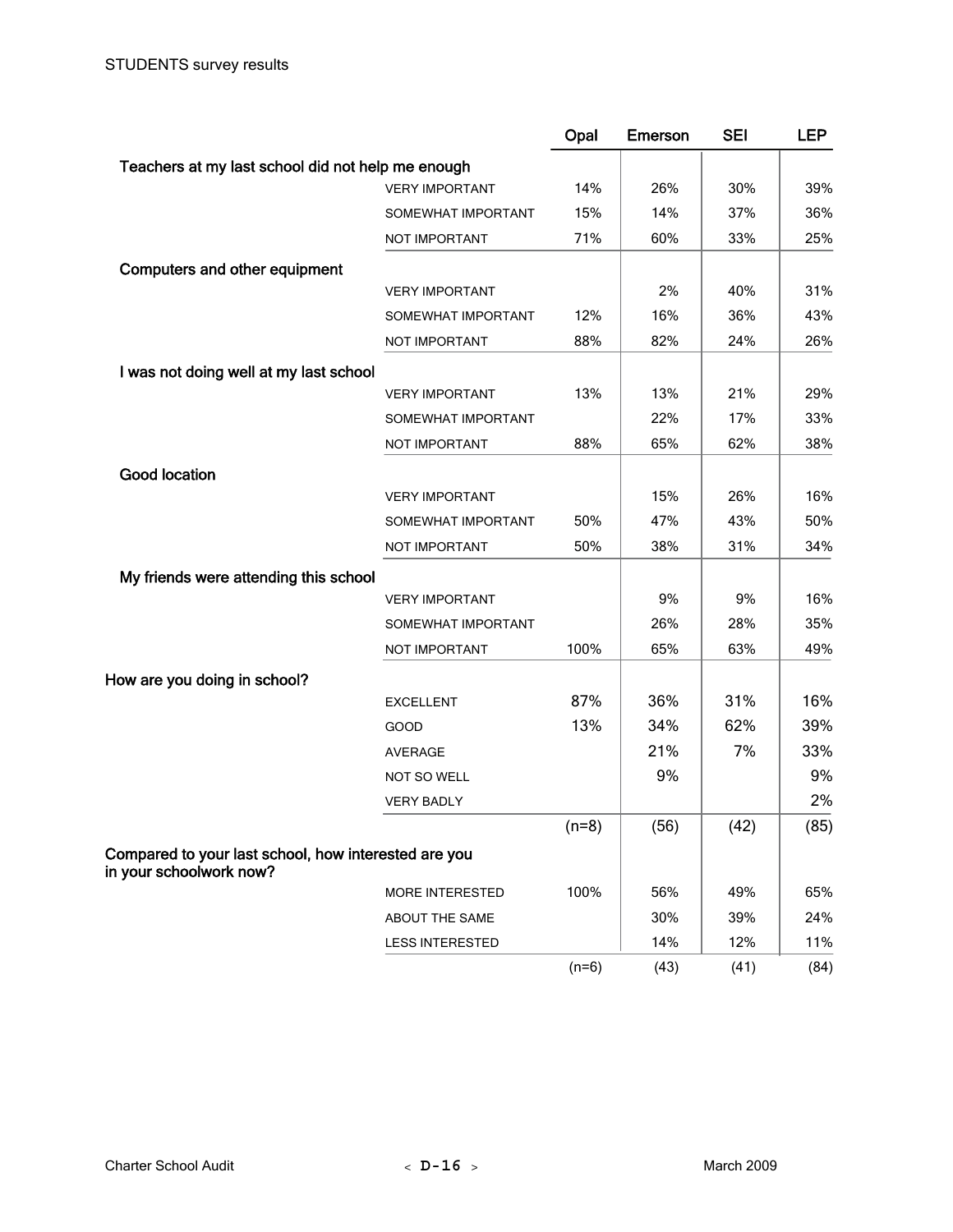|                                                                 | Opal                              | <b>Emerson</b> | <b>SEI</b> | <b>LEP</b> |
|-----------------------------------------------------------------|-----------------------------------|----------------|------------|------------|
| HOW MUCH DO YOU AGREE OR DISAGREE<br>WITH THE FOLLOWING?        |                                   |                |            |            |
| Teachers and administrators know me by name                     |                                   |                |            |            |
| STRONGLY AGREE                                                  | 75%                               | 55%            | 52%        | 75%        |
| <b>AGREE</b>                                                    | 25%                               | 38%            | 36%        | 20%        |
|                                                                 | DISAGREE/STRONGLY DISAGREE        | 7%             | 12%        | 5%         |
| There are school rules we must follow                           |                                   |                |            |            |
| <b>STRONGLY AGREE</b>                                           | 63%                               | 57%            | 62%        | 39%        |
| <b>AGREE</b>                                                    | 37%                               | 38%            | 31%        | 45%        |
|                                                                 | DISAGREE/STRONGLY DISAGREE        | 5%             | 7%         | 16%        |
| This school is doing a good job preparing me for the future     |                                   |                |            |            |
| STRONGLY AGREE                                                  | 57%                               | 48%            | 33%        | 51%        |
| <b>AGREE</b>                                                    | 43%                               | 38%            | 38%        | 35%        |
|                                                                 | DISAGREE/STRONGLY DISAGREE        | 14%            | 29%        | 14%        |
| My teacher is available to talk to me or help me when I need it |                                   |                |            |            |
| <b>STRONGLY AGREE</b>                                           | 63%                               | 45%            | 33%        | 49%        |
| <b>AGREE</b>                                                    | 37%                               | 39%            | 49%        | 43%        |
|                                                                 | DISAGREE/STRONGLY DISAGREE        | 16%            | 18%        | 8%         |
| I feel safe at this school                                      |                                   |                |            |            |
| <b>STRONGLY AGREE</b>                                           | 63%                               | 48%            | 45%        | 39%        |
| <b>AGREE</b>                                                    | 37%                               | 38%            | 29%        | 48%        |
|                                                                 | DISAGREE/STRONGLY DISAGREE        | 14%            | 26%        | 13%        |
| Students at this school com from diverse backgrounds            |                                   |                |            |            |
| <b>STRONGLY AGREE</b>                                           | 25%                               | 50%            | 22%        | 48%        |
| <b>AGREE</b>                                                    | 37%                               | 37%            | 29%        | 41%        |
|                                                                 | 38%<br>DISAGREE/STRONGLY DISAGREE | 13%            | 49%        | 11%        |
| Teachers seem happy                                             |                                   |                |            |            |
| STRONGLY AGREE                                                  | 38%                               | 51%            | 14%        | 45%        |
| <b>AGREE</b>                                                    | 62%                               | 36%            | 45%        | 47%        |
|                                                                 | DISAGREE/STRONGLY DISAGREE        | 13%            | 41%        | 8%         |
| I am learning more here than at my last school                  |                                   |                |            |            |
| STRONGLY AGREE                                                  | 67%                               | 40%            | 32%        | 39%        |
| AGREE                                                           | 33%                               | 40%            | 37%        | 40%        |
|                                                                 | DISAGREE/STRONGLY DISAGREE        | 20%            | 31%        | 21%        |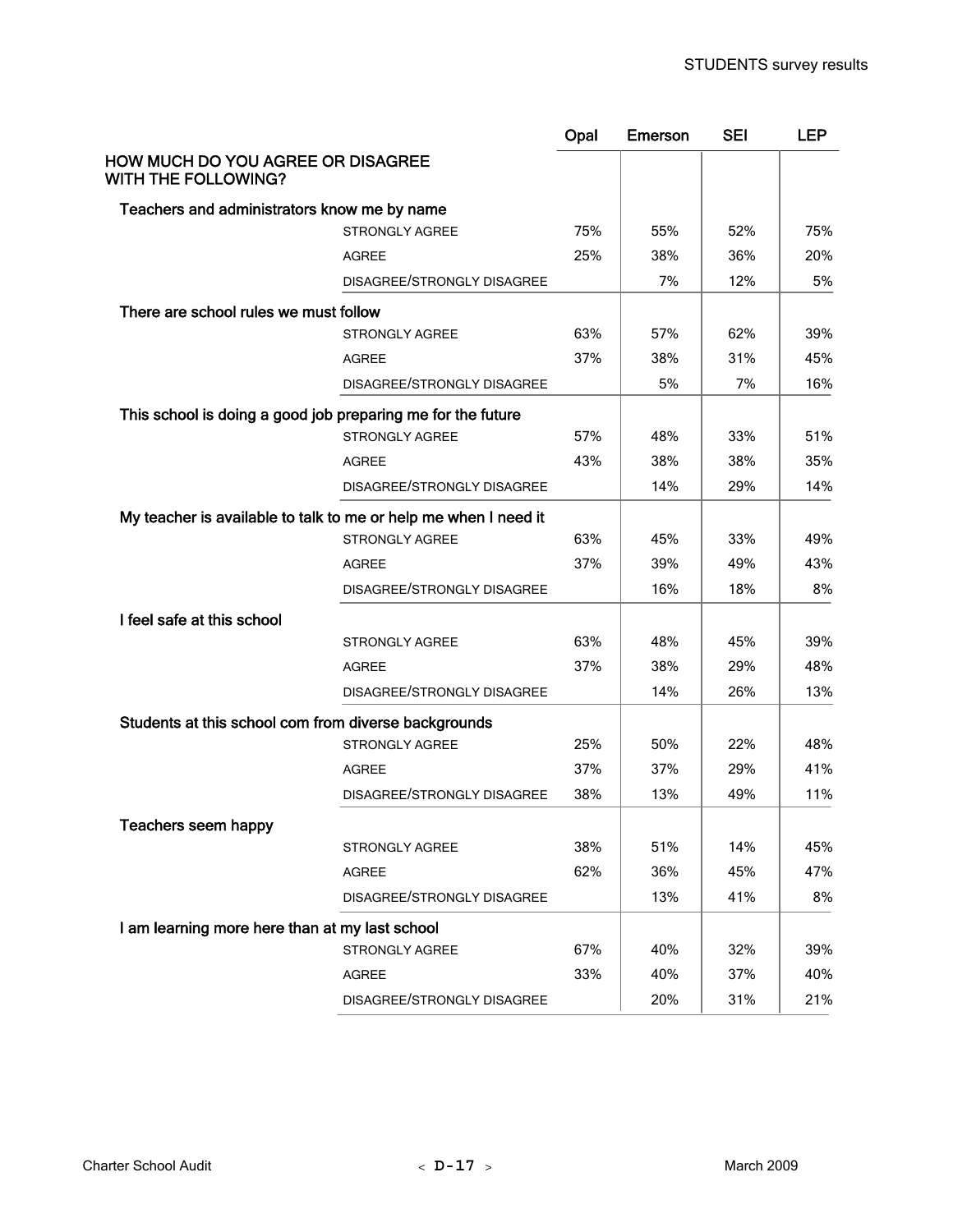|                                                            |                            | Opal | <b>Emerson</b> | <b>SEI</b> | <b>LEP</b> |
|------------------------------------------------------------|----------------------------|------|----------------|------------|------------|
| Students are from different ethnic groups                  |                            |      |                |            |            |
|                                                            | <b>STRONGLY AGREE</b>      | 25%  | 46%            | 12%        | 44%        |
|                                                            | <b>AGREE</b>               | 62%  | 43%            | 31%        | 45%        |
|                                                            | DISAGREE/STRONGLY DISAGREE | 13%  | 11%            | 57%        | 11%        |
| I have a computer available when I need one                |                            |      |                |            |            |
|                                                            | <b>STRONGLY AGREE</b>      | 14%  | 16%            | 40%        | 49%        |
|                                                            | <b>AGREE</b>               | 43%  | 44%            | 40%        | 34%        |
|                                                            | DISAGREE/STRONGLY DISAGREE | 43%  | 40%            | 20%        | 17%        |
| <b>Students feel important</b>                             |                            |      |                |            |            |
|                                                            | <b>STRONGLY AGREE</b>      | 63%  | 41%            | 28%        | 30%        |
|                                                            | <b>AGREE</b>               | 37%  | 38%            | 35%        | 52%        |
|                                                            | DISAGREE/STRONGLY DISAGREE |      | 21%            | 37%        | 18%        |
| I know the mission of my school                            |                            |      |                |            |            |
|                                                            | <b>STRONGLY AGREE</b>      | 25%  | 12%            | 34%        | 47%        |
|                                                            | <b>AGREE</b>               | 62%  | 36%            | 44%        | 43%        |
|                                                            | DISAGREE/STRONGLY DISAGREE | 13%  | 52%            | 22%        | 10%        |
|                                                            |                            |      |                |            |            |
| I get feedback on most or all of the assignments I turn in | <b>STRONGLY AGREE</b>      | 63%  | 39%            | 19%        | 25%        |
|                                                            | <b>AGREE</b>               | 37%  | 41%            | 56%        | 57%        |
|                                                            | DISAGREE/STRONGLY DISAGREE |      | 20%            | 25%        | 18%        |
|                                                            |                            |      |                |            |            |
| I wish there were more classes to choose from              |                            |      |                |            |            |
|                                                            | <b>STRONGLY AGREE</b>      |      | 18%            | 36%        | 34%        |
|                                                            | <b>AGREE</b>               | 43%  | 40%            | 36%        | 47%        |
|                                                            | DISAGREE/STRONGLY DISAGREE | 57%  | 42%            | 28%        | 19%        |
| The school is clean and well maintained                    |                            |      |                |            |            |
|                                                            | <b>STRONGLY AGREE</b>      | 50%  | 33%            | 33%        | 19%        |
|                                                            | <b>AGREE</b>               | 50%  | 37%            | 47%        | 52%        |
|                                                            | DISAGREE/STRONGLY DISAGREE |      | 30%            | 20%        | 29%        |
| Students have some power at our school                     |                            |      |                |            |            |
|                                                            | STRONGLY AGREE             | 38%  | 24%            | 15%        | 33%        |
|                                                            | <b>AGREE</b>               | 49%  | 49%            | 37%        | 48%        |
|                                                            | DISAGREE/STRONGLY DISAGREE | 13%  | 27%            | 48%        | 19%        |
| I feel as though my ideas are heard                        |                            |      |                |            |            |
|                                                            | STRONGLY AGREE             | 63%  | 24%            | 17%        | 26%        |
|                                                            | <b>AGREE</b>               | 37%  | 56%            | 32%        | 48%        |
|                                                            | DISAGREE/STRONGLY DISAGREE |      | 20%            | 51%        | 26%        |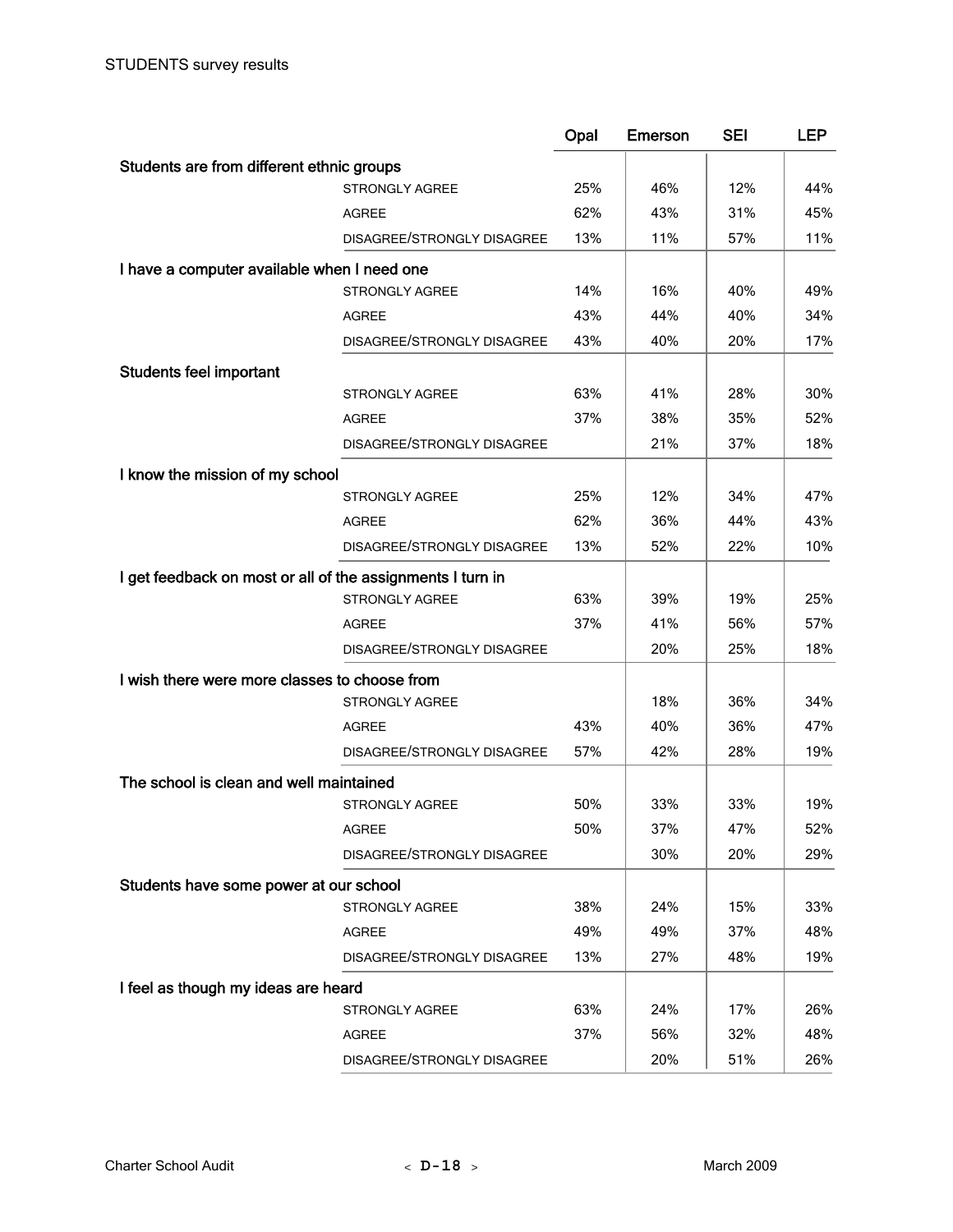|                                                     |                                                                     | Opal | <b>Emerson</b> | <b>SEI</b> | <b>LEP</b> |
|-----------------------------------------------------|---------------------------------------------------------------------|------|----------------|------------|------------|
| Students take responsibility for their own learning |                                                                     |      |                |            |            |
|                                                     | <b>STRONGLY AGREE</b>                                               | 38%  | 25%            | 29%        | 15%        |
|                                                     | <b>AGREE</b>                                                        | 62%  | 58%            | 40%        | 60%        |
|                                                     | DISAGREE/STRONGLY DISAGREE                                          |      | 17%            | 31%        | 25%        |
|                                                     | If the teacher left the class, most students would continue to work |      |                |            |            |
|                                                     | <b>STRONGLY AGREE</b>                                               | 63%  | 21%            | 12%        | 14%        |
|                                                     | <b>AGREE</b>                                                        | 12%  | 41%            | 21%        | 51%        |
|                                                     | DISAGREE/STRONGLY DISAGREE                                          | 25%  | 38%            | 67%        | 35%        |
| Students respect others and their property          |                                                                     |      |                |            |            |
|                                                     | <b>STRONGLY AGREE</b>                                               | 75%  | 16%            | 9%         | 16%        |
|                                                     | <b>AGREE</b>                                                        | 25%  | 45%            | 36%        | 43%        |
|                                                     | DISAGREE/STRONGLY DISAGREE                                          |      | 39%            | 55%        | 41%        |